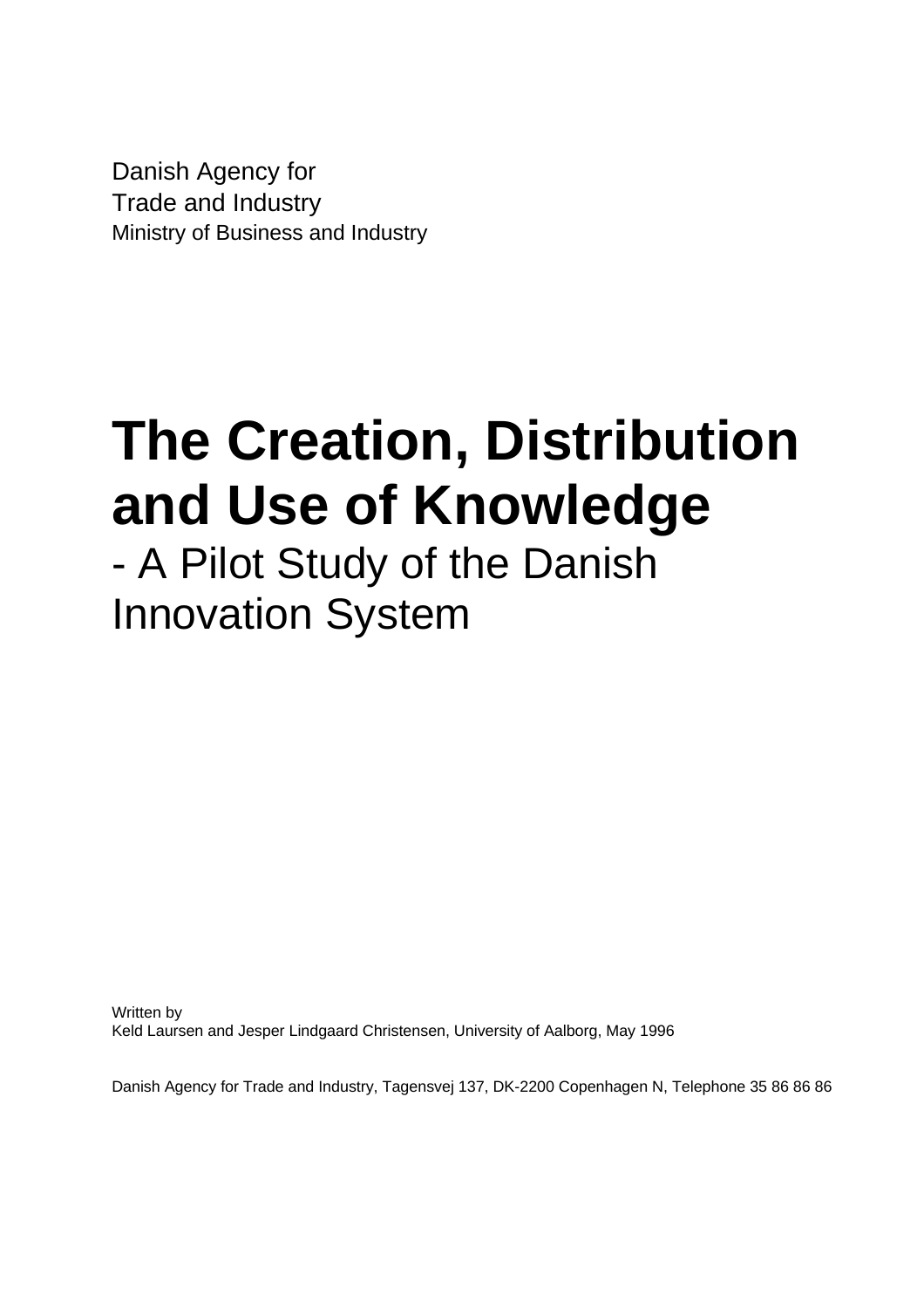#### **Table of contents**

#### Foreword

Executive summary

List of abbreviations

| 3.5. Research and development in service sectors                      | 20 |
|-----------------------------------------------------------------------|----|
|                                                                       | 21 |
|                                                                       |    |
| 3.8. The dynamics of R&D expenditure in Denmark and OECD9  28         |    |
| 3.9. Some conclusions concerning the Danish production system         |    |
|                                                                       |    |
|                                                                       |    |
| 4.2. The databases suitable for quantitative measurement of knowledge |    |
|                                                                       |    |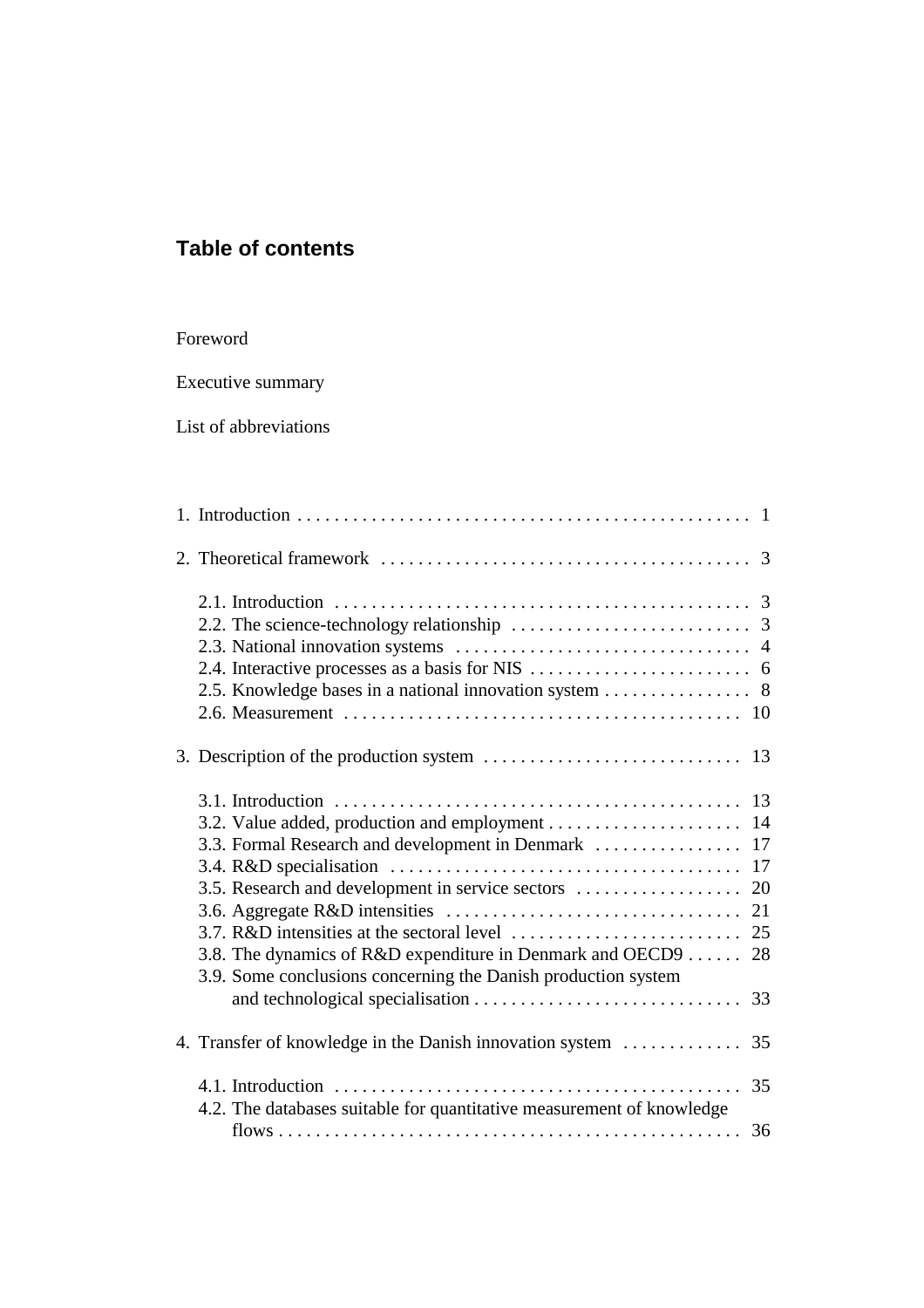| 4.4. CIS data for Denmark in relation to user-producer interaction  42                                                                                                          |  |
|---------------------------------------------------------------------------------------------------------------------------------------------------------------------------------|--|
| 4.5. CIS and PACE data as indicators of research co-operation  46                                                                                                               |  |
|                                                                                                                                                                                 |  |
|                                                                                                                                                                                 |  |
|                                                                                                                                                                                 |  |
|                                                                                                                                                                                 |  |
|                                                                                                                                                                                 |  |
|                                                                                                                                                                                 |  |
|                                                                                                                                                                                 |  |
| 4.9. Summing up on the measurement of interactivity in the Danish<br>innovation system $\ldots \ldots \ldots \ldots \ldots \ldots \ldots \ldots \ldots \ldots \ldots \ldots$ 62 |  |
|                                                                                                                                                                                 |  |
|                                                                                                                                                                                 |  |
|                                                                                                                                                                                 |  |
|                                                                                                                                                                                 |  |
| Appendix tables                                                                                                                                                                 |  |

Annex: Description of CRTOs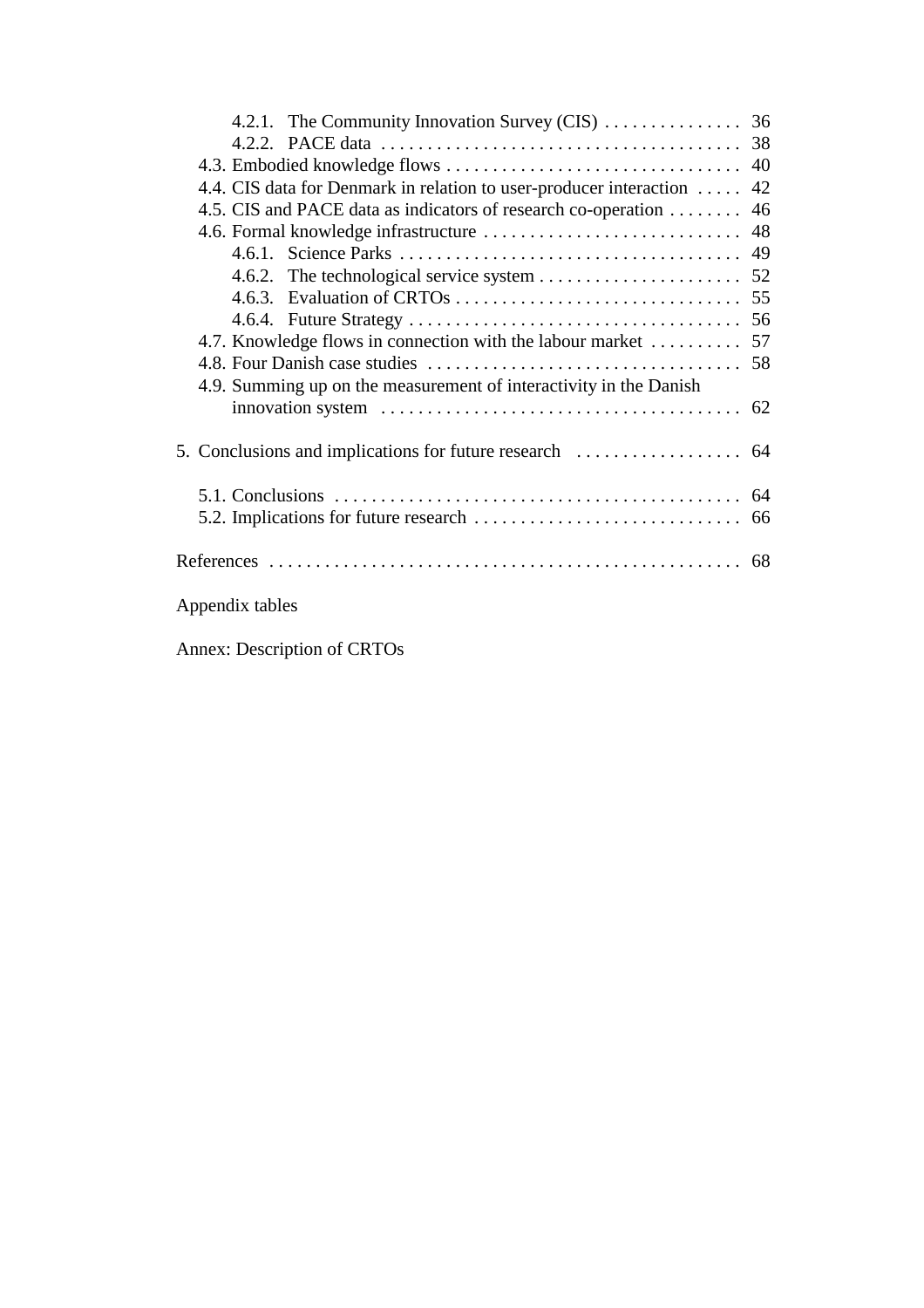#### **Foreword**

Since a couple of years the OECD-secretariat has co-ordinated studies of national innovation systems with a special emphasis on their capbility to distribute and absorb knowledge. Currently close to a dozen countries including Finland, Norway and Sweden are involved in an activity aiming at mapping the national accesible data sets, which are relevant to illustrate these capabilities.

In 1995 Danish Agency for Trade and Industry (Erhvervsfremme Styrelsen) asked the IKE-group at Department for Business Studies, Aalborg University to take charge of the Danish part of this international project. This report is the outcome of this request. In accordance with the mandate given through the OECD-coordination the main content of the report is a presentation of the empirical foundation of the analysis; what data are accessible in Denmark and for what purposes can they be used? Only to a smaller degree has the potential for analysis of the data sets been carried out (especially this has been done for R&D-data). In this context it should be mentioned that the IKE-group and DRUID (the Danish Research Unit for Industrial Dynamics) has now been asked by the Danish Agency for Trade and Industry to go into a much more ambitious and more analytically oriented effort, which will run over the period 1996-1998. The Disko-project will analyse different dimensions (firm and inter-firm levels as well as structural and institutional aspects) of the Danish Innovation System in a comparative perspective.

Bengt-Åke Lundvall and Björn Johnson have been responsible for organising the OECD-related study. Main author of the report is Keld Laursen, while Jesper Lindgaard Christensen has made important contributions, especially to the sections on the innovation surveys and on the technological infrastructure.

The study has been financed by the Industry and Trade Council (Erhvervsudviklingsrådet), and Britta Vegeberg from the Danish Agency for Trade and Industry has been the contact person in relation to the research group. As the Danish representative in the OECD-working party responsible for the NSI-work, she has also mediated between the research group and the OECD-secretariat.

Aalborg, 23 May 1996

*Bengt-Åke Lundvall Björn Johnson*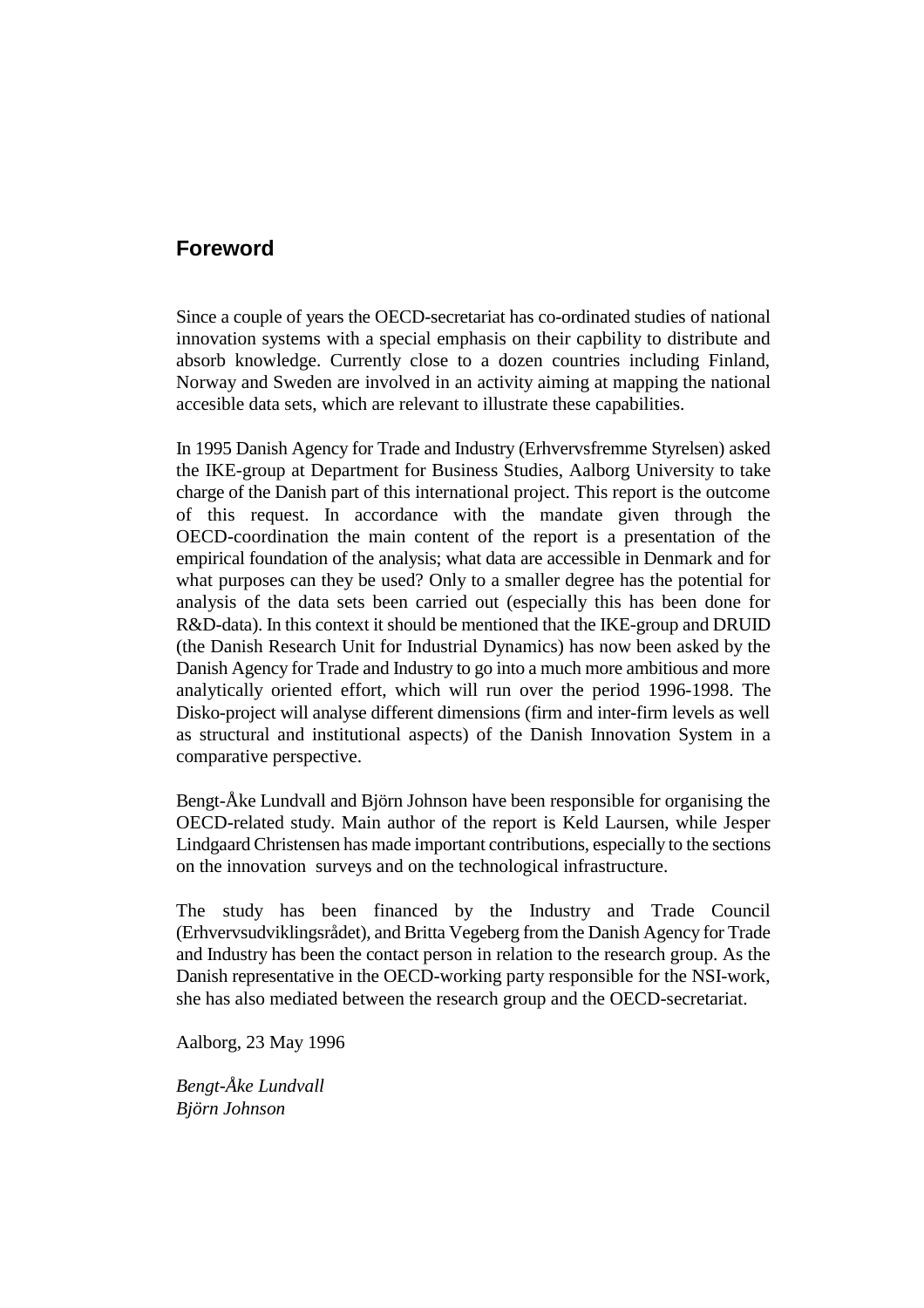#### **Executive summary**

Historical growth analysis, trade data and labour market statistics all indicate that knowledge is becoming the strategic resource and that learning the most important process in the economy. In order to understand the implications of a dynamic world, where change is the rule, rather than the exception, new tools of analysis have to be developed and further refined, both in terms of the theoretical framework and empirical measurement, but also in terms of the interface between two. One possible tool in this context, is the literature on National Innovation Systems, which will provide the theoretical background for this study.

The study largely follow the work plan for the pilot case studies, outlined by the OECD directorate for Science, Technology and Industry (OECD, 1995). Similar studies are pursued in many other OECD countries. The objective is to carry out a preliminary and empirically based analysis of the Danish Innovation System, especially with regard to the diffusion and utilisation of the knowledge production taking place at universities, research organisations and business firms. A more detailed description of the context of the report is available in chapter 1.

In chapter 2, the theoretical framework is discussed and presented, and it is argued that NIS should be analysed in terms of a sectoral approach, given that innovation is a process which is differentiated across sectors. Furthermore, the definition of the system is narrowed down by focussing on institutions directly involved in the creation and distribution of knowledge in a NIS. Likewise it is pointed out that the focus is on the interactivity of the system, and less on aspects of 'social capability'. In addition five types of knowledge flows are identified, to be used in the empirical chapters (primarily chapter 4). The five flows identified are: Flows embodied in commodities, traded between sectors; flows going through other inter-firm (mainly user-producer) relationships; flows facilitated via universityindustry relations; flows facilitated via the interaction between other (other than university) public institutions and business firms; and flows embodied in people (personal mobility).

Chapter 3 describes the Danish business sector in terms of sectoral distribution. In this context some areas of specialisation are identified. An interesting aspect of the Danish system is that an area which is not so well researched, namely services, accounted for more than 25% of total Danish R&D in 1991. What was not so surprising is Denmark's specialisation in food, drink and tobacco; pharmaceuticals; non-electrical machinery; and instruments, and under specialisation in automobiles; aerospace; and information technology, generally.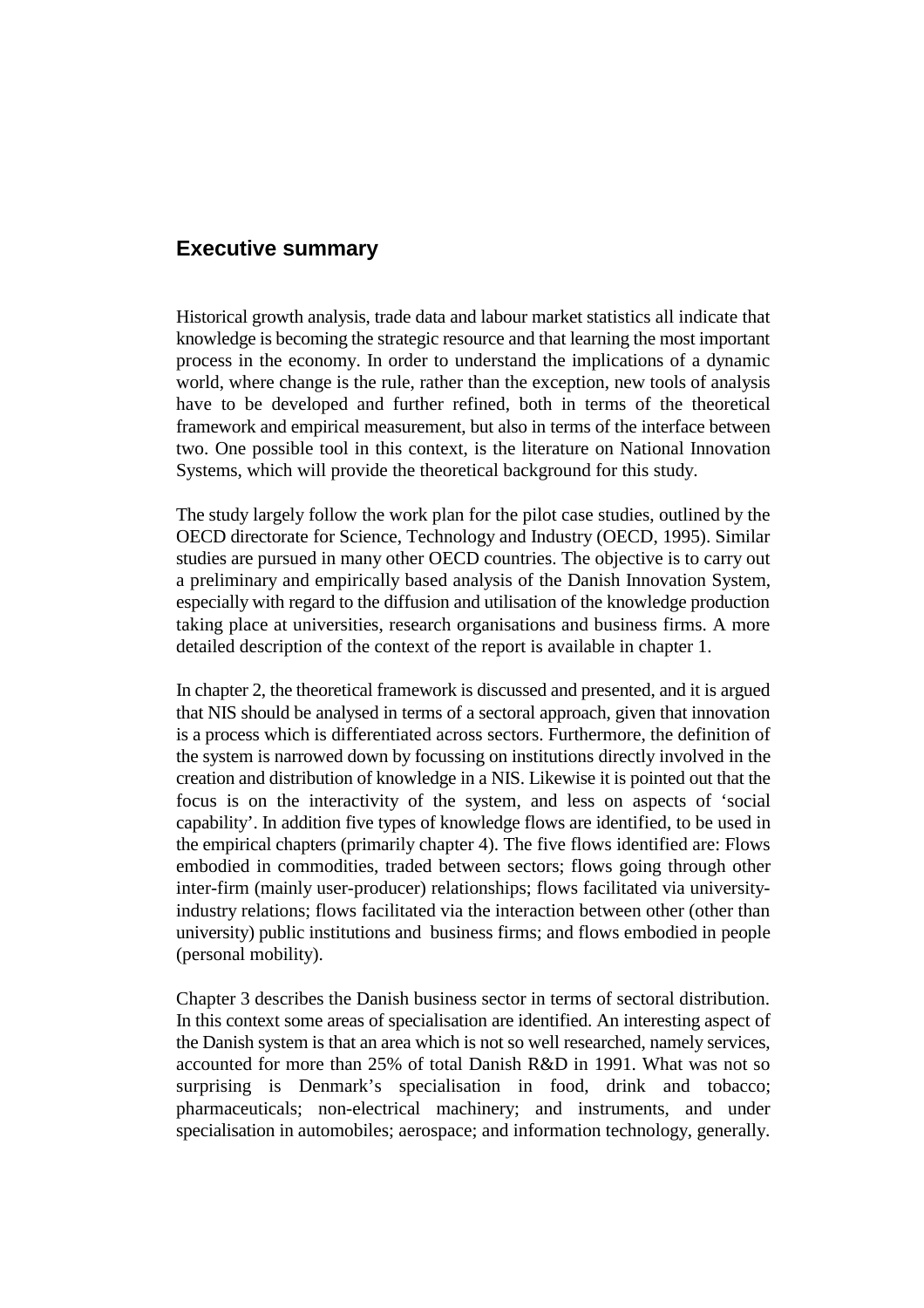Such relative strengths and weaknesses are the same whether measured as value added, production, employment or R&D.

Furthermore an attempt is made to asses whether the low R&D intensity in Danish manufacturing industry is caused by a disadvantageous sectoral specialisation. It is shown that this is to some extent the case. However, if firms in a NIS are not able to conduct meaningful technological search in technologically unrelated areas, because of the path dependent nature of technological change, enhanced durable user-producer interaction and so on, it is not meaningful to conclude that Denmark should dramatically change sectoral specialisation because the sectors in which the country is specialised, appear to offer generally low growth in technological opportunity. Given such rigidities, Denmark will not, in the foreseeable future, get a (real) R&D intensity at the *level* of the OECD9. However, this not to say that the Danish system is performing well in terms of R&D performance. It remains a fact that Denmark's R&D intensity is significantly below the OECD9 average. What might be worrying is that not more resources are allocated to R&D in 'medium' or 'low tech.' sectors in Denmark, since more resources should be available for conducting research in these sectors, given that Danish firms in 'high tech.' sectors are using considerably less resources compared to what is used by the same sectors in other countries. This is so since the relative size of these 'high tech.' sectors are smaller in Denmark (except from pharmaceuticals), when compared to the majority of advanced countries. Thus, given that Danish firms are relatively (very) competitive in non-electrical machinery and food, drink & tobacco it is particularly worrying that these sectors are not conducting significantly more R&D pr. value added than do the OECD9. Moreover, it is worrying that Danish firms are generally conducting less R&D in 'low tech.' (> 3.5 R&D intensity), compared to the OECD9, since Danish firms in only three out of ten 'low tech.' sectors are conducting significantly more R&D than does the OECD9 average.

From a dynamic perspective, it is encouraging that Danish firms tends to conduct a larger share of OECD9 R&D in the period 1980 to 1991. However, it should be noted that the gain is not coming from the whole business part of the NIS; the gain is largely due to an increase in R&D expenditures in only three sectors, out of 22 (pharmaceuticals; non-electrical machinery; and instruments).

Chapter 4 looks into the interaction in the Danish NIS, structured according to the types of knowledge flows described in the beginning of this chapter (and discussed in chapter 2). Firstly, various feasible methods of measuring embodied knowledge flows are presented and discussed. Accordingly, such flows can be measured by means of input-output tables on the one hand and ANBERD data, CIS data or IDA labour market data on the other hand.

Secondly, analytical possibilities using CIS and also to a smaller extent PACE data in order to analyse and describe user-producer co-operation and R&D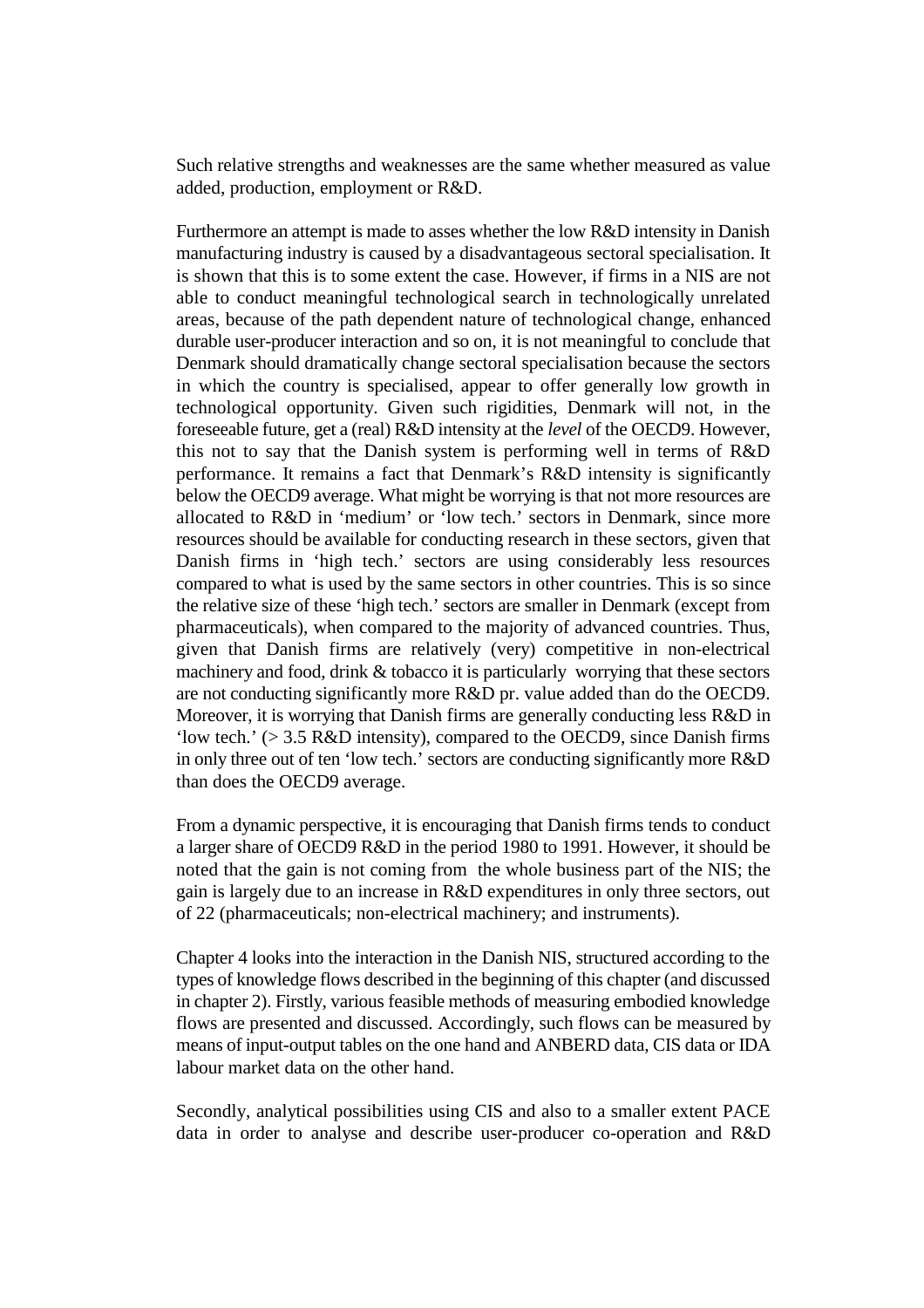collaboration, are considered. It is shown that market factors play an important role in this context (and significantly more so than the 'technology factors'). However, it is stressed that the data say nothing about what is the important factor in *carrying out* the innovation. Concerning research co-operation it is demonstrated that 30 - 60 % (depending on size) of Danish firms, conducting research and development, are involved in some kind of research co-operation. In terms of collaboration with the public research system it is demonstrated that the most important form is the informal contact to public researchers.

Thirdly, a discussion of the impact of formal institutions for promoting the creation and distribution of knowledge is conducted in section 4.7. Concerning science parks it is clear that the Danish parks are small as compared to the parks of other countries, and that they have not (yet) become a major engine for setting up new innovative firms, to the same extent as in other countries. However, it is argued that an assesment of the direct impact from the existence of the science parks should be supplemeted by taking into account: 1) linkages to other firms by firms present in the parks; 2) the ability to keep windows of opportunity open to new fields with an uncertain future. When it comes to the technological service system the system is described, and it is argued that this part of the innovation system is probably more important in Denmark, compared to most OECD countries, given the existence of many SMEs (supplier dominated firms and specialised suppliers). Even though the amount of resources allocated to the system is relatively sparse, the OECD has concluded that the Danish technological service system is adequate, but could be more efficient if internal links, within the system are reinforced.

Fourthly, possible methods for using Danish labour market data, in the context of measuring flows of personal are described. In this context there is a lot of opportunity in using the IDA database, which has until now been used mainly by labour economists.

Finally, four Danish case studies are presented as a means of describing some of the interaction in the NIS. What the case-studies demonstrate is that the knowledge-bases differ significantly, between sectors, both in terms of where the knowledge-base resides and in terms of the relative importance of knowledgebases between sectors. One conclusion arising out of this is that interactivity in the NIS is important, but that it is an empirical question where the most important knowledge-base actually reside.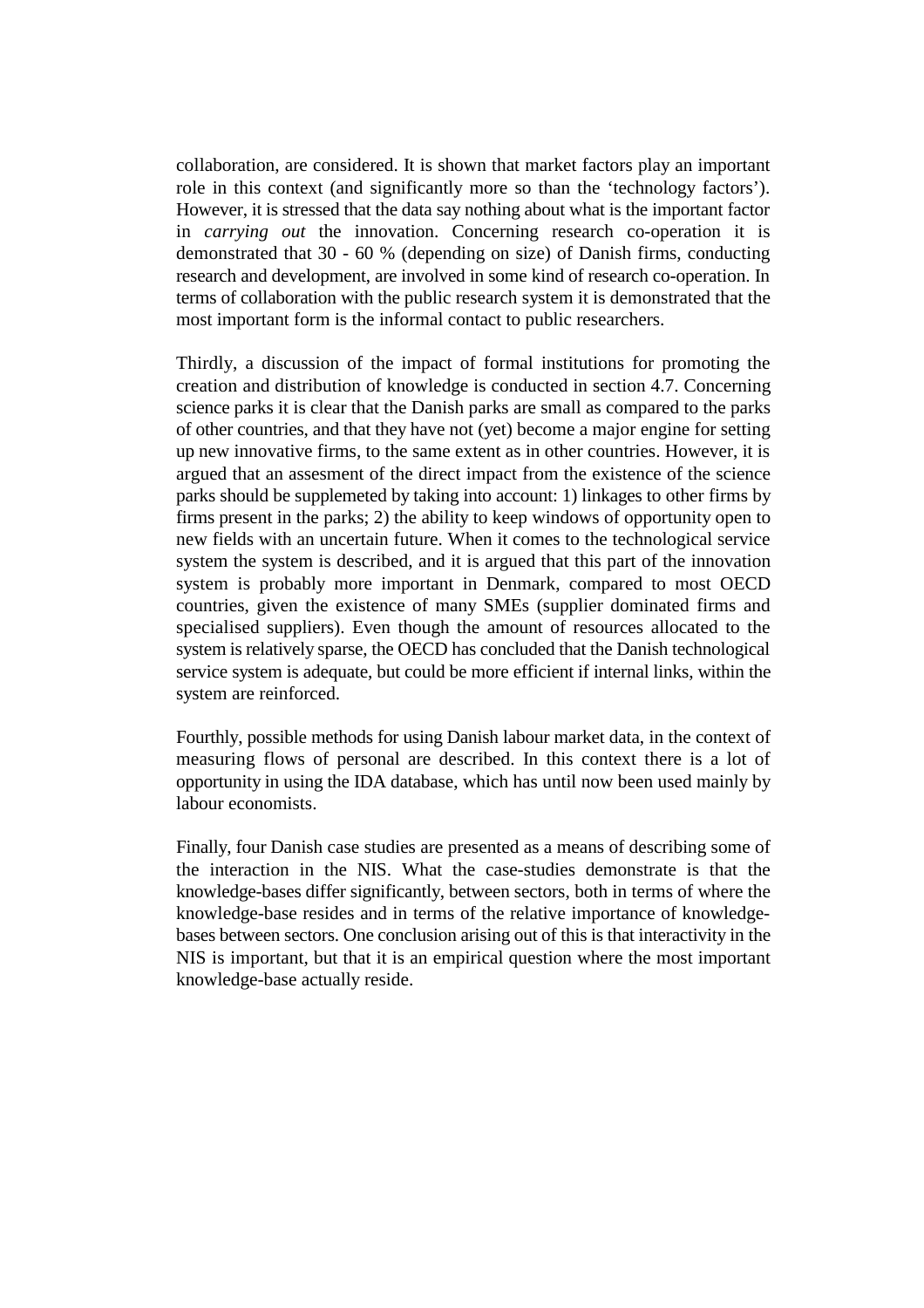#### **List of abbreviations**

| <b>ANBERD</b>     | Analytical Business R&D Database                                                                   |
|-------------------|----------------------------------------------------------------------------------------------------|
| <b>CIS</b>        | <b>Community Innovation Survey</b>                                                                 |
| <b>CRTOs</b>      | Certified Research and Technology Organisations                                                    |
| IDA               | Integreret Database for Arbejdsmarkedforskning (Integrated<br>Database for Labour Market Research) |
| <b>NIS</b>        | <b>National Innovation Systems</b>                                                                 |
| OECD <sub>9</sub> | Canada, Germany, Denmark, France, Great Britain, Italy, Japan<br>and the US                        |
| <b>PACE</b>       | Policies, Appropriation and Competitiveness in Europe<br>(innovation survey)                       |
| <b>RDCA</b>       | Research & Development Comparative Advantage                                                       |
| <b>SMEs</b>       | <b>Small and Medium sized Enterprises</b>                                                          |
| TICs              | <b>Technological Information Centres</b>                                                           |
|                   |                                                                                                    |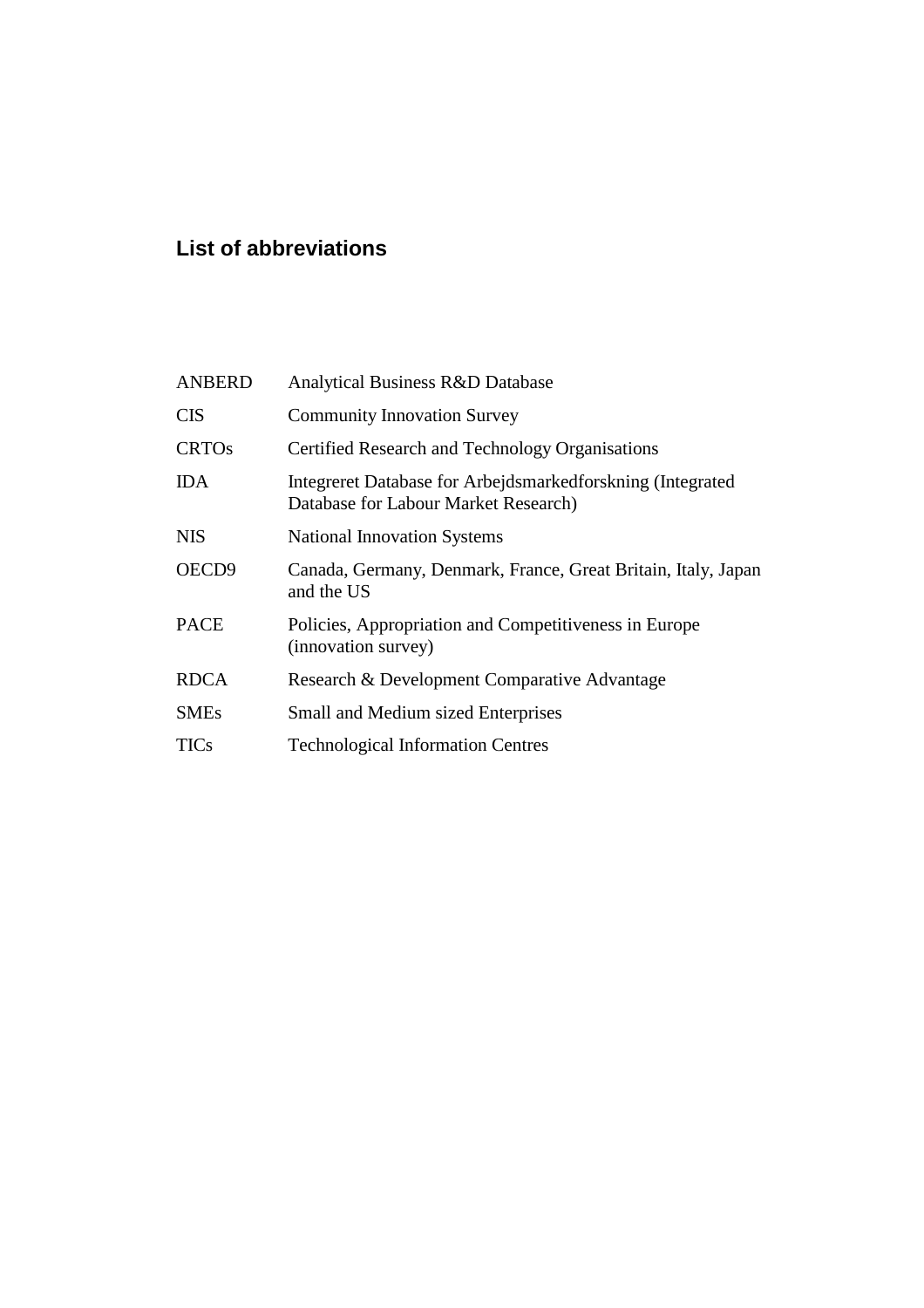## **Introduction**

Historical growth analysis, trade data and labour market statistics all indicate that knowledge is becoming the strategic resource and that learning the most important process in the economy. In order to understand the implications of a dynamic world, where change is the rule, rather than the exception, new tools of analysis have to be developed and further refined, both in terms of the theoretical framework and empirical measurement, but also in terms of the interface between two. One possible tool in this context, is the literature on National Innovation Systems, which will provide the theoretical background for this study.

The study will largely follow the work plan for the pilot case studies, outlined by the OECD directorate for Science, Technology and Industry (OECD, 1995). Similar studies are pursued in many other OECD countries. The objective is to carry out a preliminary and empirically based analysis of the Danish Innovation System, especially with regard to the diffusion and utilisation of the knowledge production taking place at universities, research organisations and business firms.

The task of studying a complex phenomena, like knowledge diffusion, is not an easy one. Especially because available statistics tend to focus on flows of (tangible) assets, capital and people, whereas knowledge flows must often be assessed, using indirect measures. Many of the indicators outlined by the OECD are 'blue-sky indicators' - i.e. it is not likely that indicators exist, and if they do they are not well defined and therefore not comparable across countries. However, for a national study it can be valuable to map the available data also in relation to these indicators. We are also aware that the indicators do not capture many of the essential parts of the national innovation system on their own, but we think that a wide range of indicators may contribute to an understanding of the dynamics and structure of the system.

The empirical part starts with a detailed description and analysis of the business enterprise part of the system. The part of the study which focus on measurement of interaction in the system aims at mapping a range of empirical indicators, existing as well as possible future ones, in relation to the Danish innovation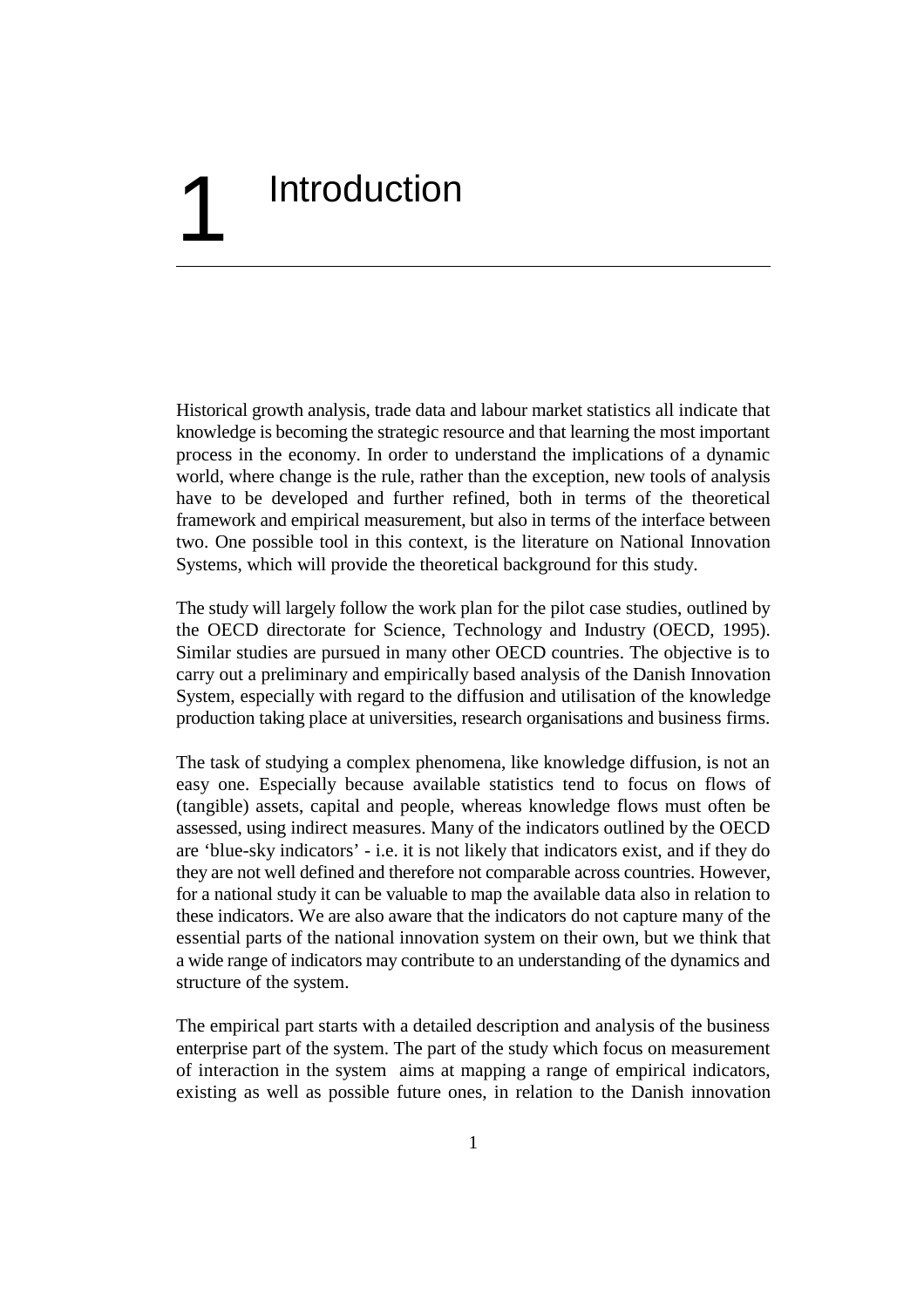system. It is the objective of this part of the study to focus on *possibilities* for empirical analysis of some of the issues related to the Danish innovation system, rather than giving an exhaustive account of the entire system. In addition, it is the objective to - where possible - give *examples* of the different types of analysis.

Although the main focus will be on the possibilities of empirical analysis, it is also the ambition to describe the general quality and method of collection of data in some detail. Finally, it is in some instances relevant to give a description of part of the institutional structure of the system. The latter description will be kept at a general level and will, as goes for several other issues treated in this report, extended further in a larger project carried out in 1996-1998 (the DISKO-project).

The report consists of four chapters. Firstly, the theoretical framework will be discussed in chapter 2, in order to arrive at important parts of the system to be measured, and subsequently arrive at, how some of these parts can be measured. Secondly, in chapter 3, the sectoral structure of the system (business enterprise) will be described and analysed in relation to eight other OECD countries, for which R&D data are available, using OECD data on R&D, value added, production and employment. Subsequently, analytical possibilities concerning interaction in the system - illustrated by empirical examples - will be elaborated in chapter 4. Finally, chapter 5 contains conclusions, and suggestions on future work.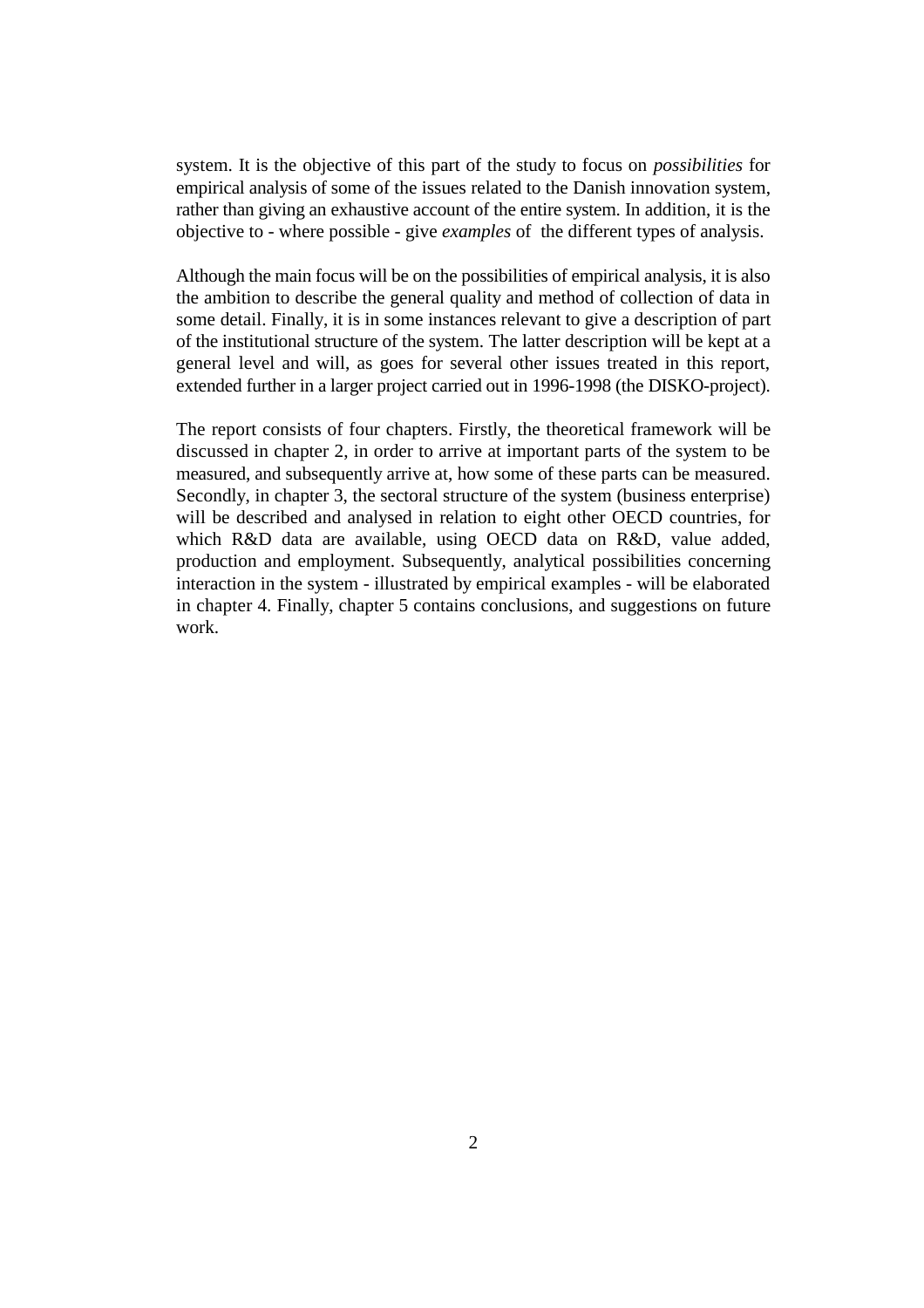# 2 Theoretical framework

#### **2.1. Introduction**

This part of the report describes and discusses the theoretical foundation underlying the theories of national innovation systems. The starting point will be a short discussion of the science-technology interface, as it has been applied in various kind of literature. The last part of the chapter discusses, what should be measured and how it can be measured.

#### **2.2. The science-technology relationship**

One indirect effect of Solow's (1956) famous neoclassical growth model, was that technological development had to be conceived as a result of research carried out at universities and other public institutions (without any specific market incentives), given the fact that technological development was exogenously determined. Henceforth, many economists have treated technical change as three distinct and sequential items (cf. Metcalfe, 1987), namely invention, often based on scientific advance; innovation (process and product), the transfer of invention to commercial application; and finally, diffusion, the spread of innovation into the economic environment. However, already early on authors such as de Solla Price (1965) argued that science and technology are very different, in having different natures and purposes, thus making the impact from science to technology not very simple and direct. Furthermore, Rosenberg (1982) has from a historical point of view criticised the idea that science affects technology in a linear fashion. Rather, the link between the two is complex; in some areas the link has been rather strong (e.g. in various chemicals); in other areas it has been non-existing; or sometimes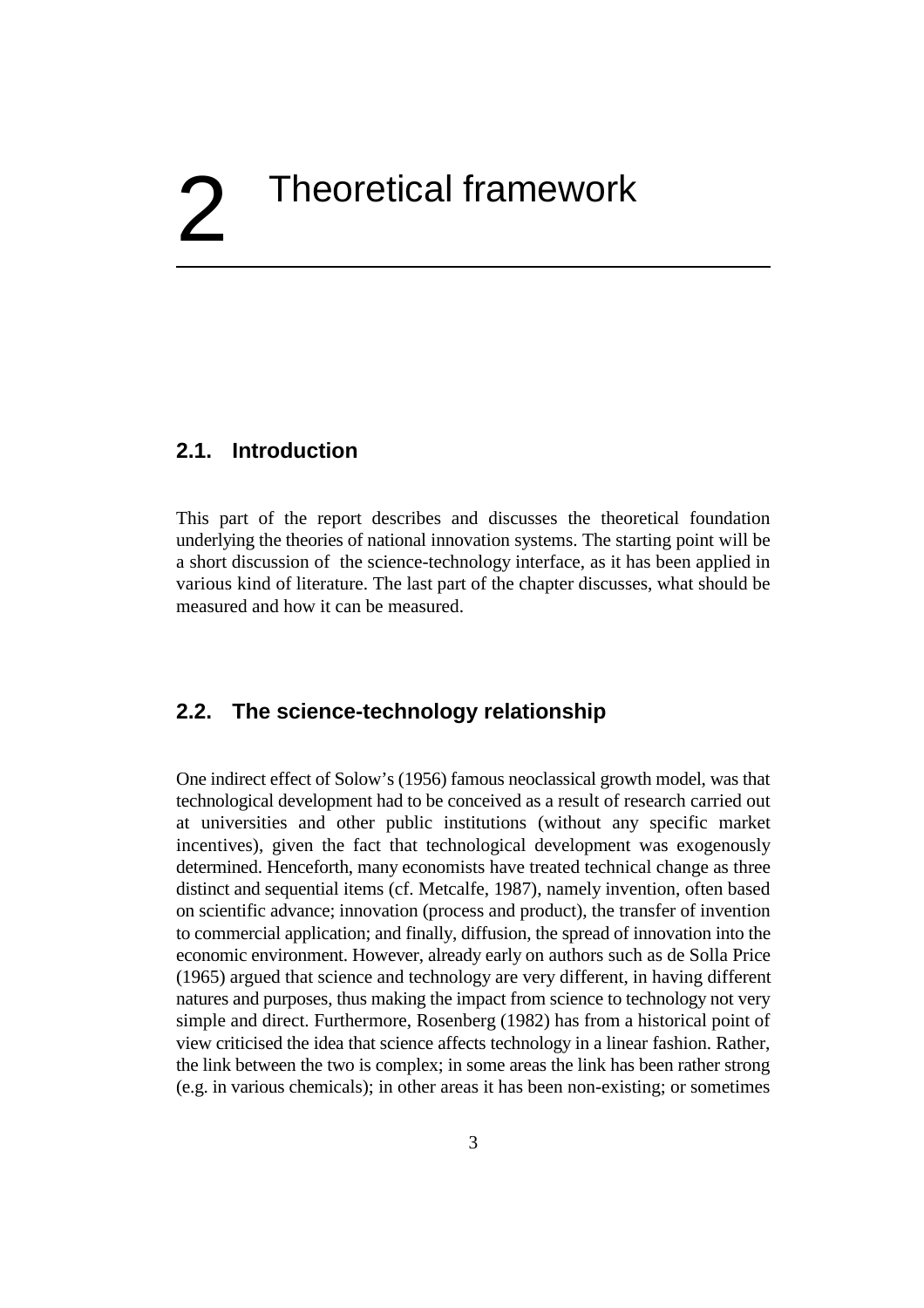the causation has gone from technology to science, like in the case of the Bessemer converter, where scientific research (metallurgy) was initiated subsequently, in order to understand the properties of the metal already produced, using Bessemer technology.

A particular strand of economics, 'evolutionary economics'<sup>1</sup>, takes into account the complex relationship between science and technology, and assumes that technological development has a major impact on economic performance, such as international competitiveness and economic growth. In evolutionary economics it is recognised that important aspects of technology aremainly specific and tacit in nature, since it is - to a large extent - embodied in persons and in institutions, in addition to being cumulative over time (Dosi, 1988, p. 225). Given such a set of assumptions, firms produce things that are technically different from what other firms produce, on the basis of in-house technology, but with some contributions from other firms and from public institutions and public knowledge. In this model, firms are not likely to improve their technology, by making a survey of the complete stock of knowledge, before making technical choices. Rather, given the differentiated nature of technology, firms will try to improve and diversify their technology, by searching in zones that enable them to build on the firms existing technology base. Thus, technological and organisational change is a cumulative process, constraining firms in the possibilities of what they can do, by what they have done in the past (i.e. path dependency). When such a perception of technology is recognised, its development, over time, ceases to be random, but is constrained by the set of existing activities (ibid).

Building on this kind of literature the theorising on national innovation systems has emerged as an attempt to explain apparent differences in technological performance across *nation states*.

#### **2.3. National innovation systems**

This section describes the national innovation system approach, to the understanding of the determinants of the rate and direction of technological change. However, since the national innovation system approach is not one single theory, because different authors have had different approaches, it is useful to map some differences and similarities between the approaches.

<sup>1</sup> As broadly phrased by Freeman (1982), Nelson and Winter (1982), Dosi (1982 ) and Dosi *et al.* (1988).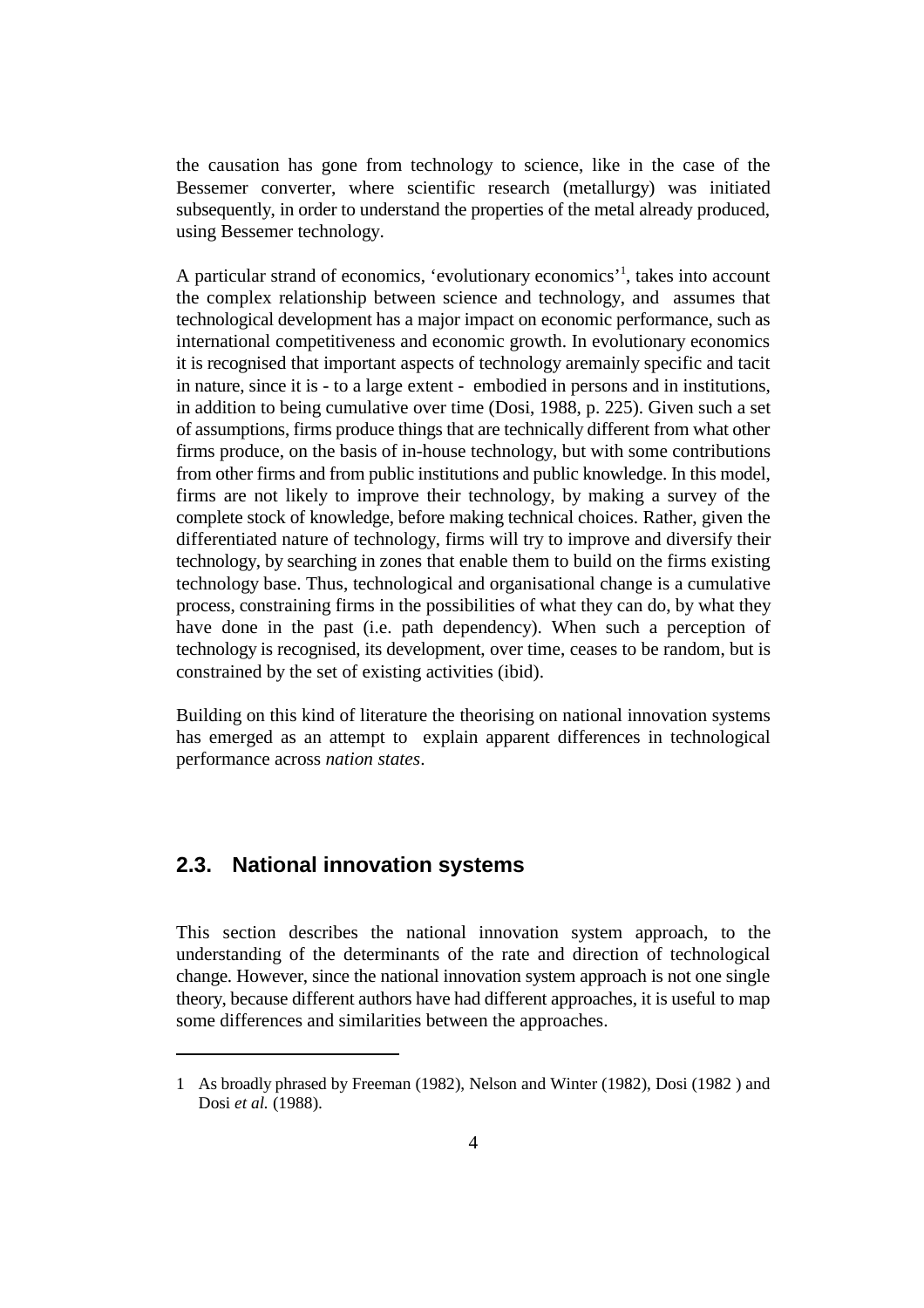Some theoreticians use the term as interchangeable with a country's formal (narrow) R&D system, assuming a linear relationship going from science to technology and further on to economic growth (Mckelvey, 1991). Christopher Freeman has been closer to the approach this study will adopt and put the focus on the organisation of the institutions of the national innovation system. In Freeman (1988), the focus is on the NIS of Japan, particularly the role and organisation of (i) government policy; (ii) the business sectors; and (iii) education, training, and related social innovation. Another early contribution has come from Richard Nelson (1988), where he describes some of the salient features of the US innovation system, by focusing on the formal R&D institutions, including R&D co-operation, the role of universities and government support programmes for R&D. Nonetheless, in setting up the general framework for his now well-known book (Nelson and Rosenberg, 1993), which compares the innovation system of 15 among capitalist countries, he (and Nathan Rosenberg) takes a broader view of the national innovation system, in focusing on:

- the allocation of R&D activities;
- & the characteristics of firms and the important industries;
- the role of universities:
- & government policy that mould and spur industrial innovation.

However - and as stressed by Nelson and Rosenberg - the broad framework was set up to make empirical similarities and differences between the systems of the different countries involved workable. Partly grounded in the nature of the research project, the Nelson/Rosenberg chapter does not contain an attempt to construct a coherent theory of national innovation systems. Another interesting contribution has come from Porter (1990), in his comprehensive attempt to answer the questions of why a nation becomes the home base for successful international competitors, or why one nation often has become the home for so many of the leading firms of one specific industry. In conducting his analysis, Porter applies four determinants of national advantage, namely; factor conditions, demand conditions, related and supporting industries, and finally, firm strategy, structure and rivalry. A salient feature of Porters analysis is that it focuses on a broad set of factors, rather than solely focussing on 'narrow' R&D activity. However, the approach has been target of criticism, emphasising that the connections between the level of the industry and the level of the nation is unclear, when Porter draws his conclusions (Dalum, 1992).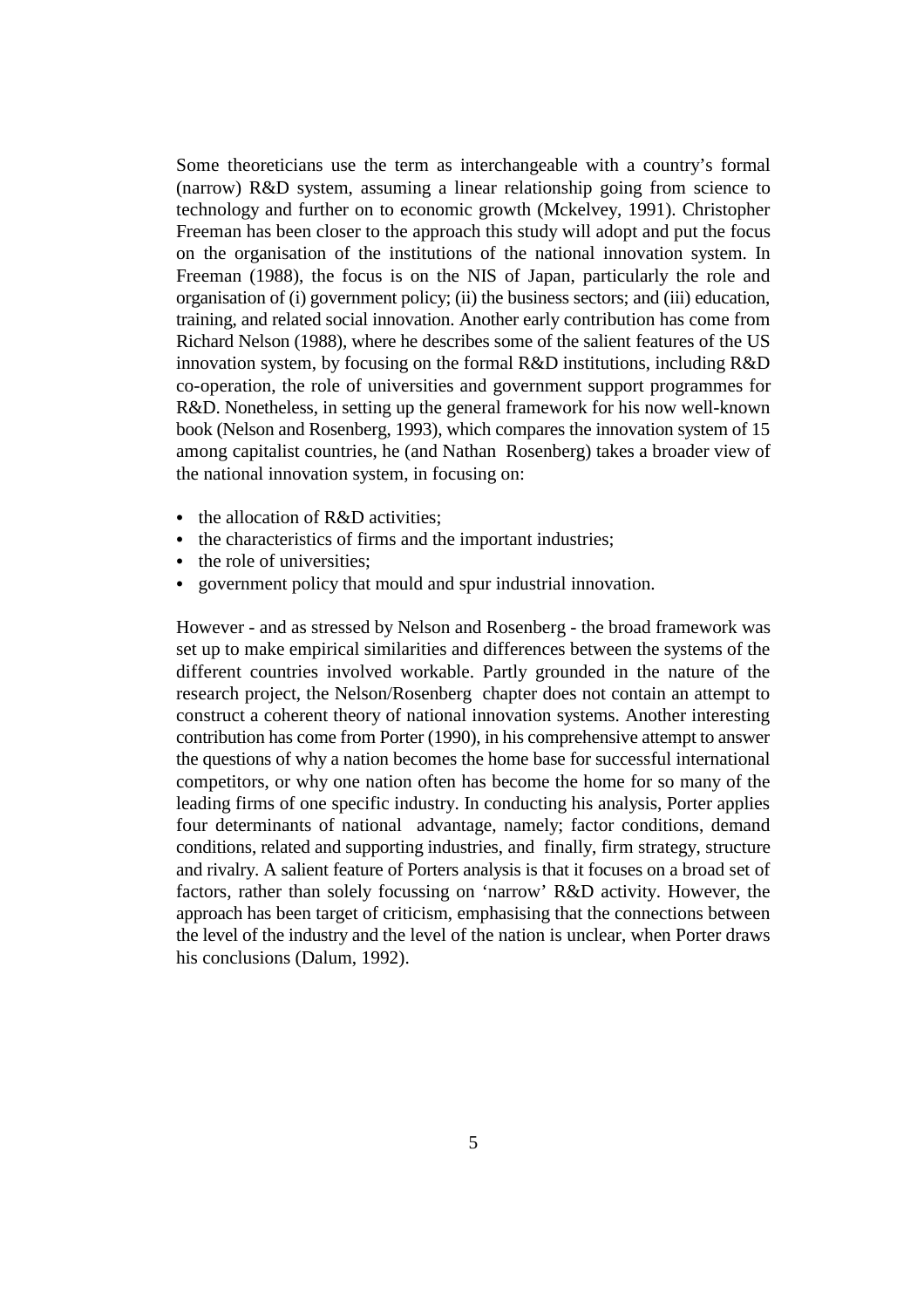#### **2.4. Interactive processes as a basis for NIS**

A more comprehensive theoretical approach is taken by Lundvall (1992), in trying to provide a new understanding of *innovation as an interactive process* involving many different agents in co-operation and emphasising the fact that the *innovative capability* of a national economy is *rooted in a structured and institutionalised system* and not only reflecting the innovative capability of the individual firms.

A system is constituted by a number of elements and by the relationship between these elements. Thus a national system of innovation can be broadly defined as:

... constituted by elements and relationships which interact in production, diffusion and use of new, and economically useful, knowledge and that a national system encompasses elements and relationships either located within or rooted inside the borders of a nation state (Lundvall, 1992, p.2).

Partly building upon the idea, originally put forward by Linder of the (national) home market as an inducer and a 'kinder garden' for new products, Bengt-Åke Lundvall and his colleagues in Aalborg have advanced a theory of user-producer relationships as a stimulus to technological innovation, which in turn is regarded as the micro foundation of the 'National Systems of Innovation'. The basic idea is that of the *organised market,* which involves close, and sometimes face-to-face interaction between sellers and buyers as a fertile environment for innovation, in contrast to the anonymous relationship between agents, assumed in standard economic theory. The interaction may take the form of mutual exchange of information, but may also involve direct co-operation between user and producers of technology. Two properties of the user-producer relationship are important in a national system of innovation context. First, because it is time-consuming and costly to develop efficient channels of communication and codes of conduct (often tacit) between users and producers, the relationships are likely to be durable and selective (Lundvall, 1988, p. 355). Secondly, when technology is sophisticated and changing rapidly, proximity in terms of space and culture is conducive to innovation and thereby to competitiveness.

However, even though the concept of user-producer interaction has been developed mainly in order to understand the interaction in a national system between users and producers of capital goods, the idea of an interactive system is applicable still, in a broader context, and by a broader set of institutional players, even though the interaction might take different forms compared to the interactive learning between users and suppliers. Other relationships might be some kind of interaction between the national science system and the pharmaceutical sector in a country, or it might be small firms interaction with and dependence upon a technological service system.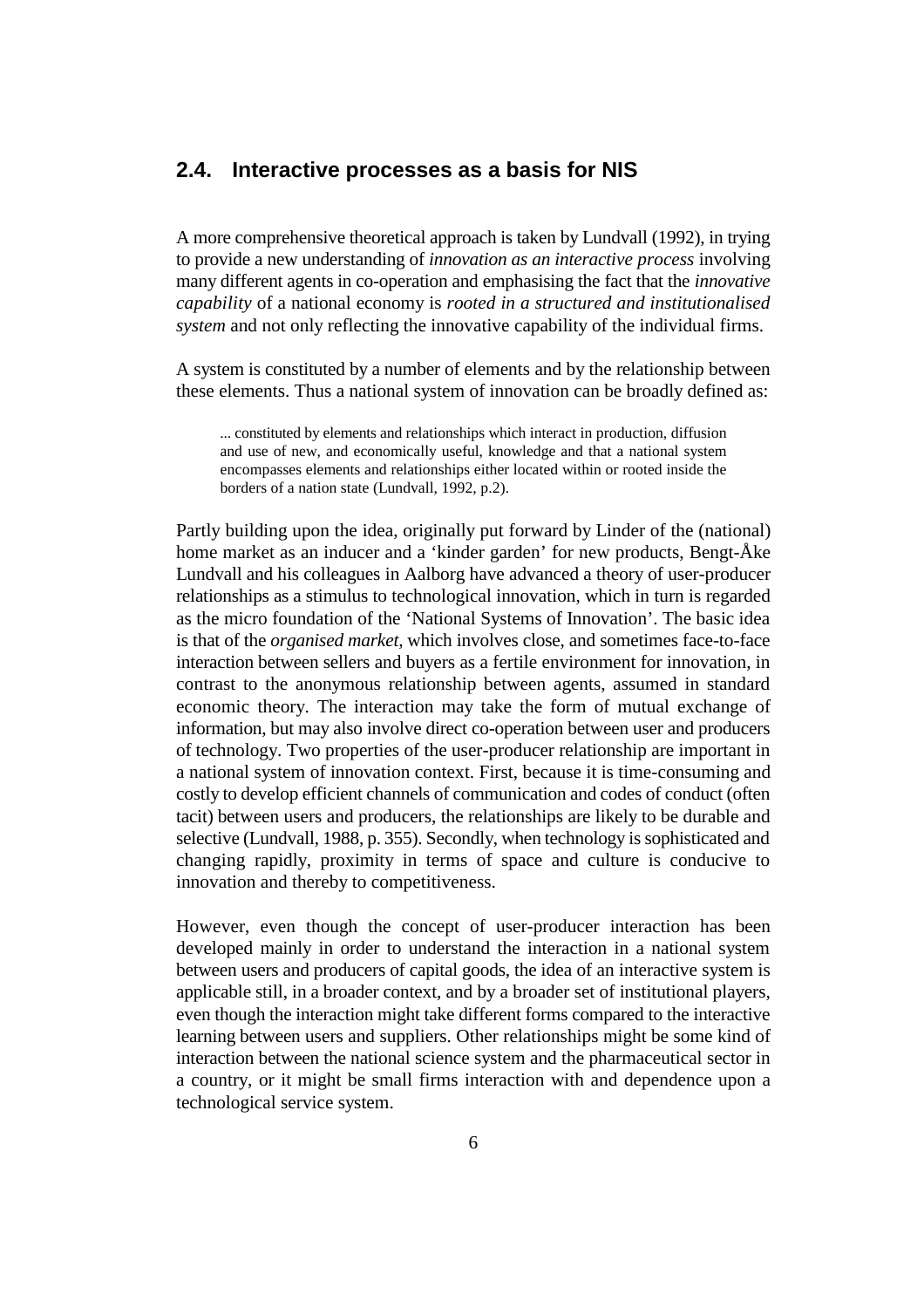An important contribution of the broad innovation system approach is that it pays explicit attention to various *institutions* and to the links amongst them, in the promovation of the creation, distribution and use of knowledge in the economy. The basic idea is that markets are only 'the top of the iceberg', so that advanced economies need a whole series of underlying institutions *before* markets can function. Such an approach is especially needed in a policy context, in order to avoid narrow-minded policies focusing solely on the functioning of markets. A more specific contribution of the approach advanced by Lundvall (1992) is the explicit focus on the fact that innovation is not only related to technical advances made by means of formal research and development activities, but also takes place in close relation - and interaction with - ordinary production processes. In this context learning processes plays an important part, as described above. It should be noted that the type of learning described by e.g. Lundvall or e.g. Patel& Pavitt (1994), is learning in a broad sense. Neoclassical economists like Arrow (1962) use the concept in a more narrow sense, in dealing with optimisation of a set of *given* resources. Learning in the broad sense also include the creation of truly *new* resources. In other words, the latter concept of learning includes 'engineering' trial-and-error and experimentation with new things, whereas the former is more like 'we get better at doing (producing) it, day by day'. It should also be pointed out, that the famous 'Arrowian' learning-by-doing is a function of accumulated gross investment, thus being a mere by-product of production. Thereby, learning get the properties of becoming automatic (what is basically needed is an amount of 'doing') and virtually costless (no explicit measures have to be taken in order to capture the benefits from learning). But even though both the NIS and the Arrow approaches focus on learning in conjunction with production, the core of the NIS approach is that 'learning' (in both the narrow and broad sense) is costly and requires explicit attention; in other words, the amount and economic usefulness of learning will depend on what is done and on how its done.

Another contribution from the NIS approach has been that it helps to explain persistent (rigid) specialisation patterns among advanced countries in terms of both trade and technology, given the importance of national knowledge bases as a basis for international specialisation and competitiveness. However, it should be stressed that this report follows the overall OECD framework (OECD, 1995, Smith, 1995) and takes a somewhat more restricted approach in focussing on a learning system for scientific and technological knowledge, and excludes some (probably important) related factors, affecting the innovation performance of countries, such as for instance the financial system and the system of management. Thus, this study will focus on three formal knowledge producing entities, namely private firms, universities and the technological service system. Different types of interaction between these entities, taking the form of user-producer relationships, co-operation between rivals, university-industry relations (illustrated by science parks), or the interaction between the technological service system and industry,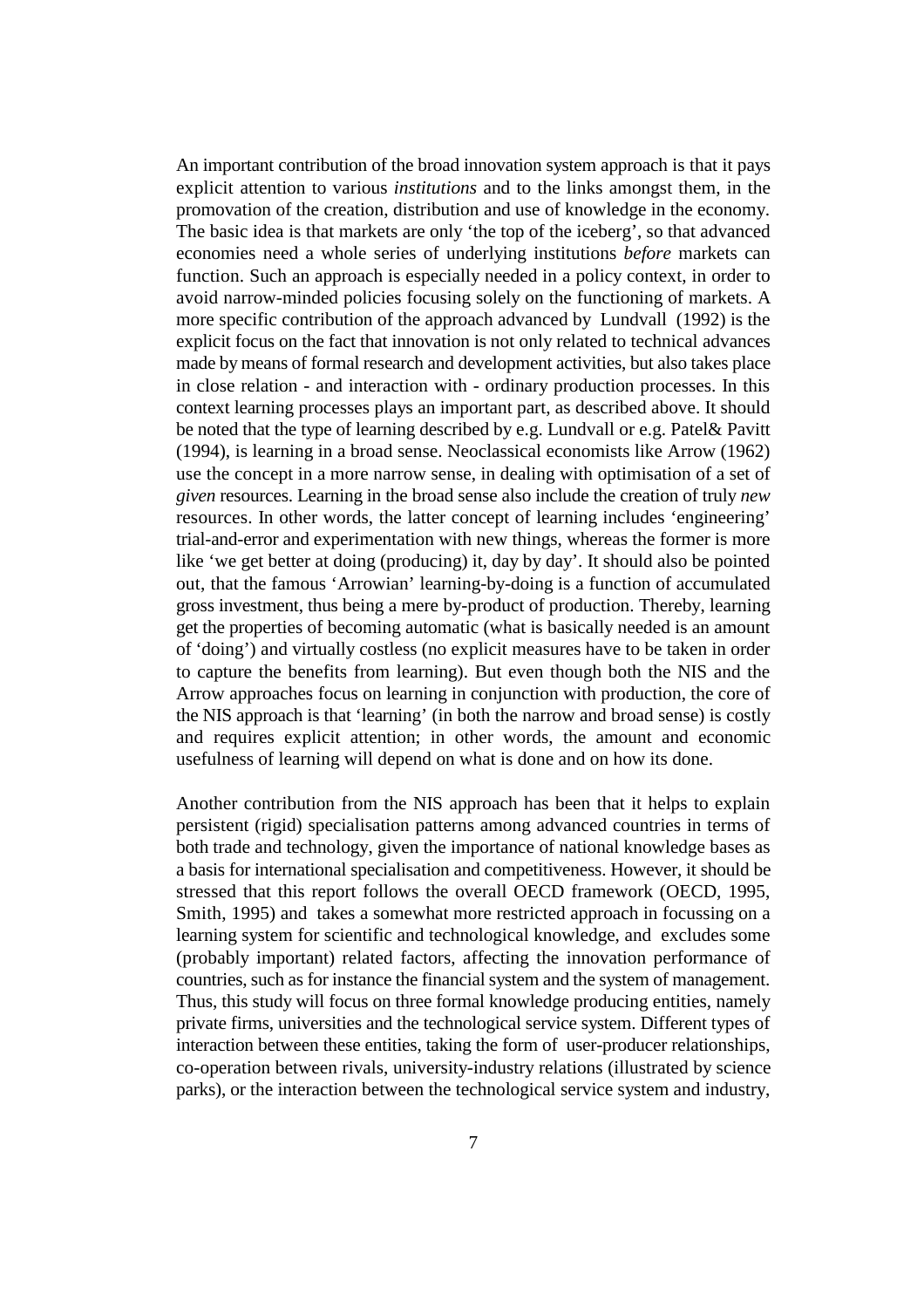will be dealth with. Another delimitation of this project is that it is confined to a description of the system and its strengths and weaknesses and the interactivity in various parts of the system. What is not covered to any major extent is 'social capability' (Abramowitz, 1986), which can be described as the level of education and the institutions created for the purpose of absorbing knowledge diffused internationally.

An emphasis of the OECD framework is the concept of the 'distribution power' of a NIS (see also David and Foray, 1995), i.e. a special focus on how knowledge is diffused and used, rather than just created. However, it should be kept in mind that the distinction between the creation and the distribution of knowledge is mainly analytical. In reality, in advanced countries the application of old knowledge is often closely connected to the creation of new knowledge (Cohen and Levinthal, 1989). One reason for this is that firms conduct R&D in order to understand the results of R&D, conducted by other firms. In other words, firms have to take part in knowledge creation, in order to capture the benefits from the 'distribution' of knowledge, produced elsewhere. An interesting property of interactive learning such as user-producer relationships is that this process not only generates new knowledge, but also serves a very important role when it comes to diffusing knowledge through the vertical value adding chain.

Even though a national innovation system consists of more than the sum of its (industrial) sectors, it can be helpful in structuring an analysis, to introduce sectoral differences in a national innovation system context, given that the sources of innovation differ substantially across sectors. The sectoral approach might also be useful in identifying 'nodal points' (OECD, 1995) which we will call the knowledge bases in the Danish national innovation system. The sectoral differences is furthermore to be kept in mind, when looking at aggregate indicators of knowledge intensity such as formal research and development in different national innovation systems (section 3.6).

#### **2.5. Knowledge bases in a national innovation system**

In trying, more generally, to identify where knowledge bases can reside in national innovation systems, it might be a good idea to take a closer look at what innovation theory has to say about the sources of innovation. One starting point can be von Hippel's (1988) functional distinction, between the contribution of manufactures, suppliers, and users, to the process of innovation. These functional distinctions fits in with Pavitt's sectoral taxonomy (1984), which identifies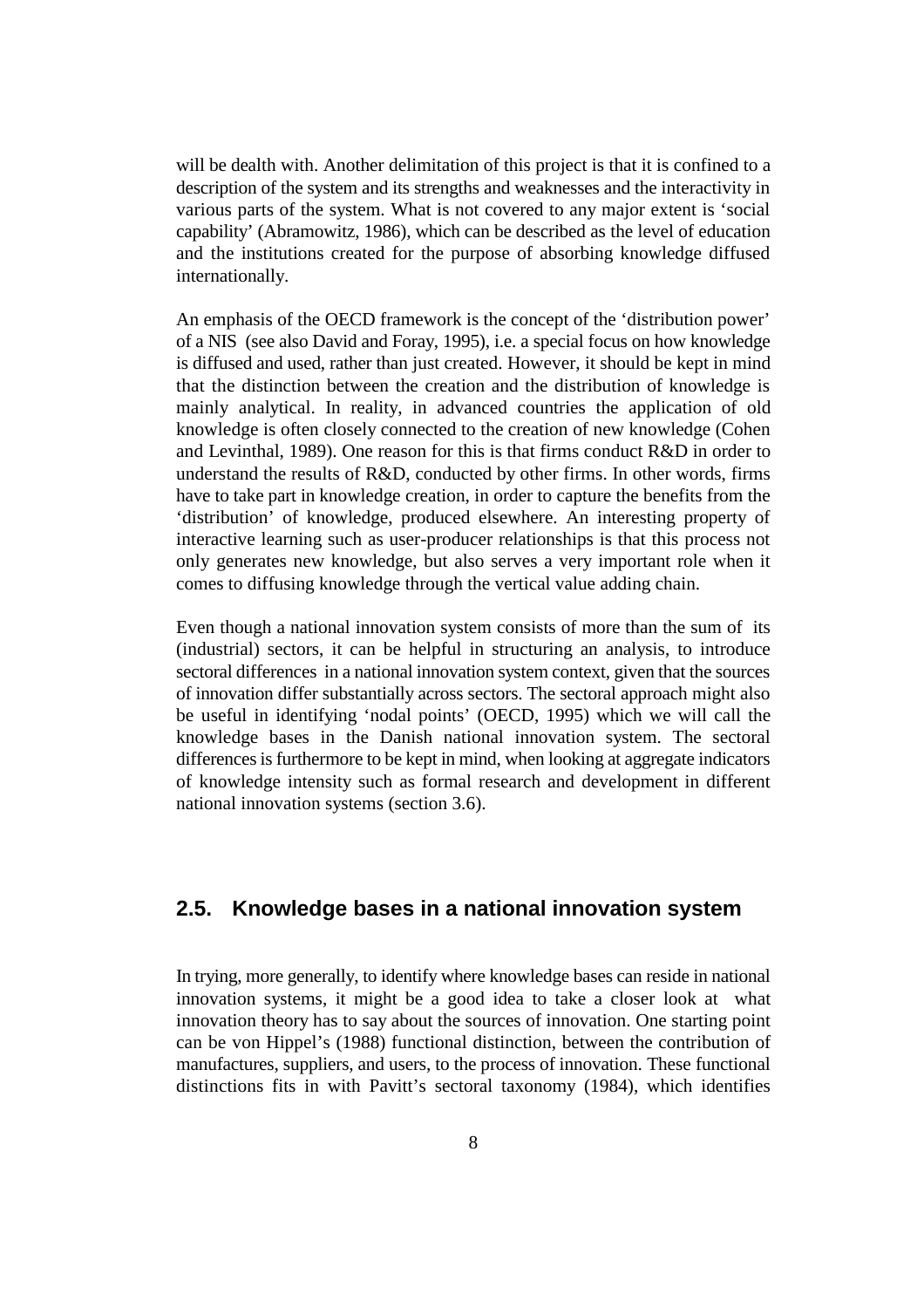

**Figure 1:** The main technological linkages amongst different categories of firms and universities (cf. Pavitt, 1984, p. 364).

differences in the importance of different sources of innovation according to which broad sector the individual firm belongs to. The taxonomy of firms, according to principal activity, and explained by the sources of technology; the nature of users needs; and means of appropriation, emerged out of a statistical analysis of more than 2000 postwar innovations in Britain. Four types of firms were identified accordingly, namely supplier dominated firms, scale-intensive firms, specialised suppliers and science-based firms. *Supplier dominated* firms are typically small and are found in manufacturing and non-manufacturing sectors. Most technology comes from suppliers of equipment and material (see figure 1, for a description of the main external technological sources of different types of firms). *Scale intensive* firms are found in bulk materials and assembly. Their internal sources of technology are production engineering and R&D departments. External sources of technology include mainly interactive learning with specialised suppliers, but also inputs from science-based firms are of some importance. *Specialised suppliers* are small firms, which produce production equipment and control instrumentation. Their main internal sources are design and development. External sources are users (science-based and scale-intensive firms). *Science-based firms* are found in the chemical and electronic sectors. Their main sources of technology are internal R&D and production engineering. Important external sources of technology include universities, but also specialised suppliers.

The relative importance of process technology is largest among supplier dominated firms and scale intensive firms, while the relative importance of product innovation is larger among specialised suppliers. In science-based firms,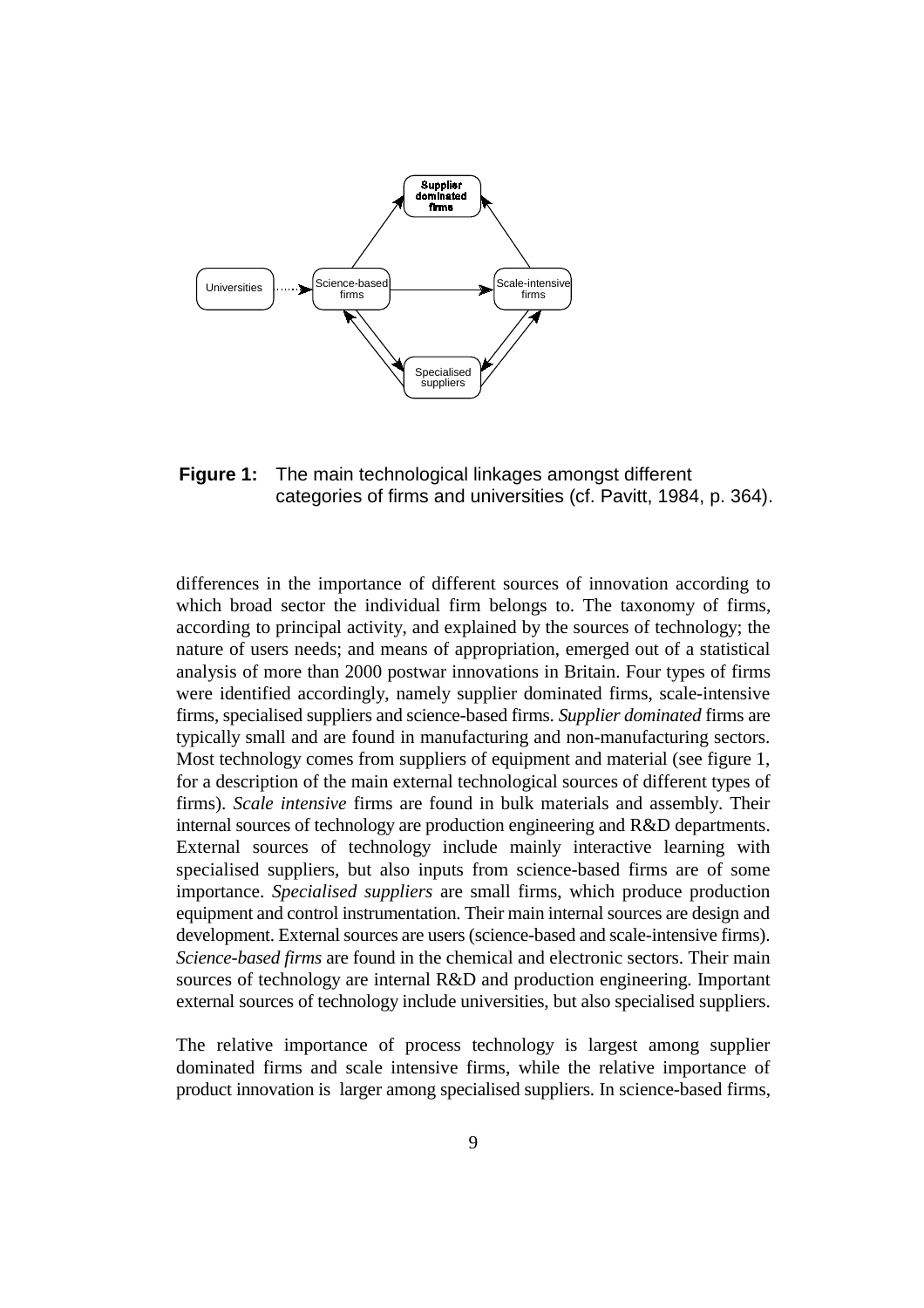the balance between process and product innovation is mixed.

The national innovation system context, knowledge-bases (sources of innovation) can generally be found among the *manufacturers,* but also, however, to a much smaller extent in the *co-operation between rivals* (see von Hippel, 1988, chap. 6), based on complementary assets. Nevertheless, there are also knowledge-bases which are specific to the type of firms in question, according to which broad sector the firms belong. Thus, for scale intensive and specialised suppliers *direct cooperation* between users and producers is of central importance, while interaction with *university activities* are of course of much larger importance of the sciencebased firms. Likewise, a *technological service system* is probably important for firms in supplier dominated and in specialised supplier dominated sectors, since these types of firms are small, often with a limited amount of individual financial resources.

One important point in this context is that it is possible to say something about the relative importance of the sources of innovation in general - e.g. at the level of users and/or producers - but that it is an empirical question, where important parts of the specific knowledge-base reside. Thus, the high level of Danish competitiveness in hearing aids can be partly explained by interactive linkages to a highly sophisticated domestic public sector, while the strength of the Danish food and drink sectors may partly reside in the interaction with producers of capital equipment for this sector.

#### **2.6. Measurement**

This section is an attempt to bridge the gap between the theoretical framework, discussed above, and different empirical indicators, and in doing so to discuss what different variables (i.e. indicators) measure, with a special focus on the measurement of the 'distribution power' of national innovation systems. However, the section will not give detailed descriptions of the methods to be applied<sup>2</sup>, but will rather discuss in what way the available data can be applied, to measure the creation and distribution of knowledge in the Danish national innovation system. At the same time the section gives an outline of the subsequent empirical chapter. The 'distribution power' of an innovation system can be characterised by the

<sup>2</sup> Such a description will be given in chapter 3 and 4, in the context of the empirical analysis, or alternative discussion of how the empirical analysis could be conducted, if more research resources were employed.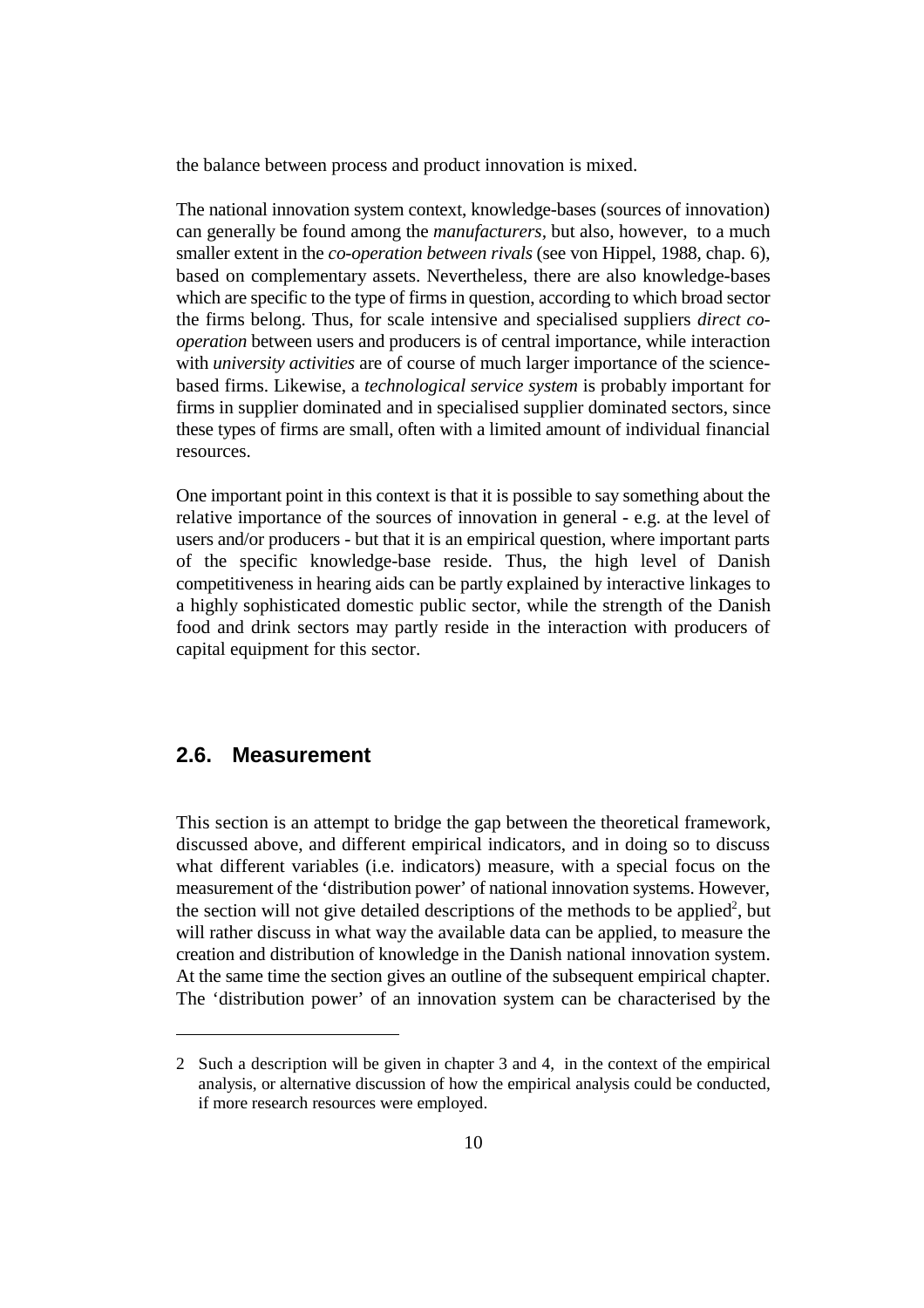following four families of indicators, according the OECD framework (1995, p. 5):

- 1. indicators of the stock of knowledge;
- 2. indicators of knowledge flows in the form of knowledge sharing and transfer;
- 3. indicators of the effectiveness of knowledge sharing and transfer;
- 4. indicators of the economic impact of knowledge sharing and transfer.

This report will deal with the first two 'families' of indicators mainly, and leave the latter two areas for future research. Some attempts to compare and assess different national innovation systems have been conducted, based on either more or less heterogeneous case-studies (Nelson and Rosenberg, 1993) or on available patent and bibliometric statistics (Patel and Pavitt, 1993, Patel and Pavitt, 1994). In this vain this study will start off, by applying OECD data from the Structural Analysis Database (STAN) and the Analytical Business R&D Database (ANBERD), as a means of describing the Danish innovation system in order to deal with point one above. However, it has to be pointed out that R&D data (imperfectly) reflects knowledge creation, as well as the 'distribution power' of a national system, and vice-versa that a strong 'distribution power' of a system is probably very important for the success of creating new knowledge.

Furthermore, in relation to point one, key questions are - given that Denmark had an R&D intensity of only 45% of the OECD9 aggregate in  $1991<sup>3</sup>$ - in the context of the description of the system are; 'to which extent can the low R&D intensity be explained by the sectoral composition of the system?'; and in continuation hereof; 'is Denmark getting access to the sectors associated with the fastestgrowing technological development?'

When it comes to knowledge *flows*, more generally (point two above), between knowledge-producing entities, such flows can take the several forms (see Smith, 1995):

- & flows embodied in commodities, traded between sectors
- & flows going through other inter-firm (mainly user-producer) relationships
- & flows facilitated via university-industry relations
- & flows facilitated via the interaction between other (other than university) public institutions and business firms
- & flows embodied in people (personal mobility)

Such a taxonomy of knowledge flows is consistent with the sectoral framework

<sup>3</sup> See section 3.6 below.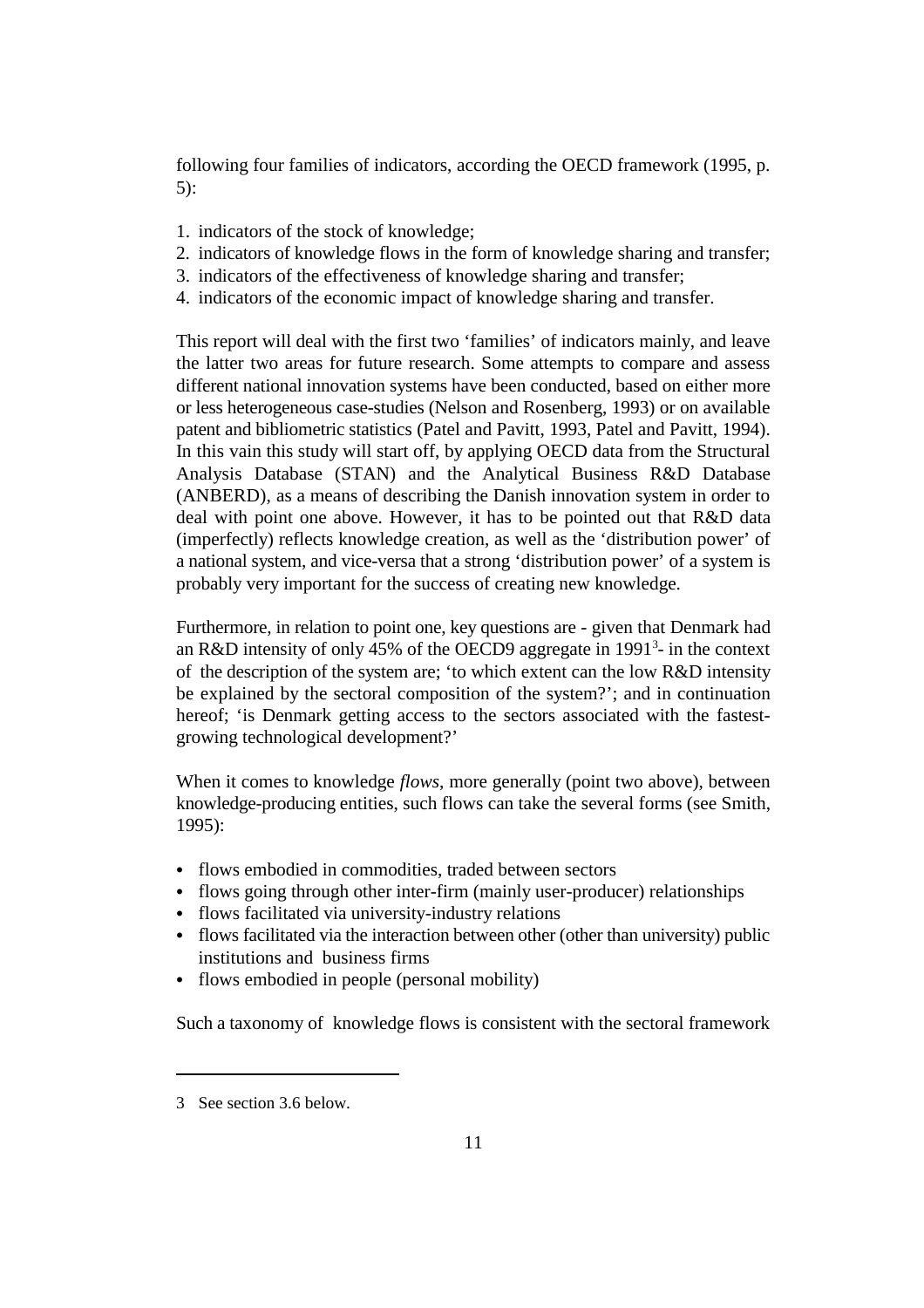presented above, where the technological linkages between the four manufacturing sectors can take the form of commodity flows or direct knowledge exchange, mainly upstream-downstream, although personal mobility might be perceived as a main carrier of knowledge *within* the same sector, since knowledge flows embodied in persons might be important for acquiring competences from competing firms, given that knowledge is to a large extent person embodied. The flows also correspond to potential 'nodal points' described in the OECD framework (OECD, 1995); in other words important intersections between entities producing knowledge in national innovation systems.

*Knowledge flows embodied in commodities* (see section 4.3 below), can be measured by means of a combination of ANBERD (or alternatively the innovation surveys) and input-output data. One way of looking at the results of such analysis is to interpret R&D conducted in upstream branches as creating spillovers to downstream industries, since the R&D conducted in the upstream sector - once payed for - will not diminish the returns gained by additional users. Thus, in that case, one can identify an externality. However, given the perception of technology, outlined above, this type of flow and its measurement is better viewed as indicators of the relative intensity of embodied knowledge interactions between various types of industries (Smith, 1995, p. 90).

As concerns knowledge *flows embodied in user-producer relationships* this can be measured by the use of the Community Innovation Survey (CIS), by means of which the importance of different external sources of innovation can be assessed. In addition, the flow of knowledge between sectors can be measured by means of Danish CIS data, via 'input-output' type tables, illustrating which sectors cooperate in the innovation process (section 4.4).

When it comes to measurement of flows via *university-industry relationships*, in terms of science parks (sub-section 4.6.1) there is no quantitative data available in the Danish case. Thus, one has to rely on qualitative methods. The same, largely goes for *other public institutions* (sub-section 4.6.2.), mainly consisting of a technological service system, even though some information is available via CIS data.

When it comes to *personal mobility* between sectors, and between universities and different kinds of sectors (section 4.7), this can be measured via the Danish labour market database *IDA*, which is a large database containing information on individual employees, their training and mobility. Given the perception of technology being to a large extent tacit, knowledge flows, via the labour market, is likely to play an important role in the distribution of knowledge in national systems, given the relatively low levels of personal mobility across national borders.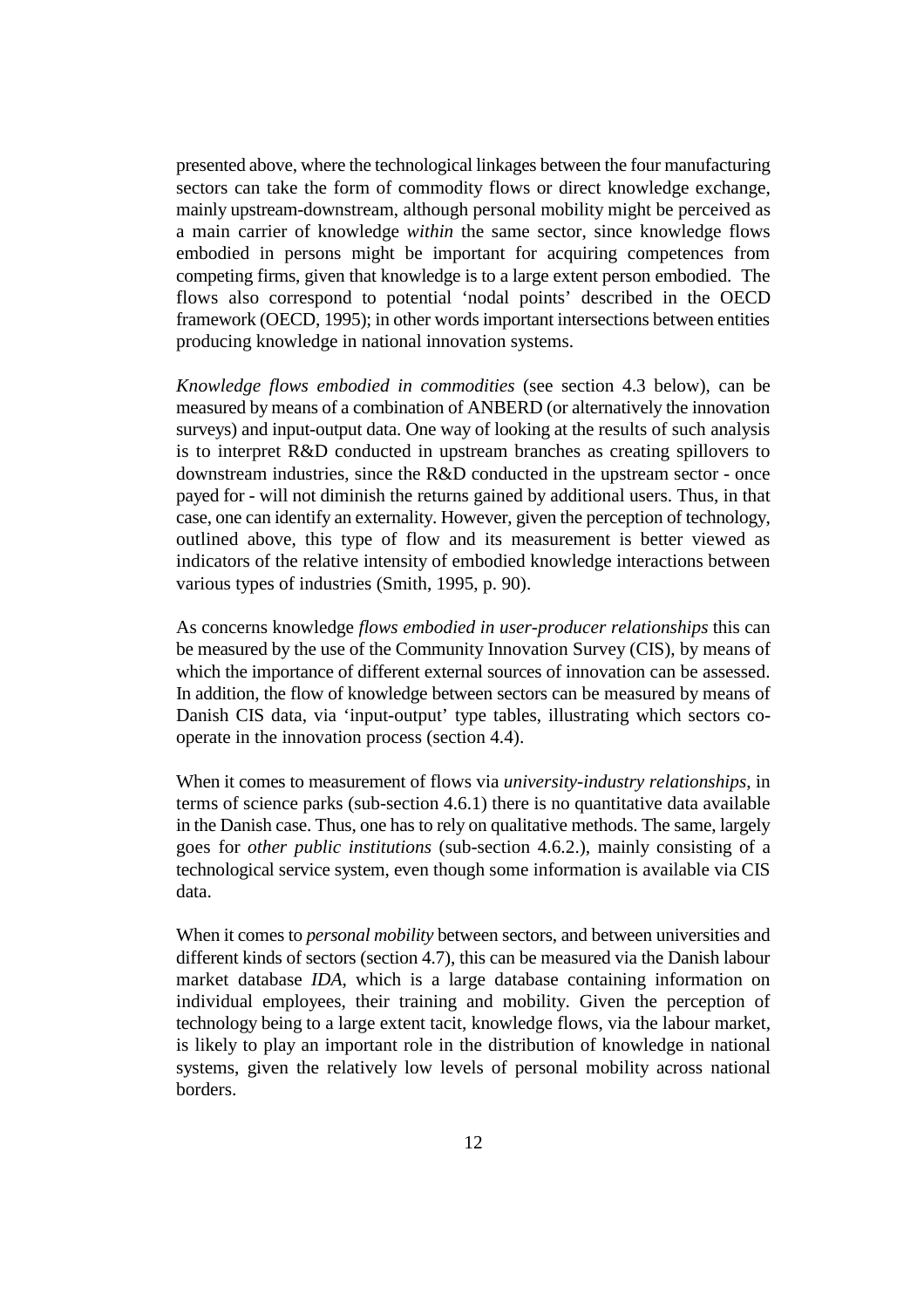### Description of the production system

#### **3.1. Introduction**

This section will describe to which extent Denmark is specialised and structured in terms of production and in value added, and employment, but will primarily focus on R&D at the sectoral level (22 ISIC sectors). This will be done in order to describe point one in the OECD framework (1995, p. 5), namely indicators of the stock of knowledge. The stock of knowledge can be analysed in a number of dimensions. Two such dimesions are the stock of knowledge compared to other countries at a sectoral level. Another is the change in the stock of knowledge over time. In this regard the section will attempt to answer two key questions - given that Denmark had an R&D intensity of only 45% of the OECD9 aggregate in 1991 - namely; 'to which extent can the low R&D intensity be explained by the sectoral composition of the system?'; and in continuation hereof; 'is Denmark getting access to the sectors associated with the fastest-growing technological development?'. Since, data are available for nine countries only, concerning the sectoral distribution of R&D, all international comparisons will include these nine countries.

The focus in this chapter will be on the manufacturing part of the NIS mainly, as it is in the manufacturing sector Denmark differ markedly from other countries in terms expenditure on R&D. In terms of public expenditure on R&D Denmark is largely similar to other advanced countries. Thus, Denmark spend 0.67 of GDP on R&D at public institutions (1989) - exactly the same amount as the average of the EU countries spend (OECD, 1993). However, when it comes to *interaction* with the manufacturing sector, the Danish system might differ from other countries (to be analysed in chapter 4).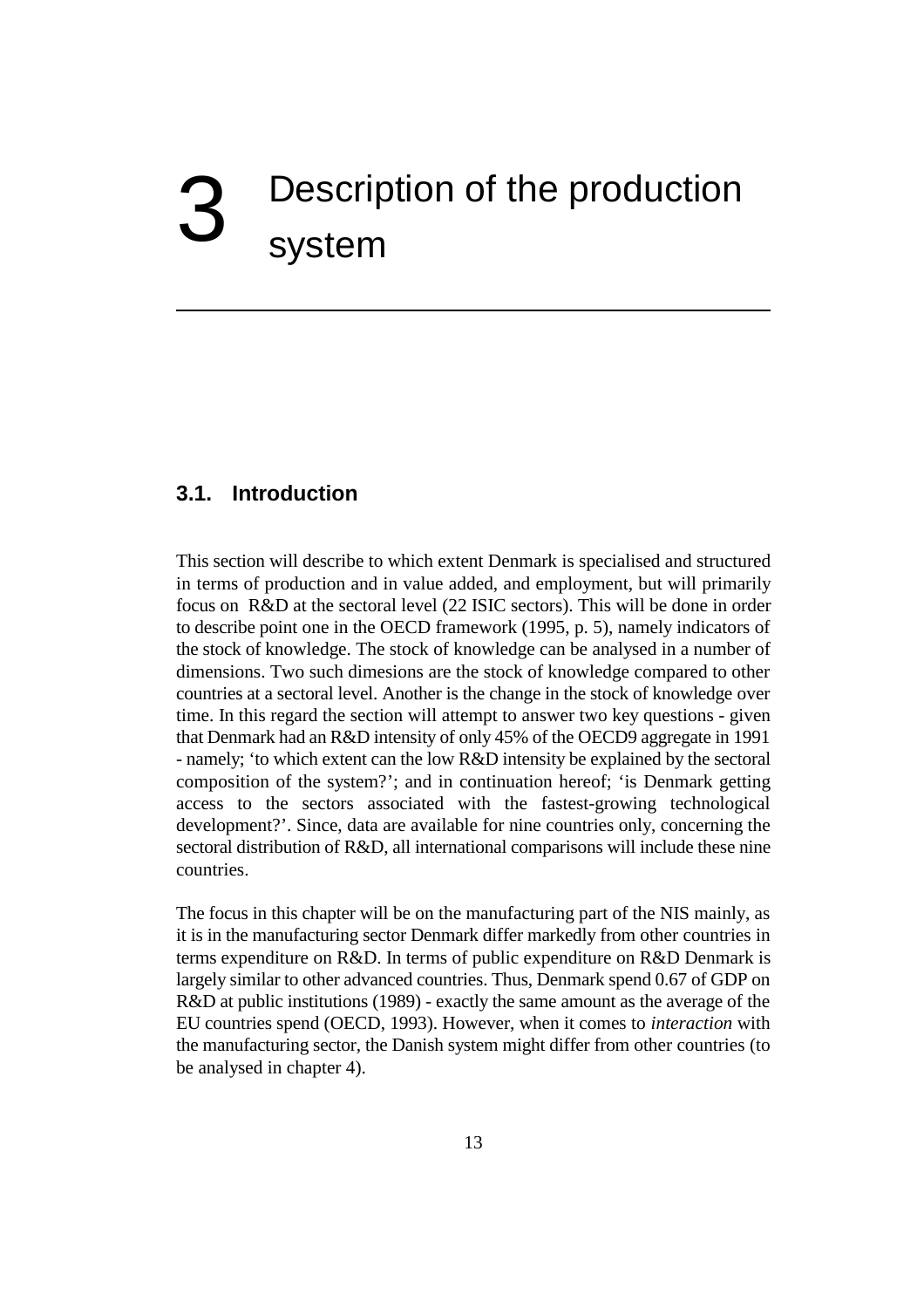The Structural Analysis database (STAN) has been developed by the OECD and is unique in containing comparable employment variables, import- and export figures, investment, production, and value added for a group of 20 OECD countries at a sectoral level  $(22 \text{ sectors})$  in the period 1970-1993.<sup>4</sup> The database is an estimated database, building upon a variety of existing databases. The Analytical Business R&D Database (ANBERD), also published by the OECD, is compatible with the STAN database at the sectoral level, although available only for a limited number of OECD countries. The ANBERD data is available for Canada, Germany, Denmark France, Great Britain, Italy, Japan and the US from 1973-1991. In addition, ANBERD includes data on 6 service sectors. The availability of data in these fields is, however, quite scattered and it makes international comparisons problematic. In both bases are data given in local currency, but can be made compatible by a set of exchange rates and equivalent PPPs (purchasing power parities). The OECD study has to do with innovation and knowledge, which in turn make the OECD databases - and ANBERD in particular - an important source of information.

As a starting point the structure of production of the Danish national system of innovation will be described, in terms of value added, production values and employment. Secondly, the distribution and specialisation in doing R&D will be described. Thirdly, and in continuation of the latter, formal R&D in service sectors will be briefly described. Fourthly, R&D intensities at the aggregate level of manufacturing will be presented and discussed, and an attempt to estimate the role of the sectoral composition of sectors in influencing aggregate R&D spending, will be made. Fiftly, the aggregate R&D intensities will be decomposed into sectors, and comparisons of Denmark versus the OECD9 will be made, in addition to a presentation of the development of R&D intensities, in the Danish system, over time. Finally, the chapter will analyse the extent to which the Danish innovation system has been getting access to sectors with high growth in terms of R&D expenditure from 1980 to 1991.

#### **3.2. Value added, production and employment**

This section is going to describe the relative economic (direct) importance of the different sectors in the Danish national innovation system. Figures on value added

<sup>4</sup> It should be noted that not all variables are available for all countries in all time periods.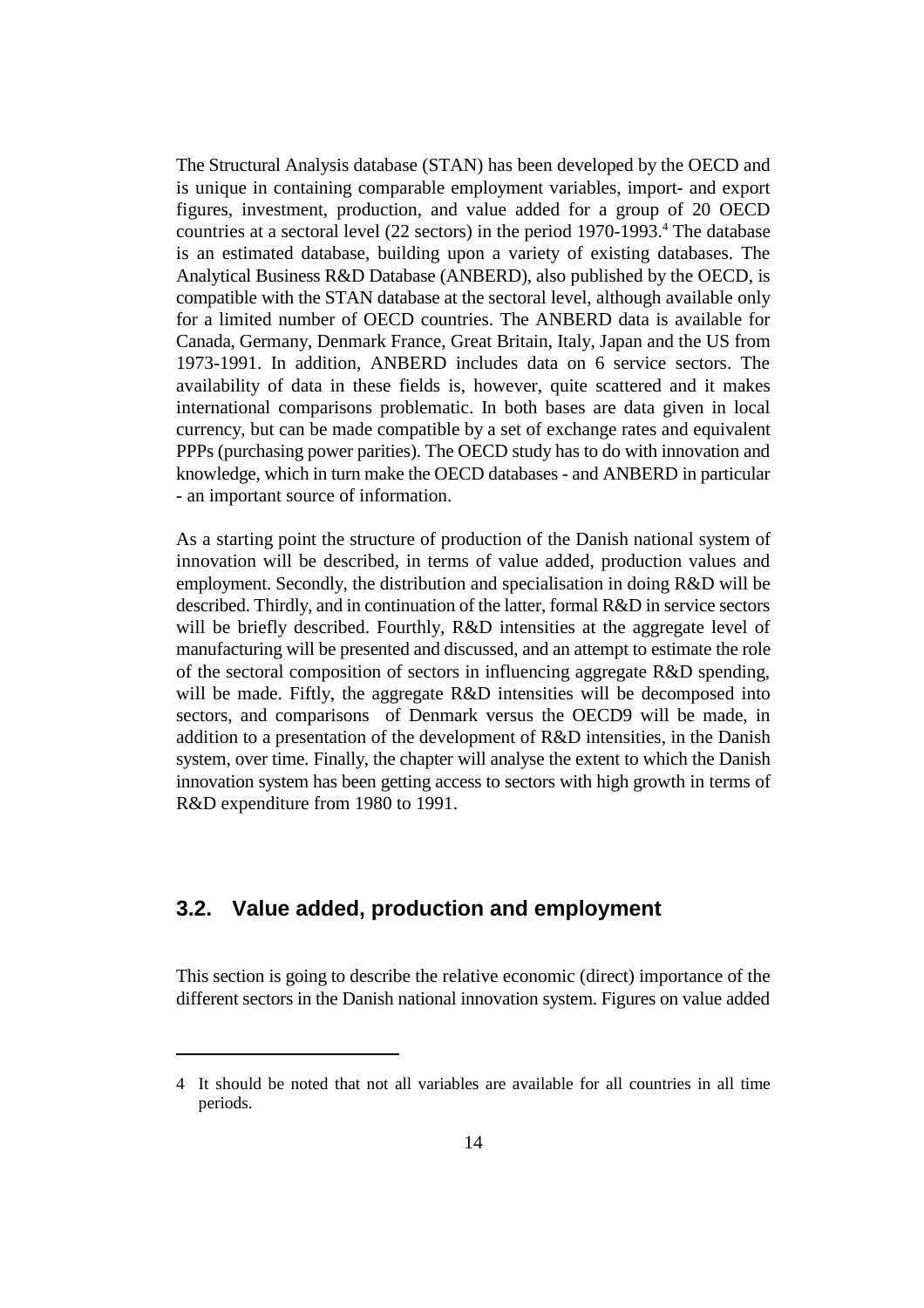|                                                          |        | Value added*    |       | Value added |         | Production |      | Employment |       |      |  |
|----------------------------------------------------------|--------|-----------------|-------|-------------|---------|------------|------|------------|-------|------|--|
|                                                          |        |                 |       |             | Denmarl |            |      |            | OECD9 |      |  |
| Sector<br>$\frac{1}{2}$                                  |        | 1973            | 1991  | 1980        | 1991    | 1991       | 1973 | 1989       | 1973  | 1989 |  |
| Food, drink and tobacco                                  | MOCIS. | 25.1            | 24.26 |             | 20.63   | 28.52      |      | 7.46       | 8.82  |      |  |
| Textiles, footwear and leather                           | (SDOM) |                 |       |             |         |            |      |            |       |      |  |
| Wood, cork and furniture                                 | (SDOM) | 8.87<br>6.70    |       |             |         |            |      |            |       |      |  |
| Paper and printing                                       | (SDOM) | 12.39           |       |             |         |            |      |            |       |      |  |
| Industrial chemicals                                     | (SCIB) | 5.17            |       |             |         |            |      |            |       |      |  |
| Pharmaceuticals                                          | (SCIB) | 1.81            |       |             |         |            |      |            |       |      |  |
| Petroleum refineries                                     | (SCAI) | 1.70            |       |             |         |            |      |            |       |      |  |
| Rubber and plastics<br>$\infty$                          | (SCAI) | 2.86            |       |             |         |            |      |            |       |      |  |
| Stone, clay and glass                                    | (SCAI) | 8.64            |       |             |         |            |      |            |       |      |  |
| Ferrous metals                                           | (SCAI) | 1.57            |       |             |         |            |      |            |       |      |  |
| Non-ferrous metals                                       | (SCAI) |                 |       |             |         |            |      |            |       |      |  |
| Fabricated metal products<br>$\mathcal{L}_{\mathcal{L}}$ | (SPES) | $0.50$<br>7.82  |       |             |         |            |      |            |       |      |  |
| Non-electrical machinery                                 | (SPES) |                 |       |             |         |            |      |            |       |      |  |
| Office machines and computers<br>$\overline{4}$          | (SCIB) |                 |       |             |         |            |      |            |       |      |  |
| Electrical machinery<br>$\overline{5}$                   | (SPES) |                 |       |             |         |            |      |            |       |      |  |
| Commu. eq. and semiconductors (SCIB)<br>$\overline{6}$   |        | $4.85$<br>2.02  |       |             |         |            |      |            |       |      |  |
| Shipbuilding                                             | (SCAI) | 4.99            |       |             |         |            |      |            |       |      |  |
| Other transport<br>$\infty$                              | (SCAI) | $\overline{12}$ |       |             |         |            |      |            |       |      |  |
| Motor vehicles<br>$\overline{1}$                         | (SCAI) | 0.00            |       |             |         |            |      |            |       |      |  |
| Aerospace<br>$\overline{\Omega}$                         | (SCAI) | $0.00$<br>1.83  |       |             |         |            |      |            |       |      |  |
| Instruments                                              | (SPES) |                 |       |             |         |            |      |            |       |      |  |
| Other manufacturing industries<br>$\overline{c}$         |        | $-96$           |       |             |         |            |      |            |       |      |  |

Distribution of value added, production and employment as a percentage of total Danish manufacturing (1973-1991). **Table 1:** Distribution of value added, production and employment as a percentage of total Danish manufacturing (1973-1991). Table 1:

\*) excl. sectors 13-14. Source: STAN/OECD \*) excl. sectors 13-14. Source: STAN/OECD

┃

15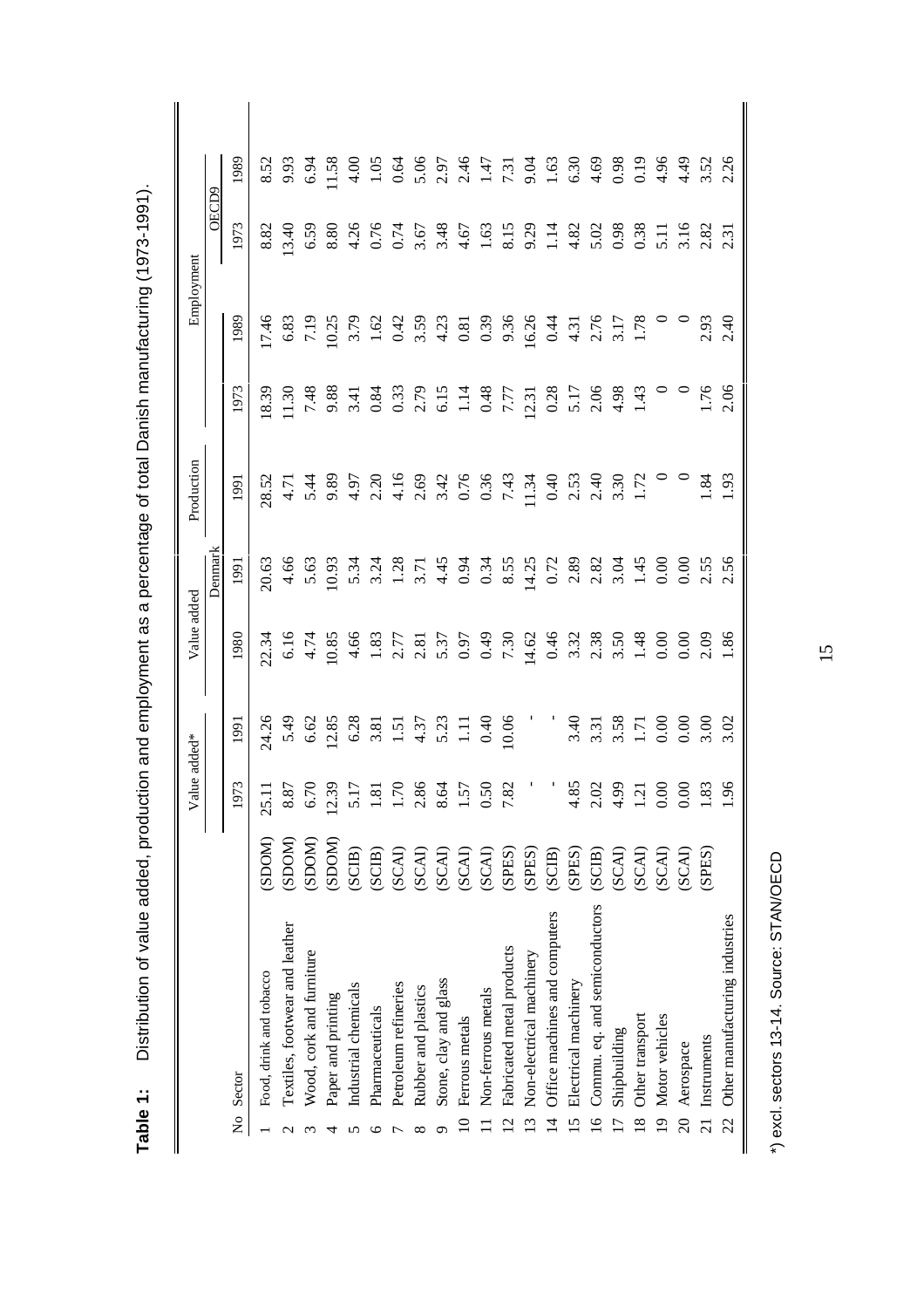in all sectors, are available from 1980 onwards only.<sup>5</sup> In table 1 the sectors are listed according to the placement in the ISIC nomenclature. Column two is a rough classification into the four Pavitt sectors<sup>6</sup>, namely supplier dominated sectors (SUPD); scale intensive sectors (SCAI); specialised suppliers (SPES); and science-based sectors (SCIB). A notable feature is the importance of supplier dominated sectors in the Danish NIS, with sectors 1-4 and 9 adding up to more than 45% of total value added, in 1991. These sectors are dominating, in Denmark, when compared to the OECD9 average, were these sectors added up to less than 35 per cent (see appendix A1). Also, some sectors consisting of specialised supplier firms mainly, are rather large, in the Danish context, such as fabricated metal products (8.55%) and non-electrical machinery (14.25%). In terms of rates of change, pharmaceuticals has been the fastest growing Danish sector (77%), but also sectors like rubber and plastics (32%) and instruments (22%) have been gaining in relative importance. In addition, office machines and computers has been growing rapidly, but from a very small base. If one take a look on production values, rather than value added, the pattern is the same, even though - in relation to the figures on value added - the numbers on production demonstrate that some sectors are quite heavily dependent on physical inputs from outside. As expected, this is the case in food, drink and tobacco and in petroleum refineries.

In terms of employment the supplier dominated sectors remain important (add up to 45% in 1989), but have decreased by 13 per cent as a fraction of employment between 1973 and 1989. Especially remarkable is the fall in employment in textiles, footwear and leather. Likewise, the importance of the specialised supplier sectors like fabricated metal products, electrical- and non-electrical machinery for employment, is noteworthy in the Danish case (add up to about 30% in 1989), rising from being 25% of total employment, in manufacturing.

When compared to the OECD9, it turns out that Denmark was heavily specialised in food, drink and tobacco and in non-electrical machinery, in addition to being specialised in pharmaceuticals; stone, clay and glass; and shipbuilding in 1989. Areas of specialisation below the average in terms of employment, include information technology sectors (sectors  $14 \& 16$ ), in addition to motor vehicles and aerospace, where no significant employment is recorded for Denmark.

<sup>5</sup> From 1970-1979 non-electrical machinery and office machines and computers have got missing values.

<sup>6</sup> It should be noted that the division of the sectors, according to the Pavitt taxonomy, follows Amable & Verspagen (1995), and the division is therefore not strictly comparable with the distinction, used by e.g. the Ministry of Industry (1995).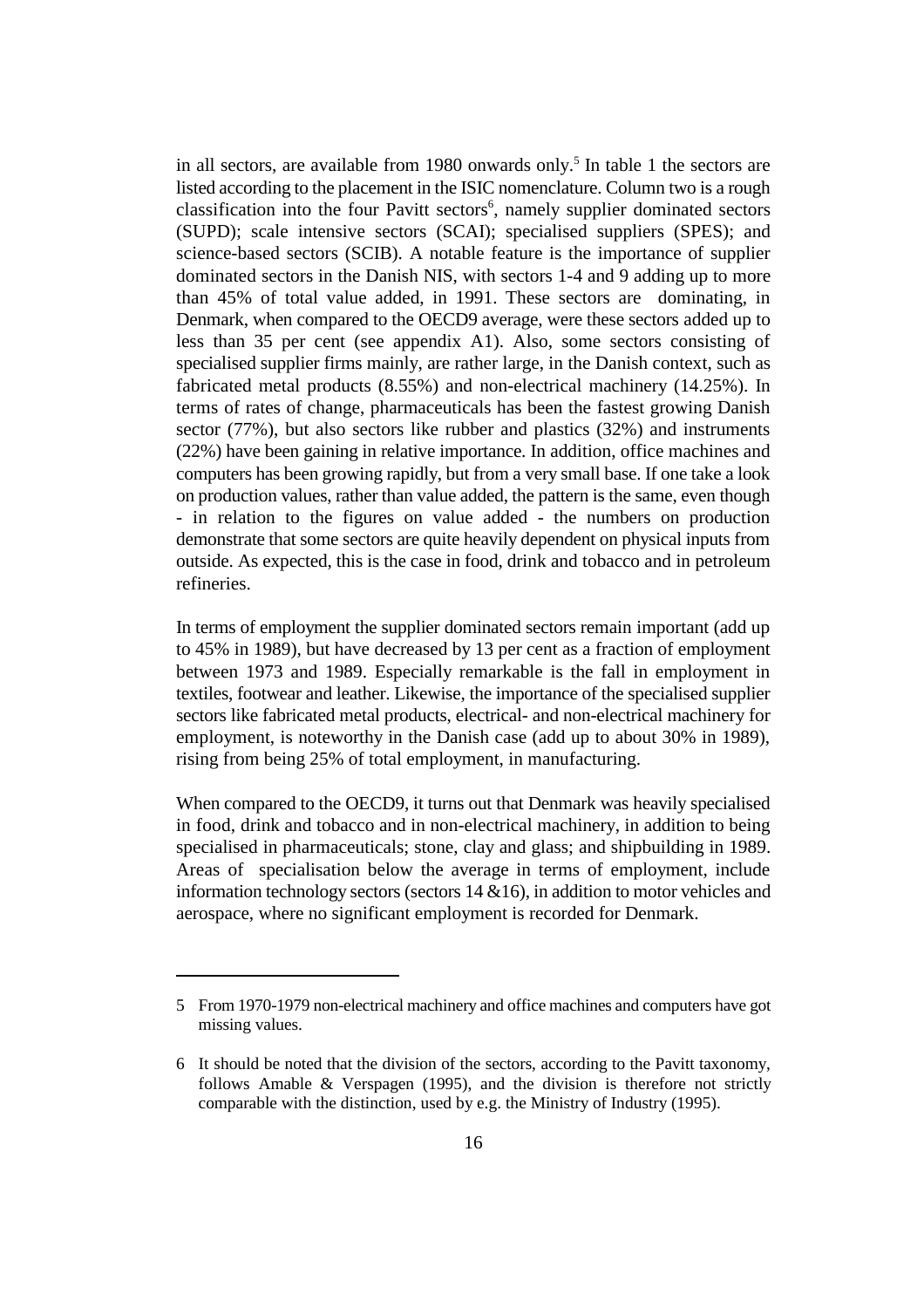#### **3.3. Formal research and development in Denmark**

It should be kept in mind that one of the draw-backs of R&D data is that only *formal* research & development is included as R&D in the statistics. Thus, only firms with a formal R&D department are registered as doing R&D in the formal sense. Therefore, R&D figures are likely to underestimate the total effects of technological development undertaken by small firms. Given that firms differ in terms of size and source of technological progress, according to in which sector they operate (Pavitt, 1984), firms in some sectors are much less (formal) R&D intensive, when compared to firms in other sectors. Accordingly, some countries might do less formal R&D, given the composition of the sectors within the country, without it necessarily being implied that the level of technological activity is low. Given these observations one should be careful when comparing countries in terms of aggregate R&D. In section 3.6 below an attempt to overcome some of the difficulties in comparing R&D spending at the aggregate level, will be made. However, for now, it is worthwhile to look at the *relative* specialisation of countries in terms of formal R&D.

#### **3.4. R&D specialisation**

Because  $R&D^7$  data is available for nine OECD countries, it is possible to calculate in which sectors Denmark is relatively specialised, compared to the sum of the nine OECD countries. Such a calculation can be conducted be means of the 'Research & Development Comparative Advantage', which is the equivalent to the RCA (Revealed Comparative Advantage) well known from the empirical literature on trade (so-called Ballassa indices).

The RDCA index is given as the share of a given sector out of the total R&D conducted by a country, divided by the share of R&D in that sector, out of the total OECD9 R&D. Thus, if the index takes a value above one, a country is specialised in that sector, compared to the rest of OECD9; and if the index is below one, a country is under specialised in that sector. The RDCA index can be described as:

<sup>7</sup> It should be noted that R&D expenditure in 'low tech.' sectors is not as good an indicator of knowledge intensity, as this indicator is in 'high tech.' sectors, given that other factors (e.g. an efficient distribution system, specific monitoring etc.) are likely to be more important for competitiveness in these sectors than is formal R&D.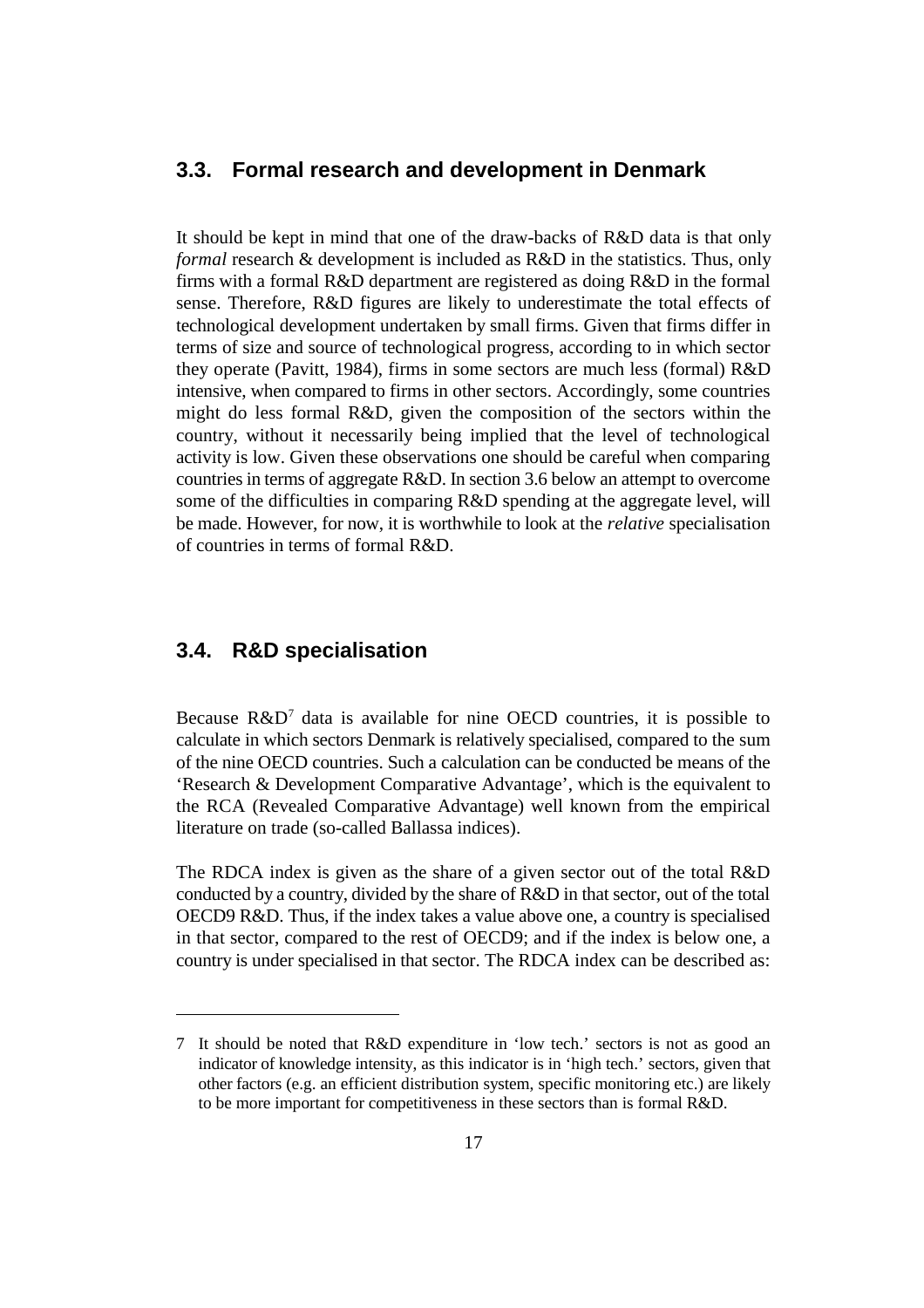$$
RDCA_{ij} = \frac{X_{ij}/\sum_{i} X_{ij}}{\frac{\sum_{i} X_{ij}}{\sum_{i} \sum_{j} X_{ij}}},
$$
\n(1)

where  $X_{ii}$  is R&D in sector *i*, conducted by country *j*.

It can be seen from the table below that Denmark does relatively more R&D in food, drink and tobacco, which is not so surprising, given the existence of the 'Danish agricultural complex/ development block' (Andersen, 1981; Lundvall, 1984). But also a relative strength can be identified in pharmaceuticals. This finding is also in accordance with trade statistics (Laursen, 1995) and patent statistics (used an indicator of 'technological activity')(Patel and Pavitt, 1991). In this context, the existence of a strong Danish science-base should be touched upon, as the science-base provide a strong incentive for technological development in science-based sectors, such as pharmaceuticals. Other relative strengths include wood, cork and furniture; stone clay and glass; non-electrical machinery; shipbuilding<sup>8</sup>; instruments; and other manufacturing. In the latter case one can speculate that the large comparative strength - at least partially- has to do with R&D carried out at Lego, given the fact that toys are included in this sector.

Also worth noting is Denmark's relative weaknesses in different sectors. In the areas of petroleum refineries; motor vehicles; and aerospace, no significant formal R&D is conducted, which in turn give rise to a RDCA value of 0. Two other areas of relative weakness include sectors related most closely to information technology, namely office machines and computers and communication equipment and semiconductors.

From a dynamic perspective, sectors where Denmark is becoming less specialised include 'low tech. sectors' such as wood, cork and furniture; stone, clay and glass; but also a substantial fall in specialisation in a 'high. tech.' sector like office machines and computers. In the period in question significant and increasing Danish specialisation appears to have taken place in metals generally; other transport; and in other manufacturing. But also to some extent an increasing specialisation in sectors where the firms could be termed *specialised suppliers*, such as instruments and non-electrical machinery, can be observed. However, the overall picture is one of a remarkable stability in terms of sectoral R&D specialisation between 1973 and 1990. That is, if Denmark were specialised/not specialised, R&D wise, in a sector in 1973, Denmark is likely to be specialised/ not specialised 17 years later, thus confirming the path-dependent nature of technological development, also at the national level (see e.g. Dosi, 1988, pp.

<sup>8</sup> It should be noted that the US conduct no significant R&D in shipbuilding. Thus, given the amount of US R&D expenditure, nearly all other countries are found to be specialised in shipbuilding.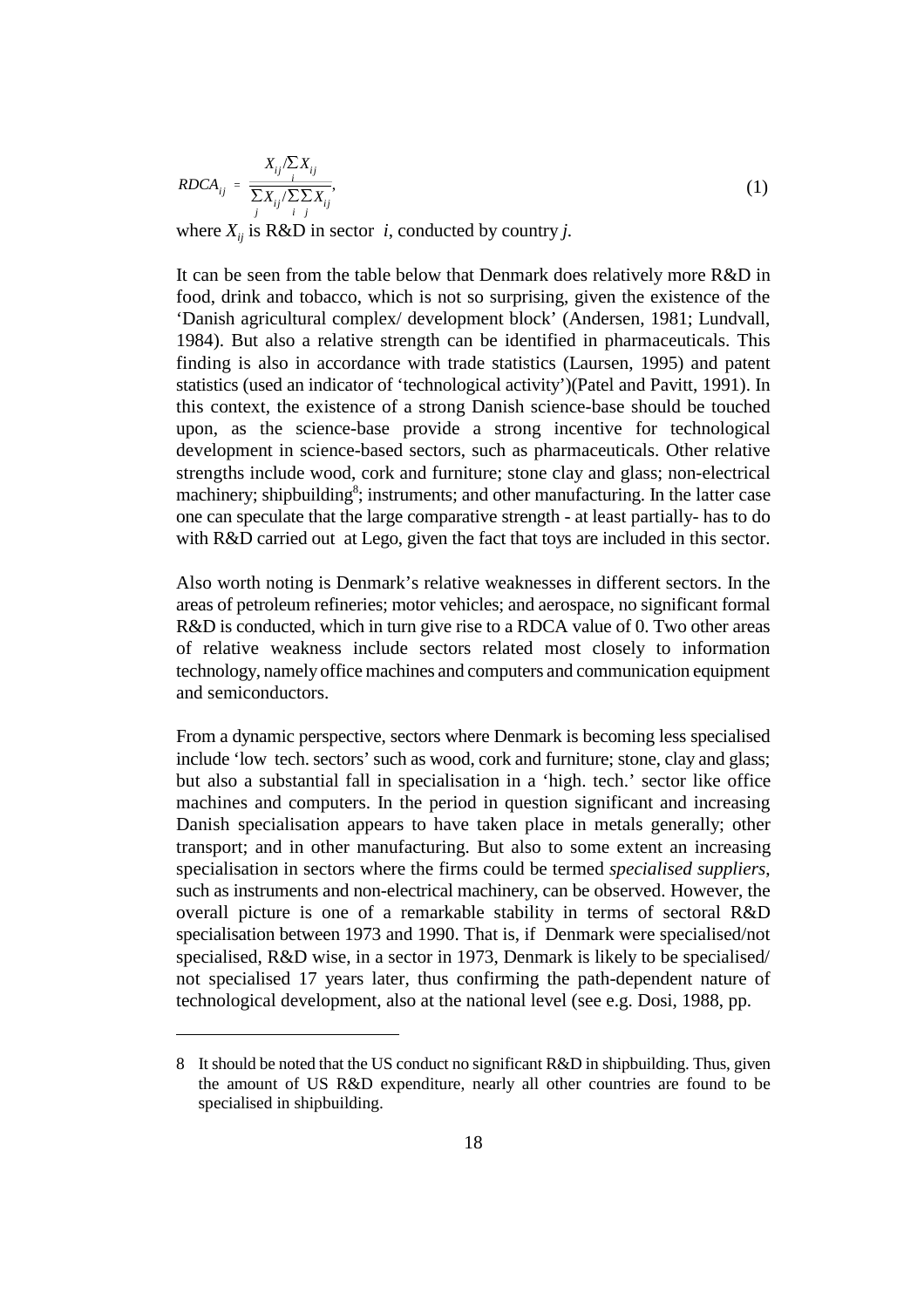|                |                                |                | <b>RDCA</b> |              | R&D dist. |  |  |
|----------------|--------------------------------|----------------|-------------|--------------|-----------|--|--|
|                | No. Sector                     | 1973           | 1991        | 1973         | 1991      |  |  |
| 1              | Food, drink and tobacco        | 3.86           | 3.98        | 6.48         | 6.99      |  |  |
| 2              | Textiles, footwear and leather | 0.66           | 1.08        | 0.52         | 0.49      |  |  |
| 3              | Wood, cork and furniture       | 2.08           | 1.59        | 0.55         | 0.36      |  |  |
| $\overline{4}$ | Paper and printing             | 0.48           | 0.82        | 0.49         | 0.62      |  |  |
| 5              | Industrial chemicals           | 0.83           | 0.48        | 8.17         | 4.50      |  |  |
| 6              | Pharmaceuticals                | 3.96           | 3.42        | 18.03        | 23.79     |  |  |
| 7              | Petroleum refineries           | $\Omega$       | $\Omega$    | $\Omega$     | $\Omega$  |  |  |
| 8              | Rubber and plastics            | 0.63           | 0.74        | 1.39         | 1.07      |  |  |
| 9              | Stone, clay and glass          | 2.80           | 1.66        | 3.39         | 2.10      |  |  |
| 10             | Ferrous metals                 | 0.13           | 0.61        | 0.21         | 0.73      |  |  |
| 11             | Non-ferrous metals             | 0.36           | 0.84        | 0.32         | 0.73      |  |  |
| 12             | Fabricated metal products      | 1.21           | 1.62        | 1.58         | 1.98      |  |  |
| 13             | Non-electrical machinery       | 2.14           | 2.78        | 12.01        | 15.60     |  |  |
| 14             | Office machines and computers  | 0.70           | 0.29        | 4.44         | 2.83      |  |  |
| 15             | Electrical machinery           | 0.67           | 0.93        | 6.12         | 4.67      |  |  |
| 16             | Commu. eq. and semiconductors  | 0.82           | 0.56        | 12.59        | 9.90      |  |  |
| 17             | Shipbuilding                   | 26.54          | 27.22       | 8.31         | 2.55      |  |  |
| 18             | Other transport                | 0.92           | 3.14        | 0.32         | 1.26      |  |  |
| 19             | Motor vehicles                 | $\overline{0}$ | $\Omega$    | $\mathbf{0}$ | $\Omega$  |  |  |
| 20             | Aerospace                      | $\Omega$       | $\Omega$    | $\theta$     | $\Omega$  |  |  |
| 21             | <b>Instruments</b>             | 2.12           | 2.61        | 7.65         | 11.55     |  |  |
| 22             | Other manufacturing industries | 10.07          | 16.20       | 7.42         | 8.30      |  |  |

**Table 2:** Danish revealed comparative advantage in R&D (RDCA), and distribution of R&D per manufacturing sector (1973-1989).

Source: OECD/ANBERD

227-228); in other words, the specialisation in R&D, changes only very slowly.

A striking feature, emerging out of table 2 above, is the difference between the specialisation in R&D, and the distribution of the R&D spending among the 22 sectors. While the specialisation figures are based on an international comparison, the distribution - of course - concerns Denmark alone. Thus, even though Denmark, in 1991, did perform almost 10 per cent of its R&D in communication equipment and semiconductors, Denmark remained heavily under specialised in this particular sector. Likewise did Denmark, in 1991, conduct just about 2.5% of her R&D in shipbuilding, but was very heavily specialised in this sector, with a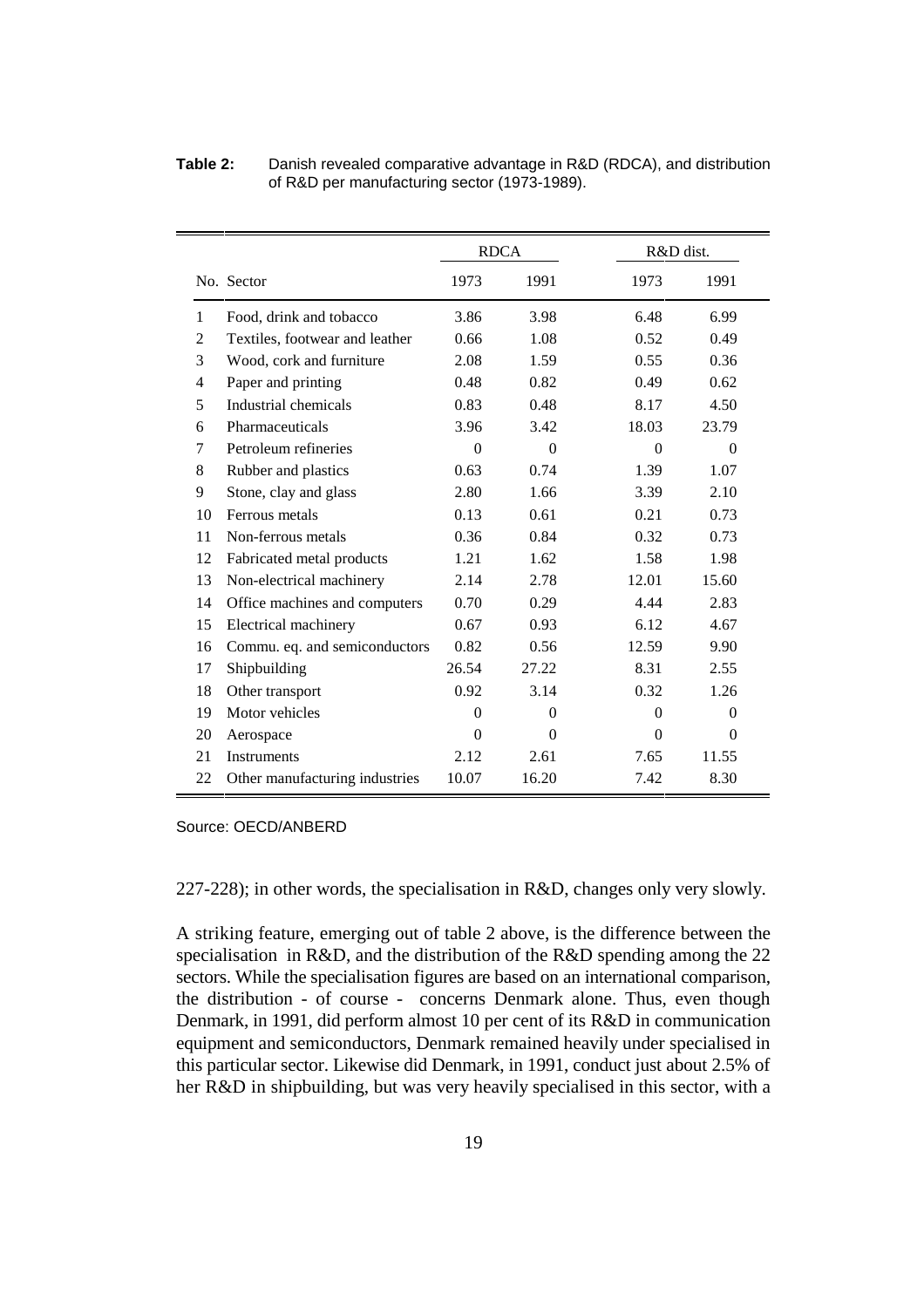RDCA value of more than 27. Such observations, reflect both the difference in the propensity to conduct R&D across industrial sectors and diferences in the size of sectors.

#### **3.5. Research and development in service sectors**

As mentioned above, in the description of the databases, the availability of data on formal research and development in services, is quite scattered on an international basis, which in turn makes international comparisons virtually impossible. Nonetheless, there are some data available for Denmark, which are reported in table 3, as percentages of total business enterprise. Apparently, services made up 28 per cent of total business enterprise R&D in the most recent year, 1991.Further, R&D in services is becoming increasingly important, since the fraction was only about 15 per cent in 1973. By far the largest sector in Denmark

| No. | Sector                              | 1973   | 1985   | 1991   |
|-----|-------------------------------------|--------|--------|--------|
|     | Total manufacturing                 | 85.23  | 75.69  | 72.11  |
| 23  | Electricity, gas and water          | 0.24   |        | ٠      |
| 24  | Construction                        | 0.83   | 1.17   | 1.04   |
| 25  | Transport and storage               |        |        |        |
| 26  | Communications                      | 1.24   | 2.86   | 2.80   |
| 27  | Commercial and engineering services | 2.61   | 3.09   |        |
| 28  | Other services                      | 9.84   | 17.19  | 24.05  |
|     | Total services (23-28)              | 14.77  | 24.31  | 27.89  |
|     | Total business enterprise           | 100.00 | 100.00 | 100.00 |

**Table 3:** The distribution of Danish R&D in services and manufaturing as percentages of total business enterprise R&D, 1973-1991.

Source: ANBERD/OECD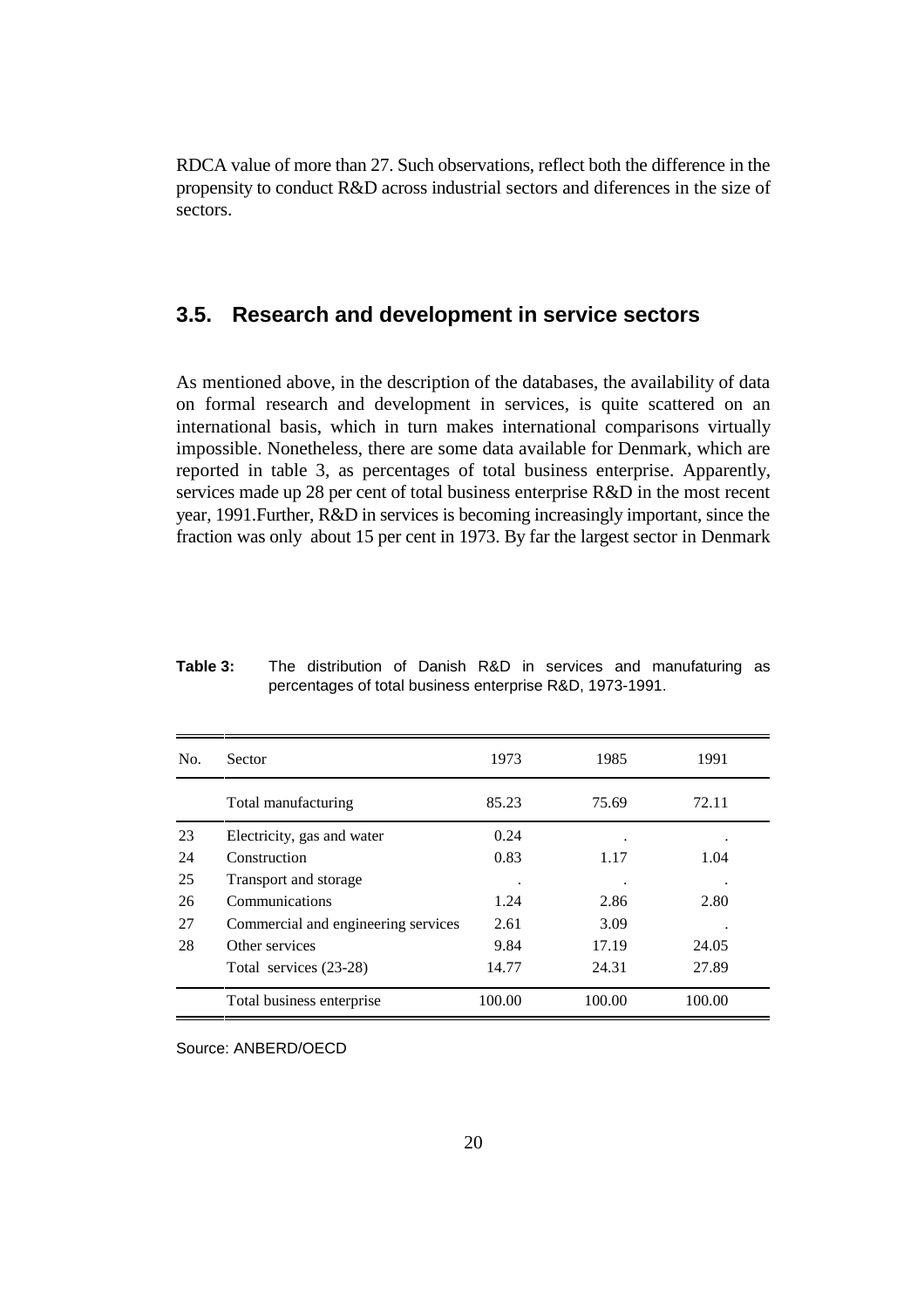is other services, which made up 86 per cent of total  $R&D$  in services in 1991.<sup>9</sup> Overall, what these figures imply, is that given R&D in services is becoming more important, more analytical attention should be payed to innovation in these sectors in order to identify the important sources of innovation (the knowledge bases) of these sectors. An important step in this direction is a Danish project under EU's programme for Targeted Socio-Economic Research labelled 'Service in Innovation, Innovation in Services, Services in European Innovation Systems'. The project is going to be carried out in the period from 1996 to 1998.

#### **3.6. Aggregate R&D intensities**

The existence of differences in the propensity to conduct R&D accross sectors may cause aggregate R&D expenditure to differ across countries. This is so because the sectoral composition of economies differ among countries, for instance measured as a fraction of value added per sector (as noted in section 3.2). One way of comparing aggregate R&D across countries (given the different sizes of countries) can be carried out by dividing aggregate R&D by aggregate value added (or e.g. production), thus arriving at a number, which can be termed 'R&D intensity', more presisely defined as:

$$
RDint_{\cdot j} = \frac{\sum R D_{ij}}{\sum_i V A_{ij}},\tag{2}
$$

where *RDij* and *VAij* is the R&D and value added conducted in sector *i* by country *j*, respectively.

In table 4, the aggregate R&D intensity for nine OECD countries is displayed, plus the average OECD9 intensity.<sup>10</sup> It turns out, that the R&D intensity of Denmark was significantly below the OECD9 average both in 1980 and in 1991.<sup>11</sup> In 1980 Denmark had an R&D intensity of only 45% of the OECD9 avarage, whereas this figure was up to about 56% in 1991, based on an R&D intensity of 4.1%. But even

<sup>9</sup> Other services is defined as ISIC codes 6, 8 (excl. 8324) and 9, which is: 6 - wholesale and retail trade, hotels and restaurants; 8 - finance, insurance, real estate and business services; 9 - community, social and personal services. 8324 is engineering and technical services, which is included as a separate category (see table 3).

<sup>10</sup> The OECD9 average is based on aggregation allowed for, by applying PPPs.

<sup>11</sup> The first year where value added is included for all sectors in the STAN database.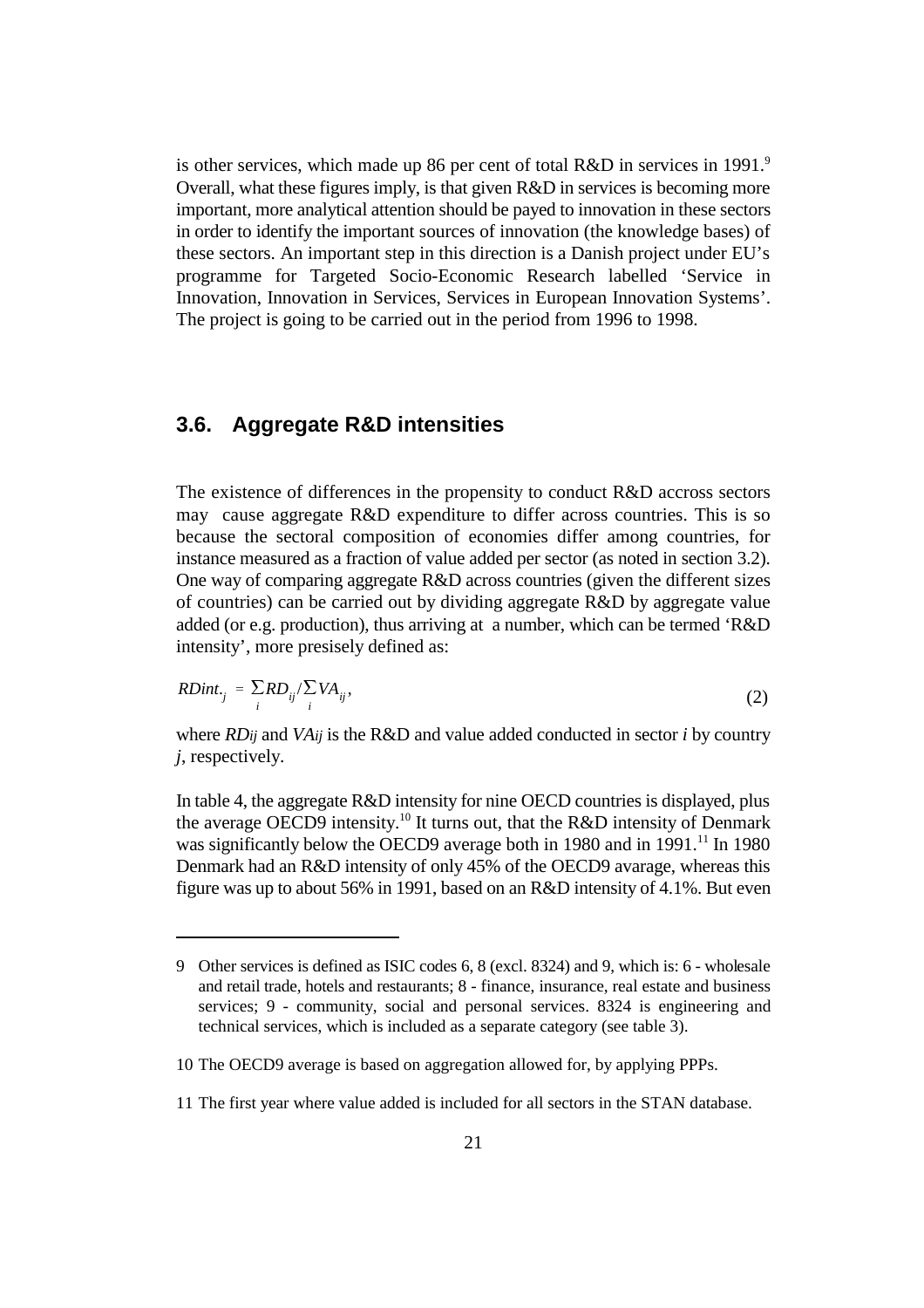though there has been a relative improvement in terms of R&D intensity, the absolute figure remains low in an international comparison. Thus, both in 1980 and 1991 only Canada and Italy have a lower R&D intensity.

However, as mentioned above, some of the differences might be accounted for by the sectoral composition of a country, given that countries are specialised differently. It should be mentioned that the question has been analysed in the backgroup report for an OECD evaluation of the Danish Science, Technology and Innovation System (Christiansen & Møller, 1994). However, the report relies on a visual inspection of seven sectors only. One more systematic way of trying to measure this problem is to assume the same structure, in terms of value added as the average OECD9. In doing this (1) can alternatively be decomposed into:

$$
RDint_{\cdot j} = \sum_{i} ((VA_{ij}/\sum_{i} VA_{ij})(RD_{ij}/VA_{ij})).
$$
\n(3)

Thus, if one assume the same structure, in the value added, as the average OECD9, we get:

Adj. 
$$
RDint_{\cdot j} = \sum_{i} ((\sum_{j} VA_{ij}/\sum_{i} \sum_{j} VA_{ij}) (RD_{ij}/VA_{ij})).
$$
 (4)

Therefore, the adjusted R&D intensity expresses the R&D intensity of a country assuming the same size of the sectors, in terms of value added, as in the average OECD9. Hence, if a country is specialised in sectors with low levels of R&D intensity, the country will obtain a higher adjusted R&D intensity, when compared to the 'normal' R&D intensity. Vice-versa, if a country is specialised in sectors with high levels of R&D activity, the country will get a lower adjusted R&D intensity, compared to the standard R&D intensity.

In table 4 the results of the calculations are displayed. Thus, if Denmark had had the same sectoral composition as the average OECD9, in terms of value added, Denmark would have had an R&D intensity of 4.6, which is about 12 per cent more than Denmark actually spent. If the adjusted method is applied, then Denmark would have an intensity of 63 per cent (1991) of the OECD9 average, against the 'original' 56 per cent of the average.

However, the results shown in table 4 are problematic still, since the calculation assumes zero R&D intensity in sectors, where some countries conduct no production.<sup>12</sup> In this context, Denmark has got no production in aerospace and motor vehicles, and will therefore be disadvantaged, if this fact is not taken into

<sup>12</sup> Which results in a division by zero in formula (4).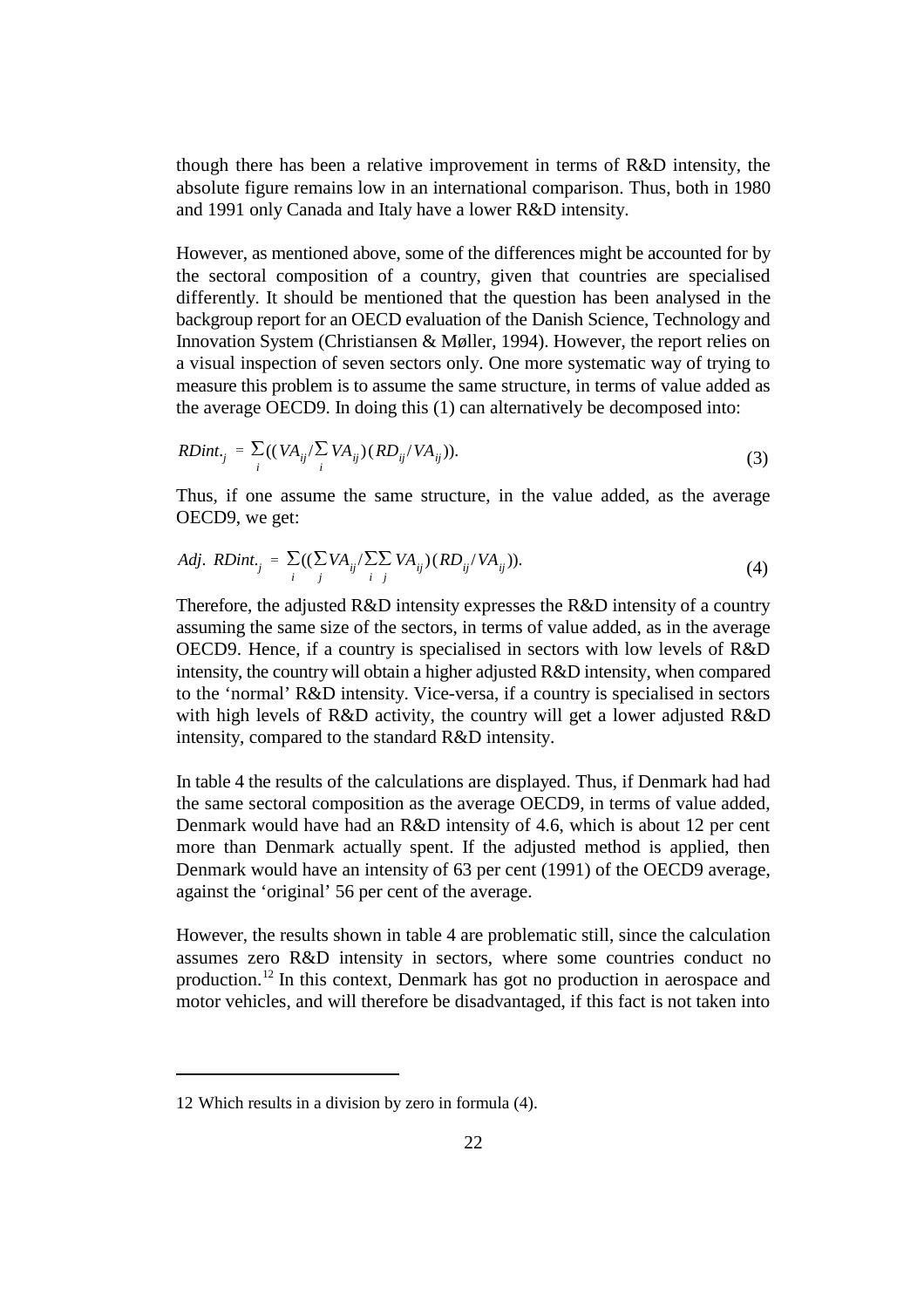|                      |                  | 1980                  |                          |                  | 1991                  |                          |  |  |  |
|----------------------|------------------|-----------------------|--------------------------|------------------|-----------------------|--------------------------|--|--|--|
|                      | R&D<br>intensity | Adj. R&D<br>intensity | Difference<br>(per cent) | R&D<br>intensity | Adj. R&D<br>intensity | Difference<br>(per cent) |  |  |  |
| Canada               | 2.3              | 3.1                   | 38.4                     | 3.3              | 4.4                   | 35.4                     |  |  |  |
| Germany              | 4.8              | 5.1                   | 5.9                      | 6.1              | 6.6                   | 8.3                      |  |  |  |
| Denmark              | 2.4              | 3.1(4.6)              | 29.9                     | 4.1              | 4.6(6.7)              | 11.5                     |  |  |  |
| Finland              | 2.2              | 3.9                   | 75.6                     | 5.3              | 6.8                   | 29.7                     |  |  |  |
| France               | 4.2              | 4.6                   | 8.3                      | 6.3              | 7.1                   | 12.3                     |  |  |  |
| <b>Great Britain</b> | 5.9              | 6.1                   | 2.6                      | 6.2              | 6.5                   | 3.8                      |  |  |  |
| Italy                | 1.2              | 2.1                   | 72.7                     | 3.0              | 4.7                   | 56.6                     |  |  |  |
| Japan                | 4.2              | 4.3                   | 2.3                      | 7.2              | 7.4                   | 2.7                      |  |  |  |
| <b>USA</b>           | 7.3              | 6.9                   | $-4.4$                   | 9.5              | 8.3                   | $-11.9$                  |  |  |  |
| OECD <sub>9</sub>    | 5.3              |                       |                          | 7.3              |                       |                          |  |  |  |

#### **Table 4:** Total real and total adjusted R&D intensities per country (1980-1991).

Numbers in brackets are the figures, if DK were assumed to have the same R&D intensity as does the OECD9 average in sectors 20-21 (aerospace and motor vehicles).

| Table 5: |  |  |                                            | Total real and total adjusted R&D intensities per country. Excluding |  |  |
|----------|--|--|--------------------------------------------|----------------------------------------------------------------------|--|--|
|          |  |  | aereospace and motor vehicles (1980-1991). |                                                                      |  |  |

|                      |                  | 1980                  |                                 |                  | 1991                  |                          |
|----------------------|------------------|-----------------------|---------------------------------|------------------|-----------------------|--------------------------|
|                      | R&D<br>intensity | Adj. R&D<br>intensity | <b>Difference</b><br>(per cent) | R&D<br>intensity | Adj. R&D<br>intensity | Difference<br>(per cent) |
| Canada               | 2.0              | 3.0                   | 47.3                            | 3.2              | 4.4                   | 38.8                     |
| Germany              | 4.2              | 3.9                   | $-6.0$                          | 5.1              | 4.7                   | $-7.3$                   |
| Denmark              | 2.4              | 3.4                   | 41.6                            | 4.1              | 5.1                   | 22.7                     |
| Finland              | 2.2              | 4.2                   | 85.1                            | 5.3              | 7.1                   | 34.1                     |
| France               | 3.2              | 3.7                   | 17.1                            | 4.7              | 5.4                   | 14.9                     |
| <b>Great Britain</b> | 4.7              | 5.2                   | 11.0                            | 5.3              | 5.8                   | 9.0                      |
| Italy                | 0.9              | 1.5                   | 69.5                            | 2.2              | 3.5                   | 55.4                     |
| Japan                | 4.0              | 4.0                   | $-0.9$                          | 6.6              | 6.3                   | $-5.5$                   |
| <b>USA</b>           | 5.3              | 5.3                   | 0.5                             | 6.7              | 6.4                   | $-5.1$                   |
| OECD <sub>9</sub>    | 4.2              |                       |                                 | 5.8              |                       |                          |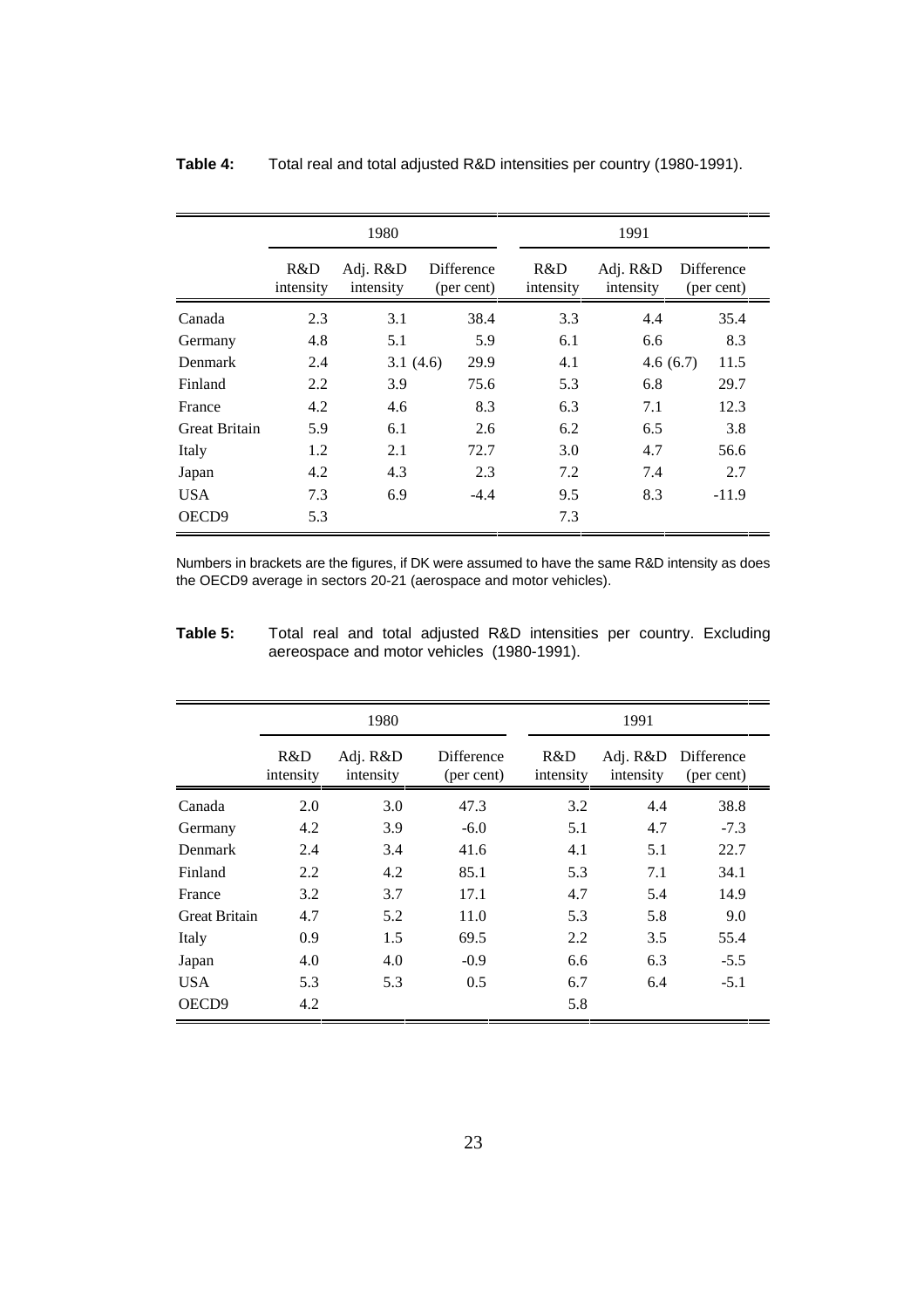#### $\arctan^{-13}$

Two different means of getting around this problem was tried out, since both methods have got advantages and disadvantages. First, one can assume the same R&D intensity, in those sectors with no production, as the OECD9 average. Secondly, one can leave out completely, those sectors (for all countries and for the aggregate).

If the first method is applied, Denmark would have had an R&D intensity of 6.7 (brackets in table 4), which is the equivalent to 92 per cent of the OECD average in 1991, still against the original 4.1 per cent (equivalent to 56 per cent of the OECD9 average). Regardless, this method has got the effect of giving Denmark the advantage of getting an average R&D intensity in a large sector (automobiles) and in a smaller sector, but with very high average R&D intensity (aerospace). Given that Denmark has got no production in these sectors, this might be a strong assumption. Therefore, the second and alternative method was applied, of which the results are reported in table 5.

By totally leaving out the two sectors, in which Denmark has got no production, the R&D intensity in Denmark would be 5.1 per cent, adding up to just about 88 per cent of the average OECD9 of 5.8 per cent (1991). This is to be compared to the 'original' unweighted figure, which only added up to 56 per cent of the OECD9 average.

Thus, no matter the method chosen, the specialisation pattern of Denmark is disadvantageous when aggregate international comparisons on R&D intensity is conducted. If the unweighted calculation method is chosen, Denmark rank 7th. out of the nine countries. However, if a method of adjustment is applied, Denmark rank 5th., both in case of the assumption of average intensity in the 'missing' Danish sectors, and in the case of completely leaving out the sectors in question, even though the levels are different. One observation worth noting, in this context, is that Denmark rank higher than Germany in both cases of adjustment, whereas Denmark is significantly below Germany in the case of unadjusted, aggregate R&D intensities.

From an international perspective, it can be noted that also Canada, Finland and Italy are severely disadvantaged by their sectoral composition, whereas Great

<sup>13</sup> Also, given the specialisation pattern of Canada, with no production in instruments, the Canadian figures are problematic. But since this sector is on average small, the problem is not as serious as in the Danish case. The USA has got no significant production in shipbuilding, this not being a serious problem, given that this sector is, on average, both small and has got a low R&D intensity.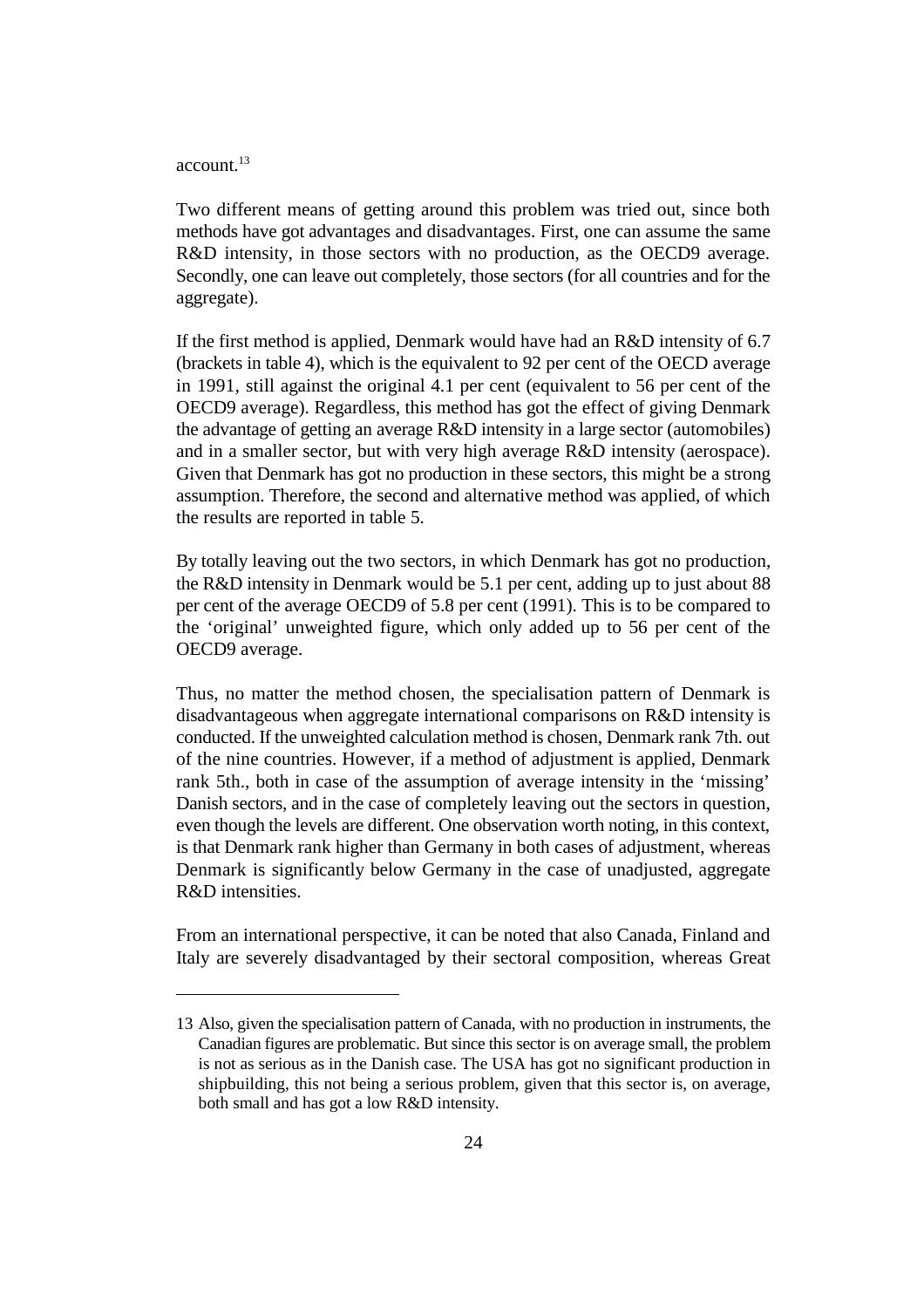Britain, Germany, Japan and the US are particularly advantaged by the sectoral composition of value added.<sup>14</sup>

Looking into the dynamics of R&D intensities, an observation which can be made, is that Denmark has been converging towards the OECD9 mean, both in terms of 'actual' R&D intensity and in terms of the adjusted intensity, in the period from 1980 to 1991. In terms of unadjusted intensity (table 4), Denmark had an R&D intensity of about 45 per cent of the OECD9, in 1980, this figure was up to about 56 per cent in 1991. In terms of adjusted R&D intensity, the movement was from about 81 per cent of the intensity of the OECD9 in 1980, to 88 per cent in the most recent year, 1991 (table 5). $^{15}$ 

Another interesting observation, in the case of Denmark, is that the difference between the adjusted intensity and the unadjusted figure, is becoming smaller in the period from 1980 to 1991, thus implying that Denmark is becoming increasingly specialised in sectors with a higher R&D intensity, even though it should be noted (as pointed out above) that Denmark is generally specialised in sectors with a lower R&D intensity still, as compared to the OECD9.

#### **3.7. R&D intensities at the sectoral level**

So far, we have looked at aggregate R&D intensities only. However, it might be interesting to look at R&D intensities at the sectoral level, in order to reveal what lies behind the aggregate figures. Figure 2-5 exposes the R&D intensity versus the size of the sectors in terms of per cent of total value added. Figure 2 and 3 are sectoral comparisons, in of terms Denmark versus the average OECD9 divided in to 'high' and 'low' tech respectively, whereas figures 3-4 are Danish comparisons, between 1980 and 1991. Also figures 3-4 are divided into 'high' and 'low' tech., respectively. It can be seen from figure 2 ('high' tech) that Denmark is specialised in producing pharmaceuticals, since the percentage of value added of total is higher than in the OECD9 and that the associated R&D intensity is more than 30 per cent higher than the intensity of the OECD9. However, in the two core

<sup>14</sup> It should be noted that the size of the US economy influences the aggregate the figure on OECD9. Therefore, only the US is *absolutely* disadvantaged, when adjusting for industrial composition, in table 5. However, also Germany, Great Britain and Japan are *relatively* disadvantaged.

<sup>15</sup> Using the method of leaving out aerospace and motor vehicles in all calculations.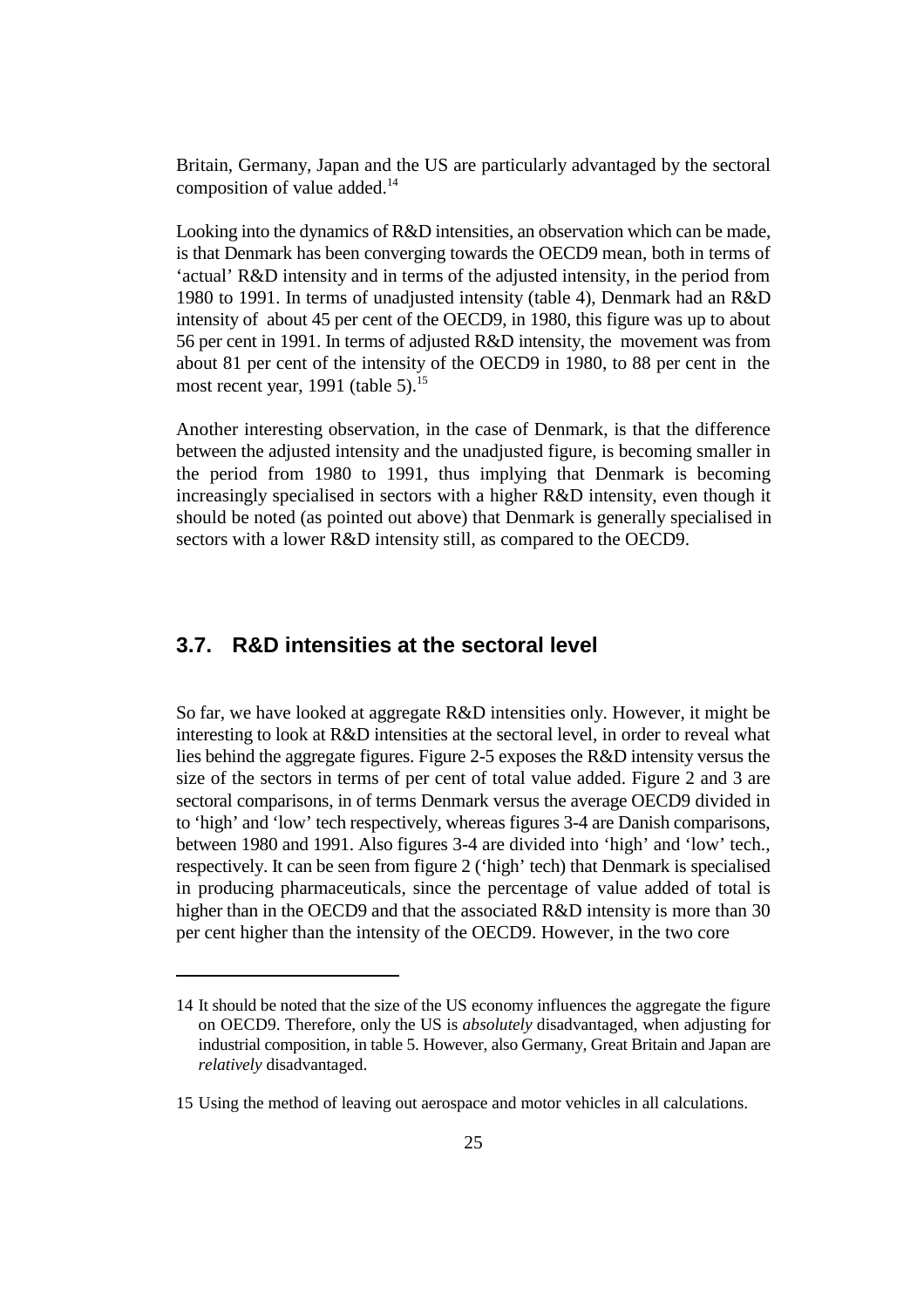

Figure 2:: R&D intensity versus size distribution of ISIC sectors ('high tech.'), Denmark compared to<br>OECD9 (1991).<br>Source: Calculations based on STAN and ANBERD (both OECD). **Figure 2:**: R&D intensity versus size distribution of ISIC sectors ('high tech.'), Denmark compared to OECD9 (1991).

Source: Calculations based on STAN and ANBERD (both OECD).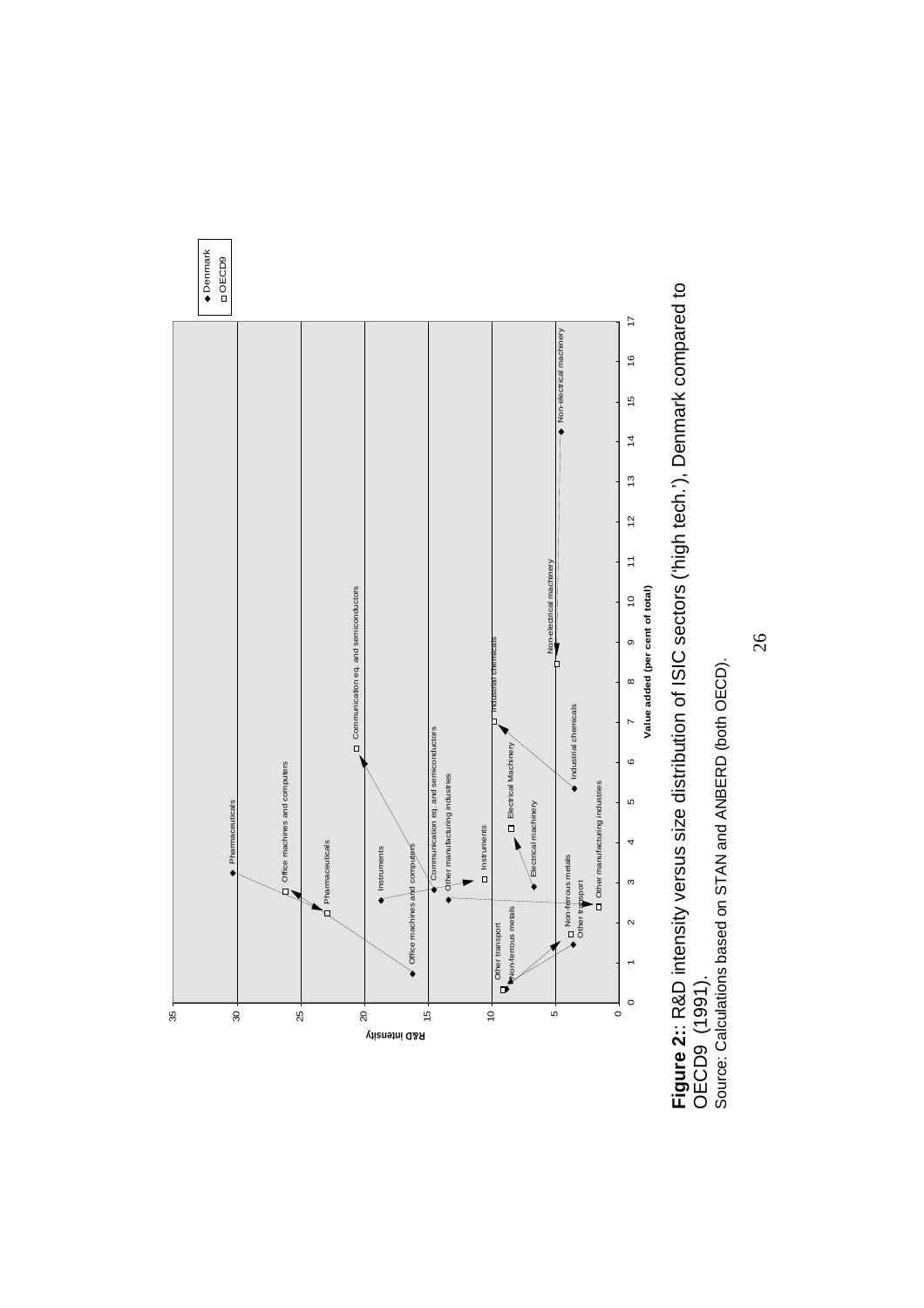

**Figure 3:** R&D intensity versus size distribution of ISIC sectors ('low tech.'), Denmark compared to<br>OECD9 (1991).<br>Source: Calculations based on STAN and ANBERD (both OECD) **Figure 3:** R&D intensity versus size distribution of ISIC sectors ('low tech.'), Denmark compared to Source: Calculations based on STAN and ANBERD (both OECD)OECD9 (1991).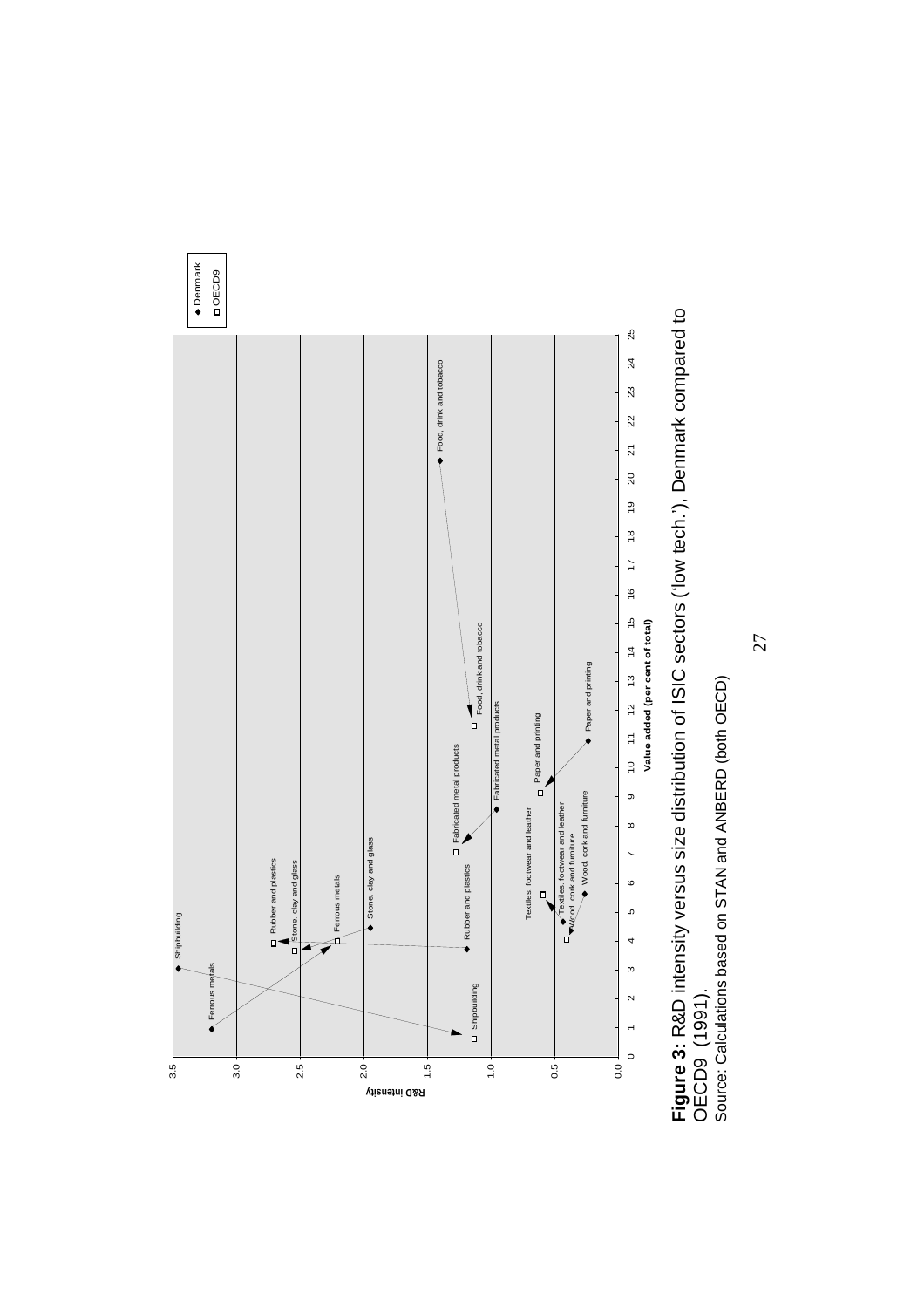information technology sectors, office machines and computers and communication equipment and semiconductors Denmark is under specialised (in terms of value added) and has got a significantly lower R&D intensity, as compared to the OECD9. In addition (and as mentioned before) Denmark has got neither production or value added in the two 'high' tech. sectors, aerospace and motor vehicles. All in all, Denmark has got a higher R&D intensity in four out of the ten 'high tech.' sectors, when compared to the OECD9, whereas the intensity in the OECD9 is higher in five cases. In a sector, which seems particularly important in Denmark, namely non-electrical machinery, the Danish R&D intensity is nearly equal to the average.

In the 'low tech sectors', displayed in figure 3, it can be seen that shipbuilding is comparatively much more R&D intensive in Denmark, and is economically more important than in the  $OECD9<sup>16</sup>$ , even though the sector remains relatively small. The economically most important sector<sup>17</sup> in the Danish case was, in 1991, food, drink and tobacco; a sector which is nearly twice as large, as it is in the OECD9 average. This sector is also more R&D intensive (24%), when compared to the average. Sectors, in which Denmark is significantly below the OECD9 average in terms of R&D intensities, include rubber and plastics; and stone, clay and glass, whereas the differences in the rest of the 'low tech.' sectors are smaller.<sup>18</sup>

#### **3.8. The dynamics of R&D expenditure in Denmark and OECD9**

One way of looking at the dynamics of R&D expenditure can be by way of applying a Constant Research and Development Share' methodology, often used in an empirical trade context (cf. Fagerberg and Sollie, 1987). The starting point is whether or not a country get to do more R&D as a percentage of total OECD9 R&D over time, between two periods. As an example, Canada's share of OECD9 R&D made 1.27 per cent in 1980, rising to 1.35 per cent in 1991, this being equivalent to a growth of 6.7 per cent. The basic idea of the method is then to

<sup>16</sup> Shipbuilding makes up nearly three times as much in Denmark (of total value added) as in the OECD9 (3.04% and 1.13% respectively).

<sup>17</sup> When measured directly, without taking knowledge spillovers into account.

<sup>18</sup> See Appendix table A1 for an international comparison of R&D intensities at the sectoral level.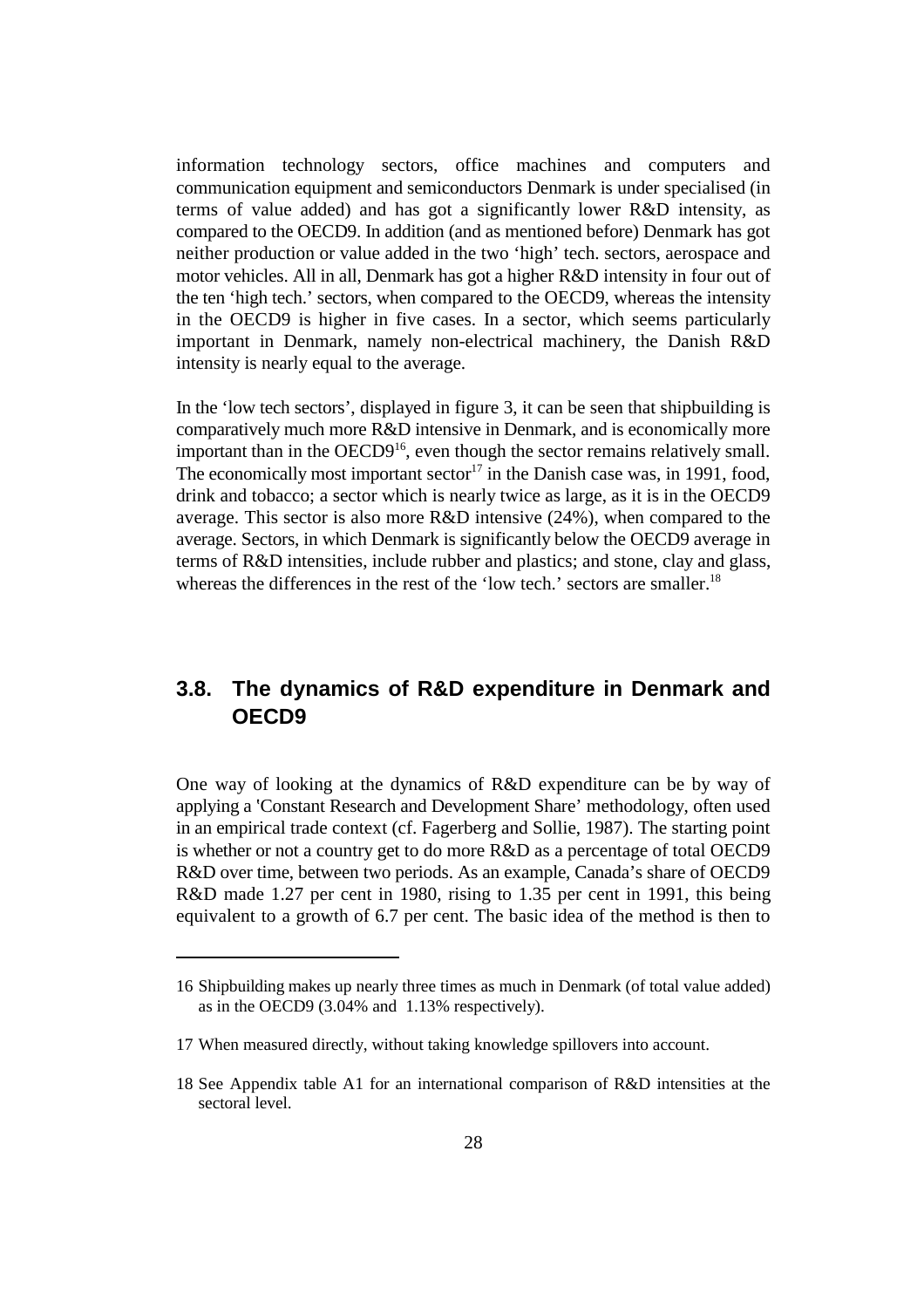decompose the aggregate figure, in such a way that structural change gets isolated. It is then possible to say something about whether a rise (or fall) of a country's share of OECD9 R&D is due to (i) the 'right' ('or wrong') specialisation pattern; (ii) a movement into sectors with fast-growing (or stagnating)  $R&D$  expenditure; (iii) a movement out of sectors with generally stagnating R&D expenditure (or fast-growing), and finally whether the rise (or fall) is due to the fact that the country might be gaining shares of R&D, assuming that the structure is the same between the two periods in question.

Below is a presentation of the methodology to be applied.  $\Delta$  denotes a change from year 0 to year 1. Superscript 0 denotes the starting year (year 0).

$$
a_j = \sum_i R D_{ij} / \sum_i R D_{ij}
$$
 (a country's aggregate share of total OECD9 R&D)  
\n
$$
a_{ij} = R D_{ij} / \sum_i R D_{ij}
$$
 (a country's share of a given sector in terms of R&D)  
\n
$$
b_{ij} = \sum_j R D_{ij} / \sum_i R D_{ij}
$$
 (a sector's share of total OECD9 R&D)

where  $RD_{ij}$  denotes formal research and development conducted by country *j* in sector *i*. The rate change of a given country's aggregate share of total OECD9  $R&D(\Delta a_i)$  can be decomposed into:

$$
\Delta a_j = \sum_i (\Delta a_{ij} b_{ij}^0) + \sum_i (a_{ij}^0 \Delta b_{ij}) + \sum_i (\Delta a_{ij} \Delta b_{ij})
$$
\n
$$
\text{R&D} \text{Share effect} \qquad \text{Structural effect} \qquad \text{Adaptation Effect}
$$
\n(5)

Thus, the R&D share effect measures whether a country is gaining or loosing shares of OECD9 R&D, assuming a fixed structure between the two periods. The structural effect measures whether a country is gaining or loosing R&D shares because of a 'right' or a 'wrong' specialisation pattern. Finally, the adaptation effect measures whether a country is gaining or loosing shares because of an active movement into (or out of) the 'right' sectors or a movement out of (or into) the 'wrong' sectors. However, since for instance, a positive value of the latter effect can be caused by either a movement into to 'right', or a movement out of the 'wrong' sectors, it can be useful to further decompose the 'adaptation effect' and distinguish between a 'growth adaptation effect' (positive, if a country move into the fast-growing sectors) and a 'stagnation adaptation effect' (positive, if a country move out of the stagnating sectors):

$$
\sum_{i} (\Delta a_{ij} \Delta b_{ij}) = \sum_{i} \Delta a_{ij} \frac{\Delta b_{ij} + |\Delta b_{ij}|}{2} + \sum_{i} \Delta a_{ij} \frac{\Delta b_{ij} - |\Delta b_{ij}|}{2}
$$
\nAdaptation Effect  
\nGrowth Adaptation Effect  
\nStagnation Adaptation Effect  
\nStagnation Adaptation Effect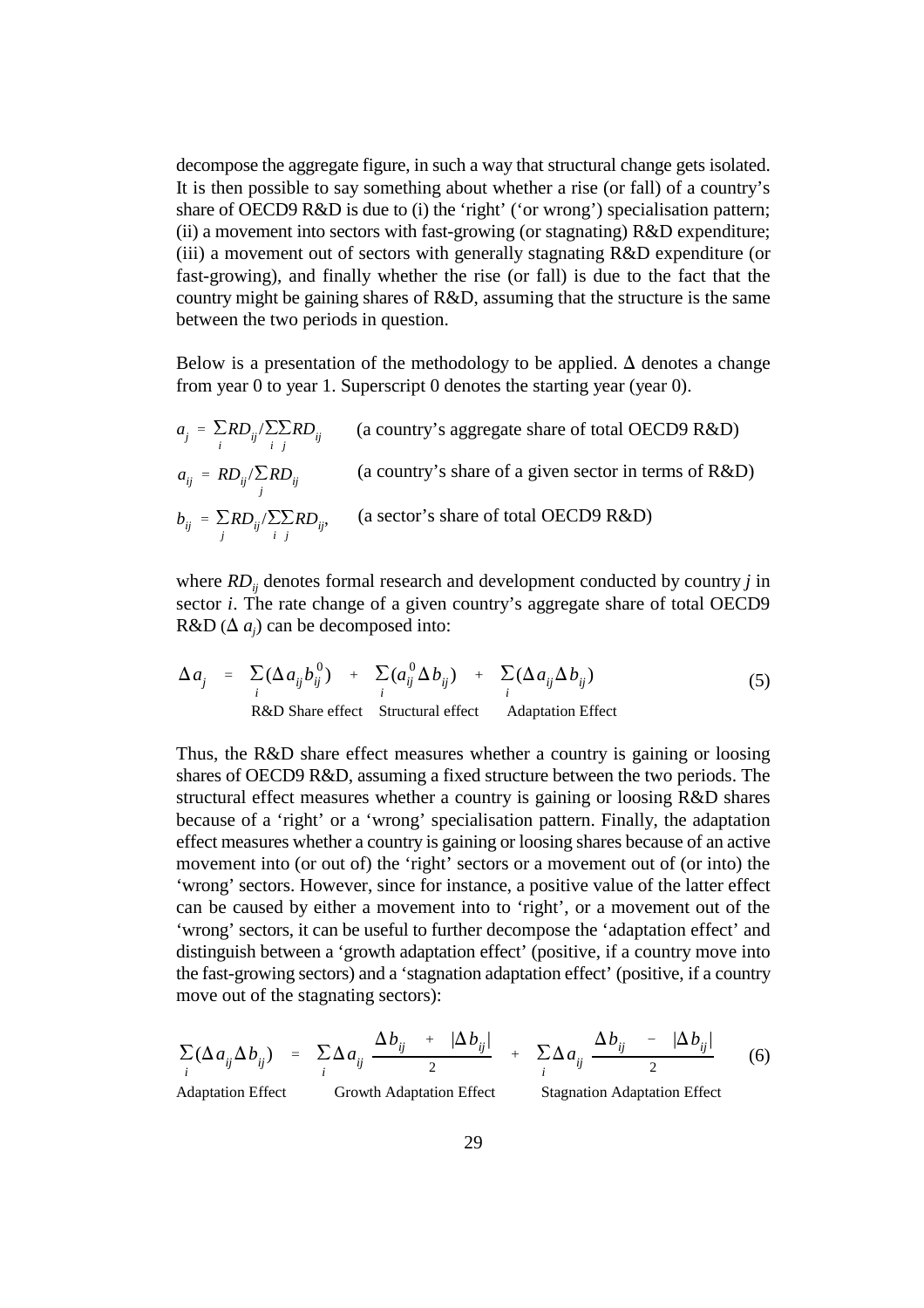Thus, in other words, if  $(6)$  is inserted into  $(5)$  we get that the four components, namely 'R&D share effect', 'the structural effect', 'the growth adaptation effect', and the 'stagnation adaptation effect' add up to the total rate of change  $(\Delta a_i)$  of a given country's share of OECD9 R&D expenditure.

Since the relative growth of a sector in terms of R&D expenditure, probably reflects, whether growth in technological opportunity (Malerba and Orsenigo, 1990, Nelson and Winter, 1982) is relatively high or low in that sector, a possible interpretation of the three latter effects is that these effects measure a given national innovation system's ability to move into sectors with relatively high levels of technological opportunity.<sup>19</sup> Thus, if the structural effect for a country is positive and high, this means - following the interpretation suggested above that the national innovation system has been 'fortunately' specialised in the initial year; being specialised in sectors which has generally experienced high growth in technological opportunity (indicated by high levels of R&D growth). Following the same logic, if the two latter effects are high and positive, it indicates that a NIS has *actively* moved into sectors with higher levels of technological opportunity (the growth adaptation effect), or actively moved out of a sector with lower technological opportunity (the stagnation adaptation effect).

Table 6, displays the results from the standard calculations described above.<sup>20</sup> It can be seen that Denmark's share of total research and development - together with Finland, Italy and Japan - has risen substantially (23 per cent), in the period in question, but from a very low level (0.23 per cent of total OECD9 R&D in 1980). If then technological opportunity had grown at equal rates, across sectors (measured by the R&D share effect), Denmark's share of total OECD9 R&D would have risen about 31 per cent. Accordingly, the combined effect of the structural effect and the stagnation adaptation effect means that Denmark's share of total became about 9 per cent points lower, compared to what it would have been, if technological opportunity had grown at equal rates across sectors. Of those 9 per cent, about 3½ per cent points is due to the fact that Denmark was specialised in slow growing sectors in the initial year, in terms of R&D expenditure and thus low levels of technological opportunity. About 5½ per cent points (of the 9) is due to the fact that Denmark has increasingly moved into

<sup>19</sup> Technological opportunity conditions reflect a firm's likelihood to innovate, given the amount of investment in R&D.

<sup>20</sup> The methodology applied is, generally speaking, sensible to choices of both the initial and the final year. However - at least what concerns the Danish case - this was not seen to be a specific problem, in this case, since alternative calculations, in which the two periods were split into two (1980-85 and 1985-91), are consistent with the results reported above.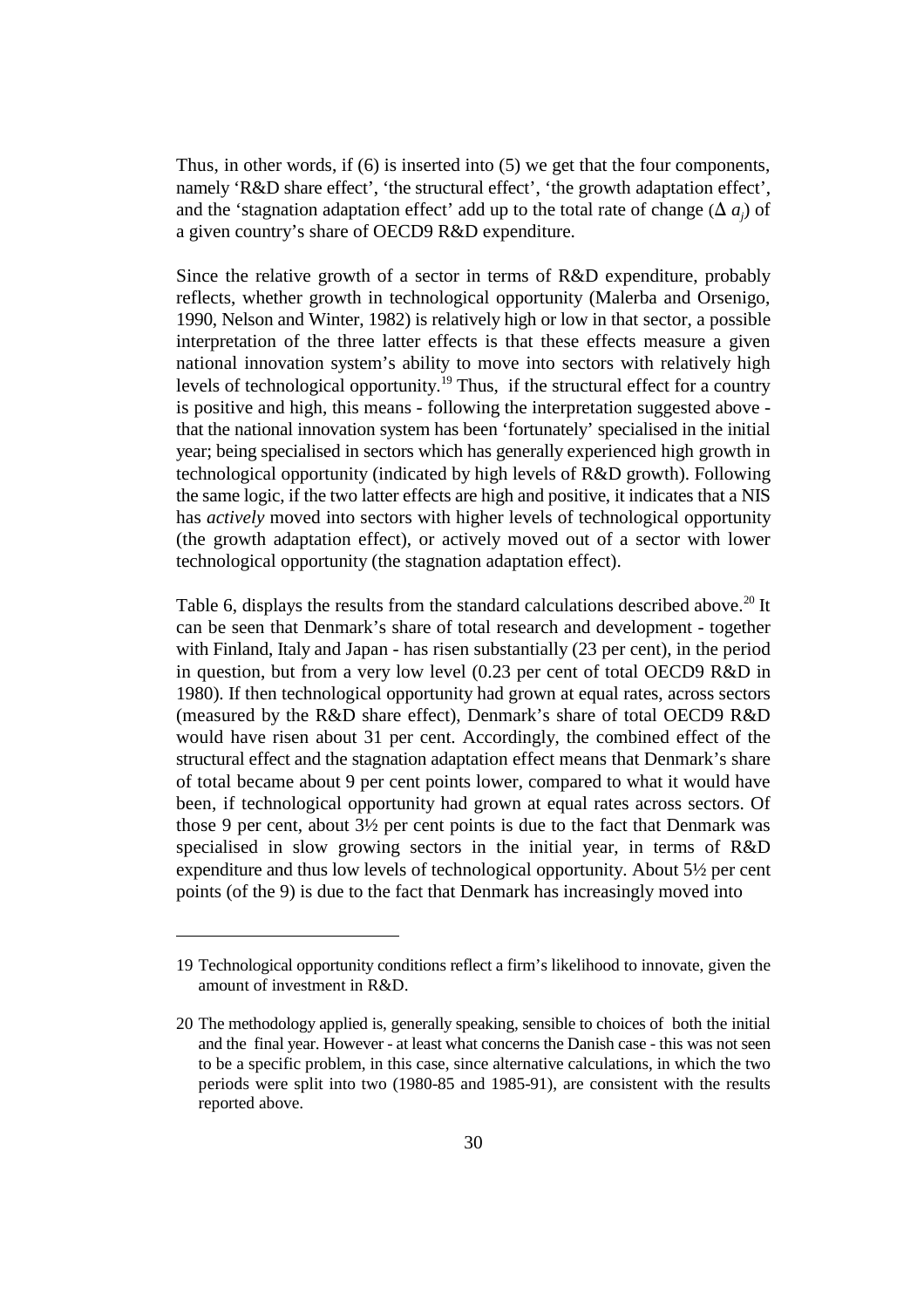|                   | Share of total<br>R&D |       |                                  |                     |                      |                    |                      |
|-------------------|-----------------------|-------|----------------------------------|---------------------|----------------------|--------------------|----------------------|
|                   | 1980                  | 1991  | <b>Difference</b><br>$(80-91)(%$ | R&D Share<br>Effect | Structural<br>Effect | Gr Adap.<br>Effect | Str. Adap.<br>Effect |
| Canada            | 1.27                  | 1.35  | 6.74                             | 6.91                | $-5.09$              | 2.63               | 2.29                 |
| Germany           | 11.90                 | 10.98 | $-7.72$                          | $-4.72$             | $-2.92$              | $-0.43$            | 0.35                 |
| Denmark           | 0.23                  | 0.29  | 23.37                            | 31.11               | $-3.59$              | 1.31               | $-5.46$              |
| Finland           | 0.27                  | 0.42  | 55.34                            | 72.10               | $-8.16$              | 1.74               | $-10.33$             |
| France            | 6.60                  | 6.71  | 1.61                             | 1.70                | 1.78                 | $-0.94$            | $-0.93$              |
| Gr. Britain       | 8.00                  | 5.97  | $-25.40$                         | $-28.16$            | 3.40                 | $-1.30$            | 0.66                 |
| Italy             | 2.38                  | 3.15  | 32.31                            | 33.52               | 4.81                 | 0.66               | $-6.67$              |
| Japan             | 14.85                 | 23.04 | 55.23                            | 64.30               | $-4.13$              | 4.04               | $-8.98$              |
| <b>USA</b>        | 54.50                 | 48.08 | $-11.77$                         | $-14.68$            | 1.01                 | $-0.81$            | 2.70                 |
| OECD <sub>9</sub> | 100.00                | 99.99 |                                  |                     |                      |                    |                      |

#### **Table 6:** Constant R&D share effects of the OECD9 countries

Source: STAN/OECD

sectors with lower levels of technological opportunity, in the period from 1980 to 1991. Nevertheless, the growth adaptation effect is making a positive, but relatively small (1.3 per cent points), contribution to the rise in Danish share of OECD R&D, indicating that the Danish innovation system is to some extent increasing its share of the fastest-growing sectors in terms of OECD R&D expenditure.

In addition, to the aggregate effects presented above, it is possible to decompose all the four effects into sectoral components. In other words, for instance the structural effect, is made up of the contribution from the 22 ISIC sectors. Thus, one can say something about, which sectors makes the largest contribution to the negative Danish structural effect of 3.6. From table 7, it can be seen that the largest contribution to the negative effect stems from non-electrical machinery (- 1.7 percentage points) and other manufacturing industries (- 4.42 percentage points), where a combination of high Danish specialisation in these two (slowgrowing) is a large part of the explanation for the negative structural effect. If this closer inspection of the aggregate affects is conducted in the Danish case, one striking feature is that pharmaceuticals makes up 14 percentage points of the total growth of the Danish share of OECD9 R&D expenditure of about 23 per cent. In the case of Danish pharmaceuticals, Denmark has been both specialised in this fast-growing sector (as indicated by the positive structural effect), and has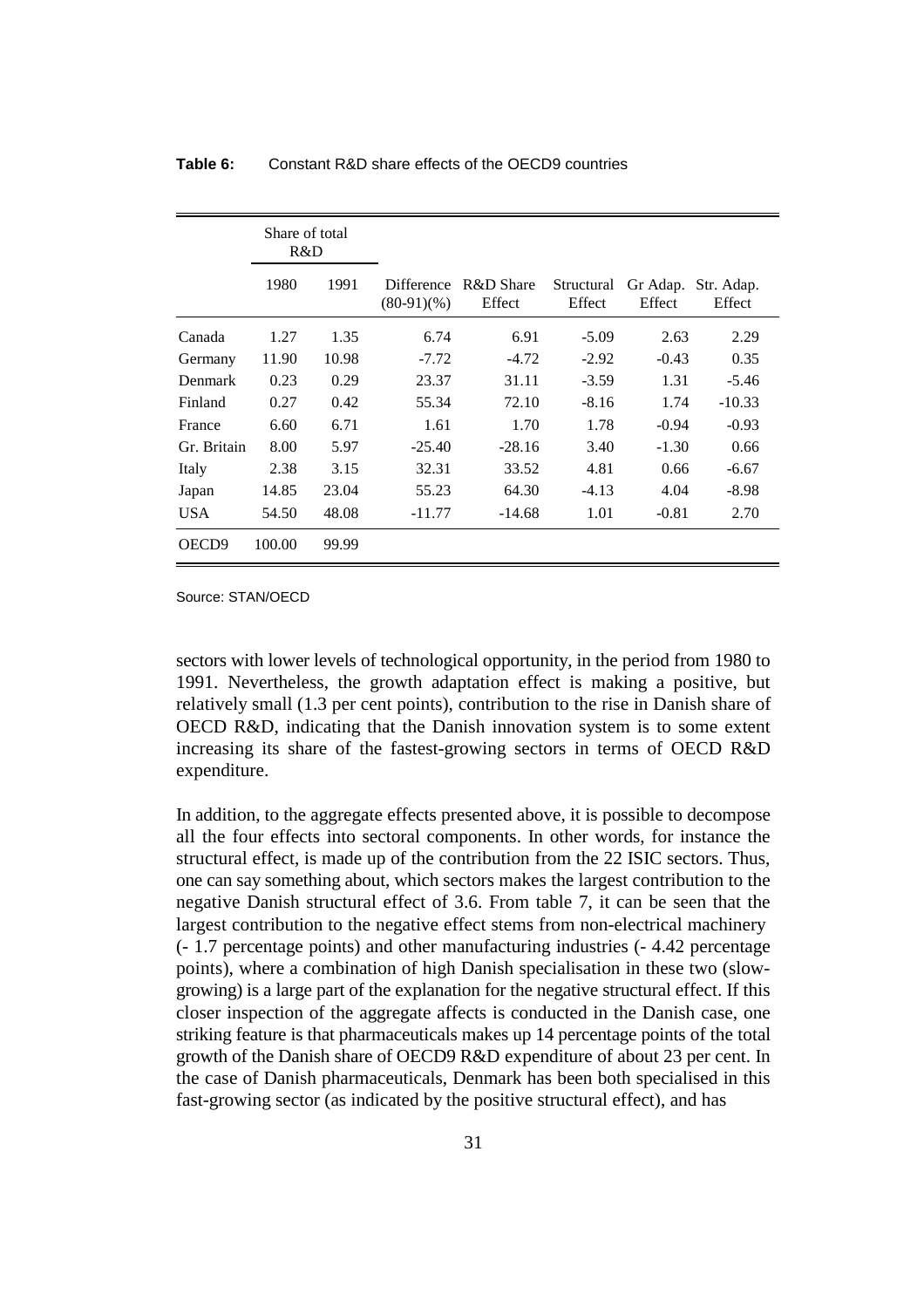| Table 7: | Constant R&D effects for Denmark - decomposed into sectoral impact in the |
|----------|---------------------------------------------------------------------------|
|          | aggregate $1980 - 1991.21$                                                |

|                | No. Sector                   | combined       | All effects R&D Share<br>Effect | Effect   | Effect       | Structural Gr Adap. Str. Adap.<br>Effect |
|----------------|------------------------------|----------------|---------------------------------|----------|--------------|------------------------------------------|
| $\mathbf{1}$   | Food, drink and tobacco      | 1.09           | 1.55                            | $-0.39$  | $\Omega$     | $-0.08$                                  |
| 2              | Textiles, footw. and leather | $-0.28$        | $-0.22$                         | $-0.08$  | $\Omega$     | 0.02                                     |
| 3              | Wood, cork and furniture     | $-0.24$        | $-0.04$                         | $-0.21$  | $\theta$     | 0.01                                     |
| $\overline{4}$ | Paper and printing           | 0.00           | 0.19                            | $-0.15$  | $\Omega$     | $-0.04$                                  |
| 5              | Industrial chemicals         | $-2.59$        | $-2.53$                         | $-0.09$  | $\theta$     | 0.03                                     |
| 6              | Pharmaceuticals              | 14.25          | 7.59                            | 4.43     | 2.23         | $\Omega$                                 |
| 7              | Petroleum refineries         | $\overline{0}$ | $\Omega$                        | $\theta$ | $\mathbf{0}$ | $\theta$                                 |
| 8              | Rubber and plastics          | $-0.65$        | $-0.25$                         | $-0.46$  | $\Omega$     | 0.06                                     |
| 9              | Stone, clay and glass        | $-1.06$        | $-1.03$                         | $-0.03$  | $\theta$     | 0.01                                     |
| 10             | Ferrous metals               | 0.67           | 1.08                            | $-0.07$  | $\Omega$     | $-0.34$                                  |
| 11             | Non-ferrous metals           | 0.70           | 0.78                            | $-0.02$  | $\theta$     | $-0.06$                                  |
| 12             | Fabricated metal products    | 0.54           | 1.01                            | $-0.31$  | $\Omega$     | $-0.16$                                  |
| 13             | Non-electrical machinery     | 6.00           | 8.90                            | $-1.74$  | $\Omega$     | $-1.17$                                  |
| 14             | Office mach. and computers   | $-1.41$        | $-2.46$                         | 2.13     | $-1.07$      | $\theta$                                 |
| 15             | Electrical machinery         | 2.20           | 4.97                            | $-1.15$  | $\theta$     | $-1.61$                                  |
| 16             | Comm. eq. and semiconduc.    | 1.69           | 0.83                            | 0.79     | 0.06         | $\theta$                                 |
| 17             | Shipbuilding                 | $-0.38$        | 0.64                            | $-0.86$  | $\mathbf{0}$ | $-0.16$                                  |
| 18             | Other transport              | 0.97           | 0.80                            | 0.07     | 0.09         | $\Omega$                                 |
| 19             | Motor vehicles               | $\overline{0}$ | $\Omega$                        | $\Omega$ | $\Omega$     | $\theta$                                 |
| 20             | Aerospace                    | $\theta$       | $\Omega$                        | $\Omega$ | $\Omega$     | $\Omega$                                 |
| 21             | <b>Instruments</b>           | 3.76           | 5.31                            | $-1.03$  | $\mathbf{0}$ | $-0.52$                                  |
| 22             | Other manufact. industries   | $-1.89$        | 3.99                            | $-4.42$  | $\Omega$     | $-1.46$                                  |
|                | Total                        | 23.37          | 31.11                           | $-3.59$  | 1.31         | $-5.46$                                  |

Source: STAN/OECD

increasingly moved into this sector (as indicated by the positive growth adaptation effect). Also non-electrical machinery and instruments make a relatively large positive contribution to the total Danish gain of R&D share. However, the gain stem from increasing shares in stagnating sectors (lower levels of technological opportunity) as indicated by the large and positive R&D share effects, combined with the negative structural- and stagnation adaptation effects.

<sup>21</sup> Similar calculations for Canada, Germany, Finland, France, Great Britain, Italy, Japan and the US are available from the author on request.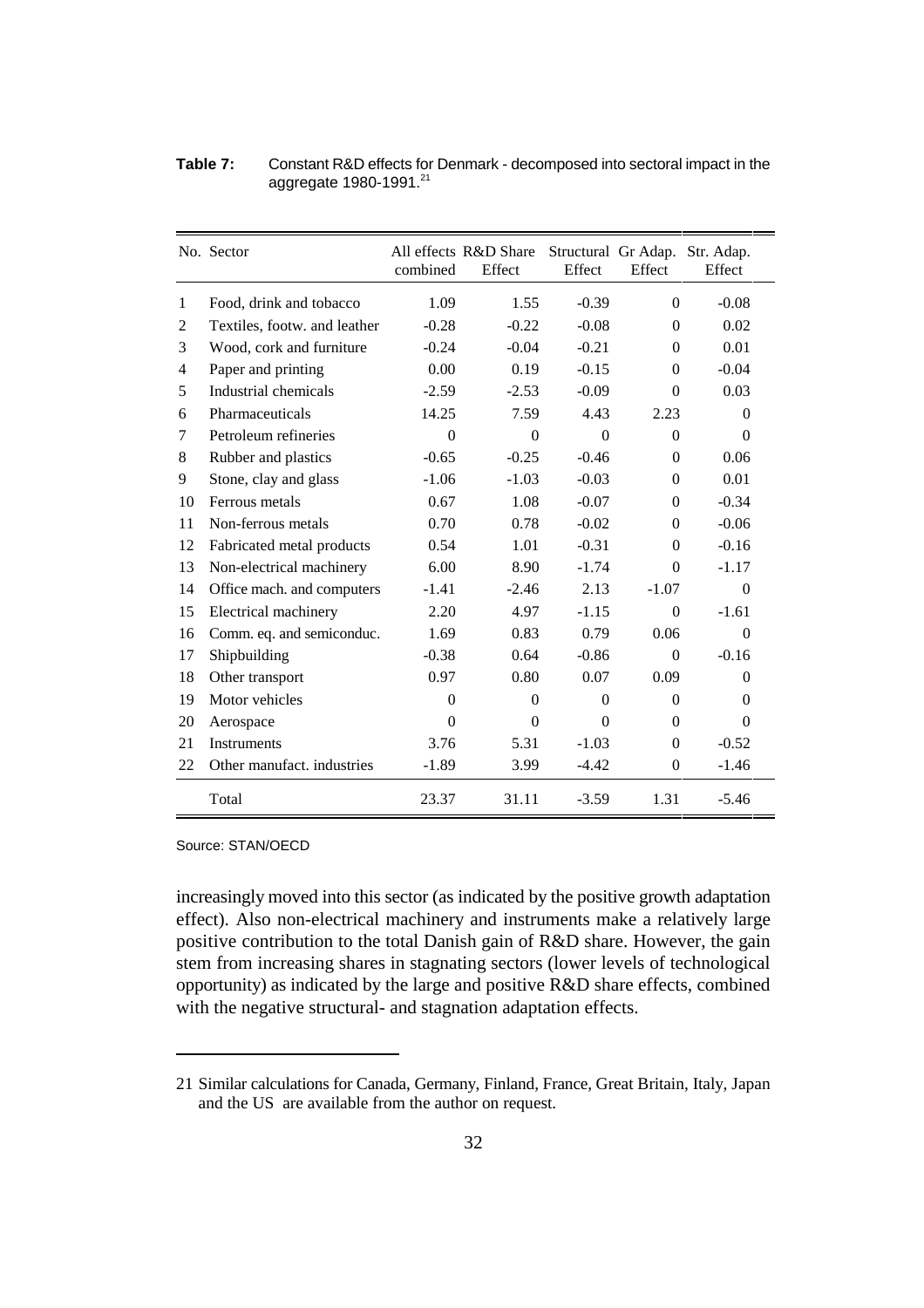# **3.9. Some conclusions concerning the Danish production system and technological specialisation**

The first part of this section has described the Danish business sector in terms of sectoral distribution. In this context some areas of specialisation were identified. An interesting aspect of the Danish system is that an area which is not so well researched, namely services, accounted for more than 25% of total Danish R&D. What was not so surprising is Denmark's specialisation in food, drink and tobacco, pharmaceuticals, non-electrical machinery and instruments, and under specialisation in automobiles, aerospace and information technology, generally. Such relative strengths and weaknesses remain significant, whether measured as value added, production, employment or R&D.

In section 3.6 an attempt was made to asses whether the low R&D intensity in Danish manufacturing industry is caused by a disadvantageous sectoral specialisation. It was shown that this is to some extent the case. However, if firms in a NIS are not able to conduct meaningful technological search in technologically unrelated areas, because the path dependent nature of technological change<sup>22</sup>, enhanced durable user-producer interaction and so on, it is not meaningful to conclude that Denmark should dramatically change sectoral specialisation because the sectors in which the country is specialised, appear to offer generally low levels of technological opportunity. Thus, given such rigidities, Denmark will not, in the foreseeable future, get a (real) R&D intensity at the *level* of the OECD9. However, this not to say that the Danish system is performing well in terms of R&D performance. It remains a fact that Denmark's R&D intensity is significantly below the OECD9 average. What is worrying then, is that not more resources are allocated to R&D in 'medium' or 'low tech.' sectors in Denmark, since more resources should be available for conducting research in these sectors, given that Danish firms in 'high tech.' sectors are using considerably less resources compared to what is used by the same sectors in other countries, since the relative size of these sectors are smaller in Denmark (except from pharmaceuticals). Thus given that Danish firms are (heavily) specialised in producing non-electrical machinery and food, drink & tobacco it is particularly worrying that these sectors are not conducting significantly more R&D pr. value added than does the OECD9. Moreover, it is worrying that Danish firms are generally conducting less R&D in 'low tech.' (> 3.5 R&D intensity) in comparison with OECD9, since Danish firms, in only three out of ten 'low tech.' sectors are

<sup>22</sup> An example of the path dependent nature of technological development is pharmaceuticals in Denmark, where the competencies have been built up over more than seven decades.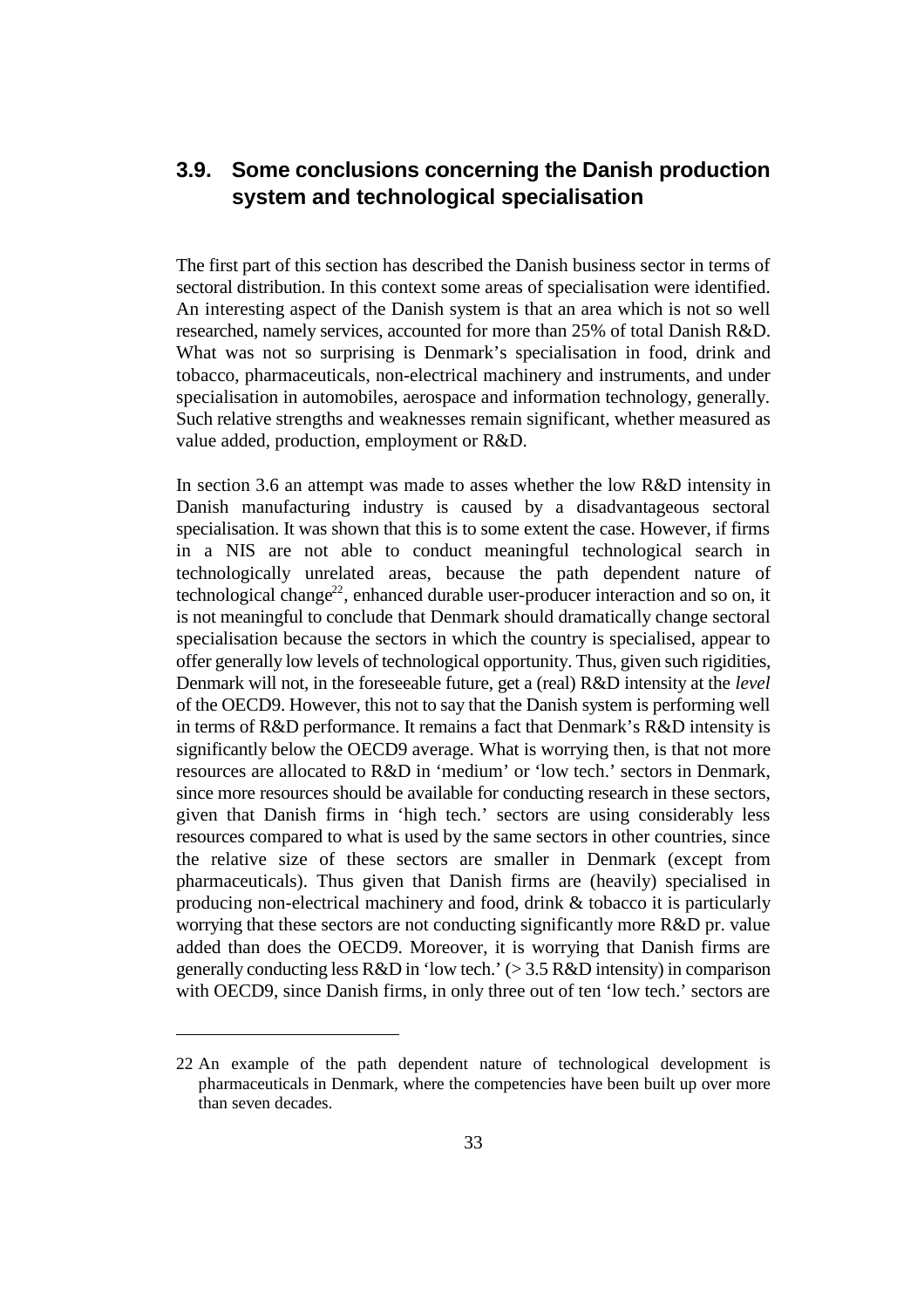conducting significantly more R&D than does the OECD9 average.

From a dynamic perspective, it is a positive fact that Danish firms are conducting a larger share of OECD9 R&D in the period 1980 to 1991. However, it should be noted that the gain is not 'earned' by the whole business part of the NIS; the gain is largely due to an increase in R&D expenditure in only three sectors, out of 22 (pharmaceuticals, non-electrical machinery and instruments).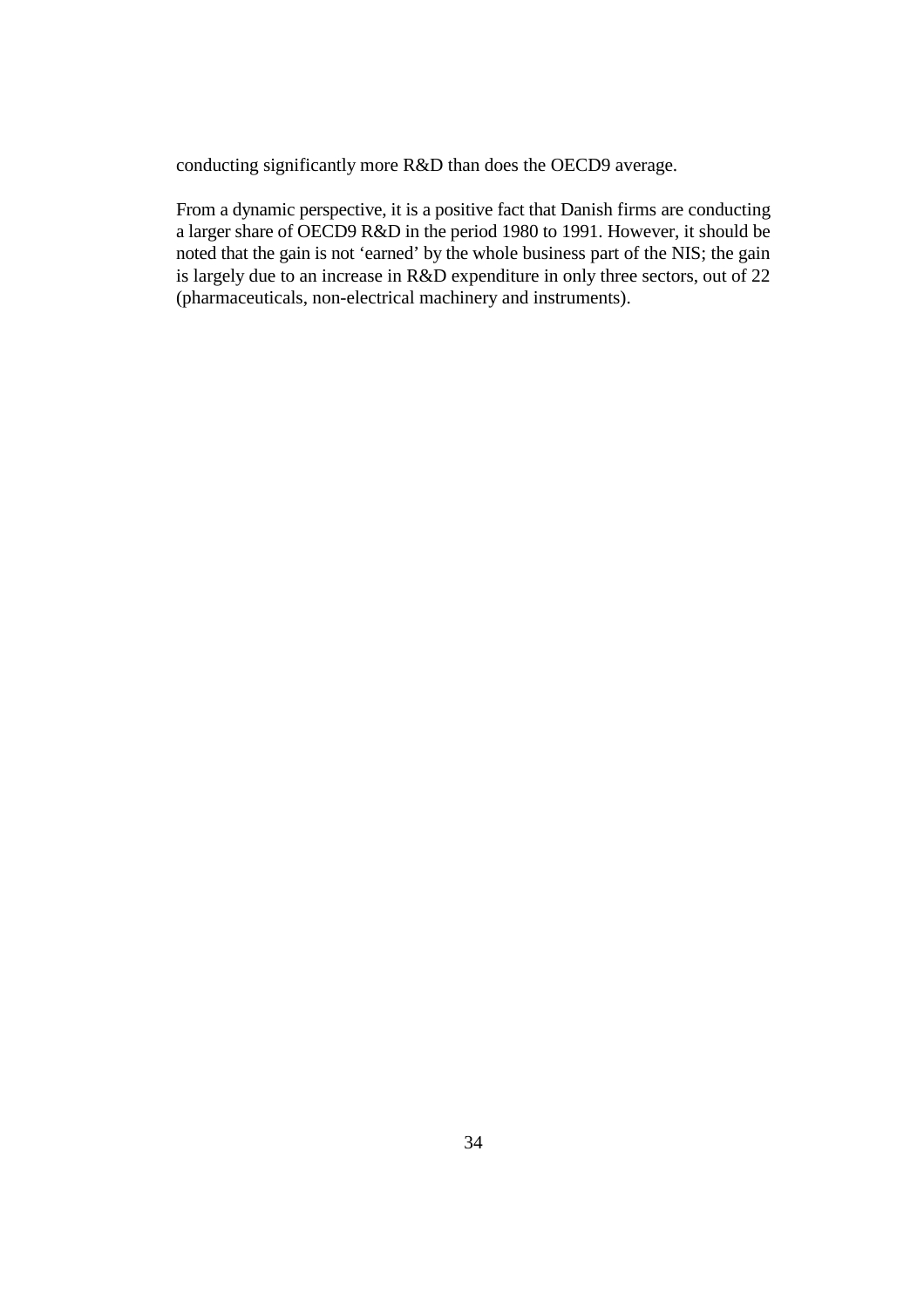# Transfer of knowledge in the Danish innovation system

## **4.1. Introduction**

Whereas the previous chapter focused on the size and performance of individual sectors, this chapter is going to describe data sources and analytical possibilities for measuring *knowledge flows* in the Danish NIS, as outlined by the OECD. The chapter will analyse and describe the knowledge flows presented in chapter 2; namely:

- a. flows embodied in commodities, traded between sectors
- b. flows going through other inter-firm (mainly user-producer) relationships
- c. flows facilitated via university-industry relations
- d. flows facilitated via the interaction between other (other than university) public institutions and business firms
- e. flows embodied in people (personal mobility)

Firstly however, the large innovation surveys, CIS and PACE will be described generally, and specifically in relation to Denmark. Secondly, a section will briefly describe some analytical possibilities of measuring the flow of knowledge embodied in commodities (point a). Thirdly, examples will be given in terms of using CIS data for analysing user-producer interaction (point b). In addition, illustrations of how CIS data (and to a smaller extent PACE data), can be applied as indicators of research co-operation within the enterprise sector (also point b). Fourthly, the impact of the Danish technological infrastructure will be discussed. The focus of this fourth section will be divided into two subsections; one section on Danish science parks and one on the technological service system in Denmark (points  $c \& d$ ). Fifthly, a section will present analytical possibilities for measuring labour market flows (point e). Finally, the chapter will describe some of the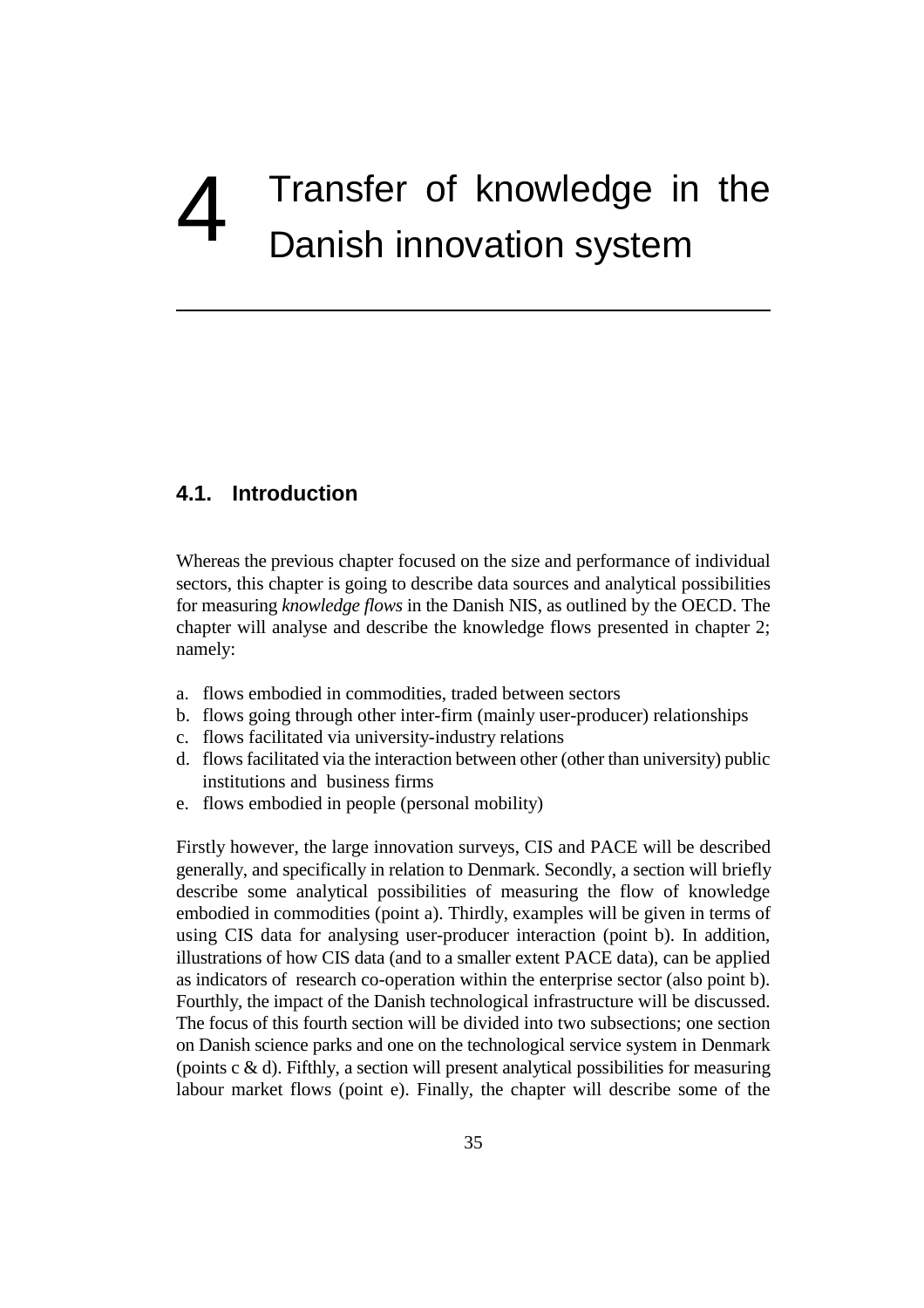important linkages (interaction) in four different types of sectors, in which Denmark is strongly specialised, as a means of illustrating the differentiated nature of technological accumulation across sectors.

# **4.2. The databases suitable for quantitative measurement of knowledge flows**

#### 4.2.1. The Community Innovation Survey (CIS)

General information on CIS

The background for the CIS project is a set of mostly independent surveys on innovation carried out in the 1980s. The experience from these surveys resulted in an OECD manual in 1992 ('OECD Proposed Guidelines for collecting and interpreting data on technological innovation' - the Oslo manual) which is intended to be a basis for more coherent future surveys. Eurostat and DG-XIII developed CIS in collaboration with independent experts and the OECD, resulting in the final, harmonized questionnaire in June 1992. The objective of CIS is

to collect firm-level data on inputs to, and outputs of, the innovation process across a wide range of industries and across Member States and regions, and to use this data in high-quality analysis, which among others, will contribute to the future development of policies for innovation and the diffusion of new technologies at Community, Member States and regional level (Archibugi *et al.*, 1994, p. 1).

CIS, or a closely similar approach, is also implemented - or is planned to be implemented - in some non-member states. This goes for Canada, USA, Norway, Finland, Austria, Australia, South Africa. By the end of September 1995, Eurostat will have finished data processing.<sup>23</sup> The database will then contain a large variety of variables on innovation in approximately 40.000 firms.

Variables in CIS

The information collected in CIS is perhaps a bit biased towards product innovation, but some parts of the questionnaire include process innovation as well.

<sup>23</sup> Estimating item-non-response, applying raising factors, checking for not logical answers etc.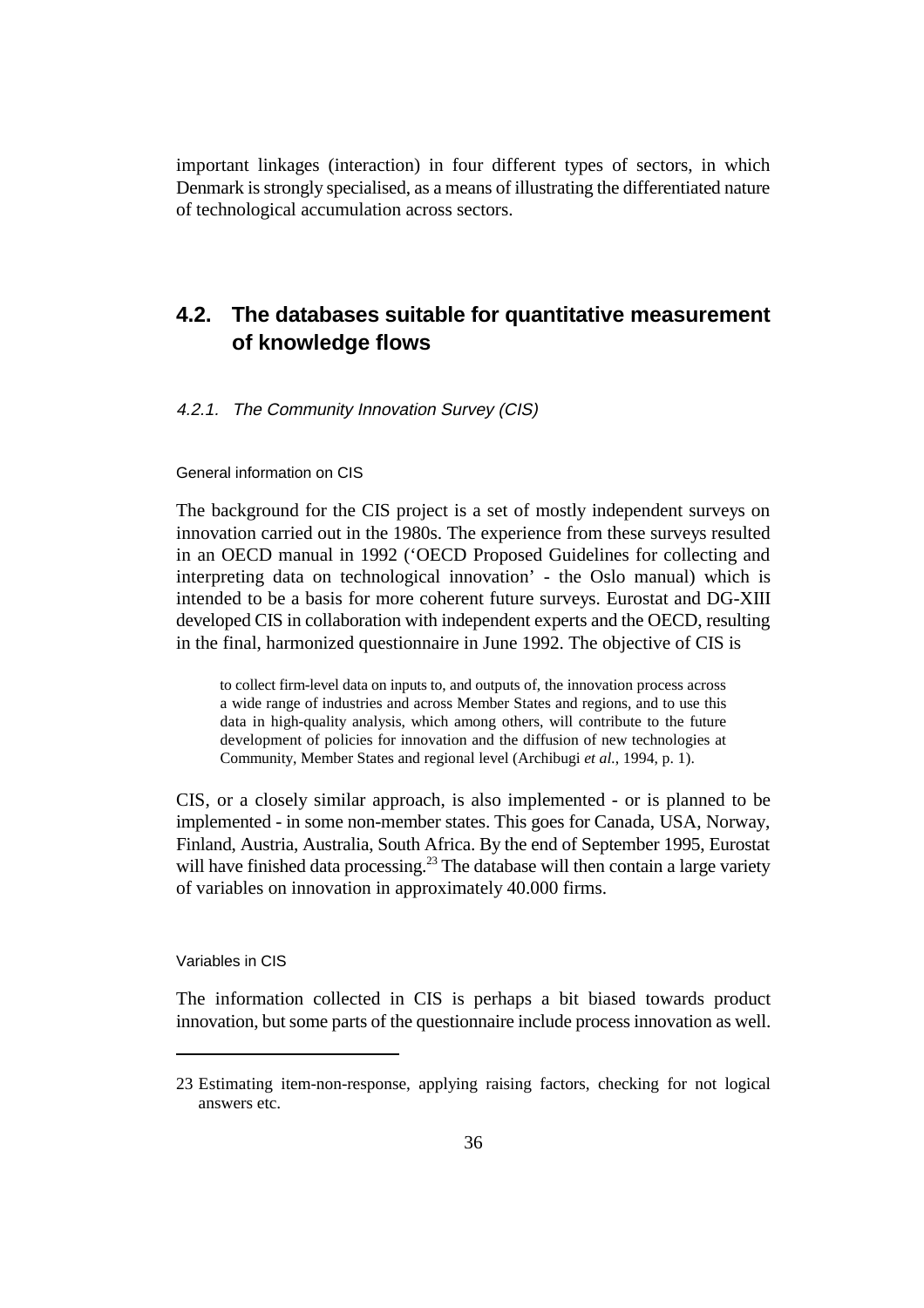In addition, it asks a set of questions on co-operation, use and exchange of information and barriers to innovation. In appendix table 2 is a list of the groups of variables in the questionnaire.

The questionnaire is aimed at enterprises within manufacturing and was generally sent to a stratified sample of enterprises with relatively low cut-off points. CIS was implemented for the first time in the autumn 1993. As such CIS may be seen as a pilot project and the experiences from the first implementation is valuable in relation to a future survey. Use of the data for purposes of comparing across countries is still restricted to some of the countries due to differences in sample, questions and implementation methods in the member states.<sup>24</sup> Some of the questions asked are quite new to the firms and consequently answers on those questions are generally less precise. This goes in particular for the questions on innovation costs and the distribution of sales on product life cycle stages. These questions are also among those with the lowest response rates. 25

Even if there remains much to be done in terms of improving implementation of the surveys, CIS provides the best data source for mapping of the nature of the innovation process in manufacturing compared to other data available.

#### Implementation of CIS in Denmark

The survey in Denmark was implemented by Statistics Denmark and co-financed by the Ministry of Industry. The questionnaire was sent to 1313 firms of which 674 responded. The sample was selected by stratified random sampling. All firms in the frame with more than 199 employees are in the sample. The individual respondent were either general manager, chief accountant or technology/R&D manager. Twice, reminders were sent and the total response rate was 51%. This rate differed according to size of firms. Thus, approximately 63% of firms with 200 and more employees responded but only 48% responded in small firms. Nonresponse analysis was performed, which showed that the characteristics of the non-responding firms approximately corresponded to those of the responding firms. This non-response analysis had a response rate of 84%

Raising factors have been calculated taking into account both the distribution of answers on size groups and industries and the non-response analysis.

<sup>24</sup> See the evaluation reports by Archibugi *et.al*. (1994) for an in-depth assessment of the data quality as well as the implementation in each member state.

<sup>25</sup> One country evaluation lists the time used by respondent to fill in the questionnaire to be on the average 120 minutes ranging from 60 to 210 minutes.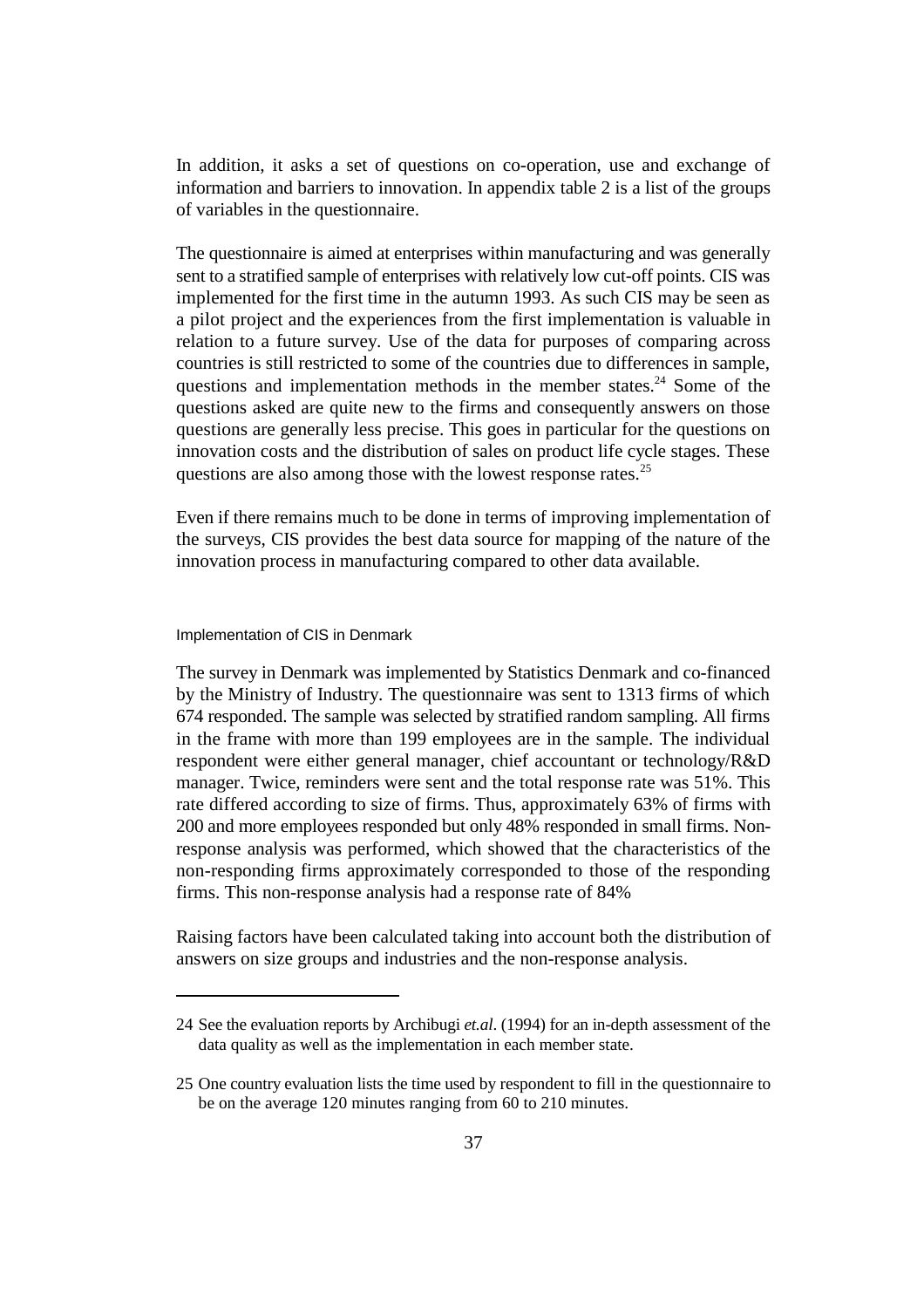| Employees  | Frame | Sample | Responding |
|------------|-------|--------|------------|
| 20 to 49   | 1786  | 385    | 176        |
| $50$ to 99 | 626   | 320    | 154        |
| 100 to 199 | 368   | 298    | 149        |
| 200 and up | 291   | 311    | 195        |
| Total      | 3071  | 1314   | 674        |

**Table 8:** Number of manufacturing firms in the frame sample, responding, distributed on size groups.

#### Use of Danish CIS data

The Danish CIS data has been analysed in a project financed by the Mimistry of Industry. The analysis is presented in two books by Jesper Lindgaard Christensen and Arne Kristensen in a series of books by the Ministry of Industry (Christensen and Kristensen, 1994, Christensen and Kristensen, 1995). A third book will be published in the beginning of 1996.

Possibilities of analysis are many, as will also be obvious from the huge range of variables presented in appendix table A2. In the Danish case possibilities are even bigger since we have supplemented the CIS data with accounting and investment data, at the firm level. This gives a unique opportunity to explore issues related to the relationship between economic performance of the firm and innovation activity.

Examples of analysis with Danish CIS data are given in sections 4.4 - 4-5 below in relation to those of the indicators listed in chapter 2 of this paper, which may be analysed with CIS data.

#### 4.2.2. PACE data

The PACE survey (PACE = Policies, Appropriation and Competitiveness in Europe) was financed by the EU SPRINT programme. The coordination was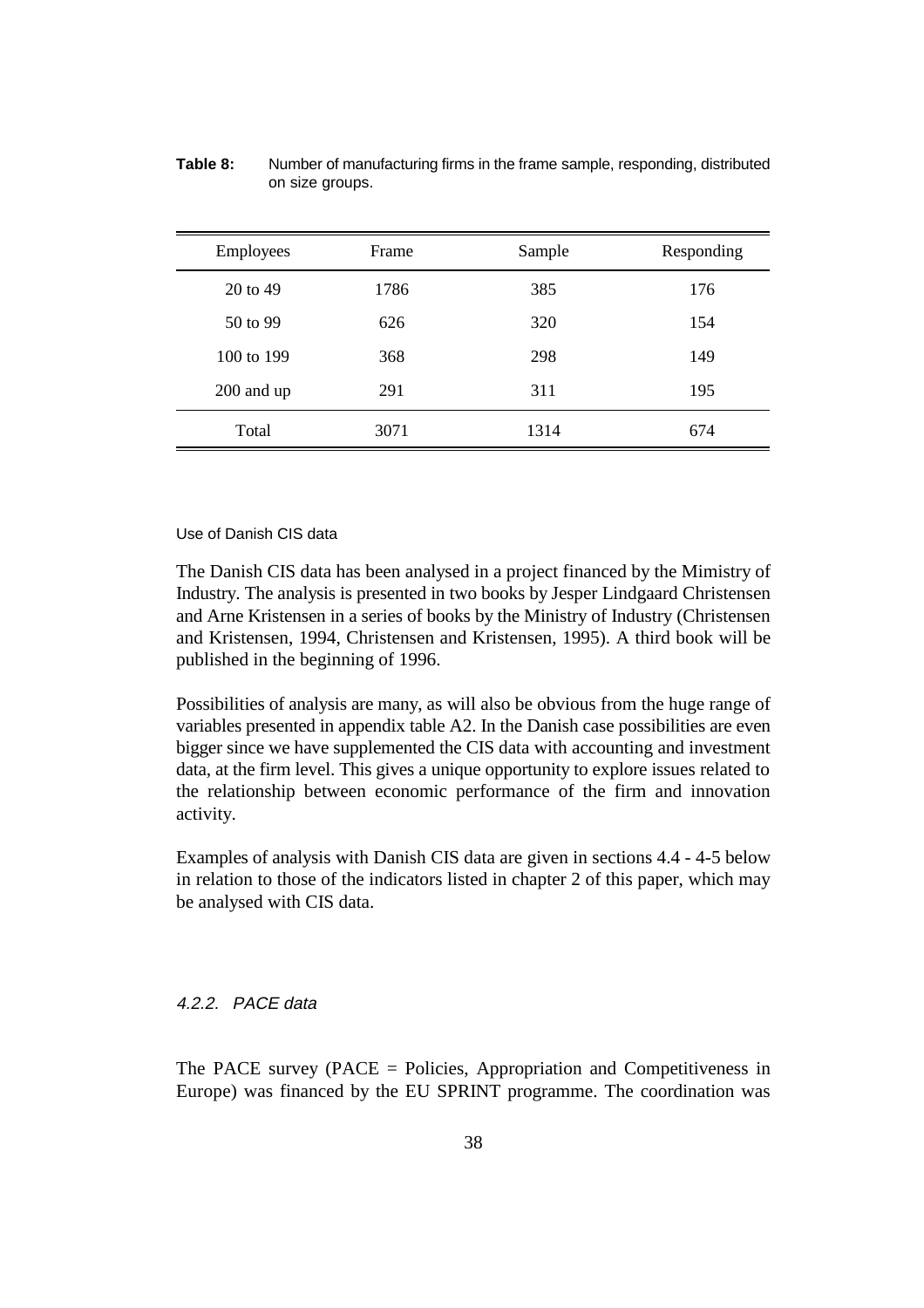undertaken at MERIT, University of Limburg, The Netherlands, and the Danish part of the survey was undertaken by IKE - Department of Business Studies, Aalborg University in co-operation with the Ministry of Research.

The PACE survey is a follow-up of the YALE survey which was undertaken at Colombia University USA in the beginning of the 1980s. The objective is to analyse a selected part of manufacturing firms, i.e. the largest and most R&Dintensive. 1500 of these firms in Europe was meant to be included in the sample of the survey.

Implementation of PACE in Denmark

In Denmark the frame should - according to the above criteria - include only 25 firms. However, in order to get more observations the frame was extended to 58 firms.<sup>26</sup> One of these was excluded and of the remaining 57 firms 50 responded (88%) on the rather detailed and large questionnaire. Non-responding firms were not systematically biased in any way. Approximately 1/4 of the production value and approximately 3/4 of the internally financed R&D in the manufacturing sector in Denmark is covered by these 50 firms.

Variables in PACE survey

The PACE questionnaire is more wide-ranging and specific than the CIS survey. It concentrates on ordinal rankings of types of knowledge flow or support within technological knowledge, research output and methods of access to these results, appropriability, and public policy. Appendix table 3 shows examples of variables in the survey.

Although the data is of course biased towards the R&D-intensive part of manufacturing, they do offer opportunities to go a bit further than CIS data with respect to the indicators discussed in the OECD framework and in chapter two of this report. In particular, horizontal and vertical linkages could be further analysed as could the type and economic importance of bridging institutions. As such the PACE data may be regarded a valuable supplement to the CIS survey.

<sup>26</sup> In other small EU-countries a similar strategy was followed.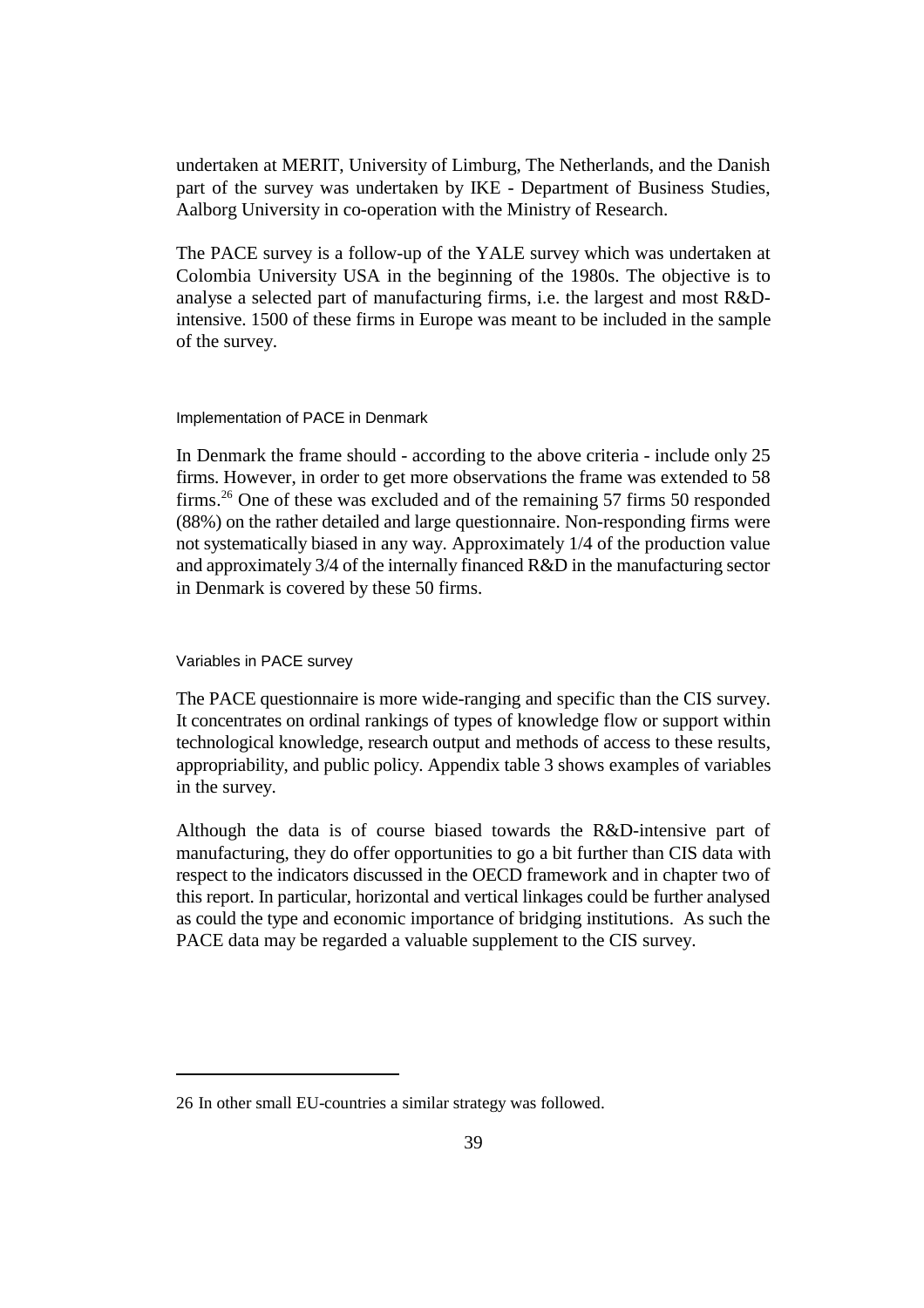### **4.3. Embodied knowledge flows**

This section will briefly describe some analytical *possibilities* of measuring the flow of knowledge embodied in commodities, an area which will be further researched in the context of the DISKO project. In this regard, a combination of Danish input-output data and, for instance, R&D data can be applied. Input-output data basically measure the transfer of raw materials/semi manufacture between sectors in the economy. Hence, input-output tables can be viewed a means of disaggregating the national income into value added per sector (by deducting input from output). In the Danish case there are basically 117 individual sectors in the input-output statistics, which can be further aggregated, such as to match the ANBERD data. There are a number of technical complications concerning the use of input-output tables in the measurement of economic structure, and structural change, but these matters will not be discussed here (see e.g. Jensen, 1996).

An important problem in the context of using input-output data as a sole indicator of innovative linkages is that large economic transfers might in reality reflect 'mature' linkages, where the transaction consists of routine deliveries and contain few possibilities of change and development (Andersen, 1992). Nevertheless, since input-out matrices measure inter-sectoral transfers of goods, it is possible to multiply the R&D intensity of the delivering sector by the transfer to the receiving sectors, thus arriving at a number which reflect 'indirect R&D' in the receiving sector, originally conducted in the delivering sector. Subsequently, all the indirect R&D from all delivering sectors can be summed up, and one arrive at a number measuring the total indirect R&D of a given (receiving) sector. This can be done for all ANBERD sectors. Such a methodology is illustrated in figure 4, where focus is chosen to be on a single sector (sector A), and its relation to the three other sectors in the given NIS. Using the methodology, mentioned above, the input of indirect R&D from the other sectors  $(B, C \& D)$  can be aggregated into a single number<sup>27</sup>, which can be illustrated by means of figure 4, where the total indirect R&D is equal to the sum of  $I_A$ ,  $I_B$ ,  $I_C$  &  $I_D$ . In addition one can see how important e.g. sectors A's output is for the other sectors. In this way all indirect R&D in- and output flows can be mapped between all sectors (in a matrix), and then *indicate*, where strong innovative linkages are present, constituting what might be termed nodal points in the NIS. In this context it is possible to make an inspection of the *change* of the indirect R&D linkages from 1980-1991, which in turn can help further to sort out what are the dynamic nodal points.

<sup>27</sup> The size of the indirect R&D flows can - as in figure 4 - be displayed as the width of the arrows.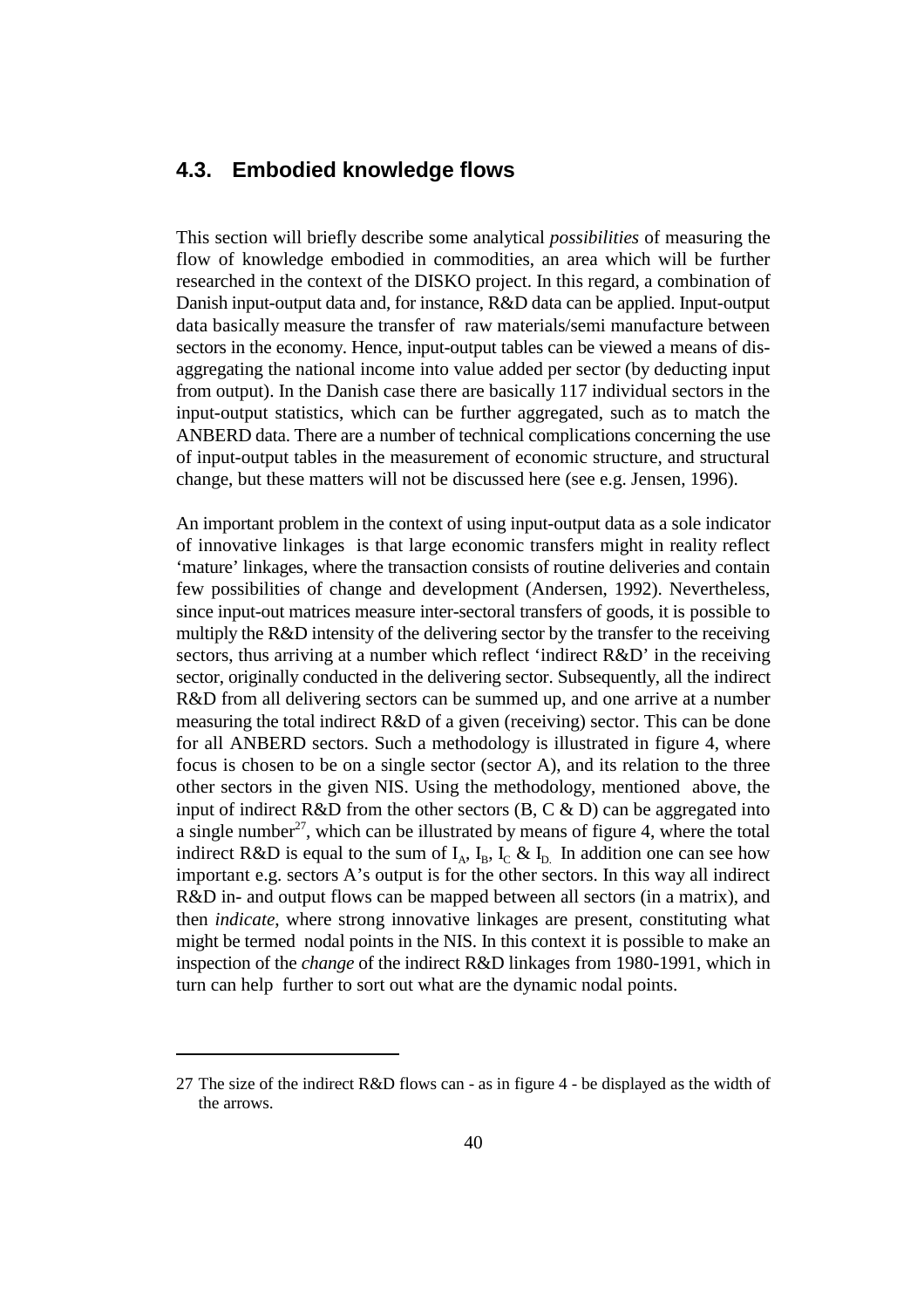

**Figure 4:** An example of using input-out data and R&D data as measurement of indirect R&D flows out of, and into a sector in the economy.

Also an international comparison might reveal interesting aspects of linkages in national innovation systems, even though some caution is called for, given that countries have got differentiated production systems. Hence, two national systems might be equally efficient, even though the degree of division of labour (degree of vertical disintegration) differ, which in turn might reflect a specific specialisation in terms of Pavitt sectors (specialised suppliers have got more external linkages, while science-based firms have got less).

However, given that when standard R&D data is collected, a narrow definition of R&D is applied, it might be useful to employ CIS data instead/or in addition, as a measure of R&D, since the definition of R&D in this data, does not exclude innovation conducted in direct connection with production. Thus the R&D intensities can be calculated on the basis of CIS data instead. The disadvantage of such an approach is that CIS data has been collected for 1993 only, which of course makes analysis of change impossible.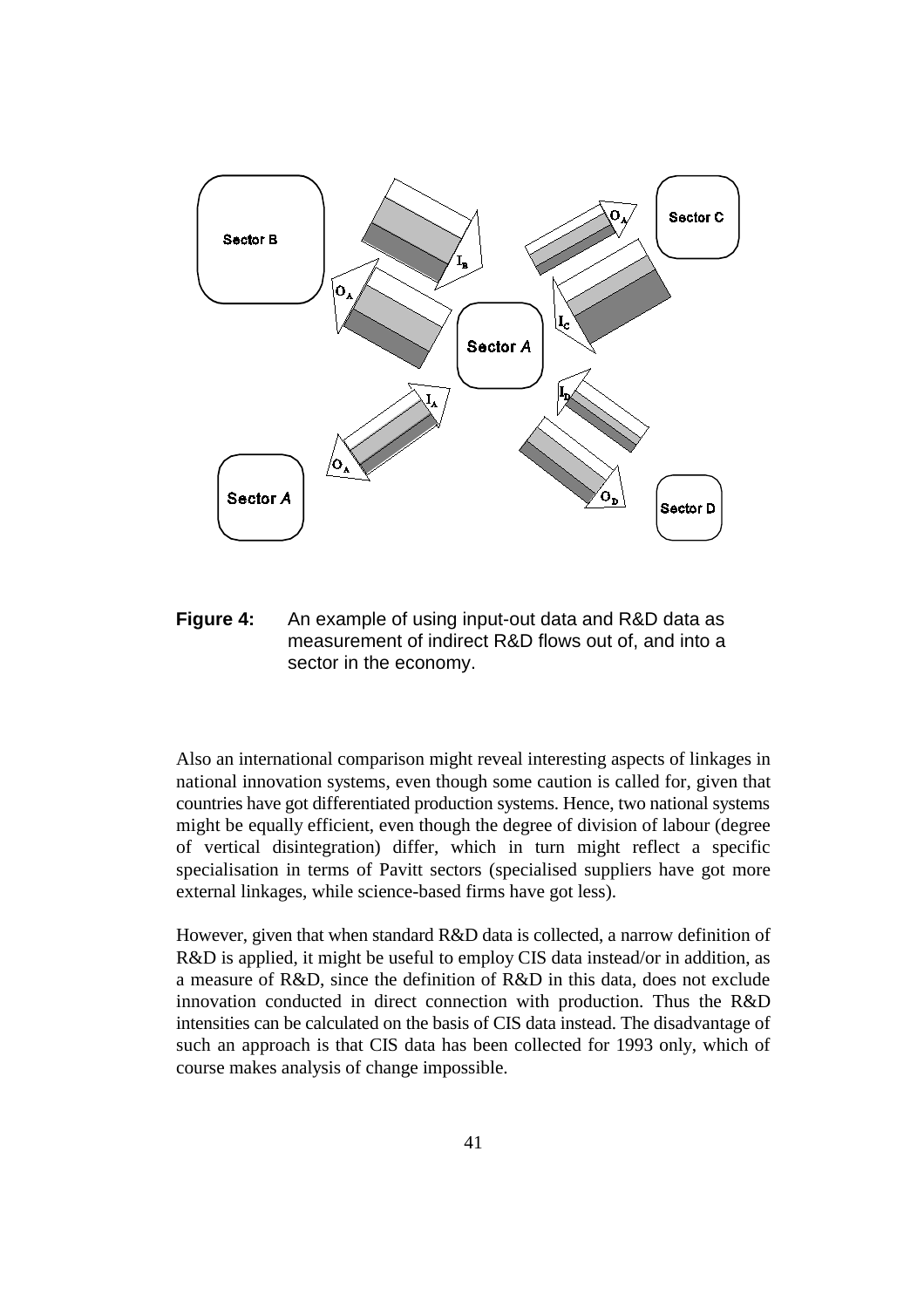A final - but technically more difficult - idea is to use the level of education in the delivering sector to calculate the 'knowledge intensity' of that sector. One indicator could be the number of engineers employed in delivering sectors, and on the basis of this and input-output data, calculate the 'indirect engineer' transfer to the receiving sector. Detailed data on the education composition of the workforce is available in the Danish *IDA* (for more detailed description on this database, see below) database, which contains information on the level of the individual person. Thus, it is possible to make this data compatible with Danish input-output data. An even more advanced method would be to use different kind of labour employed, by the delivering sectors, and then attribute an (arbitrary) weight to the types of labour (e.g. engineers, technicians, skilled labour). Thus, it would be possible to add to the map (figure 4) the relative importance of transfer of different types of labour (embodied in products) between sectors, as indicated by the width of the gray scale in the arrows in figure 4. The latter type of analysis has the advantage of reducing the level of uncertainty in comparison to other types of data, because the labour market IDA data is not based on attitudinal data (questionnaires). But there are also some disadvantages of using such data, since what might be a persons initial education, can be radically changed due to on-thejob training in the labour market.

# **4.4. CIS data for Denmark in relation to user-producer interaction**

Some of the questions in the CIS questionnaire does address user-producer interaction. This goes e.g. for the sources of information for innovation activity where the role of customers, suppliers etc. are assessed. Also the exchange of technology in terms of firms purchasing or selling various forms of technology may be taken as an indirect yardstick on the qualitative aspect of user-producer interaction.

Table 9 shows results from the Danish data with respect to those of the variables relevant for user-producer interaction based on the question about the importance of different information sources for innovation activity. For the purpose of showing different possibilities of breaking down results they are in table 9 distributed on Pavitt-sectors and size groups respectively.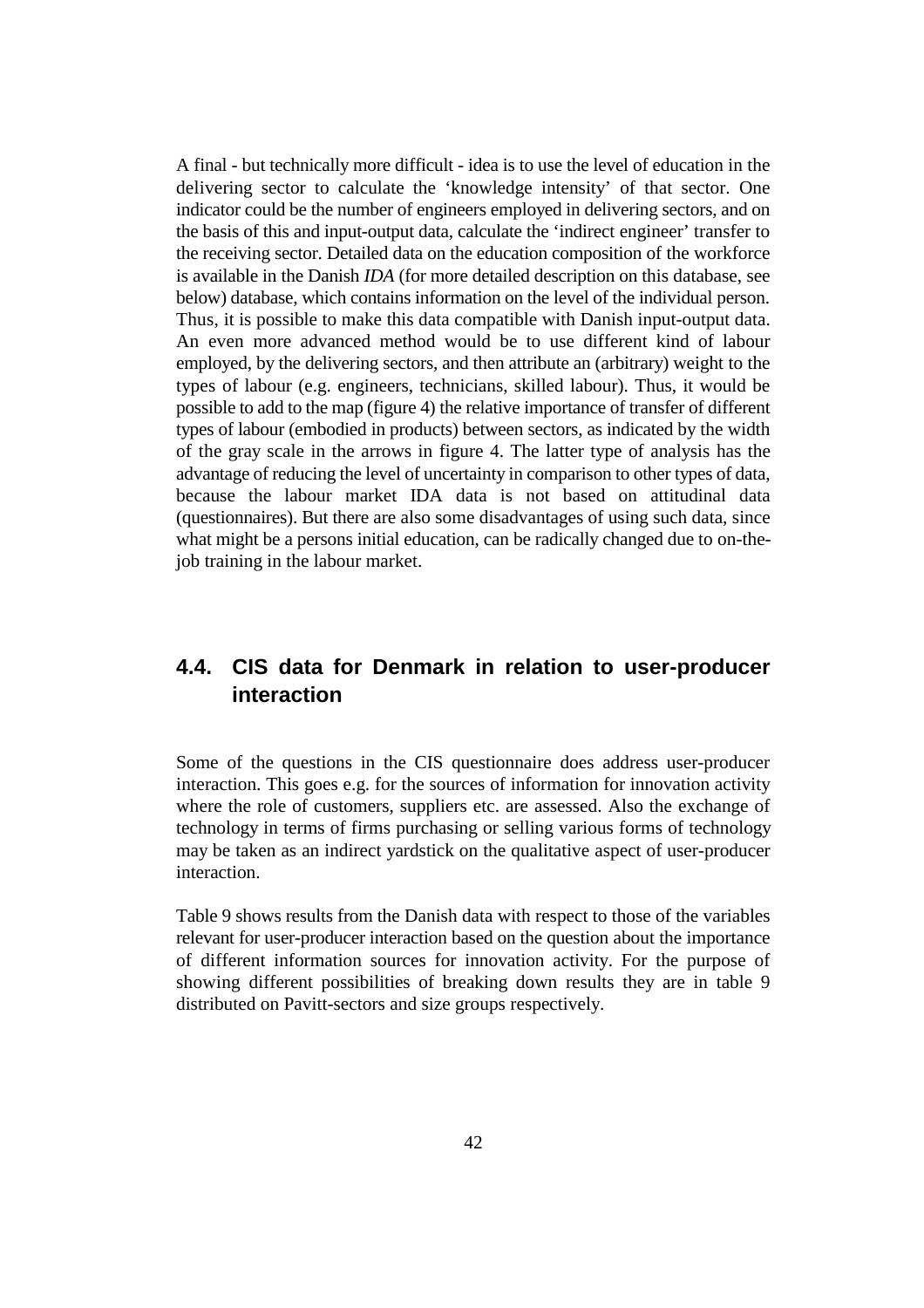| Table 9: | Selected external sources for innovation distributed on Pavitt-sectors. Share |
|----------|-------------------------------------------------------------------------------|
|          | of firms who assess a source as important.                                    |

| Market factors        | Clients or<br>costumers | Suppliers of<br>materials and<br>components | Suppliers of<br>equipment | Competitors | fairs.<br>exhibitions |
|-----------------------|-------------------------|---------------------------------------------|---------------------------|-------------|-----------------------|
| Total                 | 67                      | 44                                          | 42                        | 36          | 32                    |
| Science-based         | 66                      | 46                                          | 37                        | 30          | 36                    |
| Supplier dominated    | 60                      | 41                                          | 45                        | 33          | 31                    |
| Scale intensive       | 59                      | 42                                          | 46                        | 31          | 18                    |
| Specialised suppliers | 88                      | 46                                          | 33                        | 46          | 46                    |

| <b>Technology factors</b> | Conferences,<br>meetings, journals | Technical<br>institutes | Universities and<br>higher education inst. | Government<br>laboratories |
|---------------------------|------------------------------------|-------------------------|--------------------------------------------|----------------------------|
| Total                     | 20                                 | 16                      | 10                                         |                            |
| Science-based             | 29                                 | 20                      | 29                                         | 24                         |
| Supplier dominated        | 16                                 | 15                      |                                            |                            |
| Scale intensive           | 27                                 | 16                      | 10                                         | 12                         |
| Specialised suppliers     | 17                                 | 13                      |                                            |                            |

These results are in themselves very interesting in a policy context, because they show us something about, what *initiates* innovation (the source of innovation). It is clearly seen that market factors play a very important role in this context (and significantly more than the 'technology factors'). However, it should be stressed that the table above says nothing about what is the important factor in *carrying out* the innovation. In addition, it is possible to make various cross tabulations and regressions in order to investigate what correlations might be, between these results and results from other parts of the questionnaire. The other group of indicators of user-producer interaction, mentioned above, (exchange of technology) is not accurate in terms of quantification of the acquisition and transfer of different types of technology. Rather than asking for the amount of money spent on/earned on purchase and sale of technology the questionnaire only counts the number of firms engaged in various types of sale and purchase. Some of the categories in these questions may, however, give us an indication of the content of user-producer interaction, even though users and producers are not the direct focal point in the questions. Most of the types of transfer should rather be termed producer-producer interaction.The data could have been broken down on country of origon of purchase and sales of technology but is here shown in the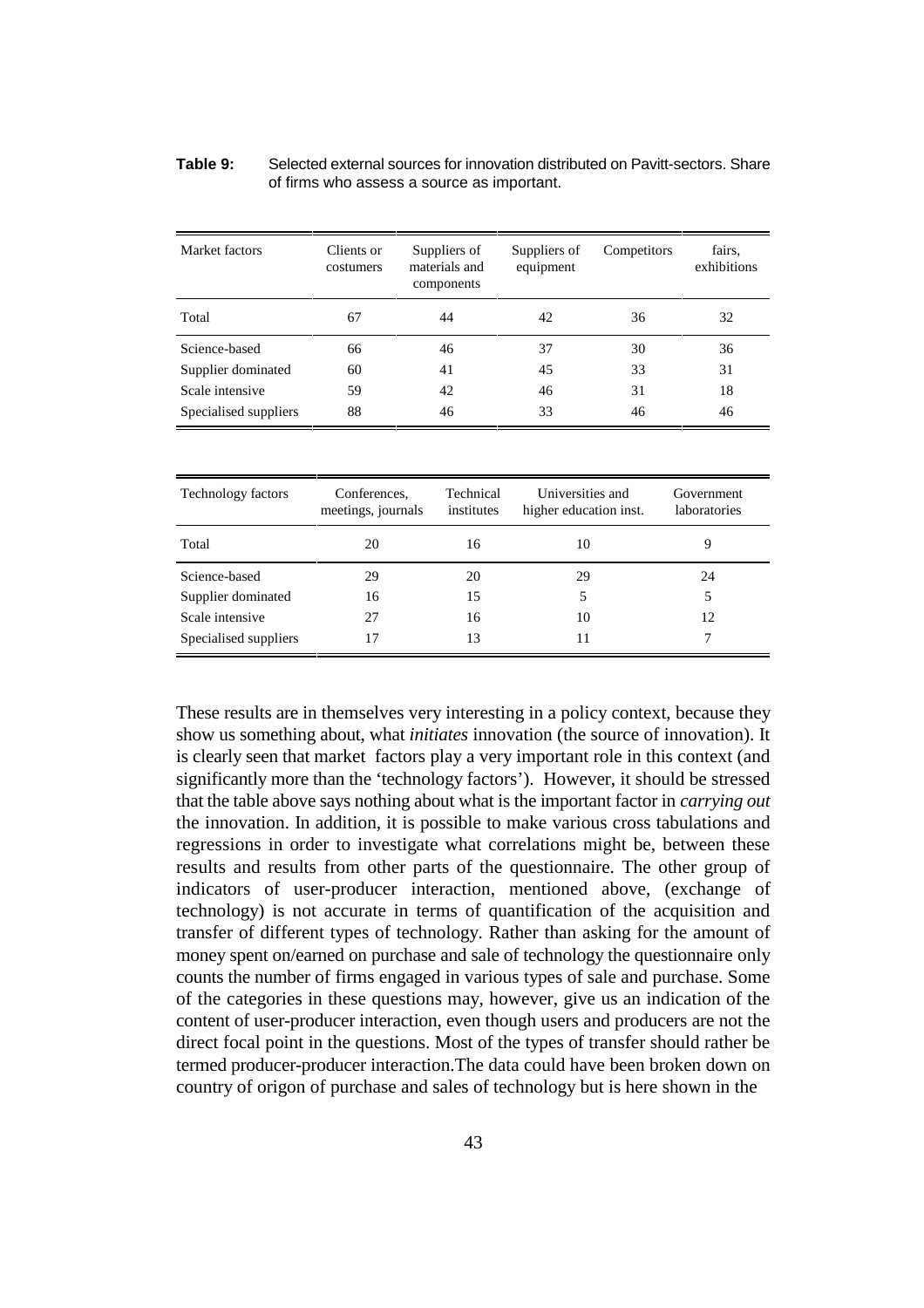|                        | equipment | Purchase of Communi- Consultant<br>tion with<br>other firms | service | Hiring<br>skilled<br>employees | Licenses,<br>etc. | R&D<br>contracted<br>out | Purchase<br>of other<br>enterprises |
|------------------------|-----------|-------------------------------------------------------------|---------|--------------------------------|-------------------|--------------------------|-------------------------------------|
| Total                  | 64        | 36                                                          | 32      | 29                             | 21                | 12                       | 10                                  |
| Less than 50 employees | 63        | 27                                                          | 27      | 26                             | 14                | 6                        | 12                                  |
| 50-99 employees        | 60        | 38                                                          | 26      | 32                             | 20                | 8                        | 7                                   |
| $100 - 199$ employees  | 61        | 37                                                          | 34      | 24                             | 17                | 10                       | $\overline{4}$                      |
| $200 - 399$ employees  | 71        | 37                                                          | 31      | 30                             | 25                | 8                        | 10                                  |
| More than 399 empl.    | 68        | 40                                                          | 43      | 32                             | 33                | 32                       | 22                                  |

#### **Table 10:** Purchase of technology distributed on types of technology and size of firms. Share of firms who bought technology.

#### **Table 11:** Sales of technology distributed on types of technology and size of firms. Share of firms who sold technology.

|                        | Communi-Licenses<br>cation | etc. | Mobility<br>of skilled<br>employees | Consu-<br>ltant<br>service | Sales of<br>equipment | R&D<br>performed<br>for others | Sale of<br>part of the<br>firm |
|------------------------|----------------------------|------|-------------------------------------|----------------------------|-----------------------|--------------------------------|--------------------------------|
| Total                  | 25                         | 15   | 15                                  | 14                         | 12                    | 5                              | 3                              |
| Less than 50 employees | 23                         | 5    | 10                                  | 17                         | 12                    |                                |                                |
| 50-99 employees        | 24                         | 12   | 14                                  | 16                         | 12                    | 5                              | $\overline{c}$                 |
| $100 - 199$ employees  | 23                         | 11   | 14                                  | 13                         | 10                    | 5                              | $\overline{c}$                 |
| $200 - 399$ employees  | 20                         | 14   | 17                                  | 6                          | 12                    | 4                              | $\overline{c}$                 |
| More than 399 empl.    | 33                         | 36   | 19                                  | 18                         | 14                    | 10                             | 10                             |

dimensions, type of technology, and size of firm. It is clearly displayed in the tables 10  $\&$  11 that purchases of technology is on a higher level than sales of technology. This pattern could be expected because firms buy technlogy from the non-manufacturing sector and because the same firm may sell technology to several other firms, which will only count as one selling firm but as many buying firms. Purchase of equipment is clearly the type of technology most firms buy whereas exchange of information is the type of technology sold by most firms. Both sales and purchases of technology is more frequent in large firms compared to other size groups. In particular sales of part of the firm/purchase of other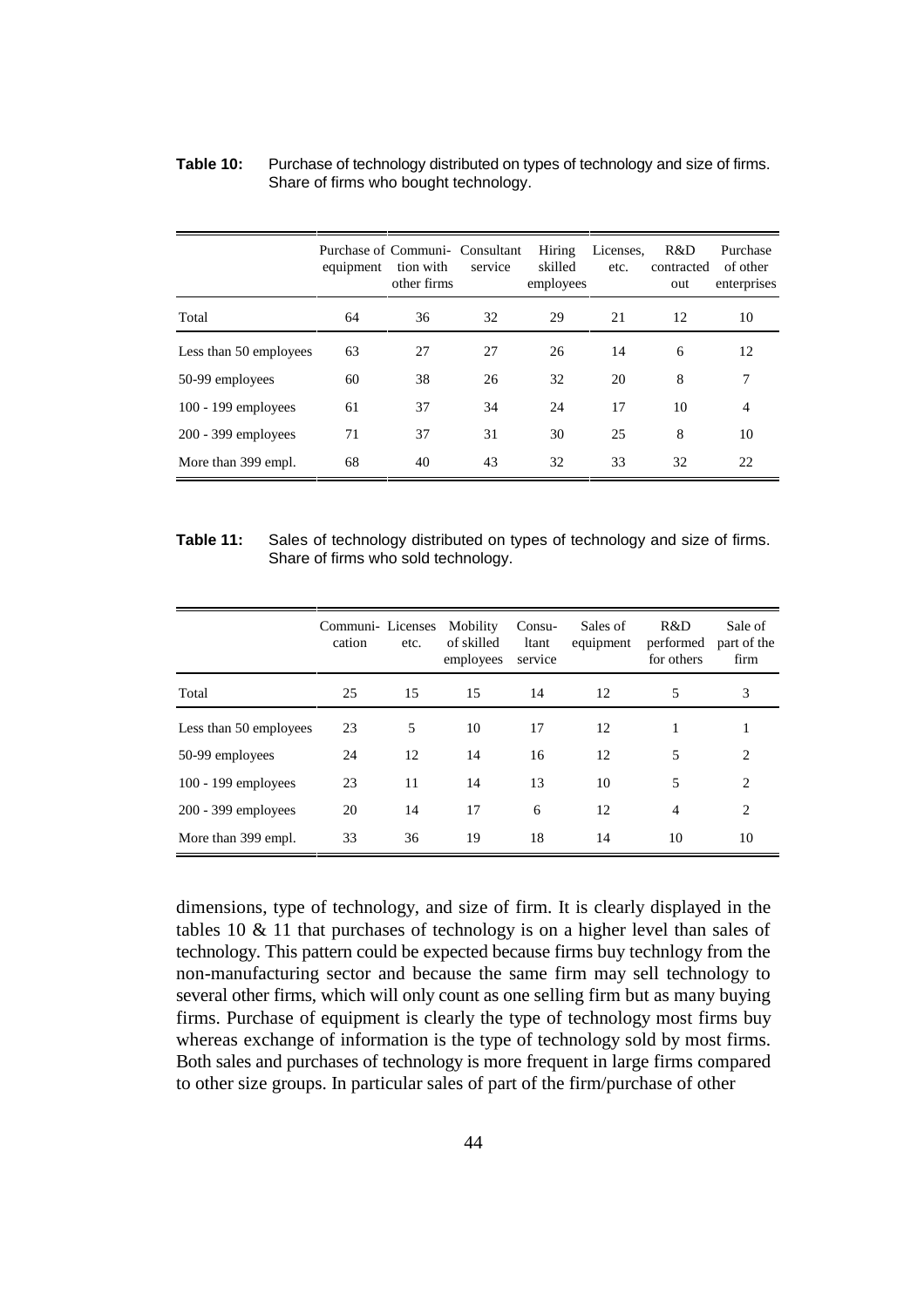**Table 12:** Flows of product innovations between sectors. Share of (percent) firms (rows) who respond that they transferred new means of production, raw material, or semi manufacture to users in the other sectors (columns).

| OUTPUT/INPUT          | Science-b. | Sup. dom. | Scale <i>i</i> . | Spec. sup. |
|-----------------------|------------|-----------|------------------|------------|
| Science-based         | 39         | 18        | 19               | 71         |
| Sup. dominated        |            | 48        | 34               | 14         |
| Scale intensive       |            | 21        | 58               |            |
| Specialised suppliers |            | 41        | 42               | 31         |

**Table 13:** Flows of information between sectors. Share of firms (percent) within sectors (rows) who respond that users in other sectors (columns) participated in the development of new means of production, raw material or semi manufacture

| PRODUCER/USER         | Science-b. | Sup. dom. | Scale <i>i</i> . | Spec. sup. |
|-----------------------|------------|-----------|------------------|------------|
| Science-based         |            |           |                  | 27         |
| Sup. dominated        |            | 28        | 15               |            |
| Scale intensive       |            | 13        | 30               |            |
| Specialised suppliers |            |           | 29               |            |

entreprises and R&D show marked differences between firms with more than 400 employees and other firms.

The most adequate indicator in CIS on user-producer interaction is unique to the Danish survey. Some of the countries added one or two questions to their surveys, and this goes for the Danish survey as well. One of the specific questions asked in the Danish questionnaire, focused on the industry of the user of product innovations and on whether the users participated in the development process. With answers from this question it is possible to make a kind of 'innovation inputoutput' tables illustrating what industries co-operate in the innovation process.

Above is illustrated such tables, here broken down according to the Pavitt taxonomy. Table 12 shows the flow of product innovations between sectors, whereas table 13 shows information flows in terms of users participating in the development of the new product. One interesting feature of tables 12 and 13 is that they demonstrate the role of science-based firms in distributing knowledge and new artefacts, through the firm's vertical linkages, whereas firms in this sector is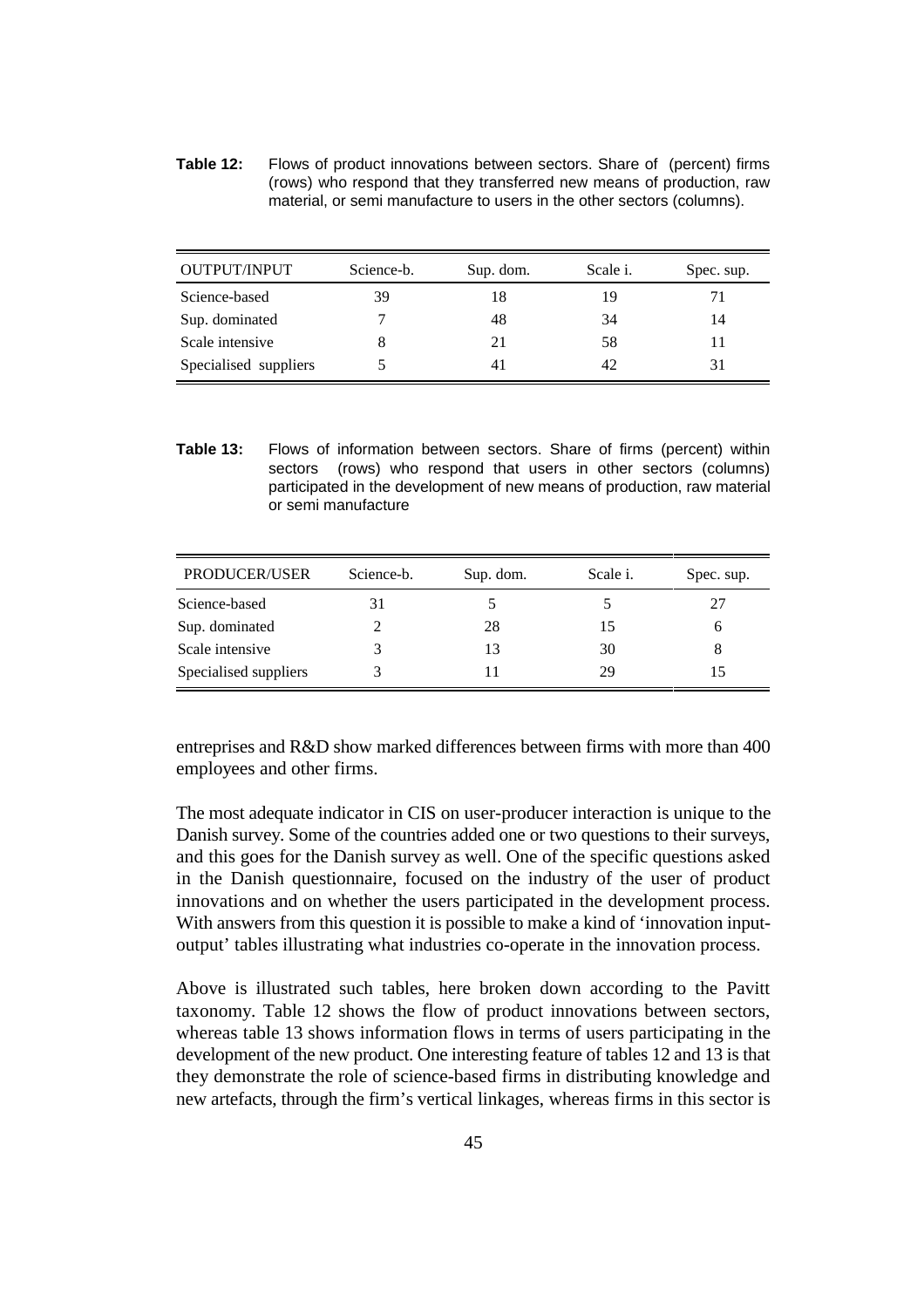not so dependent on input from other sectors. Another observation is that the Danish data confirm the observation by Pavitt (1984) that scale intensive and specialised suppliers live in a 'symbiosis', since they are heavily dependent on each other in the innovation process. However, it has to be pointed out, that the data says nothing about the relative importance of the external knowledge sources. What the data report, is whether users were involved in the process or not.

Further analysis could be undertaken on the response to this question, including different aggregations and investigations of the relationship between these results and other parts of the questionnaire. In a research project starting in  $1996^{28}$  this question will be used for exploring further aspects of the Danish national innovation system.

# **4.5. CIS and PACE data as indicators of research cooperation**

A section of the CIS-questionnaire is devoted to R&D co-operation and this cooperation is distributed across both regions and type of partner. The OECD (1995) has asked whether there are indicators on:

- & firms reporting research co-operation by partner and;
- & relative importance of the main institutional forms of co-operative research.

The CIS data cover the first point fully and also the second point with the modification that these data include development and not only research.<sup>29</sup> However, the latter may be analysed with CIS data if the relative importance is viewed on an aggregate level and not within the single enterprise. This seems as the most relevant measure, so in conclusion the first two points may be analysed with CIS data. The partners for R&D co-operation in CIS are the following:

- clients/customers;
- suppliers;
- mother-/daughter-/sister enterprises;
- competitors;

<sup>28</sup> The DISKO-project, supported by the Ministry for Industry.

<sup>29</sup> Christensen and Kristensen (1996) analyses research co-operation by partners in five different European countries, using CIS data.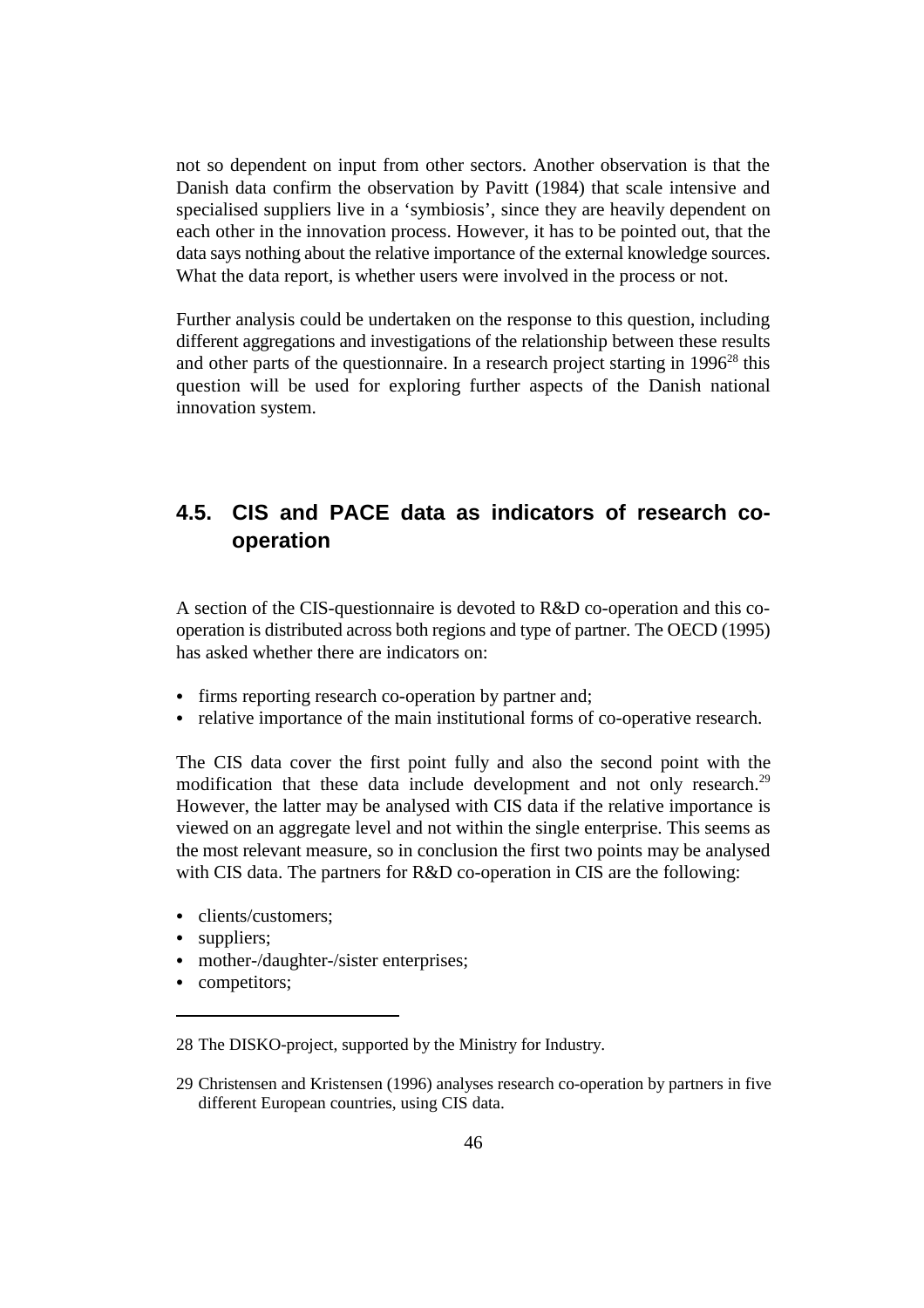Firm size Domestic, private partners Domestic, public partners 20 to 49 32 25 50 to 99 45 33 100 to 199 53 41 200 to 499 43 36 500 and above 63 63 71

**Table 14:** R&D-co-operation of R&D-performing firms by partners and size of firms

- joint ventures:
- consultants;
- government laboratories;
- research institutes;
- universities / higher education;
- industry-operated R&D labs.;
- other;

In table 14 is given an example on R&D co-operation in Danish firms by groups of partners, which also show that point two may be described with these data. The table shows that in the Danish case there is quite a clear-cut relationship between the size of firms and the propensity to have R&D co-operation. The table also shows that many firms are involved in research co-operation, but whether this is true also in an international comparison, is beyond the scope of this report. In addition, the example and the description of the questionnaire above, show that the data may be used as a proxy for some part of the indicator asked for by the OECD (1995), namely the number and economic importance of formal cooperative projects. With respect to the latter it is not possible to specify the number and economic importance of the total number of undertaken co-operative projects, but the number of firms participating in such co-operative projects may be specified.

Two of the issues emphasised by the OECD, namely, user/producer relationships and research co-operation,can be analysed with these data. However, a full description could benefit from supplementary data. In particular the PACE data may be a useful source of additional information.

In table 15, is an example on data from the Danish PACE survey, which illustrate some of the possibilities in relation to the indicators just mentioned. An important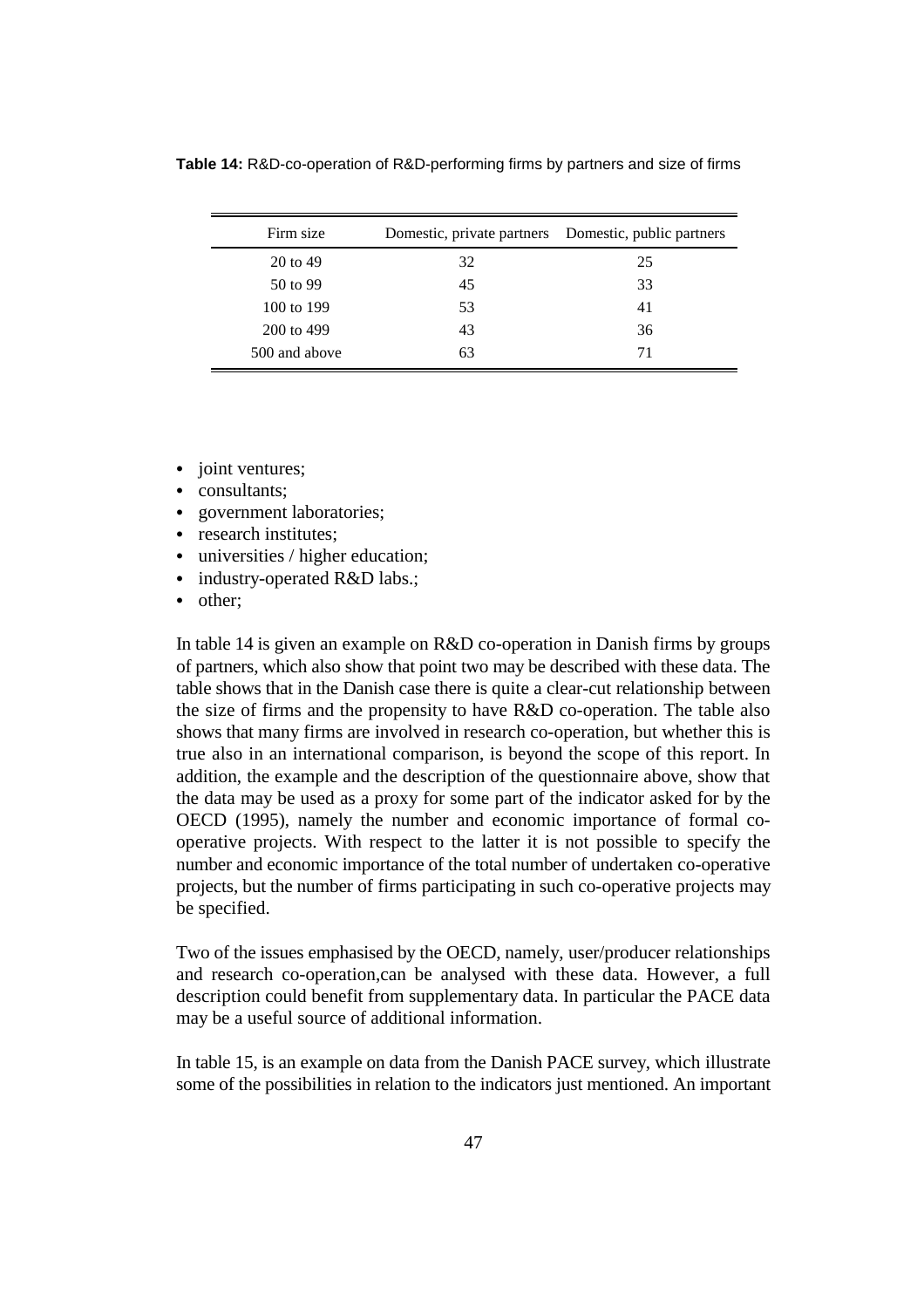**Table 15:** The importance of different kinds of contact to the public research system. Percent of firms who assess a type of contact as important/ who actually use this type of contact.

| $N=50$                                              | Assessment | Actual contact<br>(Denmark only) |
|-----------------------------------------------------|------------|----------------------------------|
| Publications and technical reports                  | 38         | 86                               |
| Public conferences and meetings                     | 38         | 74                               |
| Hiring skilled labour                               | 42         | 80                               |
| Informal contact to public researchers              | 50         | 88                               |
| Exchange of labour with public research institution | 20         | 42                               |
| R&D contracted out to public research institution   | 20         | 42                               |
| Joint research project                              | 30         | 60                               |

finding in this context, is the high rating given to informal contacts to public researchers.This indicates the importance of informal networks facilitating exchange of tacit knowledge by means of face-to-face interaction.

### **4.6. Formal knowledge infrastructure**

In addition to the interplay between firms and other private organisations, national innovation systems are characterised by specific institutional infrastructures for promoting technology. For example, private institutions include industry associations, branch research institutes, training centres. Public institutions include universities, standard setting organisations, patent offices, research institute systems. This infrastructure is not only different across countries in its institutional set-up; even the single institutions vary with respect to their structure, tasks, financing, and other aspects.

A division of the knowledge system in Denmark is usually done in three groups:

- & universities and other higher education institutions;
- sectoral research institutes;
- & Certified Research and Technology Organisations (CRTOs) and the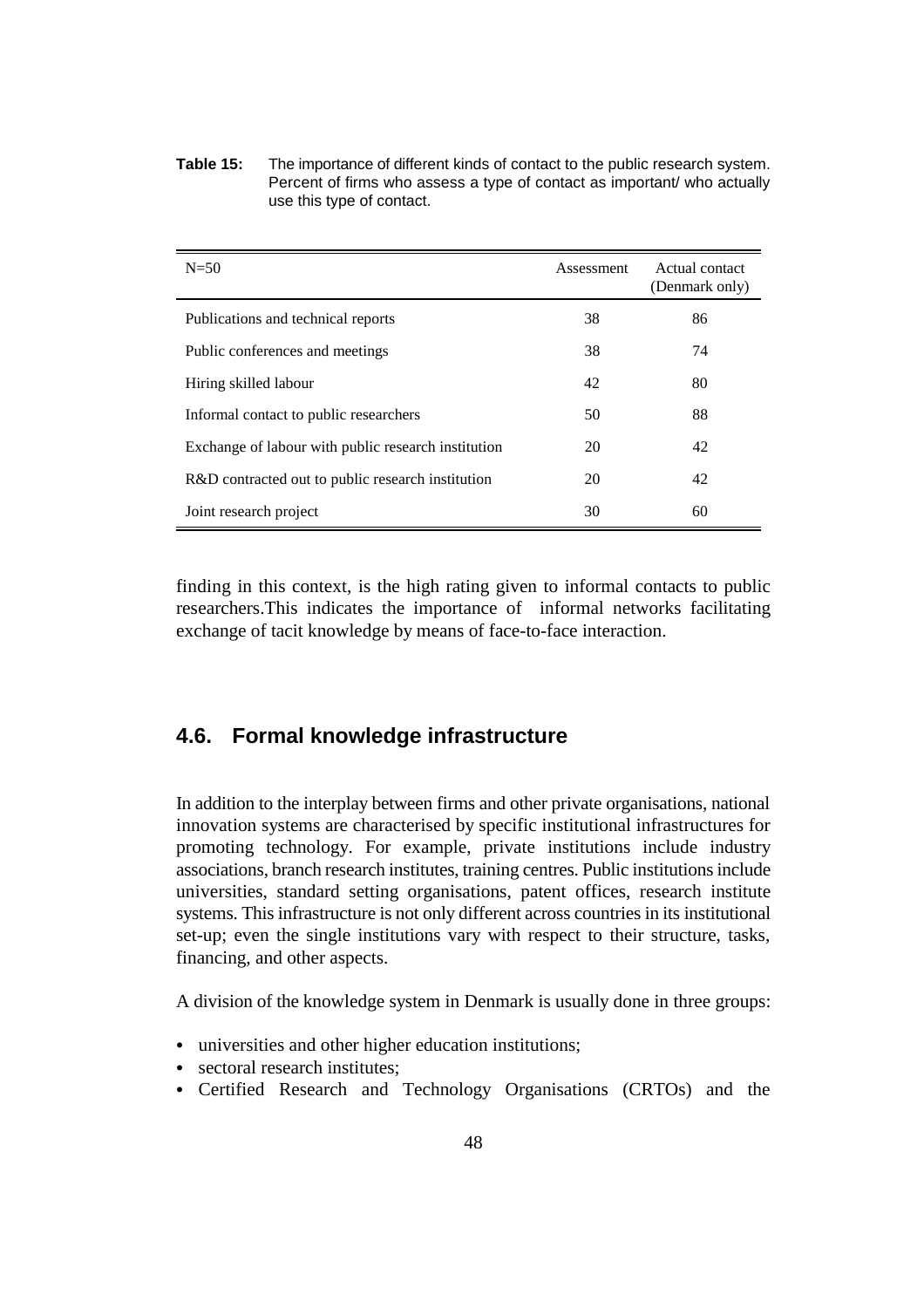Technological Information Centres (TICs).

These subsystems form the bulk of the Danish technological infrastructure. All three of them are important parts of the Danish NIS-system, but they differ in important respects. Thus, there are differences in how close the activities of institutions within the subsystems are related to firms. The primary task of universities is basic research with few direct links to firms, whereas the purpose of CRTOs directly aims at at servicing the needs of firms. Sectoral research institutes are in an intermediate position in between these extremes. The formal division of labour is sharp as compared to similar structures in other countries, but in practise there are of course overlapping activities.

Due to the special distribution of firms on different size groups in Denmark, i.e. relatively many small and medium sized firms (dominance of specialised suppliers and supplier dominated firms), the technological infrastructure is particularly important in Denmark. The infrastructure is primarily aimed at supporting small firms. However, there are also some formalised institutions aimed at increasing the interaction between universities and science-based industry in Denmark, namely the science parks.<sup>30</sup> Thus, the first part of this section will describe and discuss science parks in Denmark, while the latter part of the section is devoted to the technological service system.

#### 4.6.1. Science Parks

There are five science parks in Denmark, connected to Denmark's six universities. Four of them are directly connected to a single university (Copenhagen, Aarhus Aalborg and Odense), while the fifth, *CAT*, is now connected to Risø National Laboratory, Roskilde University and Denmark's Technical University. They are all rather new. The oldest ones (Copenhagen and Aarhus) were established in 1986, and followed by Aalborg in 1989, Roskilde in 1991 and Odense in 1992. Only one of them has a venture capital fund and a development company of its own. The science parks are very different from each other in terms of economic

<sup>30</sup> In this context it should be noted that there are no university-industry research centres in Denmark, as defined by the OECD (1995, p. 11). The OECD definition concerns 'mixed laboratories' where university researchers can obtain academic credit for published contributions to technology, and industrial researchers can carry out regular investment in university training. An example of such an institution is Fraunhofer Society in Germany.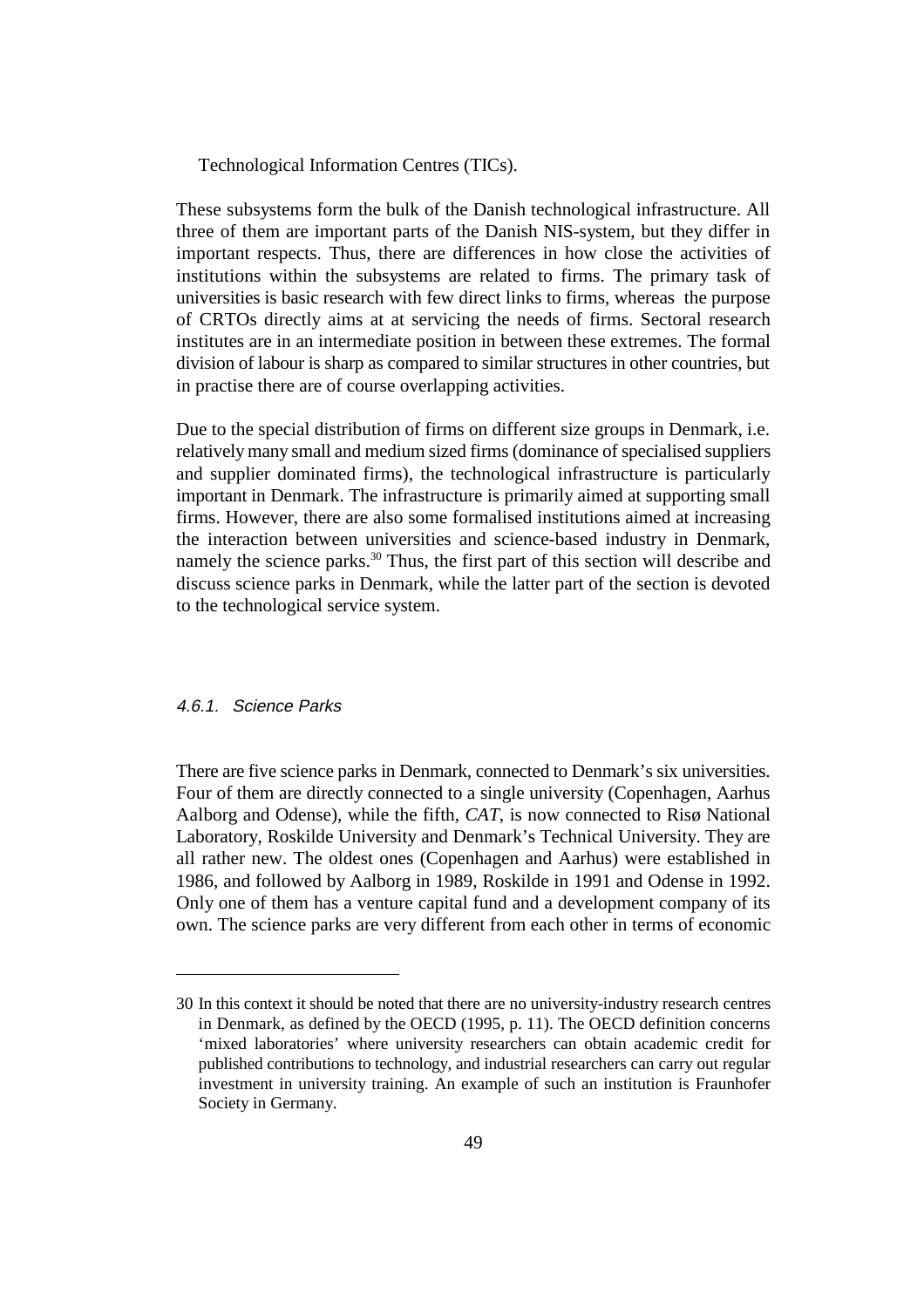and organisational structure, although they have got some common characteristics.

Danish science parks are still rather small. There are now (1995) 64 firms and 300 persons, working on campus in the Copenhagen Park *(Symbion)* and 44 firms and 275 persons in the Aarhus park. Aalborg (*NOVI*) has 32 firms and  $230<sup>31</sup>$  persons, Odense has 18 firms and 100 persons and Roskilde (*CAT*) has 22 firms and 80 persons in its science park.

As mentioned in the introduction to this sub-section, the services provided differ between the science parks. All parks provide different kind of administrative assistance, but some parks, like *NOVI* and *CAT*, also emphasise an effort to assist in providing (personal) contact between researchers at the universities and in business firms, and is in that context attempting to identify areas of interaction, while e.g. *Symbion* does not provide such activities.

Financially, the parks are only marginally supported by the government. Recently, however, local and regional government have been given legal possibilities to establish and support science parks. To a large extent the establishment of the Danish science parks has been financed by private funding, and the parks are all earning their main income from rents payed (for housing and different kinds of assistance) by the firms present in the parks. The *NOVI* park has got the advantage of being located in an area entitled to EU regional support. Partly because of this, *NOVI* is the only science park, which can provide financial assistance (venture capital) both in relation to start-ups, but also to already existing firms, setting up new projects.

The over-all sectoral distribution is broad but with a dominance of advanced parts of the local knowledge base. It is also quite clear that the projects of the science parks are concentrated in areas in which the university in question has a strong competence. In Copenhagen, research on biotechnology and IT (mainly software development in relation to computer networks) dominates. In Aalborg electronics (including fishing equipment) dominates, with a particular presence of mobile communication equipment; in Aarhus there are many biotechnology projects and in Roskilde the projects seem to be concentrated in optical technology and renewable energy, while Odense seems - at least to some extent - to have a particular strength in software. A prominent example of software developed in the park, is software for the use in advanced robotics, produced as a result of

<sup>31</sup> Including approximately 100 engineers conducting research for the Korean mobile telephony company Maxon.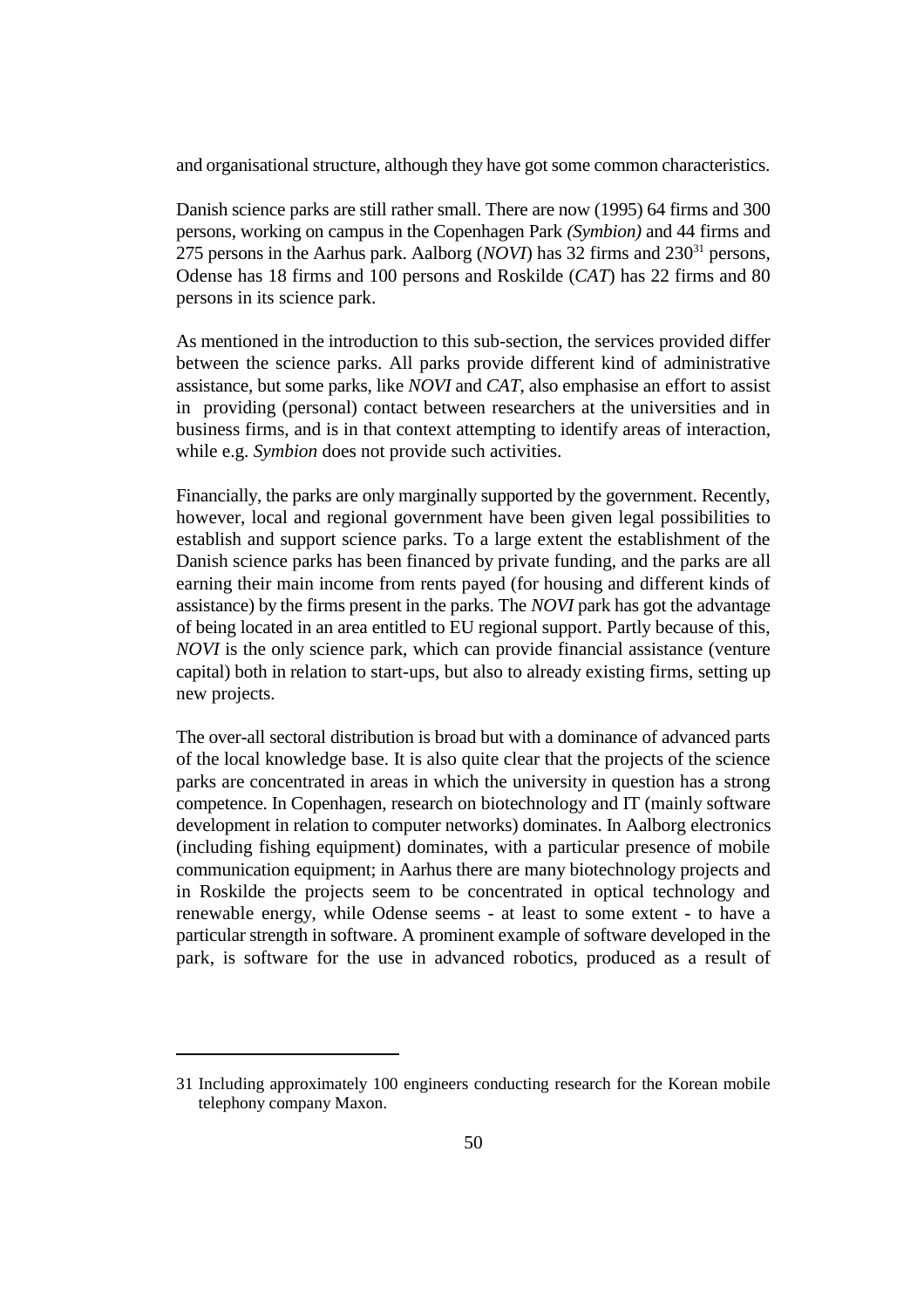Denmark's most advanced shipyard, *Lindø*<sup>32</sup>, having activities in the *Science Park Odense*.

The differences in terms of specialisation also reflect differences in the structure of Danish Universities. Only Aalborg University (of the full universities) has got activities in engineering (training at MSc and PhD level). But also the *CAT* science park has got a more vocational science-base, since it is not only connected to Roskilde University, but also (and probably more important) to  $Ris\phi^{33}$ , and more recently has been connected to Denmark's Technical University (*DTU*) in Copenhagen. Risø is a government enterprise under the Danish Ministry of Research and Technology. Risø performs scientific and technological research and the objective of the research is to strengthen the technological development in three main fields - energy technology/energy planning, environmental aspects of industry/energy and cultivation of plants, as well as materials and measuring technology for industrial purposes. The only other Danish university in engineering, namely *DTU* has not got a science park directly attached to it, but became connected to the *CAT* science park in the middle of 1995. In this context, the aim of *CAT* is to strengthen its competence in electronics, building on capabilities, present at *DTU*. Thus, given the structure of the Danish science system, it is not surprising that more fundamental sciences, which also have potential technological application (molecular biology, chemistry and computer science), come to dominate in the two oldest parks, namely the *Science Park Aarhus* and *Symbion* in Copenhagen.

Science parks has not been a priority area in Danish policy even if their potential import ance is recognised in government reports on industrial and innovation policies. The economic conditions for Danish science parks are relatively poor compared to other countries and the connections between science parks and the rest of the total system for government support of industrial development is weak (Ministry of Industry, 1996, p. 228). It would probably be fair to say that Danish policy has emphasised 'the technological service system' (section 4.6.2 below) much more than on science parks.

In a recent report, the Ministry of Industry argues that the Danish science parks have produced good results and have attracted many researchers, entrepreneurs and smaller firms. However, the Ministry states that the parks have not yet led to

<sup>32</sup> Owned by the large international shipping firm *A.P. Møller*

<sup>33</sup> The science park is located on the site of Risø's, situated approximately 10 kilometres from Roskilde University. In Denmark Risø is well-known, because it has been Denmark's centre for nuclear research, since established in 1958. Risø has got Denmark's only (research) nuclear reactor.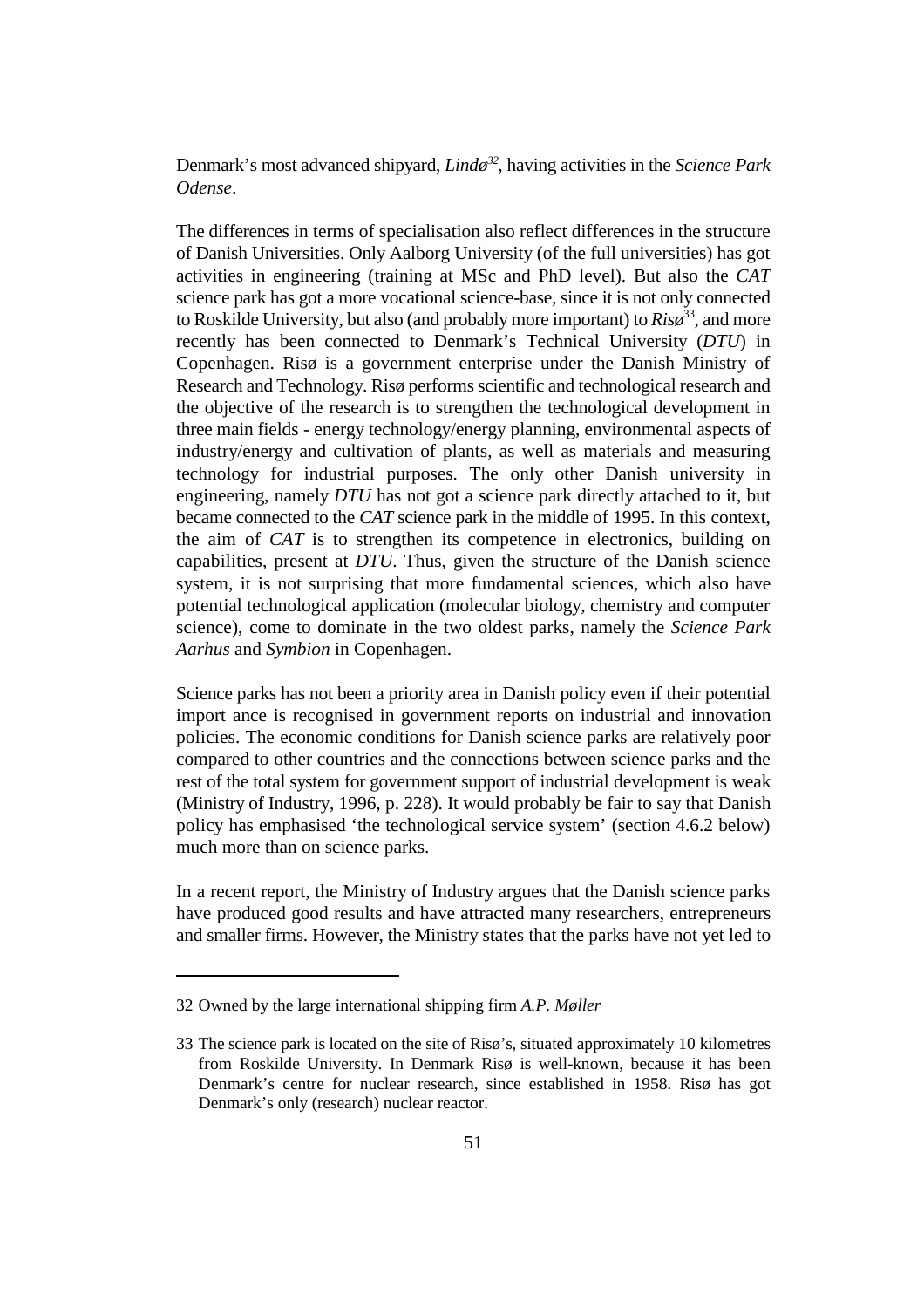the establishment of new innovative firms, to the same extent as in other countries. Whether this is due to the relative novelty of science parks in Denmark, or whether it is due to other factors, such as the limited economic resources allocated to the parks, is not clear.

Overall, it is obvious that the science parks - given the small size - do not constitute a quantitatively large influx of knowledge into the Danish business sector. Nevertheless, the science parks might play a larger role than suggested by the relatively small numbers of firms engaged and researchers employed on the campuses. Firstly, the firms are not allowed to have production in the science parks; thus some firms have got production and research elsewhere as well. Secondly, since the firms in the science parks are to a large extent 'science-based' in the Pavitt sense, the firms are likely to be connected to firms in other sectors, via user-producer interaction, thereby further diffusing knowledge down (or up) the value adding chain. Thirdly, the importance of the science parks might not reside in their present size, but as a possible engine of industrial growth in the (uncertain) future. Thus, a majority of the results of applied science (even) might not end up, having any useful commercial application. But on the other hand, if an invention seems to be insignificant, and later on turn out to be important, it might be to late to 'catch up' if no competence is present at all. Given such a view, the most important role of the science parks might be looked upon as being the national equivalent to 'keeping doors open to an uncertain future', also known in the literature on corporate strategy, as increasing option values (Mitchell and Hamilton, 1988). However, more research is requested in order to understand better (and evaluate), how important such a wider impact, described above, is in the Danish case.

#### 4.6.2. The technological service system

In the rest of this section the analysis is narrowed down to focus upon the core of the Danish infrastructure on advice to innovation and technological services, namely CRTOs and TICs. This system is firstly described, secondly evaluated, and thirdly a short discussion is included on the future strategy and challenges for this system.In this context, it will be made clear what are the best data sources for assessing and analysing the system.

The *purpose* of the system is smoothly and rapidly to provide firms with useful knowledge on e.g. new technologies, and to help firms utilise new knowledge.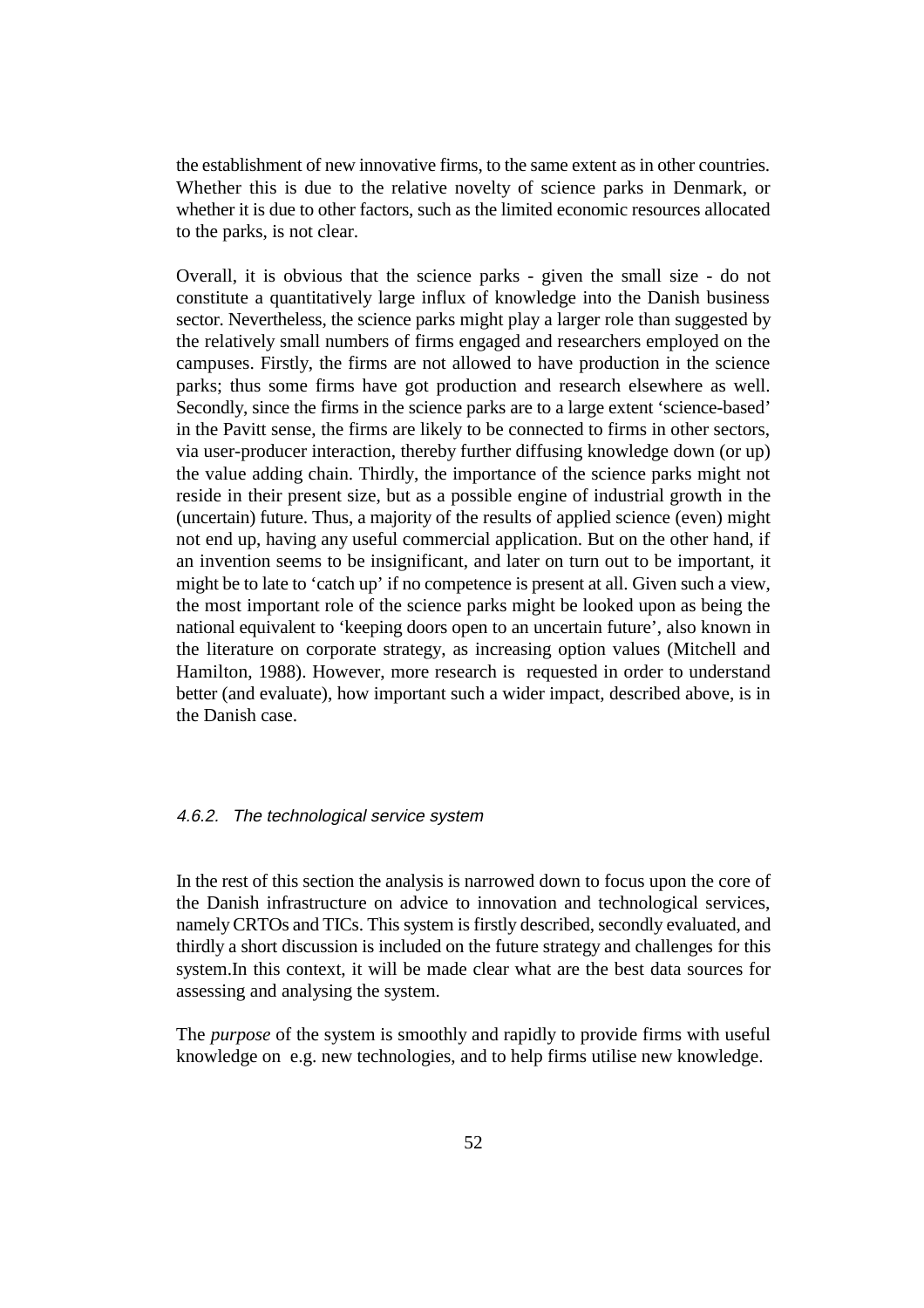#### **Table 16:** Key figures for CRTOs 1994.

| Institute                                                            | Employed | Turn-over<br>[mio. dkr] | Funding<br>[mio.dkr] |
|----------------------------------------------------------------------|----------|-------------------------|----------------------|
|                                                                      |          |                         |                      |
| Biotechnological Institute                                           | 144      | 75                      | 15.7                 |
| Danish Institute of Fire Technology                                  | 78       | 41                      | 3.2                  |
| Danish Design Centre                                                 | 14       | 13                      | 9.3                  |
| Danish Hydraulic Institute                                           | 198      | 161                     | 5.8                  |
| Danish Institute of Fundamental Metrology, DEM                       | 13       | 11                      | 9.3                  |
| Danish Standards Association                                         | 141      | 104                     | 15.3                 |
| Danish Technological Institute                                       | 1066     | 688                     | 99.7                 |
| The Danish Toxicology Centre                                         | 28       | 13                      | 0.0                  |
| <b>DELTA Danish Electronics, Light &amp; Acoustics</b>               | 191      | 113                     | 15.5                 |
| DIFTA - Danish Institute for Fisheries Technology<br>and Aquaculture | 49       | 27                      | 4.2                  |
| dk-Teknik                                                            | 136      | 67                      | 1.9                  |
| <b>FORCE</b> Institute                                               | 767      | 392                     | 20.7                 |
| Danish Maritime Institute                                            | 78       | 42                      | 4.2                  |
| <b>VKI Water Quality Institute</b>                                   | 150      | 99                      | 2.9                  |

#### CRTOs

Thus, the institutes have a three-step function in relation to the increase of the knowledge base in firms: discovering, diffusion and implementation. In particular these functions are important in relation to SMEs. To make specialised technological knowledge accessible for firms involves both advising, testing, training and research. As there in Denmark is no system of sector specific research institutes (even though most institutes are in practice targeted at specific sectors), the CRTOs also assist specific sectors in their use and diffusion of new technologies.

Similar systems exist in other countries. As compared to other countries the Danish system dates further back in history. For example, the Danish Technological Institute was established in 1906.

The system is constituted by a number of independent institutes which - if certified - receive some basic funding from the government but apart from this operate on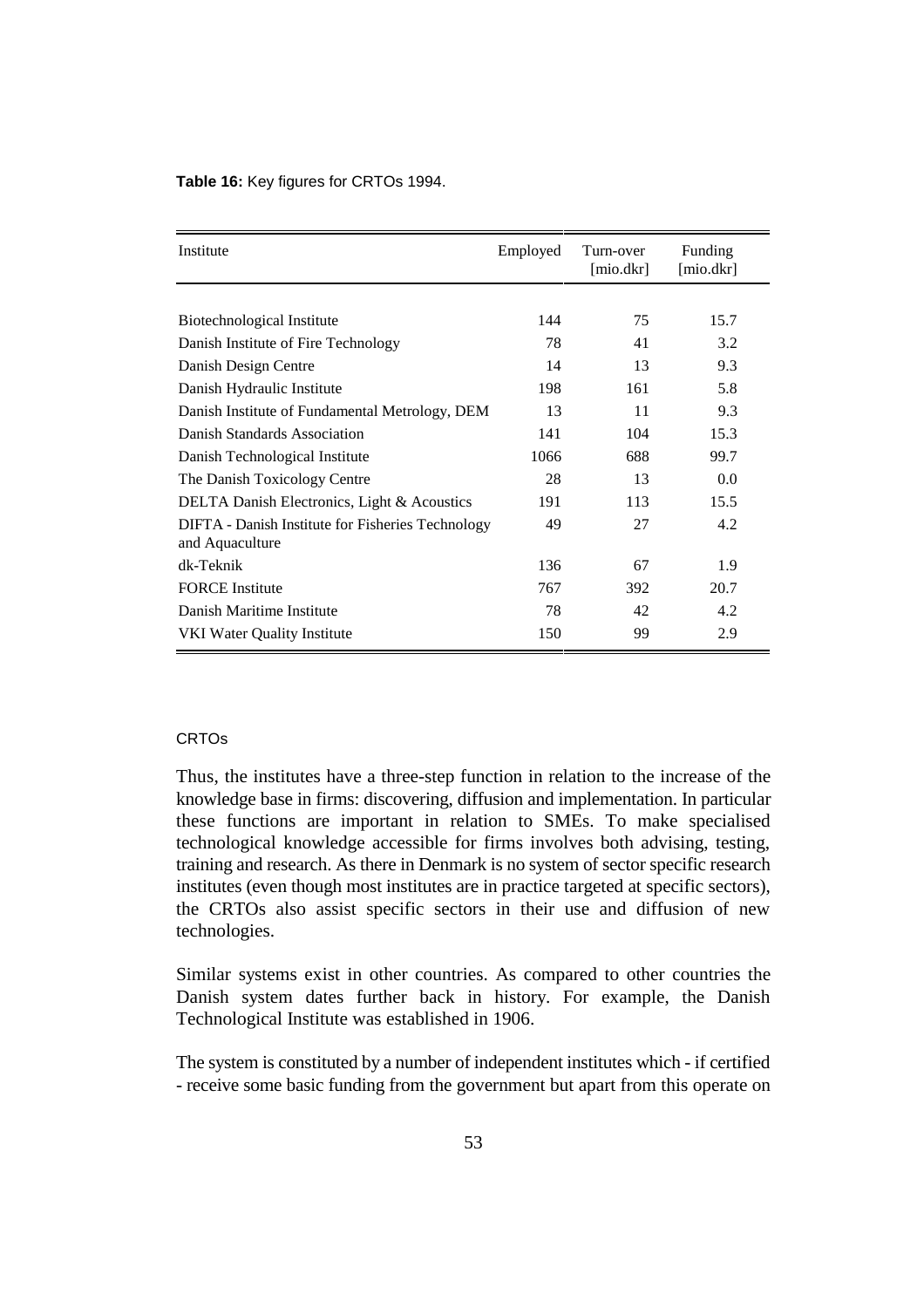a commercial basis - i.e. sales of services to firms and public institutions. The government part of the funding is especially aimed at co-financing the build-up of internal competencies, development of new kinds of services, participation in standard-setting activities and general diffusion activities.

Certification is done by the Minister of Industry on the basis of recommendations from The Industry and Trade Council. They are certified for a 3 year period of time. At present 14 institutes are certified. The number of certified institutes has decreased from 60 in the past 6-7 years, through a number of mergers. The institutes are diverse both in terms of size, structure and profile. Table 16 shows some key figures for the institutes certified today. Appendix table A2 gives a detailed description of the profile of each institute. The Industry and Trade Development Council assesses annual reports on the performance and the future strategy of the institutes and decides on the size of co-financing. The practical implementation of the politics towards the CRTOs is done by The Danish Agency for Trade and Industry.

A common organisation for all the CRTOs has been established in 1995 - the Advanced Technology Group. This is the forum for discussion with the public on the role and function of the CRTOs as well as on certain R&D-programmes initiated in the EU.

#### The Technological Information Centres

The technological Information Centres (TICs) are regionally based centres for non-specific advice to SMEs within especially technological but also management issues. In recent years also areas like quality control and environment has been on the agenda in many of the contacts to firms.

In total 15 TICs are spread around the country, one in each county, but two in North Jutland. They are relatively small units with an average staff of 4-6 consultants employed on a full-time basis, and in addition 1-2 secretarial employees. In total there are around 100 employeees in the TIC system.

One of the primary tasks of a TIC is not only to give the first, non-specialised advice to firms, but also to provide advice to the single firm as to what needs the firm has for *further*, specialised advice. In addition, the TIC advices firms on where to buy this specialised expertise. Also government programmes are channelled through TIC. In this manner, TICs can be seen as being in a position between the firms and the specialised competencies in the CRTOs. This intermediary function is rooted both in the regional base and in the knowledge of the TICs about where the relevant competencies are. This knowledge is difficult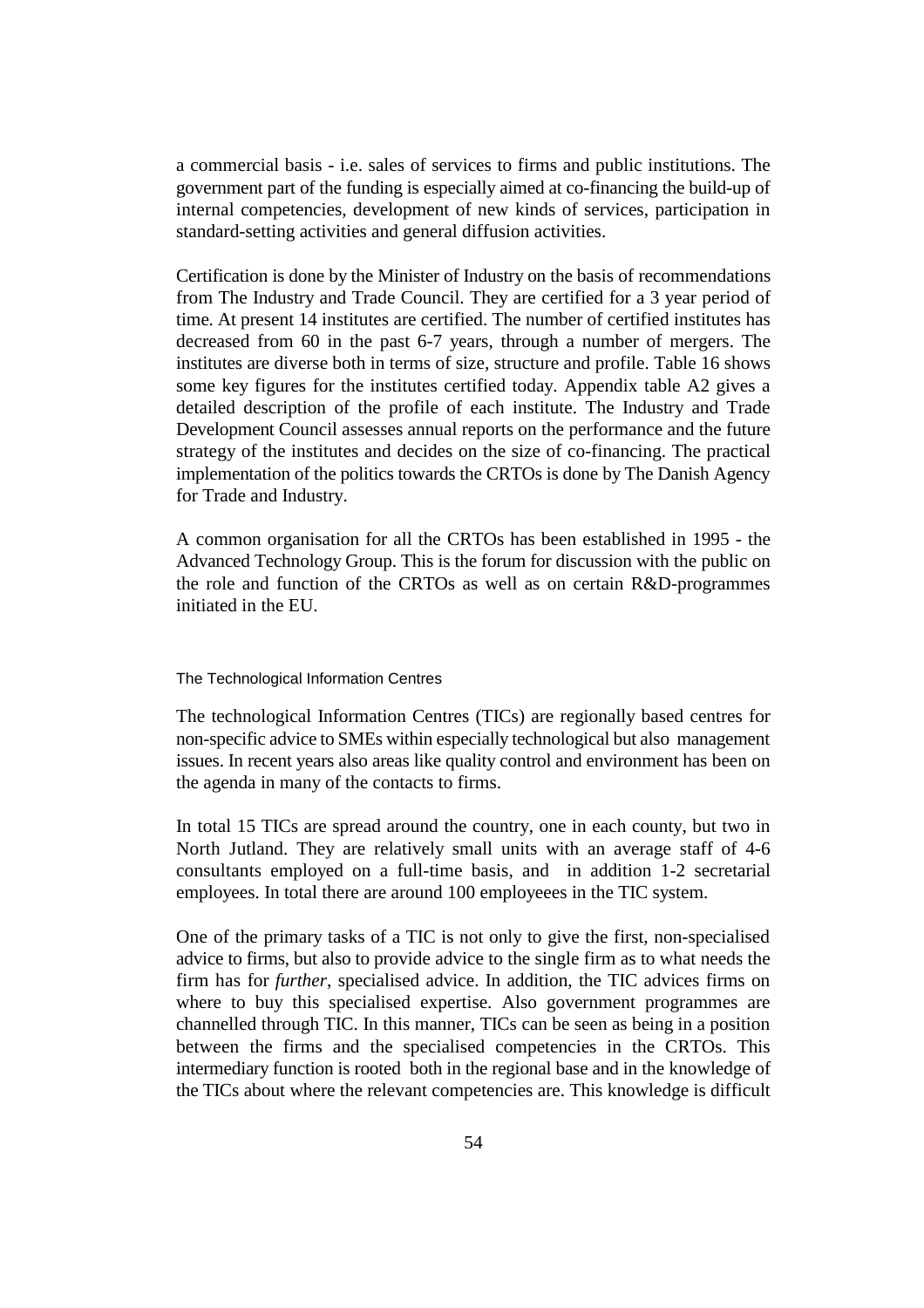for firms to acquire themselves - especially in the case of SMEs.

An effort has been initiated to enhance the role of TICs as intermediaries between firms and the advisory system. Furthermore, the profile of the TICs is broadened to include to a larger extent the advice on issues like market development, strategic planning and immaterial investments.

#### 4.6.3. Evaluation of CRTOs

The criteria for an efficient advisory and knowledge diffusion system is:

- effective distribution of the relevant information and advice:
- high and relevant competencies:
- transparency and easy access;
- & effective control and use of resources.

The overall structure of the Danish system has been evaluated as adequate.<sup>34</sup> However, the strengths of the different parts of the system could be enhanced if collaboration between elements in the system could be increased. In an international comparison the total amount of resources in the Danish system is relatively sparse, but could be used more effectively if internal links between elements in the system are reinforced. Therefore, incentives for increasing this collaboration has recently been introduced.

The relative high share of the total turn-over in CRTOs (68%) which is payment from external clients indicate that the services and competencies in CRTOs are highly relevant to firms. More than 20.000 firms are in contact with the system on an annual basis. Furthermore, many of the CRTOs have a relatively high share of the turn-over from international customers (one 56%, another three 35-38%). Also the OECD evaluation points out that the quality of services and competencies within CRTOs are high.

With respect to the access to the system it has been argued that the relatively high costs of the services offered by CRTOs keep SMEs from using the system as much as would have been beneficial to them. A government subsidy to the costs has

<sup>34</sup> Evaluation of the Danish science, technology and innovation system by the OECD (1994) plus an evaluation by the customers and the institutions themselves by the Vilstrup Institute.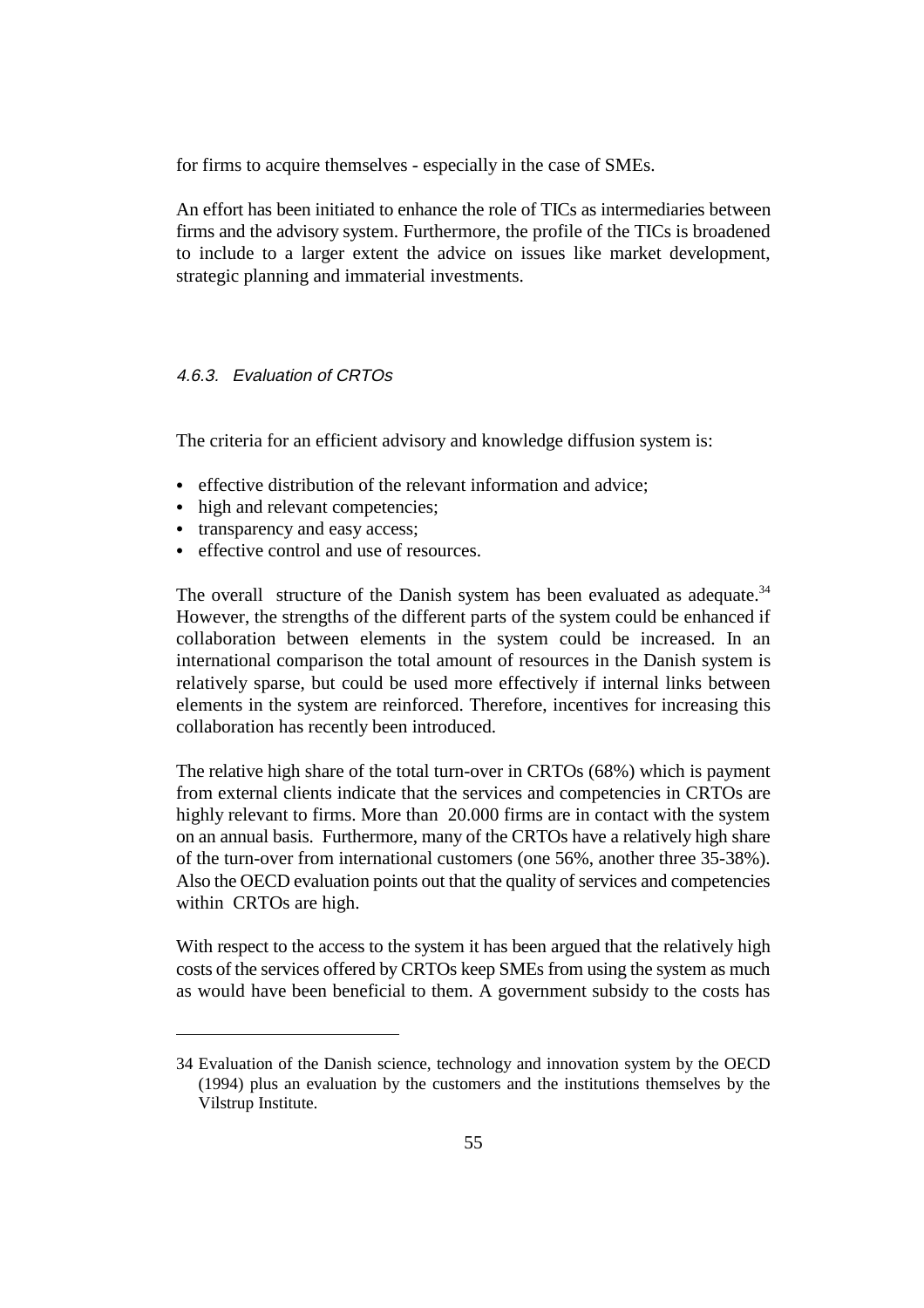been tried (the programme ended in 1989). The evaluation of this step is both positive and negative. On the positive side it made firms use the CRTOs more, especially small firms. A side effect is that it made the firms appreciate external advice in general, and made them use other parts of the knowledge system as well. On the negative side, expectations to the quality of the consultancy was down graded due to the low price after subsidy. This change in expectations took place with both the supplier and buyer of the service. This was to some extent damaging for the overall CRTO system. Nevertheless, it has not been given up to invent some kind of government subsidy of the costs.

A thorough evaluation of the CRTO system was conducted in the autumn 1994. As a part of this evaluation 2016 firms were interviewed on their assessment of the system. On the basis of these interviews a database was constructed. Although other data sources like e.g. CIS data include the role of CRTOs this database is the most adequate for analysing CRTOs in Denmark. Some of the most important results from the survey are that users of the CRTOs and TICs are generally positive. This goes for the assessment of

- & ability to assist the firm when this has a lack of knowledge;
- & ability to increase the competencies of the firm;
- & the standard of the institutes in comparison with similar institutions abroad;
- & the degree to which the institutes are service-minded;
- & the way the advice from the institutes supplement other parts of the advisory system.

Generally, the firms found the services to expensive. Answers to a question on the general importance of CRTOs and TIC for Danish firms show that

- 51% see their importance as very large;
- 23% see them as having some importance;
- 4% of little impact;
- 3% of close to no impact;
- 19% do not know.

#### 4.6.4. Future Strategy

It is expected that innovation will be an even more important strategic factor in the future international competition. This will in itself increase demand for competent advisory services. In other words there is a need for the advisory system to be innovative and take the challenge of increased innovation and increased input of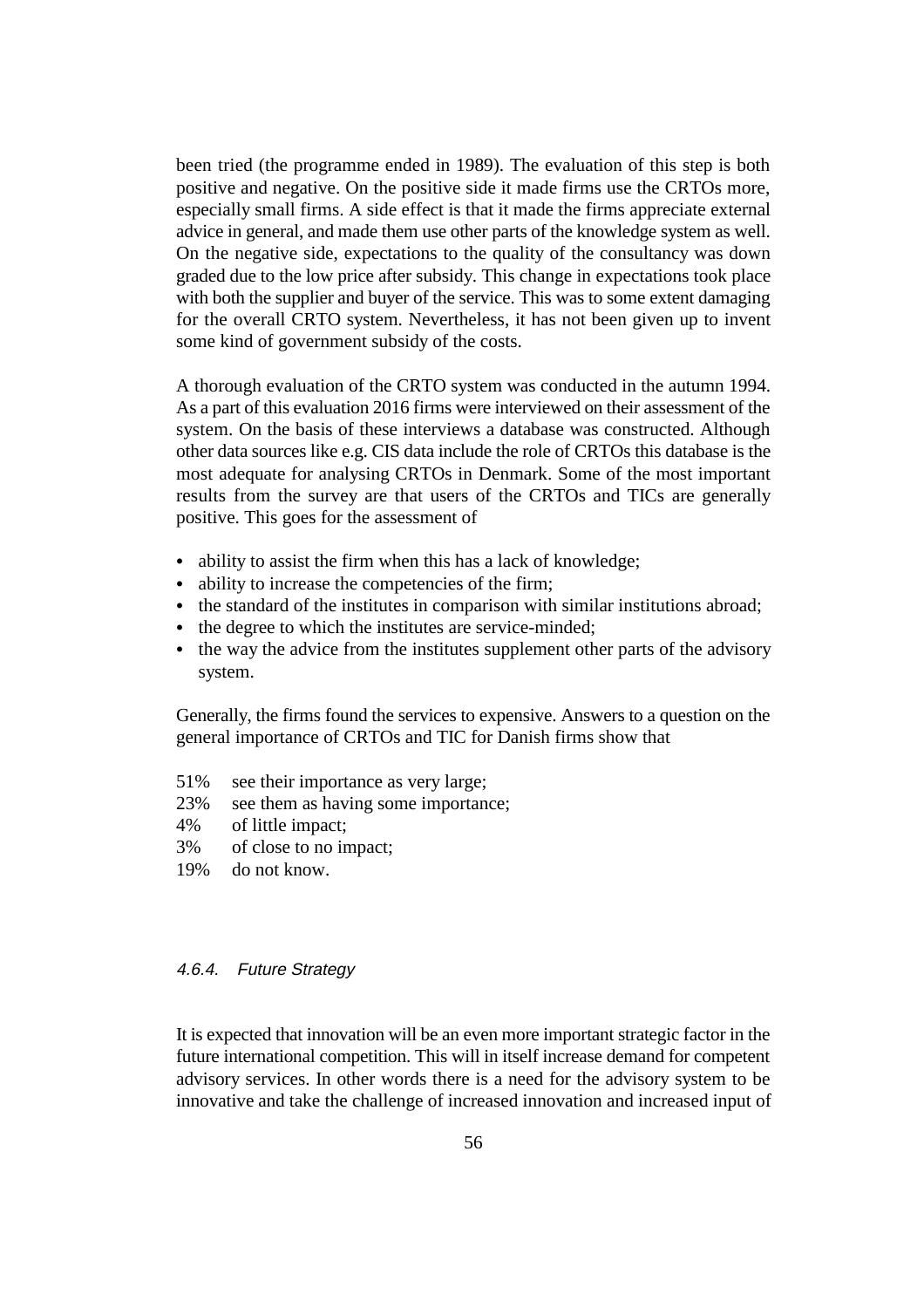knowledge in production. This challenge is met by the Danish system by way of several objectives for the future development of the system. These objectives are listed by the Industry and Trade Development Council as:

- & to increase the strategic interplay between firms CRTOs and research institutions;
- & to provide incentives for universities, sectoral research institutes and CRTOs to mutually direct costumers to each other when appropriate for the costumer;
- & to make the system more visible for potential costumers;
- & to see to that SMEs have easy access to the adequate competencies in the system;
- & to implement an internationalisation strategy for the single institutes and for the system as a whole;
- & to increase mobility and exchange of employees between different parts of the advisory and research system as a whole. E.g. between universities and CRTOs;
- & to increase the use of synergies between competencies within different institutions.

The implementation of these strategies is a major challenge for Danish politics in this field. A first step has been to increase the government funding of both CRTOs and TIC, but also organisational changes on the political level is considered.

## **4.7. Knowledge flows in connection with the labour market**

An important carrier of knowledge, is flows via the labour market, given that knowledge is to a considerable extent embodied in persons. Thus, this type of knowledge flow is particularly important for intra-sector flows of knowledge, since knowledge accumulated in firms (or public institutions) is to a large extent specific to the sector. One way of analysing this type of flows is by the large Danish labour market database *IDA*, mentioned above. IDA is a Danish acronym for 'integrated database for labour market research' (Integreret Database for Arbejdsmarkedsforskning), and contains data on *every* person present in Danish labour market, from 1980 onwards (most recent year is currently 1992). The database is maintained by Statistics Denmark. One reason for why this database is a valuable source of information, is that it contains data on sector of employment (including being a student) and level of education. Therefore, the database makes it possible to measure personal mobility across sectors and between universities and sectors in the economy, over time. For instance, it is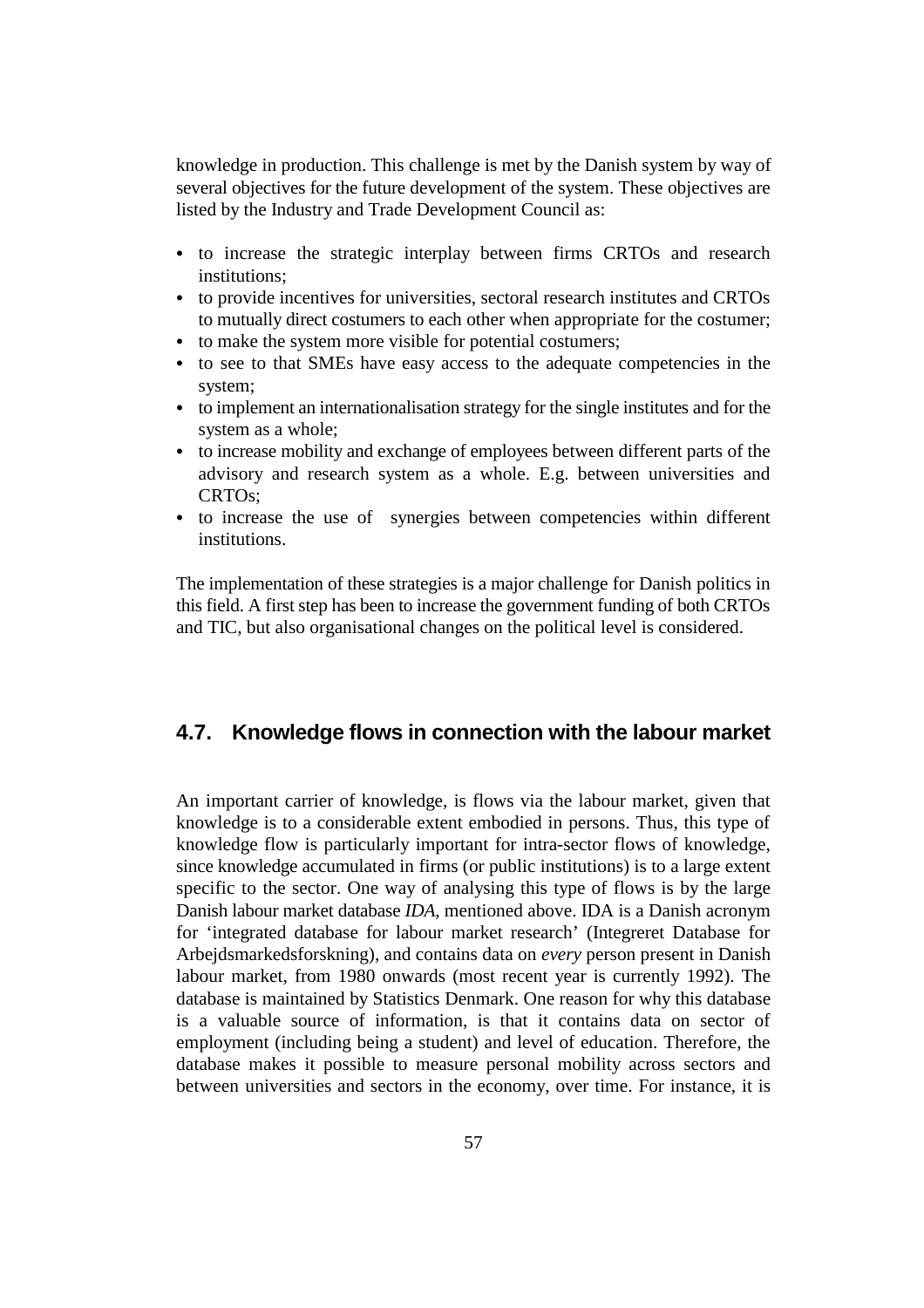possible to measure the number of engineers moving between firms intrasectorally, as well as inter-sectorally, resulting in a kind of input-output matrix for labour. A more advanced kind of analysis would be to measure the flow of more than one type of labour, by attributing weights to the specific types of labour. Such an approach might be useful, given that different types of labour are likely to transfer knowledge at different rates. Another possibility would be to analyse where PhD students in engineering and natural sciences are employed subsequently, in the business sector, thereby quantifying one important aspect of university-industry relations. Sweden and Norway have got similar labour market data. Therefore, it could be interesting and valuable to NIS research, to make a Nordic comparison along the dimensions briefly presented in this section.

## **4.8. Four Danish case studies**

This section describes some important linkages, in four different sectors in which Denmark is strongly specialised (see Dalum, 1996), facilitating distribution of knowledge within the innovation system. One reason for pursuing this exercise is that the OECD-outline mentions the need for qualitative evidence on interaction in various NIS'. The section serves the purpose of illustrating the differentiated nature of the knowledge base in manufacturing, and in this context the differentiated importance of the specific knowledge across sectors. Thus, this section will make the attempt to demonstrate, that rather detailed and more qualitative studies are required in order to understand how knowledge is distributed into (and in) specific sectors. The section will briefly describe creation and distribution of knowledge in one supplier dominated sector (furniture), two specialised supplier sectors (producers dairy equipment, electro-medical instruments), and a science-based sector (pharmaceuticals).

Producers dairy equipment (and manufacturers of milk products)

A well researched area is the Danish 'agro-industrial' complex. This complex is described in general terms by Andersen (1981) to illustrate the importance of the home market for international trade specialisation. A particular part of the complex is 'the dairy vertical', further analysed by Lundvall *et al*. (1984). An important part of the vertical consists of the linkage between users of dairy equipment (large Danish dairies) and manufacturers of machinery for the use in this sector. In the ISIC nomenclature, dairy export belong to the food, drink and tobacco sector, whereas dairy equipment is included in non-electrical machinery;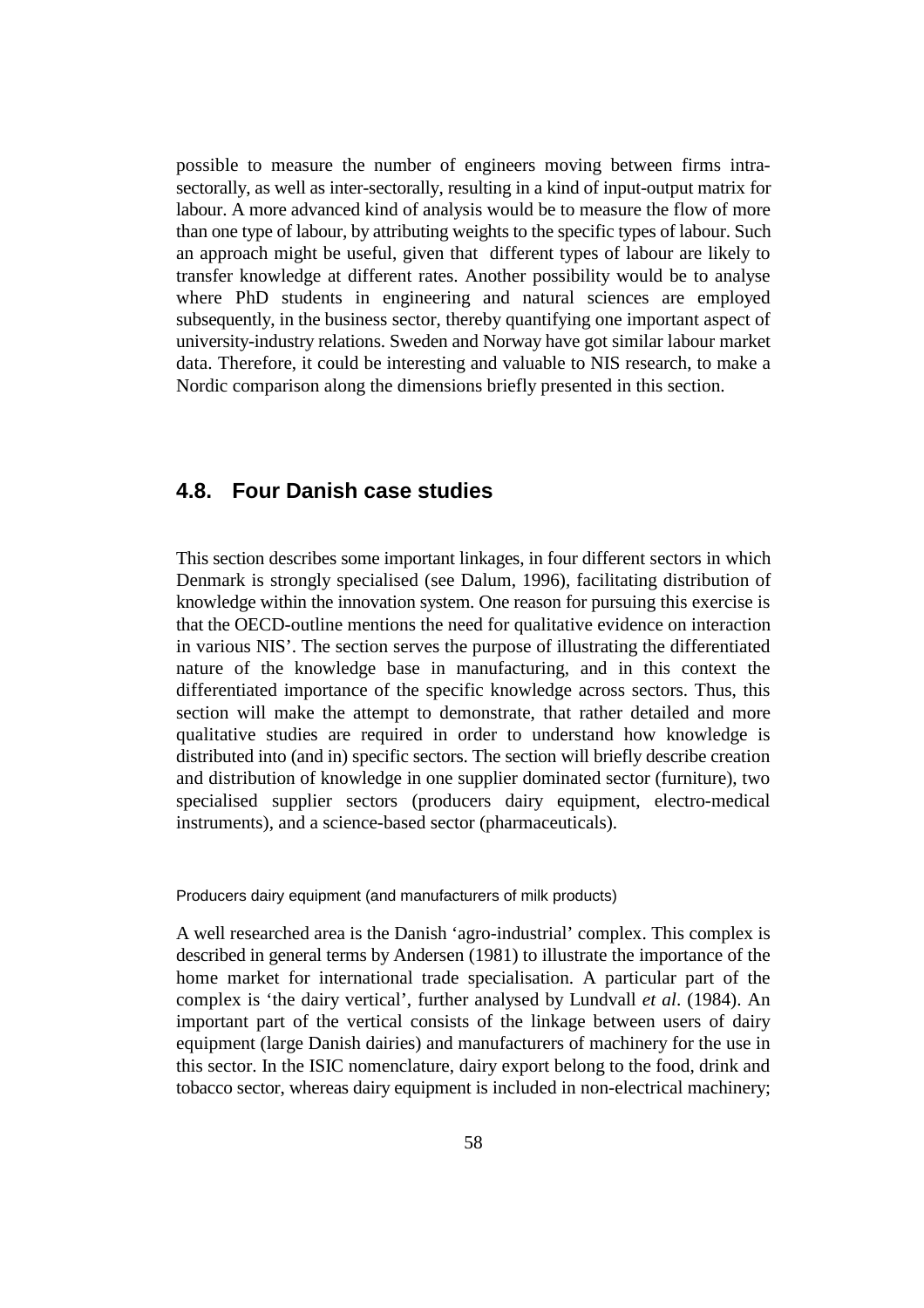two sectors in which Denmark is heavily specialised. Thus, an important part of the knowledge base of these sectors is built in the interaction between the two, thereby resulting in a co-evolution between the sectors, which tends to produce international competitiveness in both fields.

#### Electro-medical instruments

The ISIC sector instruments, is one in which Denmark is specialised in terms of R&D expenditure and where Denmark has a higher R&D intensity as compared to the OECD9 (see section 3.7 above). Lotz (1990) demonstrates the historical importance of the interaction between medical instruments and an advanced domestic hospital sector. One example of the importance of the interaction is the most successful Danish firms in this area, namely Radiometer, where internal R&D conducted since 1935 has provided a basis for a close interaction with Danish hospitals, especially Rigshospitalet (the State University Hospital) in Copenhagen. Thus, one of the major innovations (apparatus for measuring the level of pCO2 in the blood) for this company was actually invented by a head of department of clinical chemistry at Rigshospitalet in the early fifties, but transformed into an innovation at Radiometer. Today, the interaction with hospitals (especially in the Copenhagen area) continues, in order to maintain competitiveness by means of distributing user- knowledge from hospitals to specialised suppliers in the instrument sector.

#### **Furniture**

Wood, cork and furniture, is another sector where Denmark is specialised, in terms of value added (see figure 5), but with a lower level of R&D intensity, compared to other OECD countries. In other words, the sector seems to be competitive, although it has a comparatively low R&D intensity.This apparent paradox is explored by Maskell (1996). The wooden furniture production consists of two distinctive and technologically distinct processes - the process of manufacturing the furniture (wood cutting, drilling, shaping, grinding and shaping), and the process of painting it (the entire coating process including smoothing, painting or lacquering, priming, drying/defueming, polishing etc.). In contrast to the Danish agro-industrial complex, the exchange (distribution) of knowledge is not conducted by means of the development of capital equipment for the former process, since today 90% of the machinery is imported, mainly from Germany and Italy. The same goes for the machinery for painting (mainly imported from Italy). But while the industry works with a more or less given process technologies, a part of the manufacturing process which can be 'moulded' or adapted as to give a leading edge, and this includes the lacquer and paints, which is adapted in the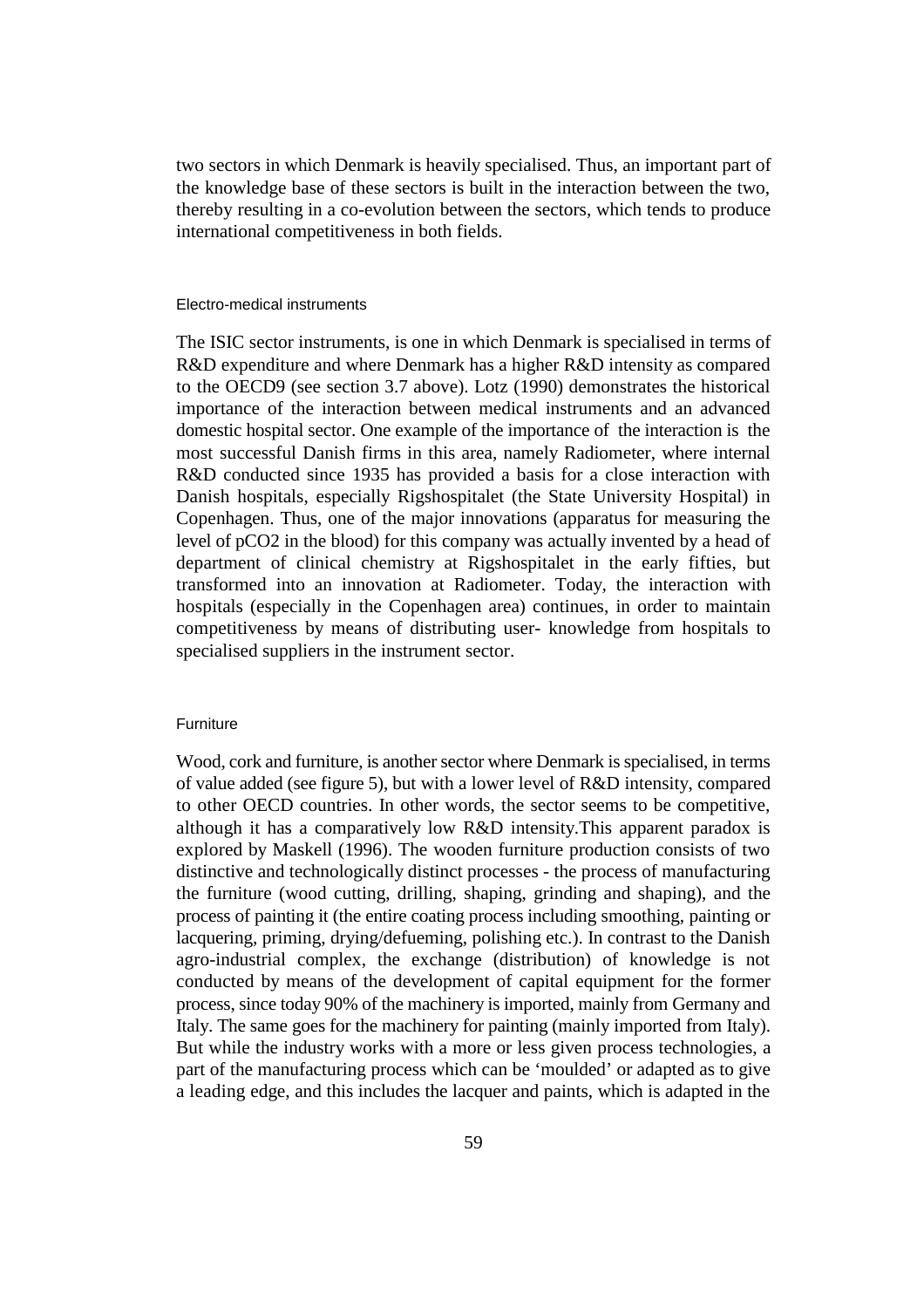interaction with domestic manufacturers. Another important contribution to the knowledge-base comes from an *agglomeration effect*, and reflects that local and specialised educational institutions play an important role, together with the (local) mobility in the labour market.

#### Pharmaceuticals

One of the few science-based sectors strongly present in Denmark is the pharmaceutical sector. In terms of growth in Danish share of OECD9 R&D from 1980 to 1991, the pharmaceuticals sector accounted for nearly 50% of the total Danish growth (table 7), and from a more static point of view the sector accounted for as much as 24% of total Danish R&D in 1991 (table 2). By far the largest Danish producer in this sector is the worlds largest manufacturer of insulin for diabetics Novo Nordisk (Laursen, 1995). The company's history goes back to early this century. From a historical point of view, it is remarkable that the breakthoughs in terms of new and radically better insulin products have been conducted inside the firms R&D department, although often in collaboration with foreign scientists (mainly American). Thus, largely firm-specific knowledge has been accumulated over nearly 3/4 of century, where the technological linkages (dynamic synergy effects) between different products has been an essential feature. Nevertheless, one has to point out the importance of the presence of a strong national science-base. A particularly strong Danish science-base can be identified, in this context, if measured by number of published papers pr. capita in lifesciences, where the number of papers published was about 20% higher than the US figure, and about 70 higher than an EU10 average in the period 1981-1986. But Denmark ranks high generally speaking, in all of the major science fields in addition to life-sciences (mathematics, physical sciences, engineering and chemistry), both in terms of papers pr citizen, and measured as mean citation pr. paper.

Even though basic research tends to become globally accessible, since it has a strong public good element, this is not the full agenda. Recent research by Hicks *et al.* (1994) has showed that publications produced by Japanese companies (basic research) tend to over-cite the national science system by approximately 30%, which in turn suggests that the economic benefits are geographically and linguistically localised, since they are embodied in persons and institutions, and thus mainly transmitted through personal contacts. Similar findings have been made by Narin and Olivastro (1992) showing that national patents cite national science and vice-versa. A strong position in basic research is therefore economically important at the national level, because it provides research training, state-of-the-art development and use of research techniques and instrumentation, and access to high-quality international networks (Gibbons and Johnston, 1974,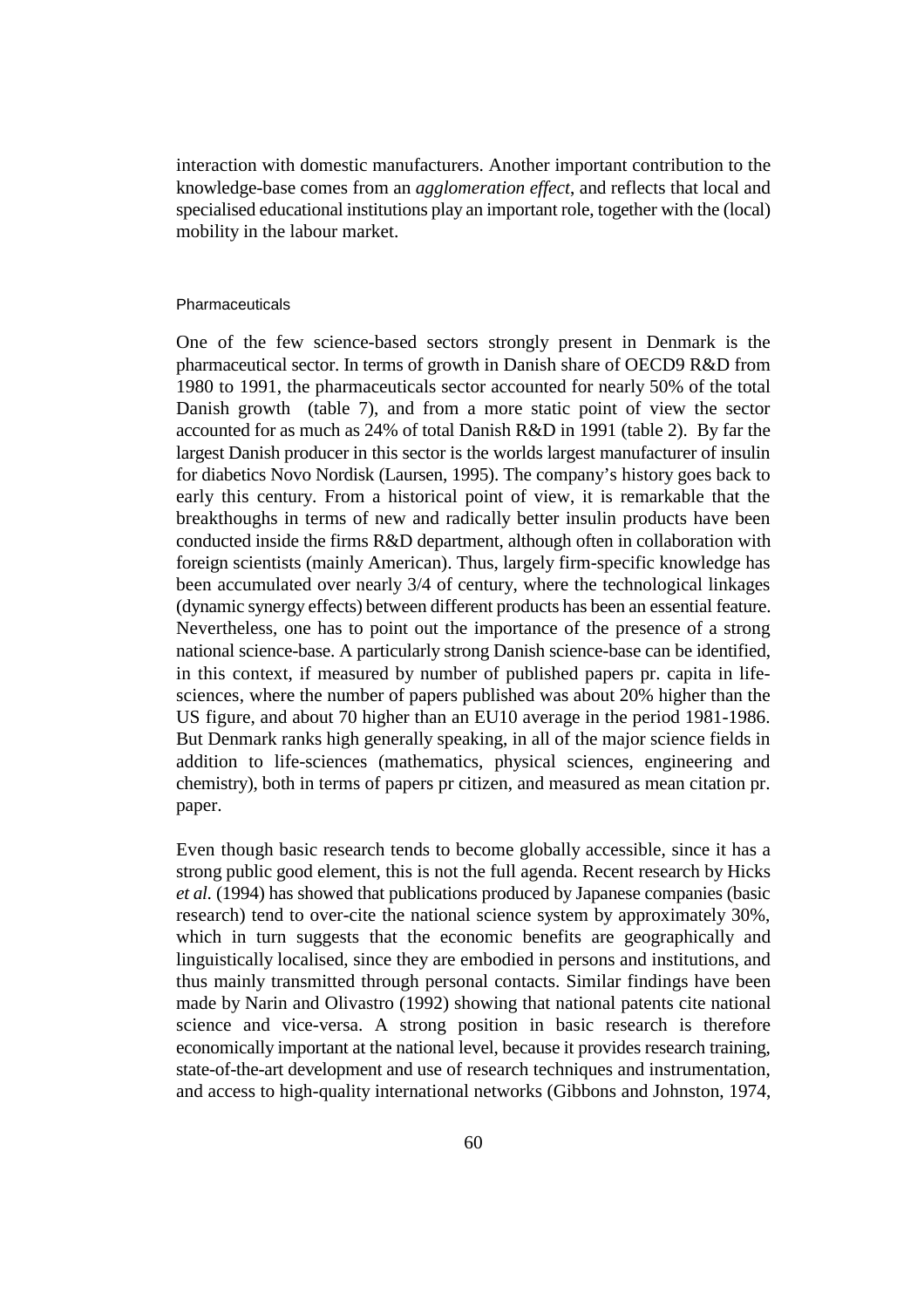Pavitt, 1993). In addition, basic research provides an important country-specific ressource to science-based firms, providing recent results from national as well as international state-of-the-art-research as an input to commercial research. These benefits accrue, not only because of the research conducted by the scientists of a given country, but (mainly; at least in a small country case) because of the increased ability to assimilate results of basic research conducted by other countries, an ability which in turn partly depends on the home country's ability to perform high quality basic research itself. In the Novo Nordisk case major breakthroughs was nearly always taking place at foreign universities. In this context, the *research skills*, developed at Danish universities have been of utmost importance in assimilating and commercialising inventions made abroad. In the context of *state-of-the-art development and use of research techniques and instrumentation*, comprehensive mathematical molecular models, should be mentioned. Another potential impact of basic research was found in many cases, through the entire history of Novo, namely the *ready access to high-quality international scientific networks*, a story which began with Nobel Prize winner and originator of insulin production in Denmark, August Krogh in 1923, ending up with current contacts to 'centres of excellence' in biotechnology, situated in California.

Thus, a continued commitment to basic research is of central importance to the competitiveness of this sector. So far, little research has been conducted applying (at a detailed level) bibliometric methods, in order to access the continued viability of the science-base in the Danish system.

#### Knowledge bases

This section has shown how the nature of connectivity of a NIS, differ between sectors and development blocks. Table 17 illuminate some of these differences, and serves to illustrate that the important knowledge base of sectors in a systems may well reside in the interaction with other parts of the system. The main point is that the *strategic point of connection* between the parts of the system is not known *a priori*; it is an empirical question where such points are located. The recognition of this, is of course important from a policy point of view, since policies designed at increasing the general interconnectivity in the NIS, might well be wrongly designed if only specific interactions are considered (e.g. university-industry relations).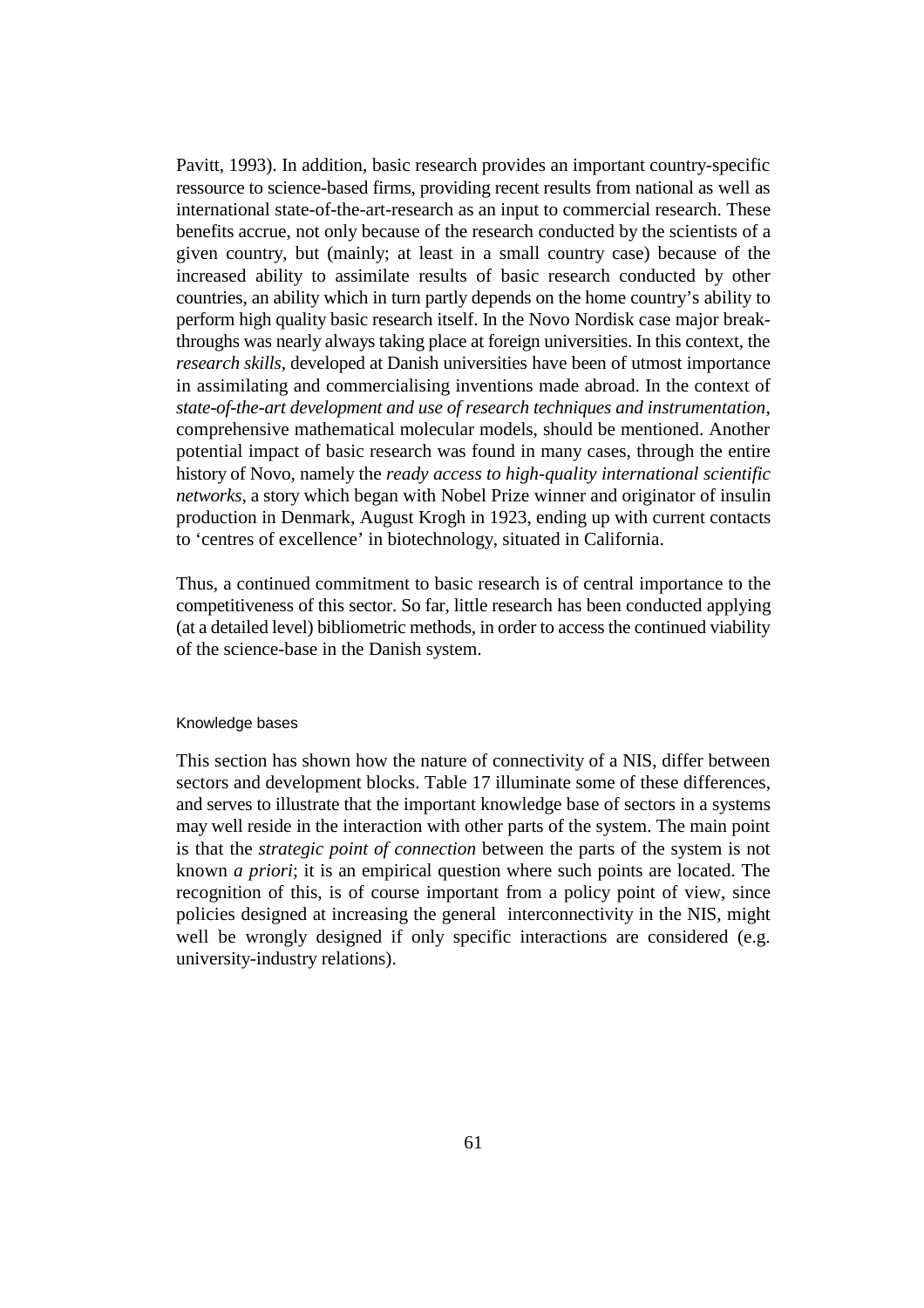#### **Table 17:** The most important knowledge bases for four particularly strong Danish sectors.

| <b>Sector</b>                                         | Important external<br>knowledge bases<br>(interaction with) | Level of<br>cumulativeness<br>in $R&D$ | Importance of<br>scientific<br>knowledge | Importance of<br>technological<br>service systems |
|-------------------------------------------------------|-------------------------------------------------------------|----------------------------------------|------------------------------------------|---------------------------------------------------|
| Domestic producers<br>of milk processing<br>machinery | Producers of milk<br>products                               | medium                                 | $low*$                                   | some                                              |
| Furniture                                             | Domestic producers<br>of laquer and paint                   | low                                    | low                                      | some                                              |
| Medical instruments                                   | Domestic hospitals                                          | high                                   | some                                     |                                                   |
| Pharmaceuticals                                       | National and<br>international science-<br>bases             | high                                   | high                                     |                                                   |

\*) The potential importance of scientific knowledge in this sector might be high (e.g. the use of biotechnology), but so far it has continued to be relatively low.

# **4.9. Summing up on the measurement of interactivity in the Danish innovation system**

This chapter has had the purpose of elaborating on possibilities of measurement of various knowledge flows in Danish innovation system, even though some results were presented as well.

Firstly, various feasible methods of measuring embodied knowledge flows were presented and discussed. It was shown that such flows can be measured by means of input-output tables on the one hand and ANBERD data, CIS data or IDA labour market data on the other hand.

Secondly, analytical possibilities using CIS, and also to a smaller extent PACE data in order to analyse and describe user-producer co-operation and R&D collaboration, were considered. It was clearly seen that market factors play an important role in this context (and significantly more so than the 'technology factors'). However, it was stressed that the data says nothing about what is the important factor in *carrying out* the innovation. Furthermore, it was also shown that the most important means of purchasing technology by Danish firms was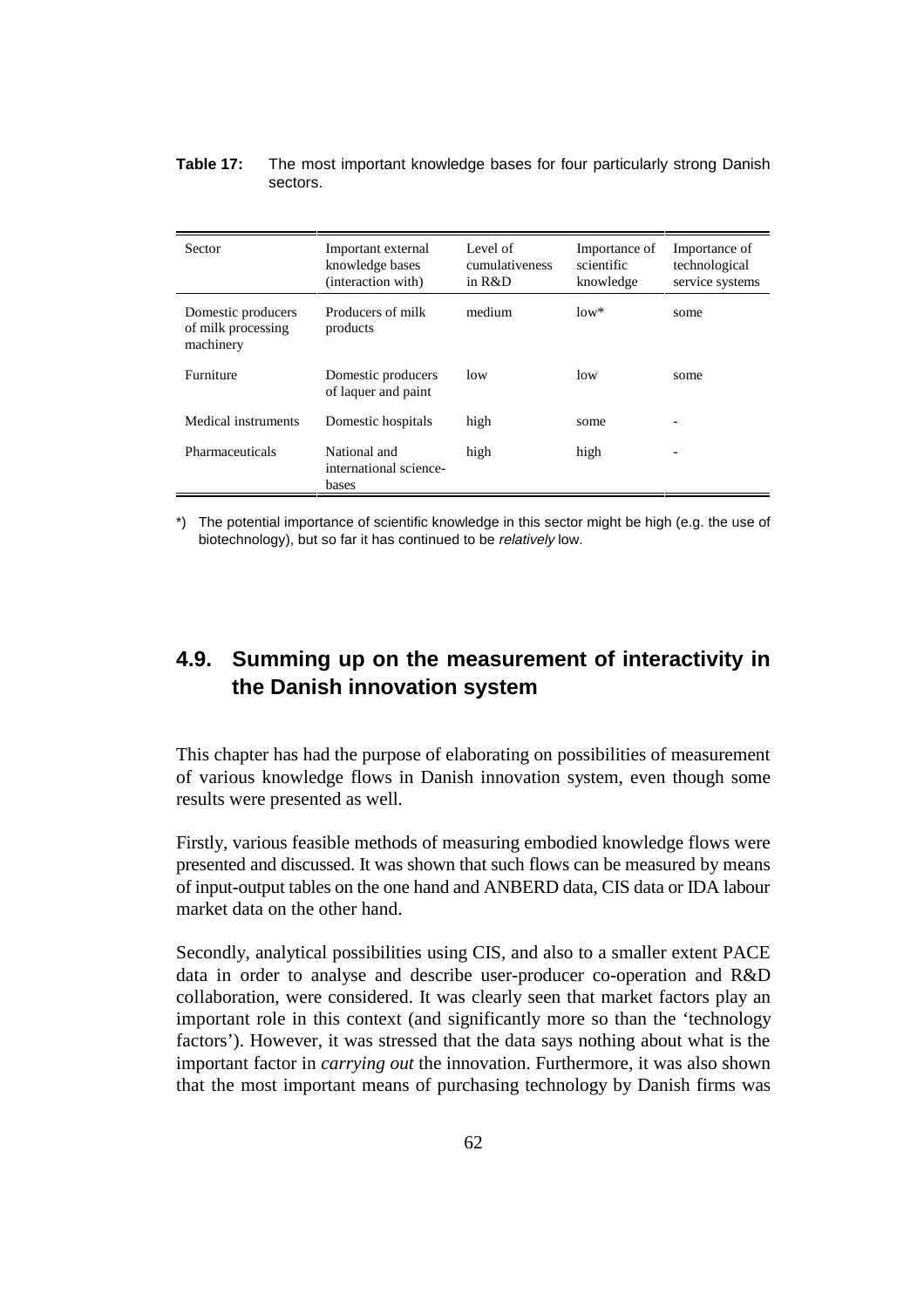purchase of equipment from - and communication with - other firms. This is also compatible with a hypothesis of user-producer relationships being important in the innovation process, especially when it comes to *external* linkages.

Concerning research co-operation it was demonstrated that 30 - 60 % (depending on size) of the Danish firms, who conduct research and development are involved in research co-operation. In terms of collaboration with the public research system it was demonstrated that the most important factor was the informal contacts to public researchers.

Thirdly, a discussion of the impact of formal institutions for promoting the creation and distribution of knowledge was conducted in section 4.6. Concerning science parks it is clear that the Danish parks are small as compared to the parks of other countries, and that they have not (yet) become a major engine for setting up new innovative firms, to the same extent as in other countries. However, it was argued that an assesment of the direct impact from the existence of the science parks should be supplemented by taking into account 1) linkages to other firms by firms located in the parks; 2) the ability to keep windows of opportunity open to new fields with an uncertain future.

When it comes to the technological service system the system was described, and it was argued that this part of the innovation system is probably more important in Denmark, compared to most OECD countries, given the existence of many SMEs (supplier dominated and specialised suppliers). In Denmark, a combination of two types of institutions complement each other in creating and diffusing knowledge, namely the CRTOs and the TICs. Even though the amount of resources allocated to the system is relatively sparse, the OECD has concluded that the Danish technological service system is adequate, but could be more efficient if internal links, within the system are reinforced.

Fourthly, possible methods for using Danish labour market data, in the context of measuring flows of personnel were described. In this context there is a lot of opportunity in using the IDA database, which has until now been used by mainly labour economists.

Finally, four Danish case studies were presented as a means of describing some of the interaction in the NIS. What the case-studies demonstrate is that the knowledge-bases differ significantly between sectors, both in terms of where the knowledge-base resides and in terms of the relative importance of knowledgebases between sectors. One conclusion arising out of this is that interactivity in the NIS is important, but that it is an empirical question, where the most important knowledge-base reside.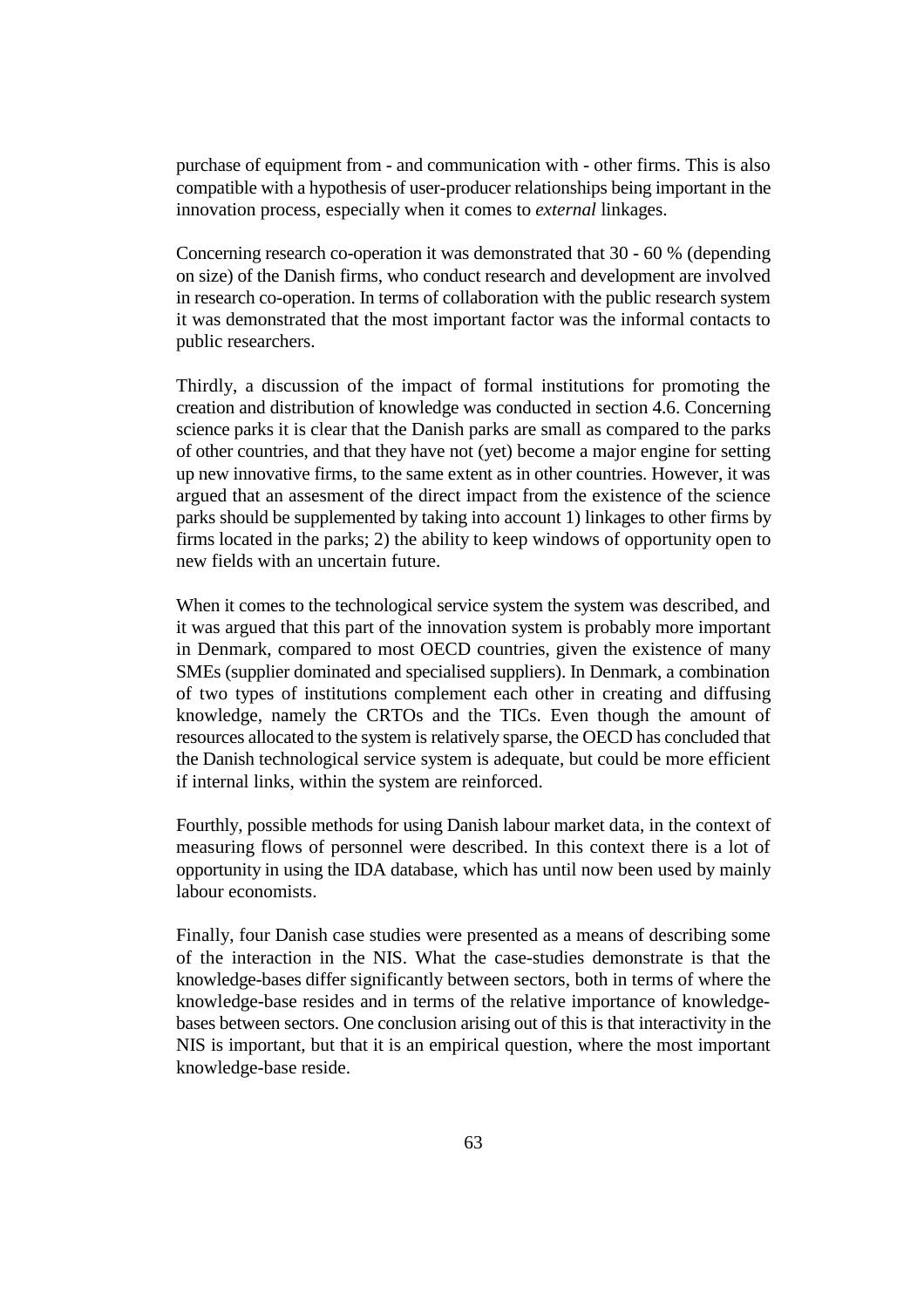# 5 Conclusions and implications for future research

## **5.1. Conclusions**

This chapter summarises the main findings of this report, in addition to pointing to some possibilities and difficulties in conceptualising and measuring interactivity in NIS. Finally, some of the limitations of this report will be discussed.

In chapter 2, the theoretical framework was discussed and presented, and it was argued that NIS should be analysed in terms of a sectoral approach, given that innovation is a process which is differentiated across sectors. Furthermore, the definition of the system was narrowed down by focussing on institutions directly involved in the creation and distribution of knowledge in a NIS. Likewise it was pointed out that the focus is on the interactivity of the system, and less on aspects of 'social capability'. In addition five types of knowledge flows were identified, to be used in the empirical chapters (primarily chapter 4). The five flows identified were: Flows embodied in commodities, traded between sectors; flows going through other inter-firm (mainly user-producer) relationships; flows facilitated via university-industry relations; flows facilitated via the interaction between other (other than university) public institutions and business firms; and flows embodied in people (personal mobility).

Chapter 3 described the Danish business sector in terms of sectoral distribution. In this context some areas of specialisation were identified. An interesting aspect of the Danish system is that an area which is not so well researched, namely services, accounted for more than 25% of total Danish R&D in 1991. What was not so surprising is Denmark's specialisation in food, drink and tobacco; pharmaceuticals; non-electrical machinery; and instruments, and under specialisation in automobiles; aerospace; and information technology, generally.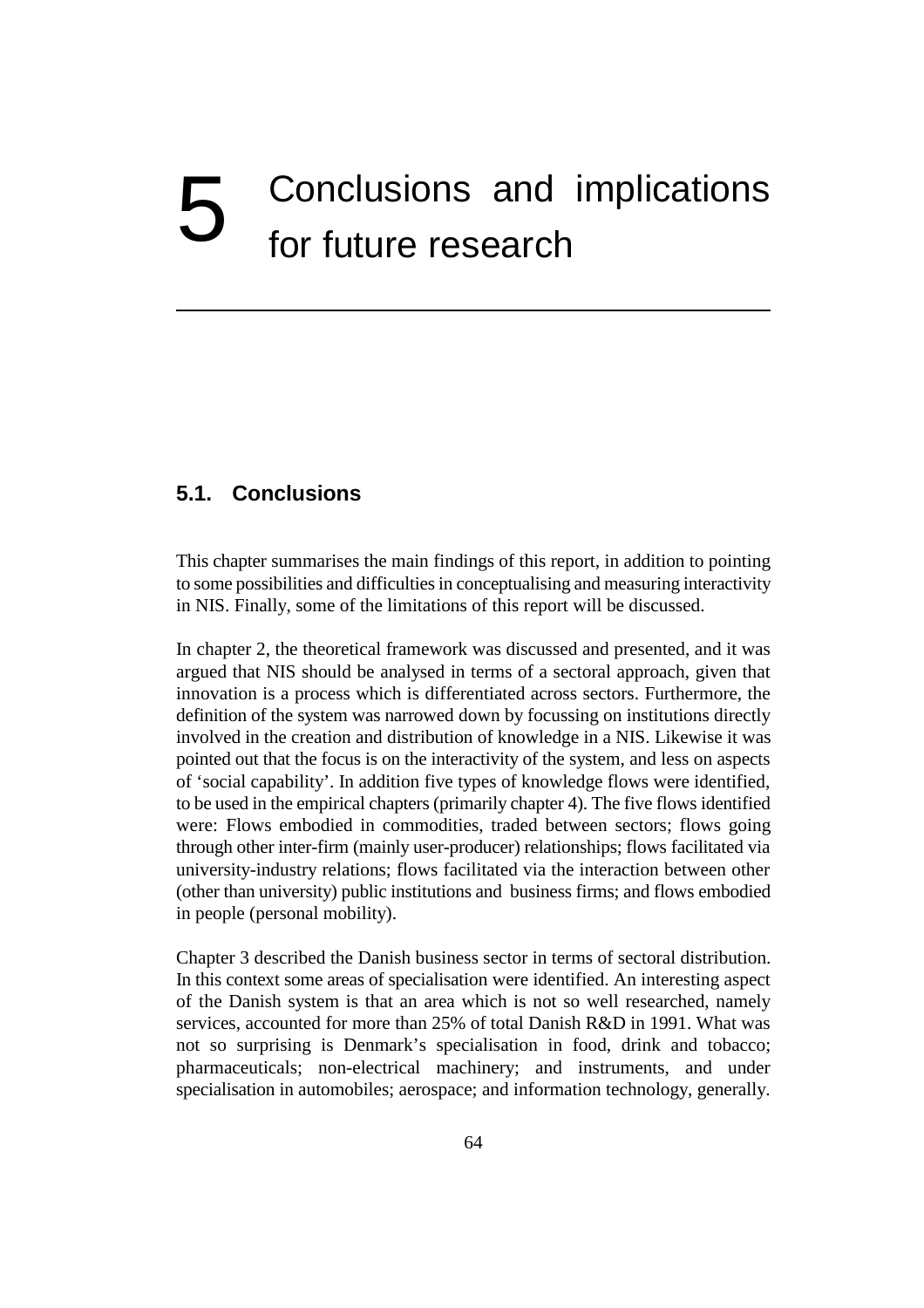Such relative strengths and weaknesses were the same whether measured as value added, production, employment or R&D.

Furthermore an attempt was made to asses whether the low R&D intensity in Danish manufacturing industry is caused by a disadvantageous sectoral specialisation. It was shown that this is to some extent the case. However, if firms in a NIS are not able to conduct meaningful technological search in technologically unrelated areas, because of the path dependent nature of technological change, enhanced durable user-producer interaction and so on, it is not meaningful to conclude that Denmark should dramatically change sectoral specialisation because the sectors in which the country is specialised, appear to offer generally low growth in technological opportunity. Given such rigidities, Denmark will not, in the foreseeable future, get a (real) R&D intensity at the *level* of the OECD9. However, this not to say that the Danish system is performing well in terms of R&D performance. It remains a fact that Denmark's R&D intensity is significantly below the OECD9 average. What might be worrying is that not more resources are allocated to R&D in 'medium' or 'low tech.' sectors in Denmark, since more resources should be available for conducting research in these sectors, given that Danish firms in 'high tech.' sectors are using considerably less resources compared to what is used by the same sectors in other countries. This is so since the relative size of these 'high tech.' sectors are smaller in Denmark (except from pharmaceuticals), when compared to the majority of advanced countries. Thus, given that Danish firms are relatively (very) competitive in nonelectrical machinery and food, drink & tobacco it is particularly worrying that these sectors are not conducting significantly more R&D pr. value added than do the OECD9. Moreover, it is worrying that Danish firms are generally conducting less R&D in 'low tech.' (> 3.5 R&D intensity), compared to the OECD9, since Danish firms in only three out of ten 'low tech.' sectors are conducting significantly more R&D than does the OECD9 average.<sup>35</sup>

From a dynamic perspective, it is encouraging that Danish firms tends to conduct a larger share of OECD9 R&D in the period 1980 to 1991. However, it should be noted that the gain is not coming from the whole business part of the NIS; the gain is largely due to an increase in R&D expenditures in only three sectors, out of 22 (pharmaceuticals; non-electrical machinery; and instruments).

Chapter 4 looked into the interaction in the Danish NIS, structured according to the types of knowledge flows described in the beginning of this chapter (and discussed in chapter 2). First, various feasible methods of measuring embodied

<sup>35</sup> However, it should be pointed out again that since R&D is not the most important factor for competitiveness in 'low tech.', R&D data might be less reliable for these sectors.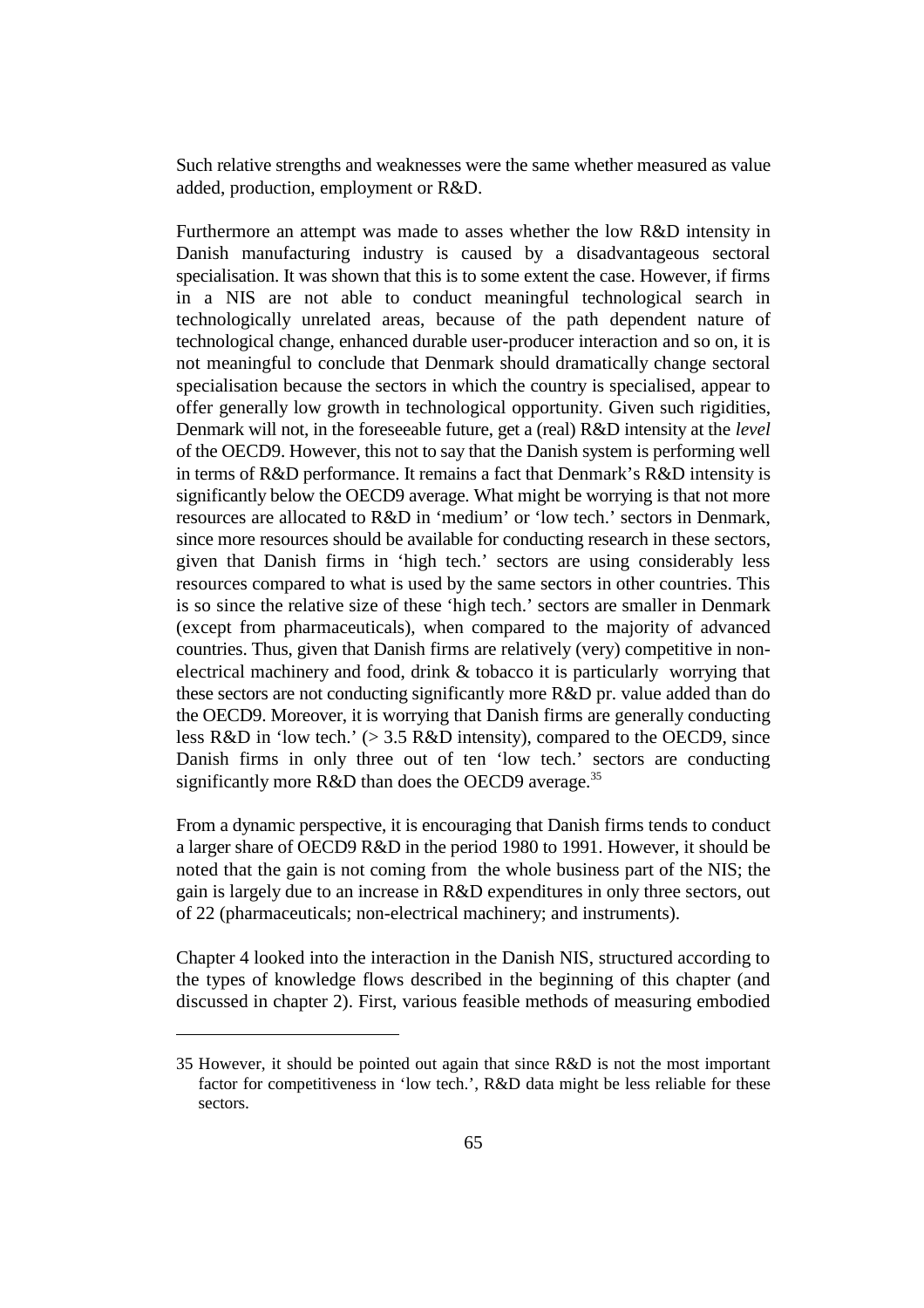knowledge flows were presented and discussed. Accordingly, such flows can be measured by means of input-output tables on the one hand and ANBERD data, CIS data or IDA labour market data on the other hand.

Secondly, analytical possibilities using CIS and also to a smaller extent PACE data in order to analyse and describe user-producer co-operation and R&D collaboration, were considered. It was shown that market factors play an important role in this context (and significantly more so than the 'technology factors'). However, it was stressed that the data say nothing about what is the important factor in *carrying out* the innovation.

Concerning research co-operation it was demonstrated that 30 - 60 % (depending on size) of Danish firms, conducting research and development, are involved in some kind of research co-operation. In terms of collaboration with the public research system it was demonstrated that the most important form was the informal contact to public researchers.

Thirdly, a discussion of the impact of formal institutions for promoting the creation and distribution of knowledge was conducted in section 4.7. Concerning science parks it is clear that the Danish parks are small as compared to the parks of other countries, and that they have not (yet) become a major engine for setting up new innovative firms, to the same extent as in other countries. However, it was argued that an assesment of the direct impact from the existence of the science parks should be supplemeted by taking into account: 1) linkages to other firms by firms present in the parks; 2) the ability to keep windows of opportunity open to new fields with an uncertain future.

When it comes to the technological service system the system was described, and it was argued that this part of the innovation system is probably more important in Denmark, compared to most OECD countries, given the existence of many SMEs (supplier dominated firms and specialised suppliers). In Denmark, a combination of two types of institutions complement each other in diffusing knowledge, namely the CRTOs and the TICs. Even though the amount of resources allocated to the system is relatively sparse, the OECD has concluded that the Danish technological service system is adequate, but could be more efficient if internal links, within the system are reinforced.

Fourthly, possible methods for using Danish labour market data, in the context of measuring flows of personal were described. In this context there is a lot of opportunity in using the IDA database, which has until now been used mainly by labour economists.

Finally, four Danish case studies were presented as a means of describing some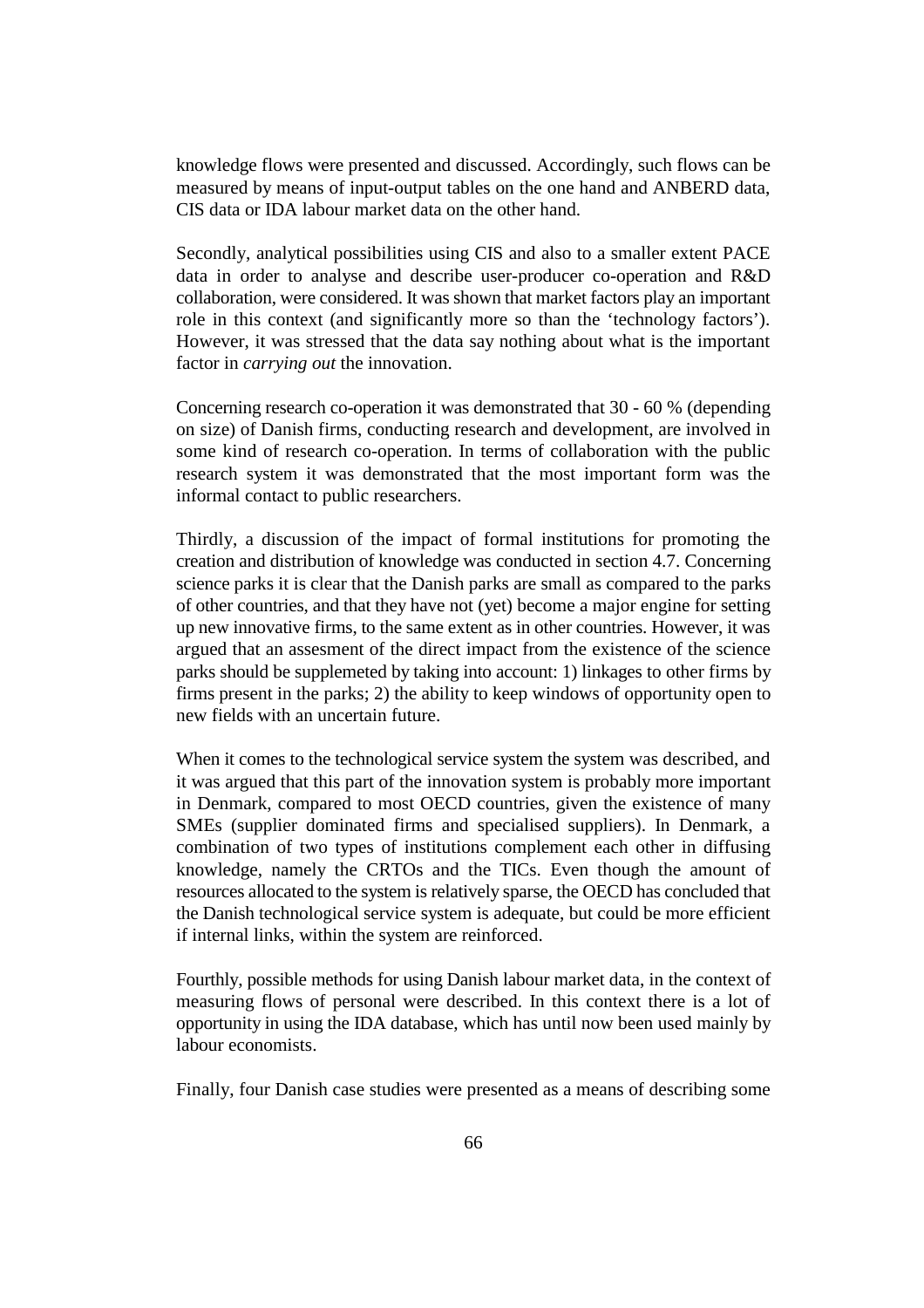of the interaction in the NIS. What the case-studies demonstrate is that the knowledge-bases differ significantly, between sectors, both in terms of where the knowledge-base resides and in terms of the relative importance of knowledgebases between sectors. One conclusion arising out of this is that interactivity in the NIS is important, but that it is an empirical question where the most important knowledge-base actually reside.

## **5.2. Implications for future research**

This report has made an attempt to describe and analyse the Danish NIS, primarily using the quantitative data available, in addition to outlining possible areas of future empirical research. However, one weakness of the report is that the chapter on interaction (chapter 4) in the system contains few international comparisons. That is, we do not know whether specific statistical figures are relatively large or small. Such comparisons are urgently needed.

In addition the study contains almost no analysis conducted at the firm level, which is also needed since technological knowledge is mainly created within business firms, but with some contribution from external sources. Thus studies on NIS will benefit from adding this level of analysis. This is especially the case for science-based firms, where the cumulative mastery of core technologies inside business firms is very important. But it should be stressed that firm-specific competencies are important for all types of firms.

The OECD framework also ask for estimations on performance in direct relation to the strength of a systems 'distribution power'. However, this relationship is an extremely complex one, since performance indicators such as economic growth and trade performance are multi faceted variables, which depend on a range of (interlinked) variables. Likewise, if knowledge is distributed by means of interactive learning between users and producers it is likely that new (specific) knowledge is going to be created, in such a way that it cannot meaningfully be distinguished from knowledge distributed to a given sector. In addition one should take into account that countries are specialised in different sectors. Thus, if correlations were to be conducted on 'distribution power variables' and performance indicators, one would have to be sure that the level of interactivity is simply not reflecting that countries are differently specialised, since some types of firms have got more external linkages than other firms does.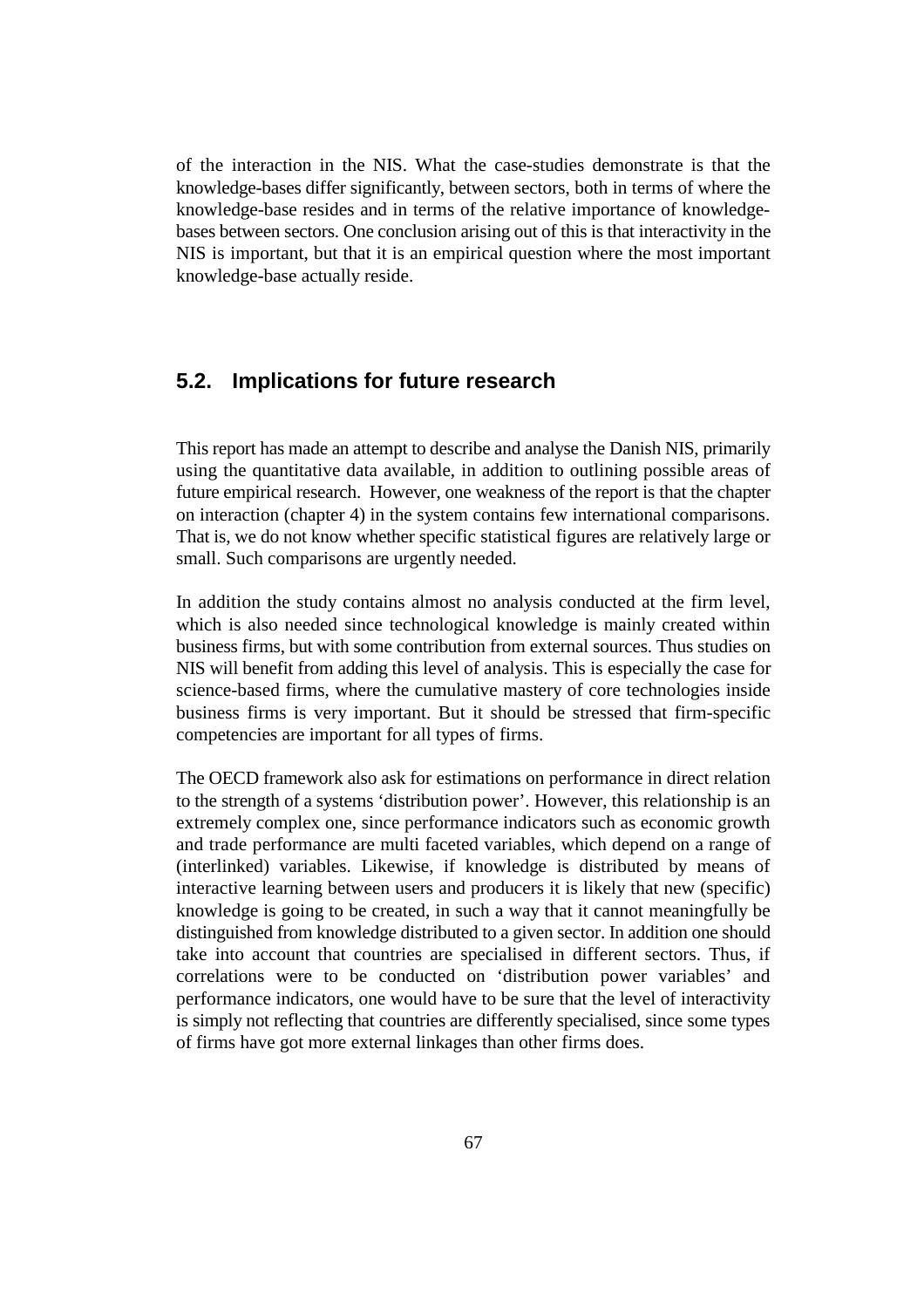## **References**

- Abramowitz, M. (1986), 'Catching Up, Forging Ahead, and Falling Behind', *journal of Economic History*, Vol. XLVI, no. 2, pp. 385-406.
- Amable, B. and B. Verspagen (1995), 'The role of technology in market shares dynamics', *Applied Economics*, Vol. 27, no. 2, pp. 197-204.
- Andersen, E. S. (1992), 'Approaching National Systems of Innovation from the Production and Linkage Structure', in B.-Å. Lundvall (ed.), *National Systems of Innovation: Towards a Theory of Innovation and Interactive Learning*, London, Pinter.
- Andersen, E. S., B. Dalum and G. Villumsen (1981), 'The importance of the home market for the technological development and the export specialization of manufacturing industry', IKE Seminar, Aalborg, Aalborg University Press.
- Archibugi, D., P. Cohendet, A. Kristensen and K.-A. Schäffer (1994), 'Evaluation of the Cumunity Innovation Survey', Aalborg, IKE Group, Aalborg University.
- Arrow, K. J. (1962), 'The Economic Implications of Learning by Doing', *Review of Economic Studies*, Vol. 29, pp. 155-173.
- Christensen, J.L. and A. Kristensen (1994), 'Innovation i danske industrivirksomheder. En analyse af industriel innovation i perioden 1990- 1992', Notat, Copenhagen, Ministry of Industry.
- Christensen, J. L. and A. Kristensen (1995), 'Innovation og Erhvervsudvikling. En analyse af industriel innovation i perioden 1990-1992 - del 2', Notat, Copenhagen, Ministry of Industry.
- Christensen, J.L. and A. Kristensen (1996), 'Innovation og F&U. Internationalt, historisk, aktuelt (Innovation and R&D. Internationally, historically and currently)', Copenhagen, Danish Agency for Development of Trade and Industry.
- Christiansen, P.M. and Møller, K. (1994), 'The Danish Science Technology and Innovation System: Background report to and OECD-evaluation', Copenhagen, Mandag Morgen/Strategisk Forum.
- Cohen, W. M. and D. A. Levinthal (1989), 'Innovation and Learning: The Two Faces of R & D', *The Economic Journal*, Vol. 99, pp. 569-596.
- Dalum, B. (1992), 'Export Specialisation, Structural Competitiveness and National Systems of Production', in B.-Å. Lundvall (ed.), *National Systems of Innovation. Towards a Theory of Innovation and Interactive Learning*, London, Pinter Publishers.
- Dalum, B. (1996), 'Growth and International Specialisation: Are National Patterns Still Important', paper prepared for a fortcoming book edited by Jane Marceau,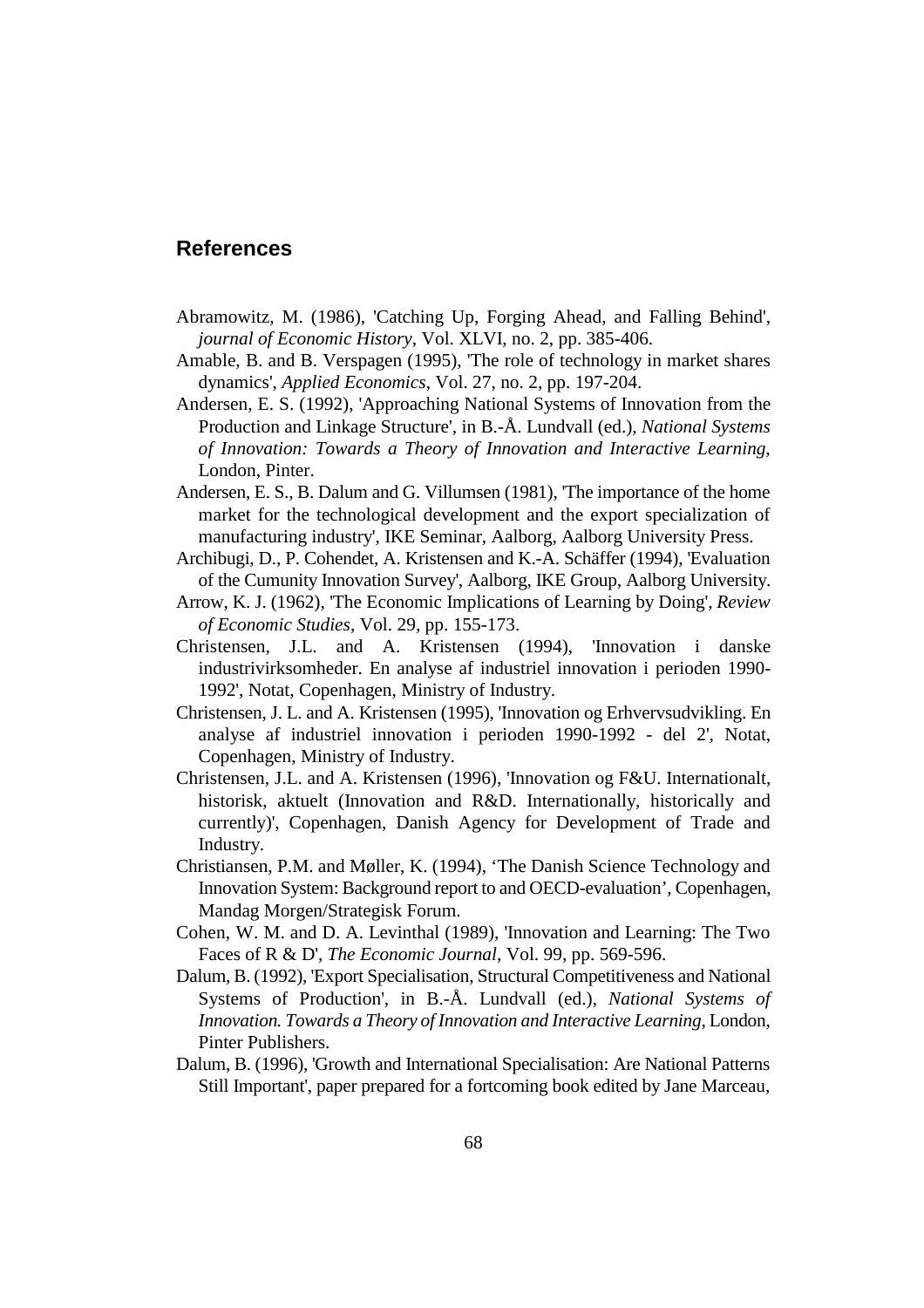Research School of Social Sciences, Australian National University, Caberrra, Australia, Aalborg, IKE Group, Aalborg University.

- David, P. and D. Foray (1995), 'Accessing and Expanding the Science and Technology Knowledge Base', *STI Review*, no. 16.
- Dosi, G. (1988), 'The nature of the innovative process', in G. Dosi et al. (ed.), *Technical Change and Economic Theory*, London, Pinter Publishers.
- Dosi, Giovanni (1982), 'Technological Paradigms and Technological Trajectories: A Suggested Interpretation of the Determinants and Directions of Technical Change', *Research Policy*, Vol. 11, pp. 147-162.
- Dosi, G. et al., (ed.) (1988), *Technical Change and Economic Theory*, London, Pinter.
- Fagerberg, J. and G. Sollie (1987), 'The Method of Constant-Market-Shares Analysis Reconsidered', *Applied Economics*, Vol. 19, pp. 1571-1585.
- Foray, D. and B.-Å. Lundvall (1996), 'The knowledge-based economy: From the economics of knowledge to the learning economy', mimeo, Aalborg, Department of Business Studies.
- Freeman, C. (1982), *The Economics of Industrial Innovation*, London, Frances Pinter.
- Freeman, C. (1988), 'Japan: a New National System of Innovation?', in G. Dosi et al. (ed.), *Technical Change and Economic Theory*, London, Pinter Publishers.
- Gibbons, M. and R. Johnston (1974), 'The role of science in technological innovation', *Research Policy*, Vol. 3, pp. 220-242.
- Hicks, D., T. Ishizuka, P. Keen and S. Sweet (1994), 'Japanese corporations, scientific research and globalization', *Research Policy*, Vol. 23, no. 4, pp. 375- 384.
- Hippel, Eric von (1988), *The Sources of Innovation*, New York and Oxford, Oxford University Press.
- Jensen, E. (1996), 'The use of input-output tables in analysis of structural dynamics', mimeo, Aalborg, IKE Group, Aalborg University.
- Laursen, K. (1995), 'Horizontal Diversification in Danish National System of Innovation: The Case of Pharmaceuticals', paper prepared for 'the DRUID Seminar' held at Højstrupgård, Helsingør, Denmark, Aalborg, IKE Group.
- Lotz, P. (1990), 'User-producer Interaction in the Development of Danish Electro-Medical Products', paper prepared for the international conference on health care technology transfer, October 15-16, 1990, MIT Edicott House, Dedham, Massachusets, Cambridge Massachusetts, MIT Sloan School of Management.
- Lundvall, B.-Å. (1988), 'Innovation as an Interactive Process from user-producer Interaction to National Systems of Innovation', in G. Dosi et al. (ed.), *Technical Change and Economic Theory*, London, Pinter Publishers.
- Lundvall, B.-Å. (1992), 'Introduction', in B.-Å. Lundvall (ed.), *National Systems of Innovation: Towards a Theory of Innovation and Interactive Learning*, London, Pinter.
- Lundvall, B.-Å., (ed.) (1992), *National Systems of Innovation. Towards a Theory*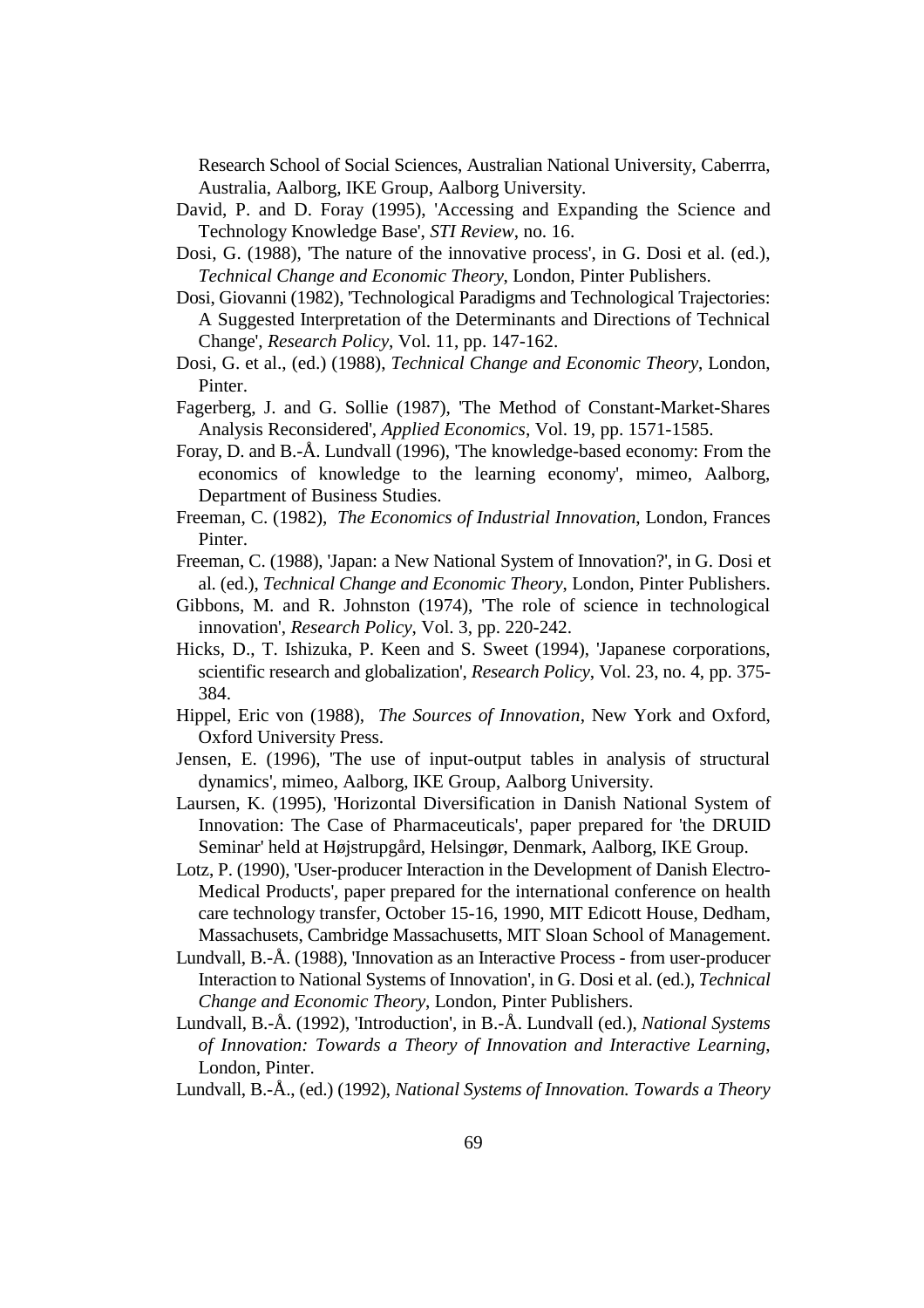*of Innovation and Interactive Learning*, London, Pinter Publishers.

- Lundvall, B.-Å., N. M. Olesen and I. Aaen (1984), 'Det landbrugsindustrielle kompleks', *Serie om industriel udvikling*, no. 28.
- Malerba, F. and L. Orsenigo (1990), 'Technological regimes and patterns of innovation: A theoretical and empirical investigation of the Italian case', in A Heertje and M. Perlman (eds.), *Evolving technologies and market structure*, Cambridge, Cambridge University Press.
- Maskell (1996), 'Vertical integration and competiveness. TheDanish Furniture Industry', mimeo, Copenhagen, Danish Research Unit for Industrial Dynamics.
- Mckelvey, M. (1991), 'How Do National Systems of Innovation Differ? A Critical Analysis of Porter, Freeman, Lundvall and Nelson', in G. Hodgson and E. Screpanty (eds.), *Rethinking Economics: Markets, Technology and Economic Evolution*, Aldershot, Edward Elgar.
- Metcalfe, S. (1987), 'Technical change', in Eatwell et al. (ed.), *The New Palgrave: A Dictionary of Economics*, London, Macmillan.
- Ministry of Industry (1995), 'Erhvervsredegørelsen (Annual Report on Industry )', Copenhagen, Ministry of Industry.
- Ministry of Industry (1996), 'Oplæg til en ny iværksætterpolitik (Considerations on new entrepreneurial policy)', Copenhagen, Ministry of Industry.
- Mitchell, G. and W. Hamilton (1988), 'Managing R&D as a Strategic Option', *Research Technology Management*, May-June, pp. 15-22.
- Narin, F. and D. Olivastro (1992), 'Status report: Linkage between technology and science', *Research Policy*, Vol. 21, pp. 237-249.
- Nelson, R. and S. Winter (1982), *An Evolutionary Theory of Economic Change*, Cambridge, Massachusetts, Harvard University Press.
- Nelson, R. R. (1988), 'Institutions Supporting Technical Change in the United States', in G. Dosi et al. (ed.), *Technical Change and Economic Theory*, London, Pinter Publishers.
- Nelson, R. R. and N. Rosenberg (1993), 'Technical Innovation and National Systems', in R.R. Nelson (ed.), *National Innovation Systems. A Comparative Analysis*, New York, Oxford University Press.
- OECD (1993), 'Main Science and Technology Indicators, Paris, OECD, Directorate for Science Technology and Industry.
- OECD (1994), 'Review of Denmark's Science, Technology and Innovation System', Paris, OECD, Directorate for Science Technology and Industry.
- OECD (1995), 'National Innovation Systems (DSTI/STP/TIP(94)16/REV1)', Work plan for pilot case studies, Paris, OECD, Directorate for Science Technology and Industry.
- Patel, P. and K. Pavitt (1991), 'Europe's Technological Performance', in C. Freman et al. (eds.), *Technology and the Future of Europe: Global Competition and the Environment in the 1990s*, London and New York, Pinter.
- Patel, P. and K. Pavitt (1993), 'National Systems of Innovation: Why they are important and how They Might be Defined, Compared and Assessed', paper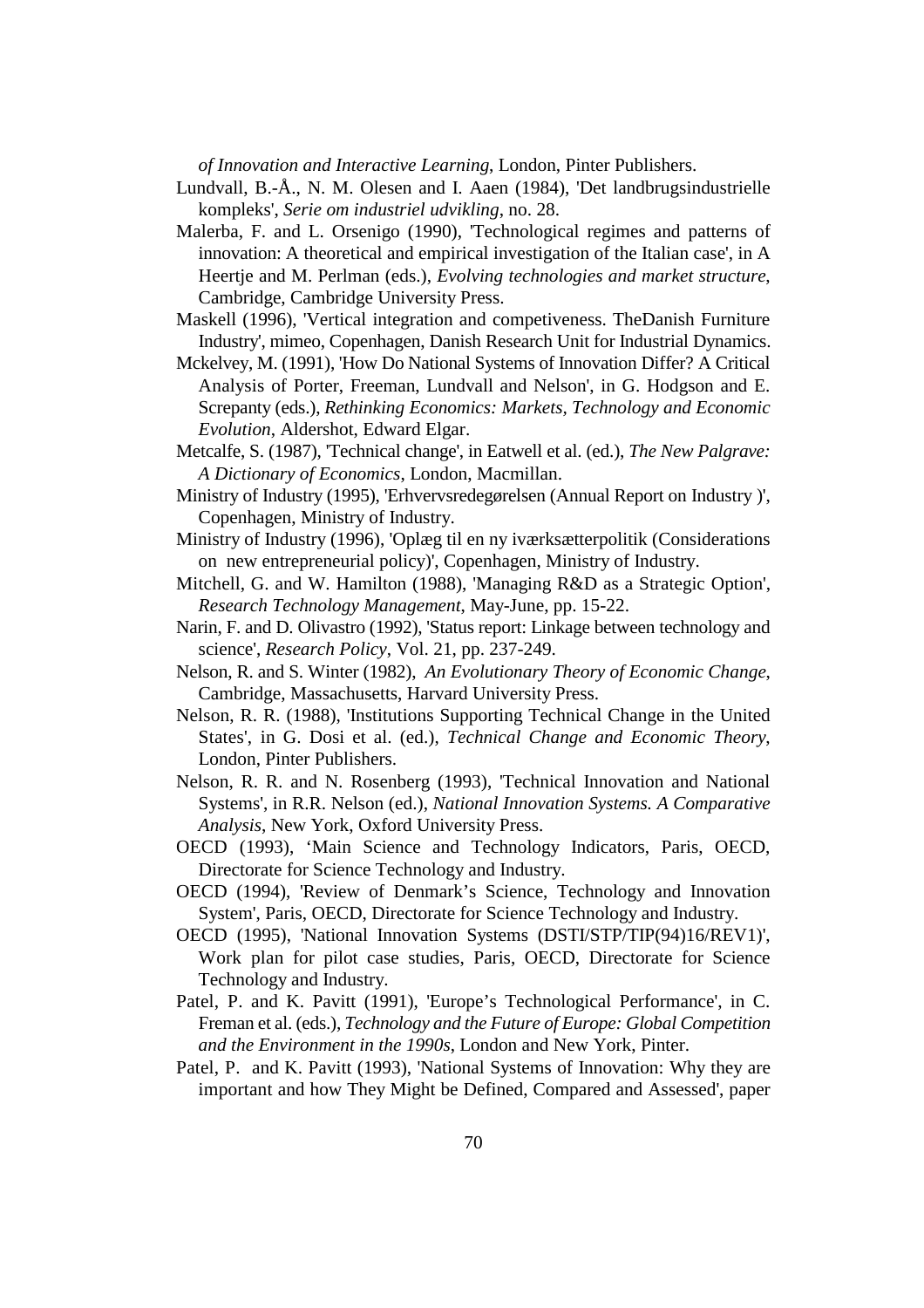prepared for the book Interacting Systems of Innovation: the Sources of Growth?, Bianci, P. & Quere, M. (eds.), Science Policy Research Unit, University of Sussex.

- Patel, P. and K. Pavitt (1994), 'The nature and economic importance of national innovation systems', *STI Review*, no. 14, pp. 9-32.
- Pavitt, K. (1984), 'Sectoral Patterns of Technical Change: Towards a Taxonomy and a Theory', *Research Policy*, Vol. 13, no. 6, pp. 343-373.
- Pavitt, K. (1993), 'What do firms learn from basic research?,', in D. Foray and C. Freeman (eds.), *Technology and the Wealth of Nations. The Dynamics of Constructed Advantage*, London, Pinter Publishers.
- Porter, M. E. (1990), *The Comparative Advantage of Nations*, New York, Free Press.
- Price, D. de Solla (1965), 'Is technology historically independent of science? A study in statistical historiography', *Technology and Culture*, Vol. 6, pp. 553- 568.
- Rosenberg, N. (1982), 'How exogenous is science?', in N. Rosenberg (ed.), *Inside the black box: Technology and Economics*, Cambridge, Cambridge University Press.
- Smith, K. (1995), 'Interactions in Knowledge Systems: Foundations, Policy Implications and Empirical Methods', *STI Review*, no. 16, pp. 69-102.
- Solow, R. M. (1956), 'A contribution to the Theory of Economic Growth', *Quarterly Journal of Economics*, no. 70, pp. 65-94.
- Villumsen, G. and B Dalum (1994), 'Trade Growth and Specialisation', Paper delivered to the DSTI/OECD, Mimeo, Aalborg, Department of Business Studies, Aalborg University.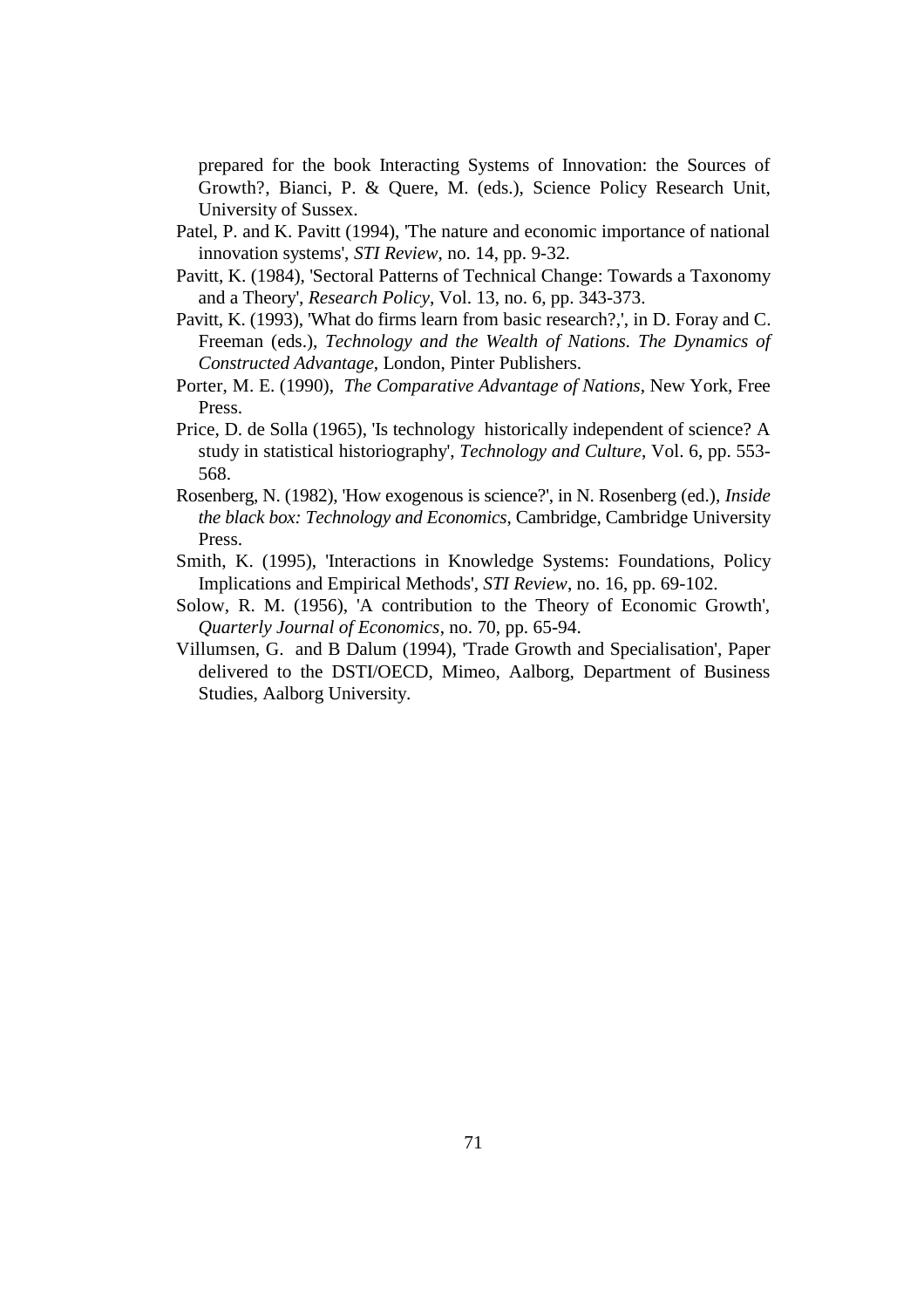|                | Appendix table A1: R&D intensity am           |                                                                                                                                                                                                                                                                          | nong nine                                                                   |                                                                             |                         | OECD countries and OECD9. R&D divided by value added per sector (1991)                                                                                                                                                                                                                                        |                                                                              |                                                  |                                                           |                                                                                                                                                                                                                                                                                                               |                                                                                                                                                                                                                                                                                                          |                                                         |
|----------------|-----------------------------------------------|--------------------------------------------------------------------------------------------------------------------------------------------------------------------------------------------------------------------------------------------------------------------------|-----------------------------------------------------------------------------|-----------------------------------------------------------------------------|-------------------------|---------------------------------------------------------------------------------------------------------------------------------------------------------------------------------------------------------------------------------------------------------------------------------------------------------------|------------------------------------------------------------------------------|--------------------------------------------------|-----------------------------------------------------------|---------------------------------------------------------------------------------------------------------------------------------------------------------------------------------------------------------------------------------------------------------------------------------------------------------------|----------------------------------------------------------------------------------------------------------------------------------------------------------------------------------------------------------------------------------------------------------------------------------------------------------|---------------------------------------------------------|
| ż              | Sector                                        | OECD9                                                                                                                                                                                                                                                                    | <b>EAN</b>                                                                  | DEU                                                                         | DNK                     | EN                                                                                                                                                                                                                                                                                                            | FRA                                                                          | GBR                                              | IТА                                                       | Kdſ                                                                                                                                                                                                                                                                                                           | USA                                                                                                                                                                                                                                                                                                      | (OECD)<br><b>VALUDIS</b>                                |
|                | Food. drink and tobacco                       |                                                                                                                                                                                                                                                                          |                                                                             |                                                                             |                         |                                                                                                                                                                                                                                                                                                               |                                                                              |                                                  |                                                           |                                                                                                                                                                                                                                                                                                               |                                                                                                                                                                                                                                                                                                          |                                                         |
|                | Textiles. footwear and leather                |                                                                                                                                                                                                                                                                          |                                                                             |                                                                             |                         |                                                                                                                                                                                                                                                                                                               |                                                                              |                                                  |                                                           |                                                                                                                                                                                                                                                                                                               |                                                                                                                                                                                                                                                                                                          | 5.60                                                    |
|                | Wood. cork and furniture                      | 1.13<br>$0.59$<br>$0.50$<br>$0.60$<br>$0.60$<br>$0.60$<br>$0.60$<br>$0.60$<br>$0.60$<br>$0.60$<br>$0.60$<br>$0.60$<br>$0.60$<br>$0.60$<br>$0.60$<br>$0.60$<br>$0.60$<br>$0.60$<br>$0.60$<br>$0.60$<br>$0.60$<br>$0.60$<br>$0.60$<br>$0.60$<br>$0.60$<br>$0.60$<br>$0.60$ |                                                                             |                                                                             |                         |                                                                                                                                                                                                                                                                                                               |                                                                              |                                                  |                                                           |                                                                                                                                                                                                                                                                                                               |                                                                                                                                                                                                                                                                                                          |                                                         |
|                | Paper and printing                            |                                                                                                                                                                                                                                                                          |                                                                             |                                                                             |                         |                                                                                                                                                                                                                                                                                                               |                                                                              |                                                  |                                                           |                                                                                                                                                                                                                                                                                                               |                                                                                                                                                                                                                                                                                                          |                                                         |
|                | Industrial chemicals                          |                                                                                                                                                                                                                                                                          |                                                                             |                                                                             |                         |                                                                                                                                                                                                                                                                                                               |                                                                              |                                                  |                                                           |                                                                                                                                                                                                                                                                                                               |                                                                                                                                                                                                                                                                                                          |                                                         |
| ७              | Pharmaceuticals                               |                                                                                                                                                                                                                                                                          |                                                                             |                                                                             |                         |                                                                                                                                                                                                                                                                                                               |                                                                              |                                                  |                                                           |                                                                                                                                                                                                                                                                                                               |                                                                                                                                                                                                                                                                                                          |                                                         |
|                | Petroleum refineries                          |                                                                                                                                                                                                                                                                          |                                                                             |                                                                             |                         |                                                                                                                                                                                                                                                                                                               |                                                                              |                                                  |                                                           |                                                                                                                                                                                                                                                                                                               |                                                                                                                                                                                                                                                                                                          |                                                         |
| $\infty$       | Rubber and plastics                           |                                                                                                                                                                                                                                                                          |                                                                             |                                                                             |                         |                                                                                                                                                                                                                                                                                                               |                                                                              |                                                  |                                                           |                                                                                                                                                                                                                                                                                                               |                                                                                                                                                                                                                                                                                                          |                                                         |
|                | Stone. clay and glass                         |                                                                                                                                                                                                                                                                          |                                                                             |                                                                             |                         |                                                                                                                                                                                                                                                                                                               |                                                                              |                                                  |                                                           |                                                                                                                                                                                                                                                                                                               |                                                                                                                                                                                                                                                                                                          |                                                         |
|                | Ferrous metals                                |                                                                                                                                                                                                                                                                          |                                                                             |                                                                             |                         |                                                                                                                                                                                                                                                                                                               |                                                                              |                                                  |                                                           |                                                                                                                                                                                                                                                                                                               |                                                                                                                                                                                                                                                                                                          |                                                         |
|                | Non-ferrous metals                            |                                                                                                                                                                                                                                                                          |                                                                             |                                                                             |                         |                                                                                                                                                                                                                                                                                                               |                                                                              |                                                  |                                                           |                                                                                                                                                                                                                                                                                                               |                                                                                                                                                                                                                                                                                                          |                                                         |
|                | Fabricated metal products                     |                                                                                                                                                                                                                                                                          |                                                                             |                                                                             |                         |                                                                                                                                                                                                                                                                                                               |                                                                              |                                                  |                                                           |                                                                                                                                                                                                                                                                                                               |                                                                                                                                                                                                                                                                                                          |                                                         |
|                | Non-electrical machinery                      |                                                                                                                                                                                                                                                                          |                                                                             |                                                                             |                         |                                                                                                                                                                                                                                                                                                               |                                                                              |                                                  |                                                           |                                                                                                                                                                                                                                                                                                               |                                                                                                                                                                                                                                                                                                          |                                                         |
| ᅼ              | Office machines and computers                 |                                                                                                                                                                                                                                                                          |                                                                             |                                                                             |                         |                                                                                                                                                                                                                                                                                                               |                                                                              |                                                  |                                                           |                                                                                                                                                                                                                                                                                                               |                                                                                                                                                                                                                                                                                                          |                                                         |
|                | Electrical machinery                          |                                                                                                                                                                                                                                                                          |                                                                             |                                                                             |                         |                                                                                                                                                                                                                                                                                                               |                                                                              |                                                  |                                                           |                                                                                                                                                                                                                                                                                                               |                                                                                                                                                                                                                                                                                                          |                                                         |
| $\mathbf{S}$   | Communication equipment and<br>semiconductors |                                                                                                                                                                                                                                                                          |                                                                             |                                                                             |                         | $\begin{array}{l} 3.5 \\ 0.91 \\ 0.92 \\ 0.93 \\ 0.94 \\ 0.95 \\ 0.97 \\ 0.98 \\ 0.97 \\ 0.97 \\ 0.98 \\ 0.97 \\ 0.98 \\ 0.99 \\ 0.99 \\ 0.91 \\ 0.93 \\ 0.91 \\ 0.93 \\ 0.91 \\ 0.93 \\ 0.91 \\ 0.93 \\ 0.93 \\ 0.94 \\ 0.95 \\ 0.97 \\ 0.99 \\ 0.99 \\ 0.99 \\ 0.99 \\ 0.99 \\ 0.99 \\ 0.99 \\ 0.99 \\ 0.9$ |                                                                              |                                                  |                                                           | $\begin{array}{l} 1.74 \\ 1.74 \\ 0.91 \\ 1.74 \\ 0.91 \\ 0.92 \\ 0.93 \\ 0.94 \\ 0.95 \\ 0.97 \\ 0.97 \\ 0.97 \\ 0.97 \\ 0.99 \\ 0.97 \\ 0.99 \\ 0.99 \\ 0.99 \\ 0.91 \\ 0.91 \\ 0.91 \\ 0.91 \\ 0.91 \\ 0.91 \\ 0.91 \\ 0.91 \\ 0.91 \\ 0.91 \\ 0.92 \\ 0.93 \\ 0.94 \\ 0.95 \\ 0.99 \\ 0.99 \\ 0.99 \\ 0.$ | 1.35<br>1.36<br>1.36<br>1.36<br>1.36<br>1.36<br>1.56<br>1.36<br>1.36<br>1.36<br>1.36<br>1.36<br>1.36<br>1.36<br>1.36<br>1.36<br>1.36<br>1.36<br>1.36<br>1.36<br>1.36<br>1.36<br>1.36<br>1.36<br>1.36<br>1.36<br>1.36<br>1.36<br>1.36<br>1.36<br>1.36<br>1.36<br>1.36<br>1.36<br>1.36<br>1.36<br>1.36<br> |                                                         |
|                | Shipbuilding                                  |                                                                                                                                                                                                                                                                          |                                                                             |                                                                             |                         |                                                                                                                                                                                                                                                                                                               |                                                                              |                                                  |                                                           |                                                                                                                                                                                                                                                                                                               |                                                                                                                                                                                                                                                                                                          |                                                         |
|                | Other transport                               | $\begin{array}{c} 1.13 \\ 9.07 \\ 12.61 \end{array}$                                                                                                                                                                                                                     | $\begin{array}{c} 0.37 \\ 0.33 \\ 0.65 \\ 0.58 \\ 0.00 \\ 0.93 \end{array}$ | $\begin{array}{c} 2.62 \\ 3.35 \\ 0.10 \\ 0.13 \\ 4.78 \\ 1.08 \end{array}$ | $3.57$<br>$3.57$<br>$0$ | $3.53$ $5.51$ $5.54$ $5.56$ $5.54$                                                                                                                                                                                                                                                                            | $\begin{array}{c} 1.27 \\ 5.28 \\ 0.21 \\ 3.317 \\ 3.98 \\ 0.92 \end{array}$ | $0.67$<br>$8.57$<br>$2.4.12$<br>$2.50$<br>$1.03$ | $4.59$<br>$3.49$<br>$10.69$<br>$2.30$<br>$2.27$<br>$0.27$ | $\begin{array}{c} 1.71 \\ 4.55 \\ 11.71 \\ 29.10 \\ 16.89 \\ 1.28 \end{array}$                                                                                                                                                                                                                                |                                                                                                                                                                                                                                                                                                          |                                                         |
| $\overline{1}$ | Motor vehicles                                |                                                                                                                                                                                                                                                                          |                                                                             |                                                                             |                         |                                                                                                                                                                                                                                                                                                               |                                                                              |                                                  |                                                           |                                                                                                                                                                                                                                                                                                               | 23.06<br>18.92<br>49.67<br>11.94<br>2.44                                                                                                                                                                                                                                                                 |                                                         |
| $\Omega$       | Aerospace                                     | 45.55                                                                                                                                                                                                                                                                    |                                                                             |                                                                             |                         |                                                                                                                                                                                                                                                                                                               |                                                                              |                                                  |                                                           |                                                                                                                                                                                                                                                                                                               |                                                                                                                                                                                                                                                                                                          |                                                         |
| $\overline{c}$ | Instruments                                   | 10.55                                                                                                                                                                                                                                                                    |                                                                             |                                                                             | 18.65<br>13.36          |                                                                                                                                                                                                                                                                                                               |                                                                              |                                                  |                                                           |                                                                                                                                                                                                                                                                                                               |                                                                                                                                                                                                                                                                                                          |                                                         |
|                | Other manufacturing industries                | 1.57                                                                                                                                                                                                                                                                     |                                                                             |                                                                             |                         |                                                                                                                                                                                                                                                                                                               |                                                                              |                                                  |                                                           |                                                                                                                                                                                                                                                                                                               |                                                                                                                                                                                                                                                                                                          | $0.32$<br>$0.32$<br>$7.13$<br>$2.73$<br>$3.08$<br>$2.3$ |

Source: STAN/ANBERD (OECD)

Source: STAN/ANBERD (OECD)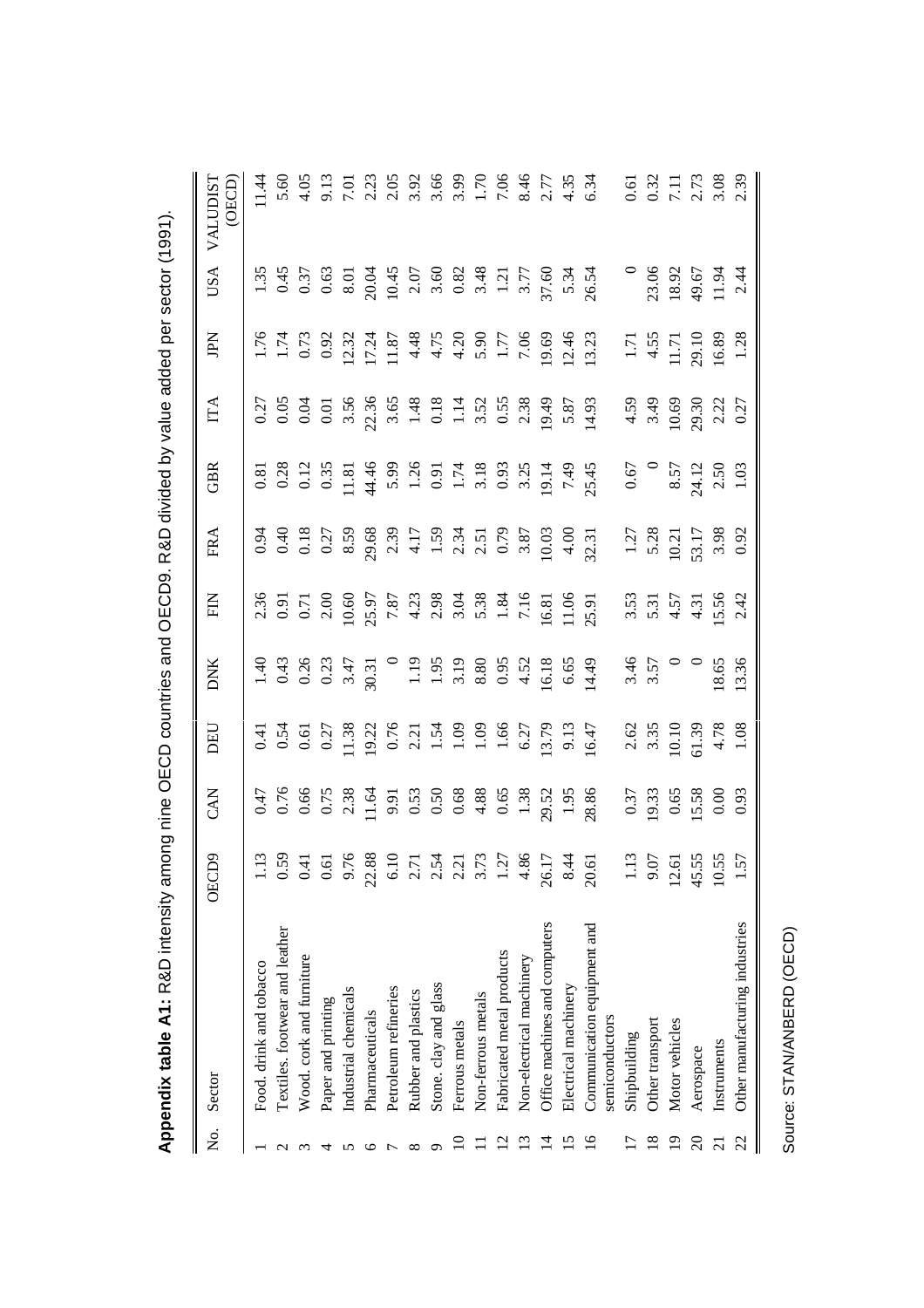| Group of variable                           | Examples of variables/sub-groups of variables                                                                                                                    | Type of variable |
|---------------------------------------------|------------------------------------------------------------------------------------------------------------------------------------------------------------------|------------------|
| General information                         | Number of employees, Turnover in 1992 and<br>1990, innovative - non-innovative                                                                                   | metric, binary   |
| Sources of<br>information for<br>innovation | Internal sources, external-/market sources,<br>educational-/research establishment, Generally<br>available information.                                          | Ordinal          |
| Objectives of<br>innovation                 | Replace products, extend products, new<br>markets, lower production costs                                                                                        | Ordinal          |
| Acquisition/transfer<br>of technology       | Licences, consultants, purchase/sale of<br>equipment, skilled employees, R&D,<br>communication with other enterprises. All<br>variables broken down on geographi | <b>Binary</b>    |
| Appropriability                             | patents, design, secrecy, lead time advanteges,<br>complexity                                                                                                    | Binary           |
| R&D Activity                                | Expenditure internal and external R&D, plans<br>for R&D, cooperation with different partners<br>broken down on geographi                                         | Binary, metric   |
| Factors hampering<br>innovation             | economic factors, enterprise factors,                                                                                                                            | Ordinal          |
| Costs of innovation                         | current expenditures - broken down on R&D,<br>acq. of patents and licences, product design, trial<br>production, market analysis,<br>capital expenditures,       | Metric           |
| Impact of<br>innovation activities          | distribution of sales on product stage, degree of<br>change of products, export sales, products new<br>to the industry                                           | Metric           |

# **Appendix table A2:** Variables in the CIS questionnaire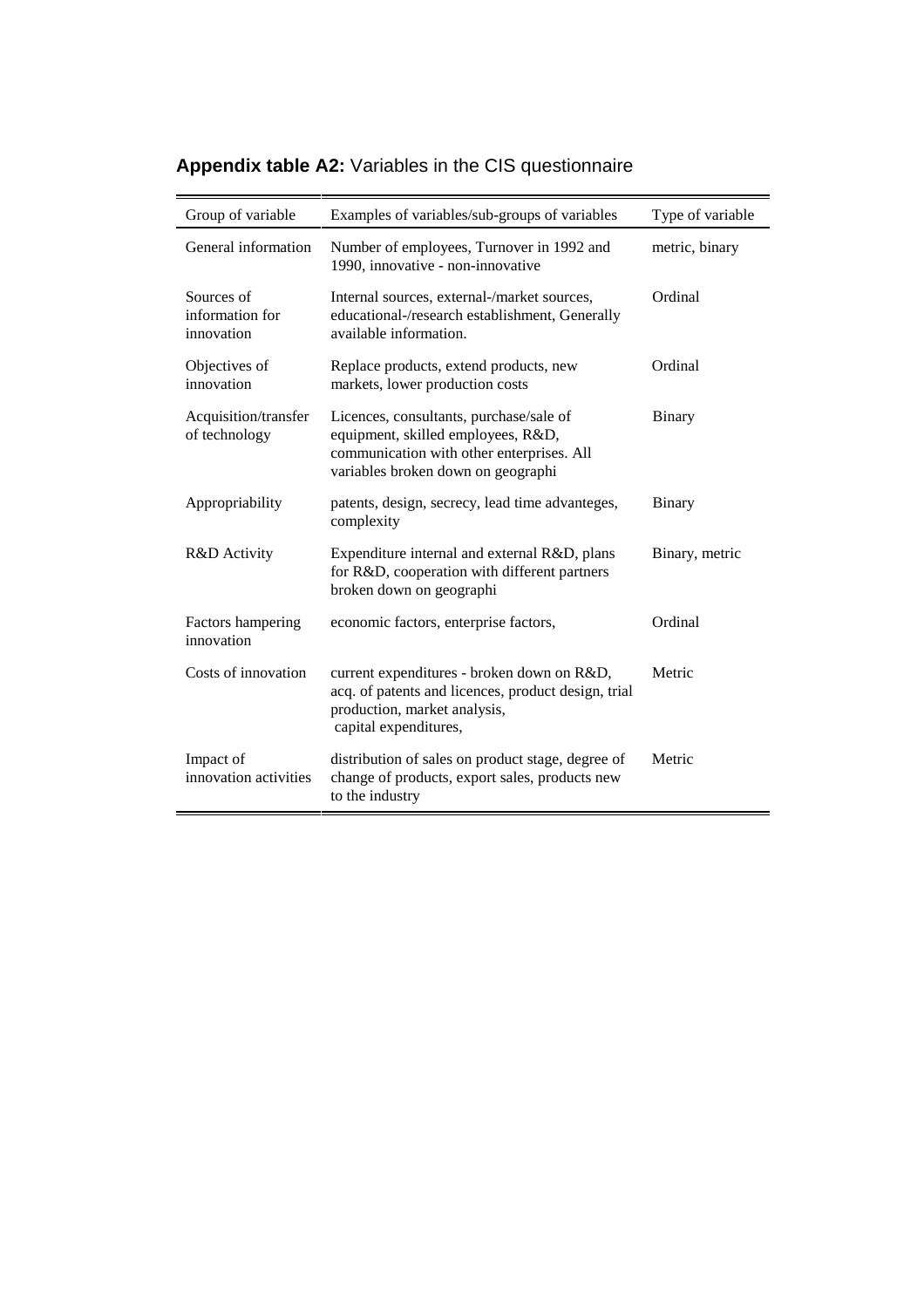|  |  |  |  |  |  |  | Appendix table A3: Variables in the PACE questionnaire |
|--|--|--|--|--|--|--|--------------------------------------------------------|
|--|--|--|--|--|--|--|--------------------------------------------------------|

| Group of variable                           | Examples of variables/sub-groups of variables                                                                                                            | Type of variable |
|---------------------------------------------|----------------------------------------------------------------------------------------------------------------------------------------------------------|------------------|
| General information                         | Number of employees, Turnover in 1992 and<br>1990, innovative - non-innovative                                                                           | metric, binary   |
| Sources of<br>information for<br>innovation | Internal sources/parent firms, external-/market<br>sources, educational-/research establishment,<br>public conferences, joint ventures                   | Ordinal          |
| Appropriability                             | patents, design, secrecy, lead time advanteges,<br>complexity                                                                                            | Ordinal          |
| R&D Activity output                         | use of basic research results, specialised<br>knowledge, instrumentation, prototypes, trained<br>researchers or scientists                               | Ordinal          |
| Methods of access                           | publications, conferences, hiring skilled labour,<br>personal contacts, funding R&D, joint R&D                                                           | Ordinal          |
| Public policies                             | procurement policies, subsidies, R&D support,<br>information programmes, co-operation<br>programmes, agencies for accessing<br>international information | Ordinal          |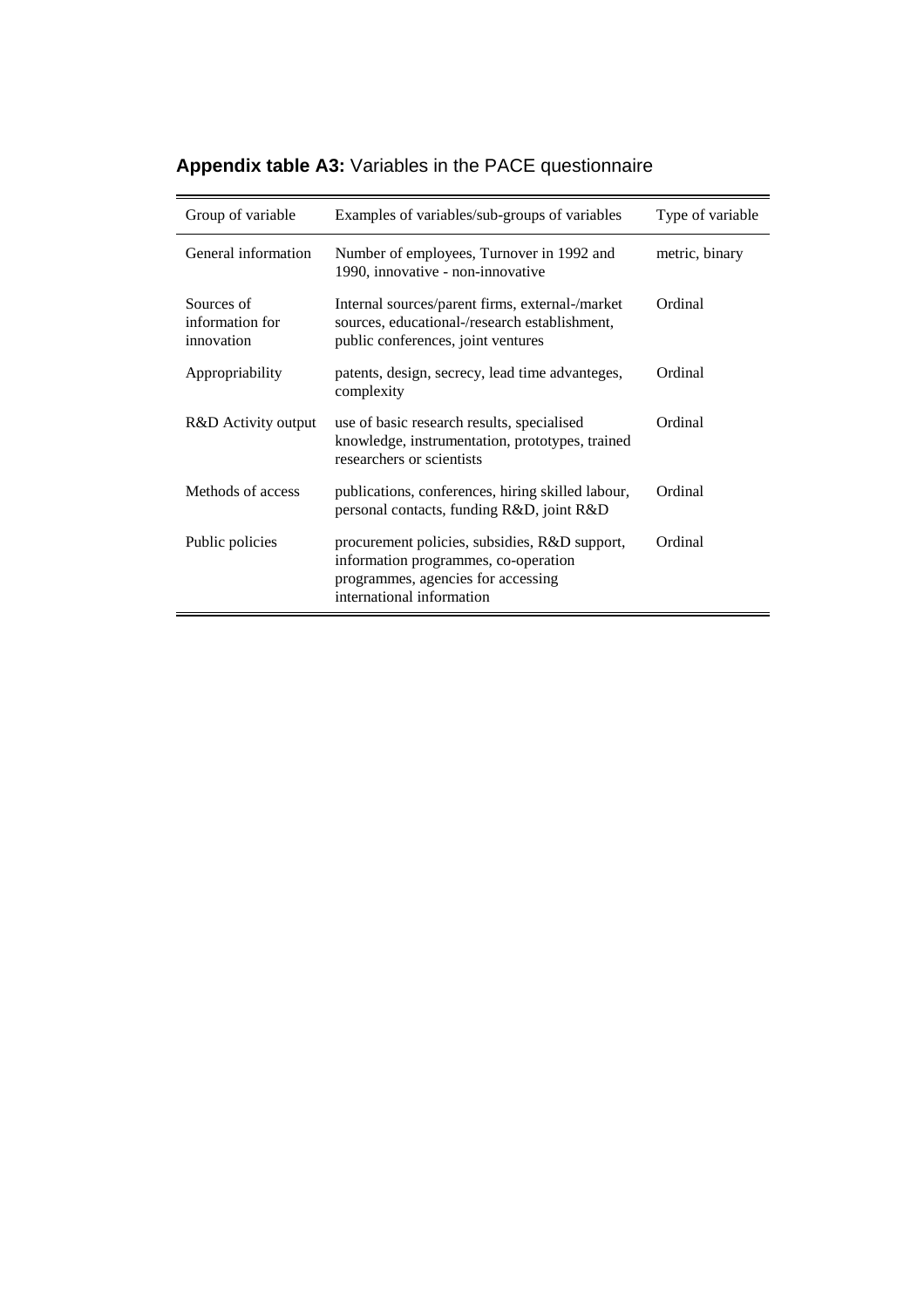## **Annex I: Description of CRTO's**

Biotechnological Institute

The aim of the Biotechnological Institute is through consultancy, testing, training, research and development to serve trade and industry as well as public authorities in the fields of food technology, agro-industrial technology and biotechnology.

Danish Institute of Fire Technology

Danish Institute of Fire Technology is a non-profit making certified technological service institute independent of private interests.

The object of the Institute is to promote active and passive fire protection and to help combat and prevent damage to the environment due to fire.

#### Danish Design Centre

The aim of the Danish Design Centre is to promote good industrial design and to bridge the gab between the world of industry and the design profession.

#### Danish Hydraulic Institute

The Danish Hydraulic Institute is a research and c consulting organisation developing and applying advanced methods and technologies within hydraulic and water resources engineering.

#### Danish Institute of Fundamental Metrology, DEM

The Danish Institute of Fundamental Metrology maintains national primary standards for length, mass, DC electricity and resistance, as well as secondary standard for optical radiometry. Traceability to these standards is provide through accredited calibration in accordance with EN45001

#### Danish Standards Association

The Danish Standards Association is an independent non-governmental organisation recognised as the central body for standardisation in Denmark. The objectives of the Danish Standards Association are: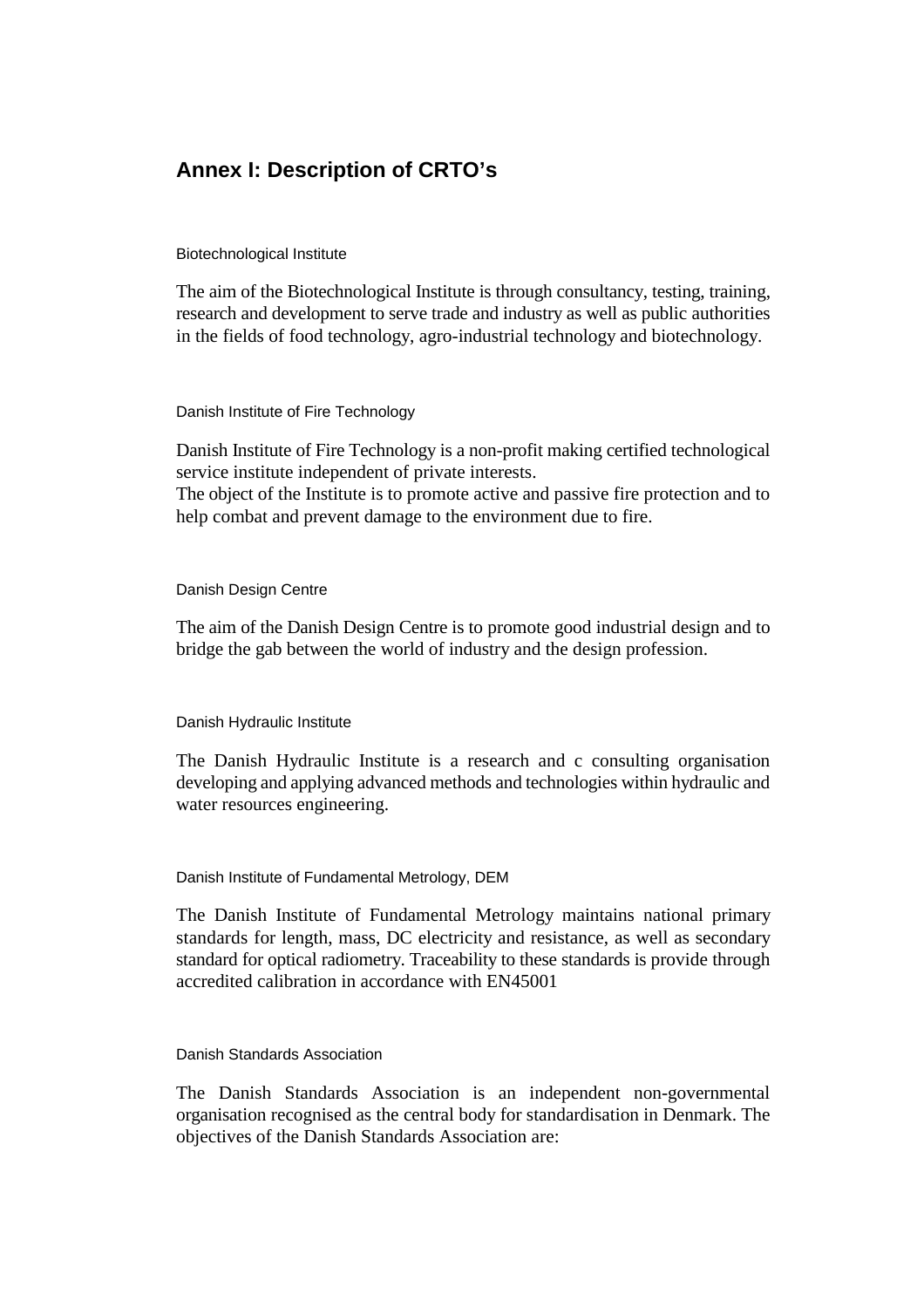- & To promote standardisation and certification nationally as well as internationally for the benefit of the Danish society and trade and industry;
- & To undertake certification activities, including certification of systems, products and personnel;
- & To function as an accredited certification body;
- & To disseminate knowledge and information on standardisation and certification.

#### Danish Technological Institute

Danish Technological Institute, DTI, is a private non-for-profit institute providing services to customers in Danish Industry, with a strong emphasis on SME´s. DTI staff of 1,100 is active in the fields of research and development, constancy, testing and certification, information and training and other technological services.

#### The Danish Toxicology Centre

The primary objective of the Danish Toxicology Centre (DTC) is to procure, assess and communicate toxicological experience on the hazardous effects of chemical substances. DTC is a self-governing research institute providing independent expert consultancy on toxicological problems.

### DELTA Danish Electronics, Light & Acoustics

DELTA is an independent organisation affiliated to the Danish Academy of Technical Sciences /ATV), and approved by the Ministry of Business and Industry to provide services for private enterprises and public authorities. Providing competitive advantage for clients is DELTA´s core business. DELTA develops new solutions, solves problems and supplies information in related areas of technology: Electronics, software technology, light, optics, acoustics, vibrations and noise.

#### DIFTA - Danish Institute for Fisheries Technology and Aquaculture

DIFTA - Danish Institute for Fisheries Technology and Aquaculture - is a selfgoverning, international institute carrying out research and development, providing advice and training within the fields of fisheries and aquaculture.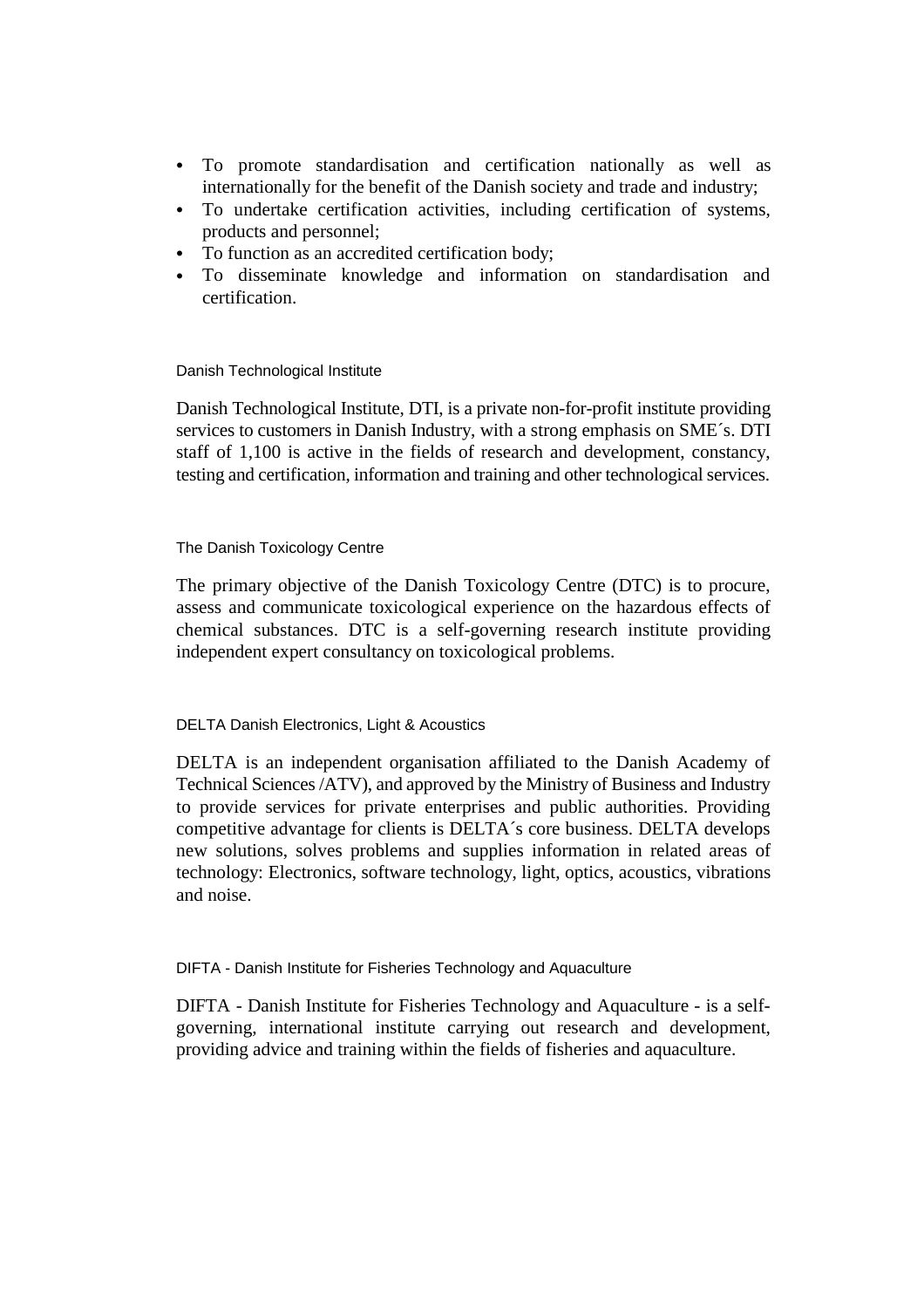#### dk-Teknik

dk-TEKNIK is a self-owned independent technological service institutes doing consultancy and R&D within energy and environment analysis, -optimisation, and -management of industrial process and sties.

#### FORCE Institute

The FORCE Institute is one of Europe's largest independent research and technology institutes, approved by the Danish Ministry of Business and Industry as a technological service institute and affiliated to the Danish Academy of Technical Sciences. Established in 1941 and operating on a non-profit basis, the FORCE Institute provides industry with technical support within the following main fields:

- & NDT and information technologies
- Material and product testing
- Control and certification
- Joining process
- Production t technology
- material and surface technology
- & Corrosion investigation and protection
- Failure analysis
- Energy and metrology
- Calibration technique
- Chemical analysis
- & Biomedical, isotope and sensor techniques
- & Quality management and systems
- Systematic maintenance, training and education.

The Danish Geotechnical Institute

The Danish Geotechnical Institute is an independent organisation that provides services within geotechnical and environmental engineering.

#### Danish Maritime Institute

The Danish Maritime Institute is a private and independent non-profit technological service organisation that offers consultancy services in the fields of hydro- and aerodynamics with special applications in the maritime off-shore, construction, process and energy industries. DMI has provided consultancy services to private companies and public authorities in more than 40 countries.